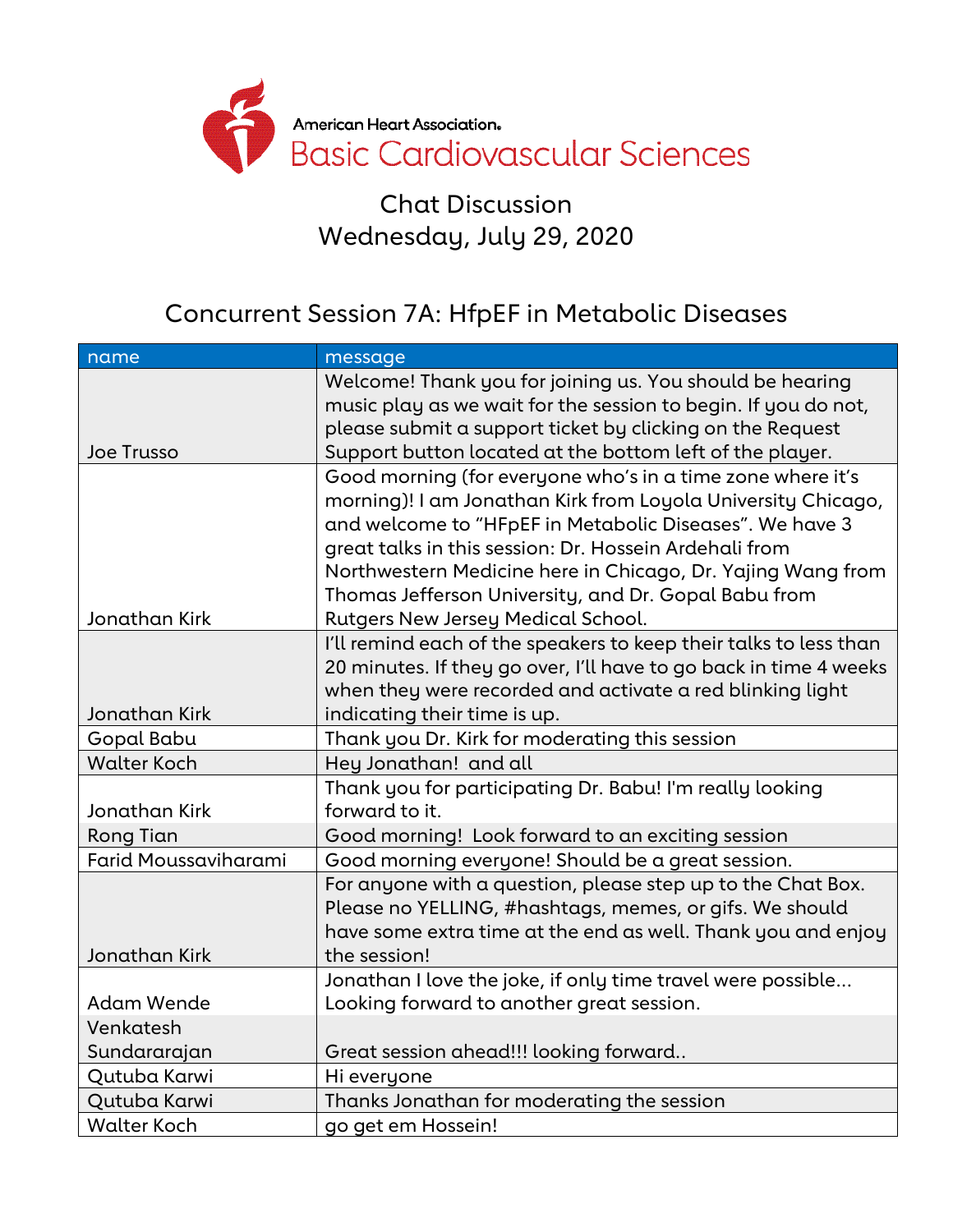| Jiang Chang          | Hi Hossein, great to see you again                                   |
|----------------------|----------------------------------------------------------------------|
| Xinliang Ma          | Hello, great to "see" all of you here                                |
| Jiang Chang          | Hi Wally, great to you again                                         |
| Jiang Chang          | Hi Ma, nice to you again                                             |
| Paola Rosas          | Hi everyone. This is Paola Rosas from UIC                            |
| Dhanendra Tomar      | Looking forward to exciting session                                  |
| Suresh Palaniyandi   | Hi All, Looking Forward a nice session                               |
| Joseph Wu            | Looking forward to an exciting session on HFpEF!                     |
| <b>Yajing Wang</b>   | it is nice to 'meet' everyone here                                   |
| Jianyi Zhang         | (thumbsup)                                                           |
| <b>Walter Koch</b>   | looking forward to your talk Yajing!                                 |
| Suresh Palaniyandi   | Yes Joe, HFpEF                                                       |
|                      | Hey Jay !! congrats on being BCVS vice-Chair and Joe Wu              |
| <b>Walter Koch</b>   | thanks for your leadership last 2 years!!                            |
| Raj Kishore          | Good to "see' you Hossein                                            |
|                      | good to meet you here Joe Wu, JC, Wally, Venkatesh and               |
| Suresh Palaniyandi   | everyone                                                             |
| Yajing Wang          | sure, thank you Wally!                                               |
| Abinayaa Rajkumar    | Hi everyone!                                                         |
| Joseph Wu            | Thank you Wally!                                                     |
| Suresh Palaniyandi   | Hi, Raj                                                              |
| Raj Kishore          | hello suresh                                                         |
| Joseph Wu            | Good to "see" you Raj!                                               |
|                      | I like this slide Hossein. When you start at the beginning, you      |
| Jonathan Kirk        | really start at the beginning.                                       |
| Raj Kishore          | likewise Joe                                                         |
| Hossein Ardehali     | hello everyone.                                                      |
| Liya Yin             | @yajing, looking forward to your talk                                |
| Sakthivel Sadayappan | Thanks Hossein!! Excellent start!!                                   |
|                      | the thing about iron that is interesting is its role in evolution of |
| Hossein Ardehali     | life.                                                                |
| <b>Steven Houser</b> | Looking forward to your talk                                         |
| Venkatesh            |                                                                      |
| Sundararajan         | Hi Dr. Ardehali, very interesting topic                              |
| Xinliang Ma          | Nice to see you Hossein! Great work!                                 |
| Rongxue Wu           | Nice to see you, Hossein                                             |
| Yajing Wang          | Liya, nice to 'meet' you                                             |
| Priscila Sato        | Does it matter if it is ferric or ferrous iron in mTOR signaling?    |
|                      | iron is converted from oxidized form into reduced form in our        |
| Hossein Ardehali     | cells                                                                |
| Priscila Sato        | thanks                                                               |
| Suresh Palaniyandi   | Hi Hossein, important metal for every one not only "iron Man"        |
| Sakthivel Sadayappan | Jonathan, We love the way you moderate the session!!                 |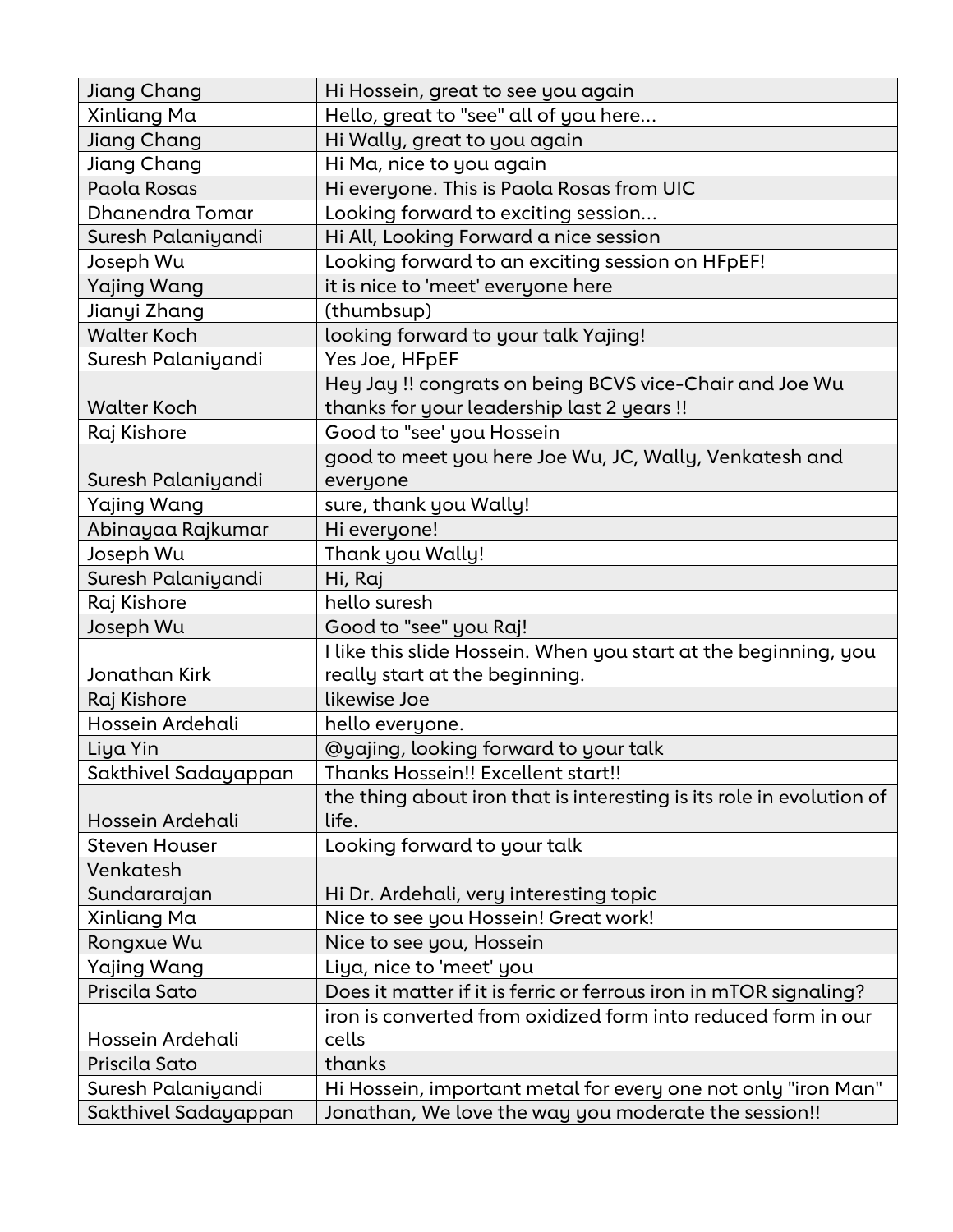|                        | Hi Hossein, Any interplay between iron and calcium               |
|------------------------|------------------------------------------------------------------|
| Gopal Babu             | signaling?                                                       |
|                        | Hi Sakthi, nice session and looking forward, my area of          |
| Suresh Palaniyandi     | research, Thanks!                                                |
|                        | Thanks, Satkthi. Its easy to moderate a session with great       |
| Jonathan Kirk          | speakers and an engaged audience. Great work organizing!         |
| Rongxue Wu             | Good to "see" you here, Wally                                    |
|                        | probably, we have not studied that, but there is evidence that   |
| Hossein Ardehali       | they affect each other                                           |
| Gopal Babu             | Thanks                                                           |
| Venkatesh              | @ Dr. Ardehali, does mitochondrial iron level influence mTOR     |
| Sundararajan           | activation?                                                      |
|                        | I may have missed this but what cell type are you studying?      |
| Meenakshi Madhur       | Could iron regulation be different in different cell types?      |
|                        | Hossein, is there a difference in iron metabolism in each cell   |
| Suresh Palaniyandi     | types in heart like endothelial cells vs cardiomyocytes?         |
| <b>Walter Koch</b>     | You too Rosie!!                                                  |
|                        | unlikely. we think the regulation is through leucine import into |
| Hossein Ardehali       | the cells and RAPTR.                                             |
|                        | yes, different cells have different levels of regulation, but    |
| Hossein Ardehali       | similar mechanisms.                                              |
|                        | oh ok, that means it can be regulated by a common factors        |
| Suresh Palaniyandi     | and mechanism, not cell specfic?                                 |
|                        | How specific is this for JmJCs? Are the other 70+ a-KG           |
| <b>Paul Brookes</b>    | dioxygenases also involved? (TETs, ALKBs, PHDs/EGLNs)?           |
| Joseph Wu              | Outstanding talk and a great body of work Hossein!               |
| Venkatesh              |                                                                  |
| Sundararajan           | Thanks, Dr. Ardehali                                             |
|                        | great question Paul, we have also studied TETs and we think      |
|                        | most of teh effect on MTOR is through JMJC proteins. TETs are    |
| Hossein Ardehali       | also affected but they have other cellular effects.              |
| Rajarajan              |                                                                  |
| AmirthalingamThanda    | Dr. Ardehali, interesting talk,                                  |
| <b>WingTak Wong</b>    | <b>Great talk</b>                                                |
|                        | thanks Joe and Raj. all the work of Jason Shapiro, really bright |
| Hossein Ardehali       | student.                                                         |
|                        | Thanks! Also, since most of these aKGH diox' enzymes use         |
|                        |                                                                  |
| <b>Paul Brookes</b>    | ascorbate as a co-factor, it provides some hints as to how       |
|                        | ascorbate is so important for iron homeostasis. Cool work!       |
|                        | yes, that is why i always tell my patients to take Vit C with    |
| Hossein Ardehali       | their iron supplements.                                          |
|                        | Very interesting talk. Does iron levels correlates with HFpEF?   |
| Gabriele Schiattarella | LVH perhaps?                                                     |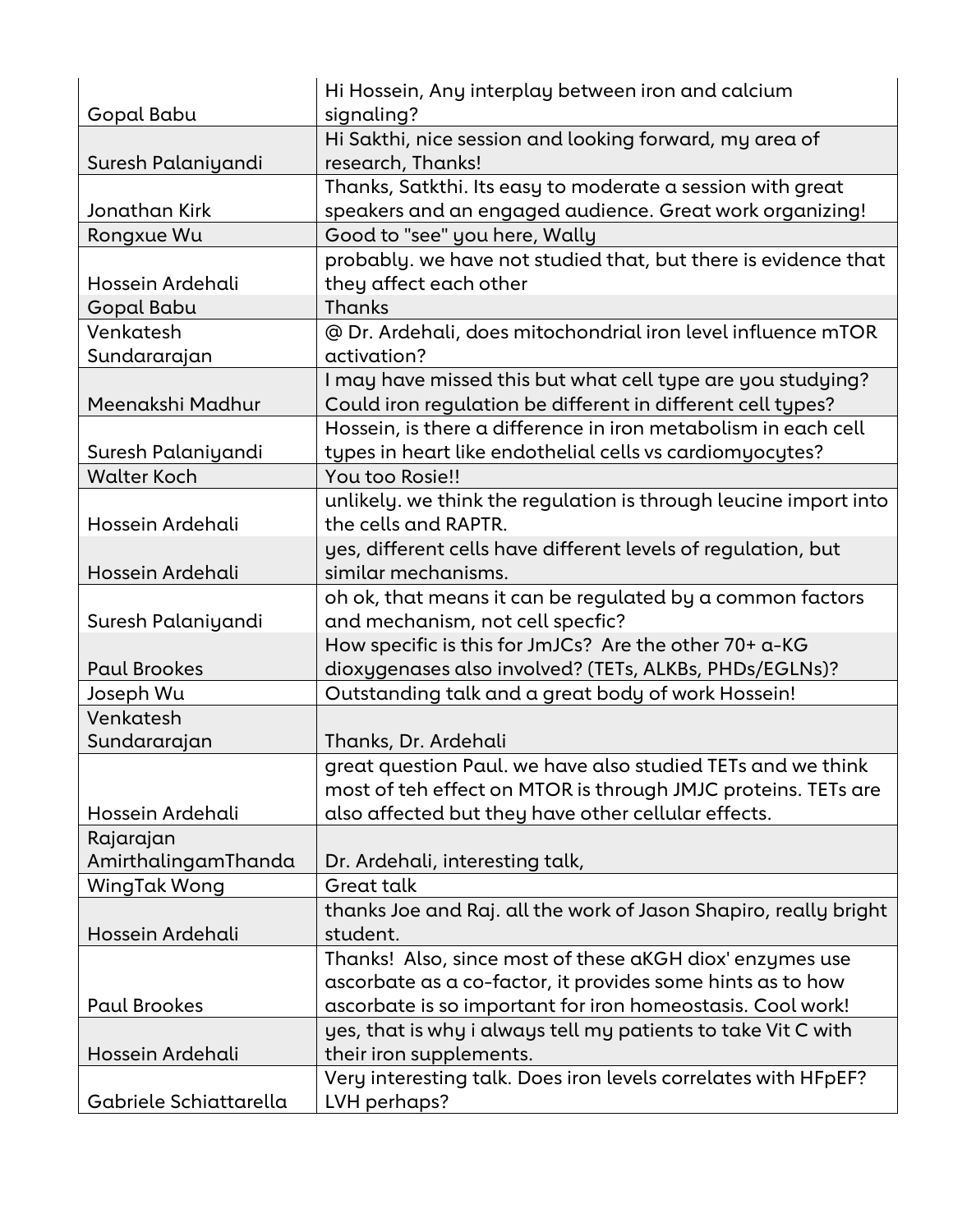| Hossein Ardehali            | yes, there is evidence that iron affects cardiomycyte<br>relaxation and development of HFpEF. |
|-----------------------------|-----------------------------------------------------------------------------------------------|
|                             | There is high ferritin content levels Covid-19 non-survivor                                   |
| Rajarajan                   | compared to Covid-19 survived patients, any comments on                                       |
| AmirthalingamThanda         | this                                                                                          |
| Raj Kishore                 | cool data, Hossein                                                                            |
| Hossein Ardehali            | could be due to iron or it is just an acute phase reactant.                                   |
| Rong Tian                   | very interesting, Hossein.                                                                    |
| Guo Huang                   | Nice work, Hossein!                                                                           |
|                             | Regarding the different levels of regulation in different cell                                |
|                             | types, does this agree with clinical data, i.e., are different                                |
| Jonathan Kirk               | organs more/less sensitive to iron deficiency?                                                |
|                             | Great talk, curious to know do any specific cell develop iron                                 |
| Ganesh Halade               | resistance?                                                                                   |
| Venkatesh                   |                                                                                               |
| Sundararajan                | @Dr. Ardehali, Great work!!!                                                                  |
| <b>Farid Moussaviharami</b> | Fantastic tyalk!                                                                              |
| <b>Jonathan Kirk</b>        | Hossein, thanks for the Fe-nominal talk!                                                      |
| <b>Luke Potter</b>          | Very cool                                                                                     |
| <b>Paul Brookes</b>         | Great work Hossein (and Jason)!                                                               |
| Qutuba Karwi                | Very nice work Hossein! Congrats                                                              |
| Rongxue Wu                  | So happy for our lab, Hossein!                                                                |
| Ajit Magadum                | Nice data Dr. Ardehali                                                                        |
| Priscila Sato               | Cool work                                                                                     |
| <b>Brian Orourke</b>        | <b>Congrats Hossein</b>                                                                       |
| Melissa Lieu                | Is mTORC2 iron sensitive as well?                                                             |
|                             | Great talk Hossein! Any comments on DMT1 may account for                                      |
| Laihua Xie                  | Fe uptake into cardiac myocyte?                                                               |
| Nicole Purcell              | <b>Great presentation!</b>                                                                    |
|                             | yes, there is no disease with iron deficiency except for anemia.                              |
|                             | i have been a cardiologist fro 20 years and have never seen a                                 |
|                             | patient with CM with iron deficiency unless they have                                         |
|                             | significant anemia and get high output failure. our cells are                                 |
| Hossein Ardehali            | protected from iron deficiency and we only get anemia.                                        |
|                             | Hossein, Did you check infiltrating cells such as platelets,                                  |
|                             | RBCs, Macrophages contribute to iron-mediated relaxation                                      |
| Suresh Palaniyandi          | issue in the heart?                                                                           |
|                             | mTORC2 is unlikely involved. we have checked it and if there is                               |
| Hossein Ardehali            | a regulation, it would be through indirect affect by AKT.                                     |
|                             | Very nice talk, Dr. Ardehali. I may have missed this, do you                                  |
|                             | find iron deficiency in patients with metabolic disease that                                  |
| Yu Zhang                    | have HFpEF?                                                                                   |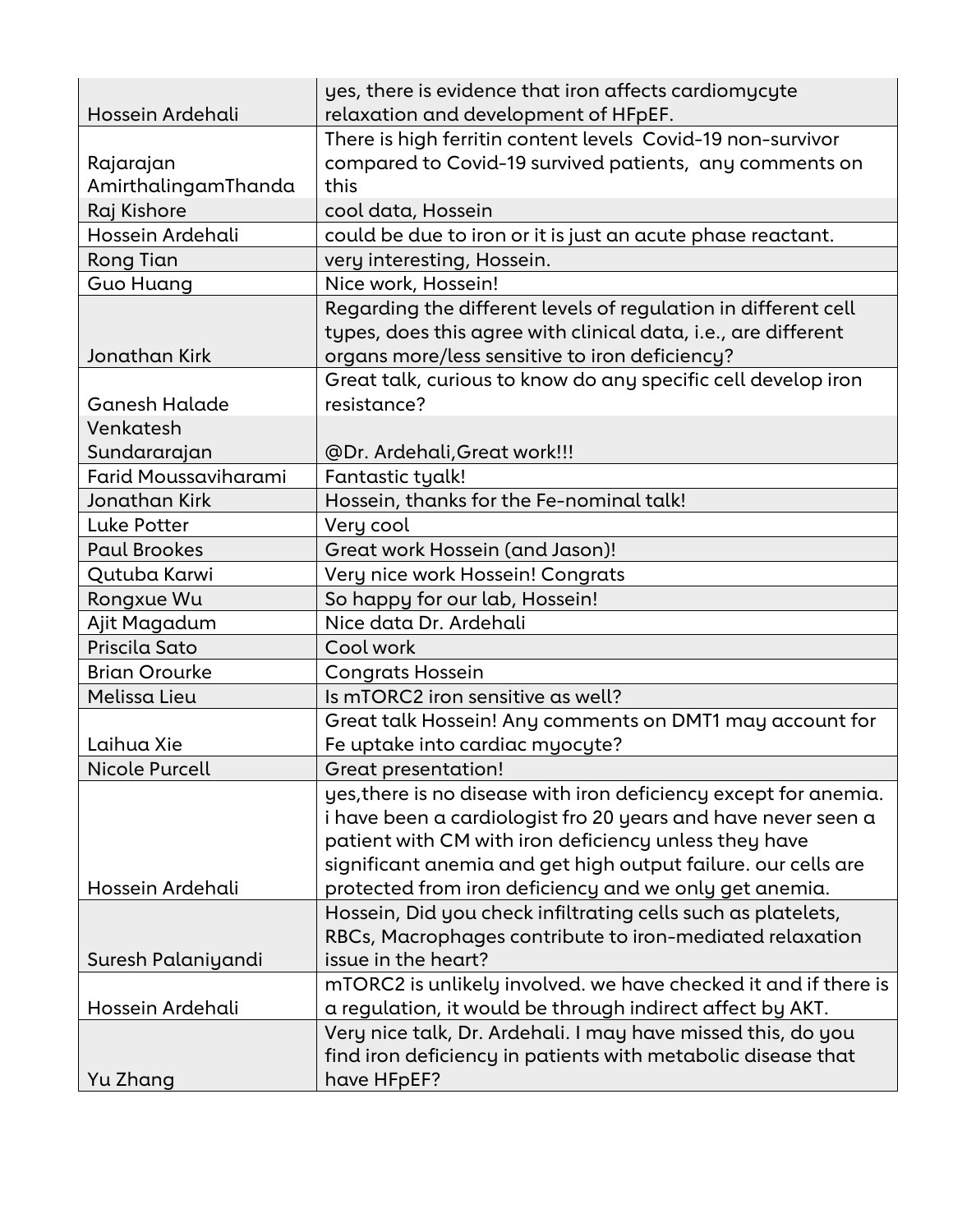|                      | Very interesting work, Hossein! Can you comment if Fe                  |
|----------------------|------------------------------------------------------------------------|
|                      | regulates HIF or vice versa as HIF is also an important                |
| Shyam Bansal         | regulator of mTORC?                                                    |
| Hossein Ardehali     | Suresh, we have not. it its unlikely that they do.                     |
|                      | Hi Hossein, iron deficiency in Covid-19 are reported, have you         |
| Rongxue Wu           | done any research on that?                                             |
| Hossein Ardehali     | Yu, unlikely.                                                          |
|                      | yes, iron regulates HIF through PhDs. jason checked all of his         |
| Hossein Ardehali     | studies in ARNT KO cells to take HIF out of the equation.              |
|                      | Hi Hossein, are the pathways you showed affected in the                |
| Farid Moussaviharami | aging heart?                                                           |
| Shyam Bansal         | Interesting! Thanks.                                                   |
|                      | Hi Hossein, that you for the great talk. How does the JmjC             |
|                      | reduction only repress mTOR factors given the global increase          |
| Kohta Ikegami        | of H3K9me2 by ion deficiency?                                          |
|                      | hi Rosie, no we have not. i think it is an indirect effect of          |
| Hossein Ardehali     | COVID 19. it is unlikelty that a virus affects iron levels.            |
|                      | Farid, likley. we are studying the role of iron in aging, but we       |
|                      | have shown that only brain iron levels are affected by aging.          |
| Hossein Ardehali     | whether it also affects the heart, i doubt it                          |
|                      | Adipocyte dysfunction in cardiac injury is not well studied,           |
| Joseph Wu            | thanks for covering this topic Yajing.                                 |
| Farid Moussaviharami | <b>Thanks Hossein!</b>                                                 |
| Rajarajan            | Hi Rosie, there are reports covid-19 non-suvived had more              |
| AmirthalingamThanda  | ferritin content compared to survived patients                         |
| Rongxue Wu           | It is interesting, thank. Hossein                                      |
| <b>Yajing Wang</b>   | I agree, Joe, Thank you for your comment                               |
|                      | great question Kohta. JMJC reduction has a global epigenetic           |
|                      | effect. Jason showed that with his Chip-Seq data. what we              |
|                      | know is that one of the effects is on mTOR which leads to              |
| Hossein Ardehali     | significant metabolic changes                                          |
| Rongxue Wu           | <b>Thanks</b>                                                          |
| Melissa Lieu         | Thank you, Hossein, Very interesting talk                              |
|                      | Raj, the ferritin levels are likley indirect effects since ferritin is |
| Hossein Ardehali     | an acute phase reactant                                                |
| Rajasekaran          | Dr Hossein, Nice to see you again after your recent visit to           |
| NamakkalSoorappan    | UAB. Very impact-full IRON story. Congratulations!                     |
| Rajarajan            |                                                                        |
| AmirthalingamThanda  | Thanks Hossein, and congratulations for your great talk                |
|                      | Yajing, very novel findings! Do you know whether vis fat and           |
| Rong Tian            | subcu fat both contribute?                                             |
|                      | That's a great story Yabing. I am sure you investigated                |
| Raj Kishore          | specific cargos in circulating exosomes                                |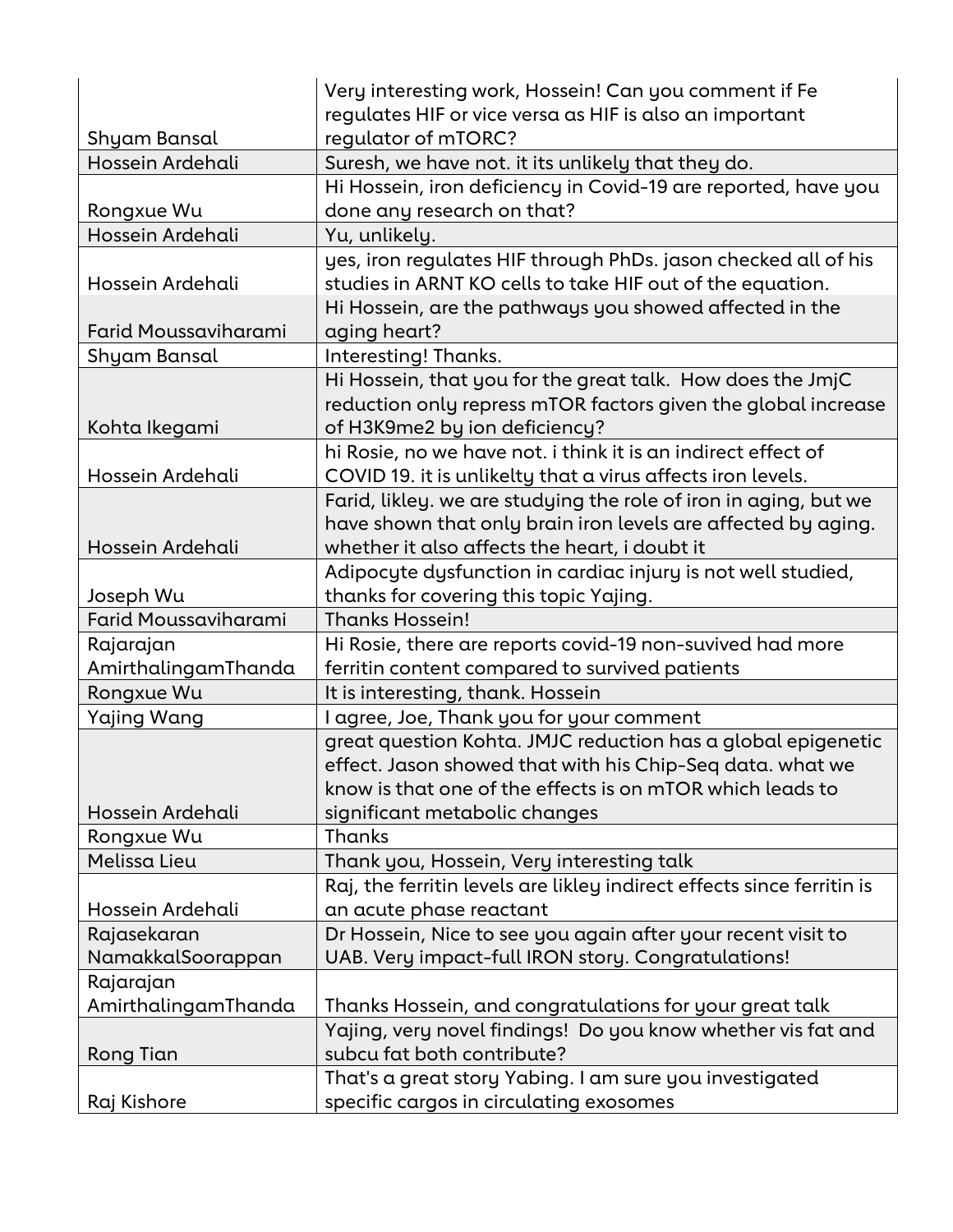| Viswanathan          |                                                                  |
|----------------------|------------------------------------------------------------------|
| Rajagopalan          | Very nice talk. Thanks.                                          |
| Rajarajan            |                                                                  |
| AmirthalingamThanda  | Great to see you Raj                                             |
|                      | @Yajing, did you trace the specificity of exosome targeting to   |
| Liya Yin             | ischemic cardiomyocytes more?                                    |
| Rongxue Wu           | Good morning, Raj, K                                             |
| Raj Kishore          | morning Rosie                                                    |
|                      | great question, Rong. in our study, we didnot seperate fat       |
|                      | tissue from different place, so I do not know, but very likely   |
| Yajing Wang          | they have similar effect.                                        |
|                      | Yajing, Cool data, My question is which cardiac cells and how    |
|                      | you know the exosomes are specifically from adipose tissue?      |
| Suresh Palaniyandi   | perhaps i missed it                                              |
| Ronglih Liao         | Great talks! learned a lot!                                      |
|                      | @Yajing, can the exosome be delivered through the                |
|                      | intravenous route ? will it be different from injection into the |
| Mei Methawasin       | myocardium?, very interesting data.                              |
|                      | Liya, excellent question, we didnot trace it, we use maker to    |
| Yajing Wang          | pin down it from adipocytes.                                     |
|                      | Yajing: did you try to inhibit miR 130b directly in exosomes     |
| Raj Kishore          | before cardiac treatments?                                       |
|                      | Hi, Yajing, very novel findings! Does mir130 level change in     |
| Rongxue Wu           | patients with diabetes?                                          |
| Liya Yin             | @yajing, great talk                                              |
|                      | Yajing, this is really interesting. I've been banking epicardial |
|                      | fat from all of our heart transplant patients for the past       |
|                      | couple years. If these samples would be of any help to you,      |
| Jonathan Kirk        | please contact me.                                               |
| Kimberly Ferrero     | What a fascinating talk! Thanks, Yajing                          |
| sini sunny           | Hi Yajing, nice information.                                     |
|                      | Suresh, we transplanted adipotissue from HFD to WT mice          |
|                      | whose fat tissue was moved, to find the similar effect. Also     |
| Yajing Wang          | injection of cultured adipocytes exo showed similar results.     |
| Joseph Wu            | Very interesting topic, really enjoyed your talk Yajing,         |
|                      | Whether there is any connection with lipid accumulation and      |
| sini sunny           | exosome secretion in adipocytes?                                 |
| Raj Kishore          | Fantastic work, Yajing                                           |
| <b>Yang Xiang</b>    | very interesting! Yajing                                         |
|                      | @Jonathan, That is a great idea because the epicardial fat       |
| Liya Yin             | has been implicated for cardiac protection@Yajing                |
| Jonathan Kirk        | Thanks, Yajing. Your talk was fat-tastic!                        |
| Farid Moussaviharami | Great talk.                                                      |
| Yi Tan               | Yajing, very nice talk!                                          |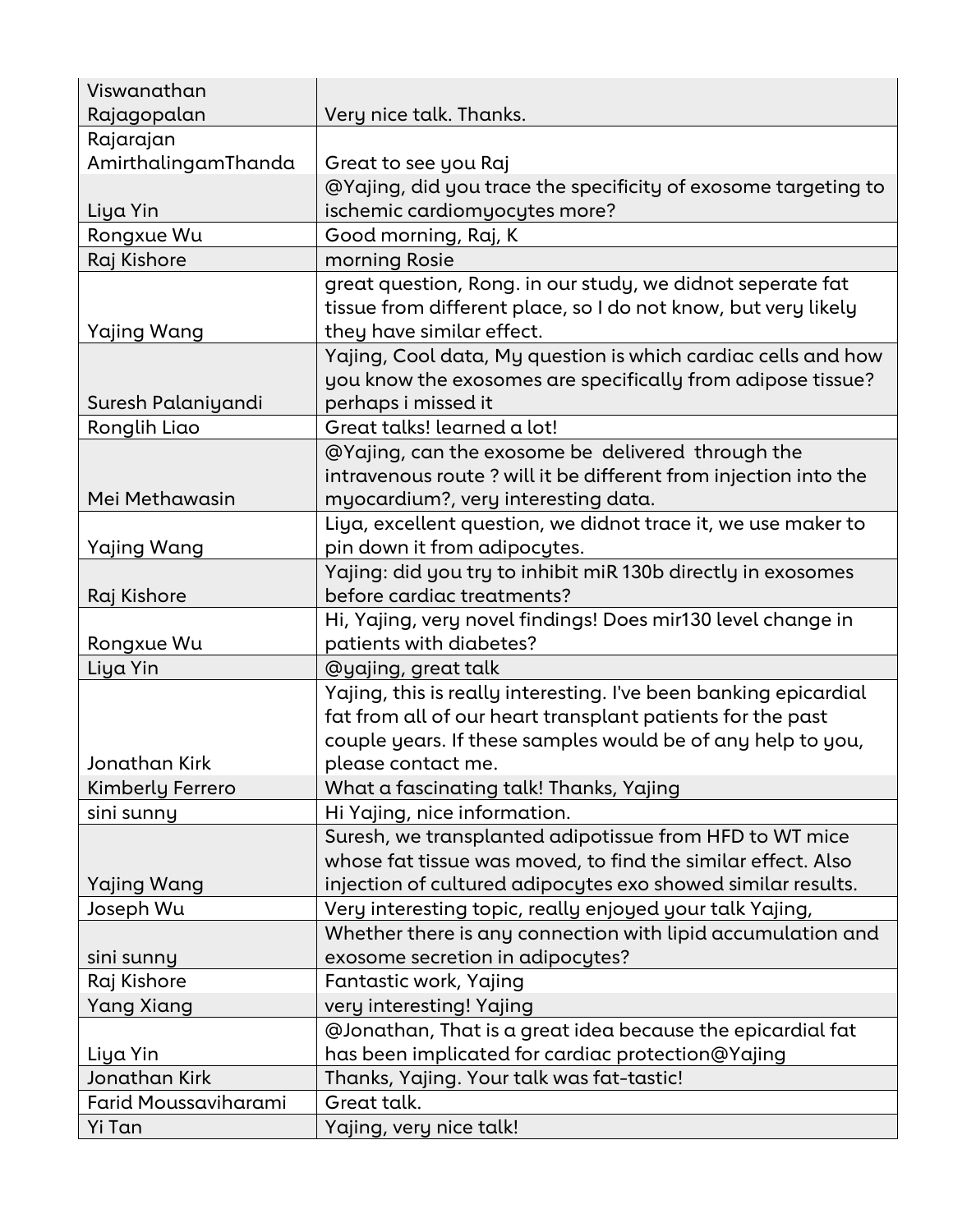| Suresh Palaniyandi       | Fat-tastic(haha) Kirk, lol                                                             |
|--------------------------|----------------------------------------------------------------------------------------|
|                          | Mei, we direct inject to heart to foucus on the cardiac effect to                      |
|                          | research the direct effect on heart. tail injection do need more                       |
| Yajing Wang              | isolated exos.                                                                         |
|                          | Waiting to see what kind of pun Dr. Kirk comes up with for this                        |
| Amadeus Zhu              | $t$ alk :)                                                                             |
| Mingfu Wu                | Yajing, great work◆                                                                    |
|                          | Hi Gopal, Looking to learn about DMD., is it a HFpEF type in                           |
| Suresh Palaniyandi       | DMD?                                                                                   |
|                          | Not reallybut diastolic dysfunction is one of the major start                          |
| Gopal Babu               | point for HF in DMD                                                                    |
|                          | Raj, great questions, no, we didnot do specificly inhibit exo                          |
|                          | miRNA. We could colorbrate since I would like to know more                             |
| Yajing Wang              | how effectly inhibit it in exos. You are expert, no doubt.                             |
| <b>Yajing Wang</b>       | Rongxue, yes, it did change in patients.                                               |
| Yajing Wang              | thank you, Liya, Kim and all                                                           |
|                          | @Amadeus -- we know Dr. Kirk is the king of sarco-sm with                              |
| Kimberly Ferrero         | puns like that!                                                                        |
| Yajing Wang              | Jonathan, sure! We do need collorborate. Thank you!                                    |
|                          | Joe, thank you! I am so encourage by all of you and this                               |
| <b>Yajing Wang</b>       | sectiom. Appreiciate the opportunity!                                                  |
| Yajing Wang              | Sini, great question, I do not know so far.                                            |
| Elizabeth McNally        | Did you look at respiratory function with SLN deletion?                                |
|                          | Hi Gopal, Great talk! Do you think that co-segregating                                 |
|                          | mutations in the sarcolipin locus that alter its expression may                        |
| Michelle Parvatiyar      | modify the severity of dystrophic diseases?                                            |
| Gopal Babu               | <b>No</b>                                                                              |
|                          | @Dr. McNally, no we did not study the respiratory function in                          |
| Gopal Babu               | these mice. We measured diaphrgam function in mdx:utr-/-<br>and it was improved        |
|                          | Yajng, Congrats again! My question is do you know what is in                           |
|                          | the exosomes from normal fat that contributes to the                                   |
| Yibin Wang               | protective effects?                                                                    |
| Gopal Babu               | @Michelle, I don't think sohowever we haven't studied                                  |
| Yibin Wang               | great presentation and exciting science                                                |
|                          | better respiration -> better heart function. Might be really                           |
| <b>Elizabeth McNally</b> | important in HFpEF. Definitely important in DMD.                                       |
| Yajing Wang              | Kirk, Suresh, lol, fat-tastic!                                                         |
|                          | Dr. Babu, Great to see you and thank you for your                                      |
| Sakthivel Sadayappan     | presentation.                                                                          |
| Suresh Palaniyandi       | It is a nice work and talk Gopal                                                       |
| Yajing Wang              |                                                                                        |
|                          |                                                                                        |
|                          | Thank you for all your comments!                                                       |
| Gopal Babu               | @McNallyWe do have some data on other HF models which<br>so SLN is important for HFpEF |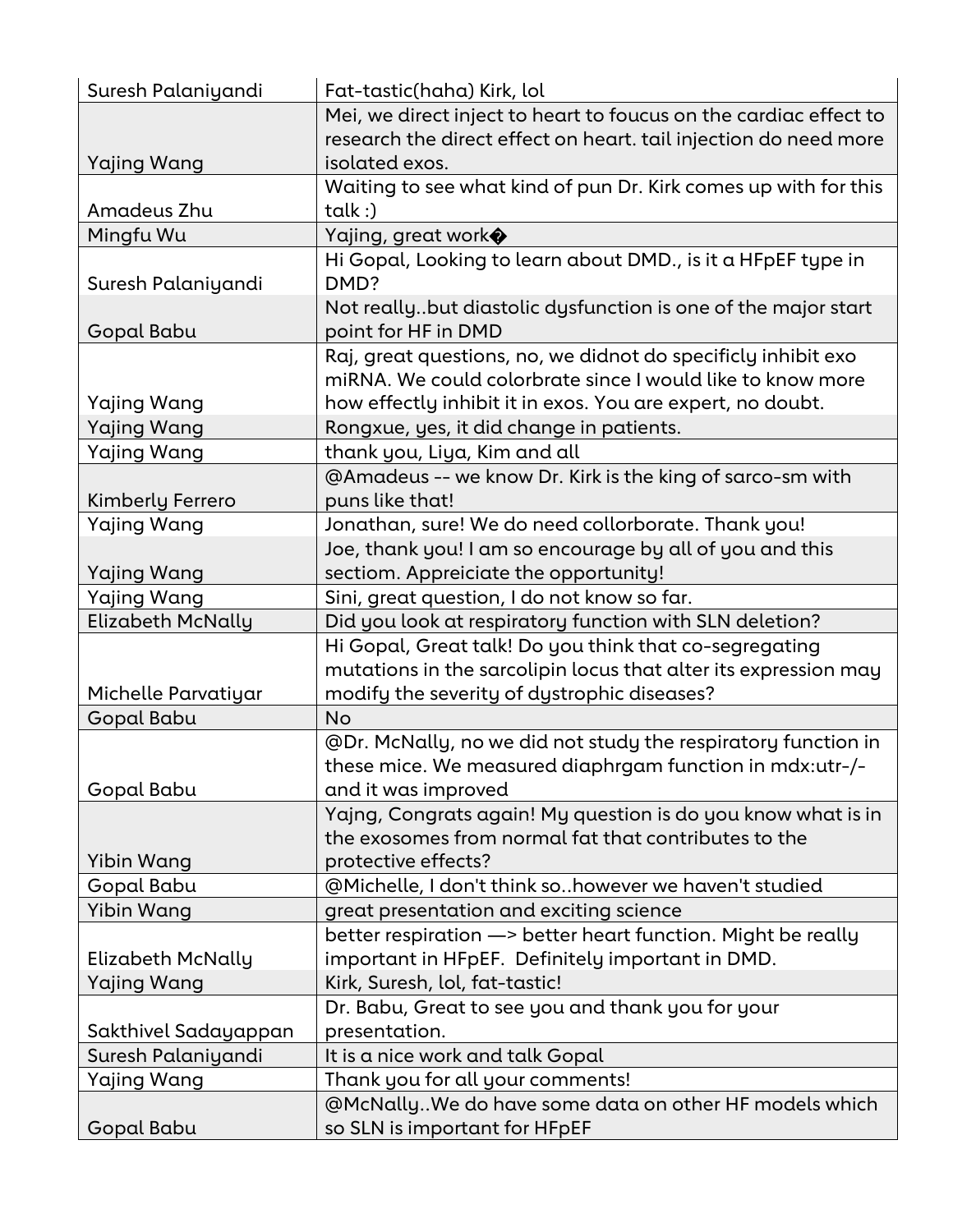|                         | Dr Babu: Skeletal muscle specific SLN-overxpression mice do      |
|-------------------------|------------------------------------------------------------------|
| Santosh Maurya          | not develop any muscle dystrophy/atrophy. Please comment.        |
|                         | @SLN is abundant in the skeletal muscles of higher               |
|                         | mammalsAlso it may not have any effect on normal skeletal        |
| Gopal Babu              | or cardiac muscle                                                |
|                         | @Hossein, Very exciting talk and discovery. I wonder if the      |
|                         | same epigenetic factor regulates mTOR expression as well as      |
| Yibin Wang              | LAT3? Or through different mechanisms?                           |
|                         | @ Dr. Babu. Really great talk. The effect of SLN on mdx:ur-      |
|                         | nulls is very impressive, particularly with fibrosis reduction.  |
| <b>Rachelle Crosbie</b> | Did you look at cardiomyocyte membrane damage?                   |
|                         | Dr. Babu, great talk! Curious, was that an increase in the       |
|                         | ryanodine receptor in the mdx:utr-/- mice compared to WT?        |
|                         | In your western blot series a few slides back. And if so, do you |
| Kimberly Ferrero        | think it's related to the change in mito morphology?             |
|                         | @ Dr. Babu: Did sarcolipin levels affect inflammation in the     |
| Shyam Bansal            | hearts/mucles/circulation?                                       |
| Gopal Babu              | @Rachelleyesit was better than mdx:utr-/-                        |
|                         | Dr. babu, Is there a difference in the level of SLN expression   |
| Sakthivel Sadayappan    | between mouse strains? Fvb/N versus C56BL6?                      |
| Sakthivel Sadayappan    | in skeletal muscles                                              |
|                         | Dr. Babu, is SLN more highly expressed in the atria? Were        |
| <b>Grace Muller</b>     | there any atrial pheotypes that you noted that were striking?    |
| Gopal Babu              | @Kimberly, We did not find any change in RyR                     |
| <b>Rachelle Crosbie</b> | very nice!                                                       |
| Gopal Babu              | No Sakthi                                                        |
| Elizabeth McNally       | Hi Rachelle!                                                     |
| <b>Rachelle Crosbie</b> | Hi Beth!! great to see you here!                                 |
|                         | Gopal, that was a Darn Magnificent Discussion of sarcolipin in   |
| Jonathan Kirk           | DMD. Thank you!                                                  |
|                         | Hi Dr. Babu, great talk! we also found the similar results in    |
|                         | skeletal muscles of mdx/slnko mice. In the heart, gene dosage    |
|                         | effect seems weak. Do you think that heterozyous deletion        |
| Susumu Minamisawa       | would be sufficient?                                             |
| Joseph Wu               | Greta talk Gopal!                                                |
| Farid Moussaviharami    | Great talk!                                                      |
| Gopal Babu              | @Shyamyes but we do not know the mechanisms                      |
|                         | Thank you to all 3 speakers! We have 9 minutes for additional    |
| Jonathan Kirk           | questions and discussion on all 3 talks.                         |
| Viswanathan             |                                                                  |
| Rajagopalan             | Thanks Dr. Babu                                                  |
| Danish Sayed            | <b>Great talk Gopal</b>                                          |
| Jamie Francisco         | Great talk Dr. Babu!                                             |
| Shyam Bansal            | thank you                                                        |
|                         |                                                                  |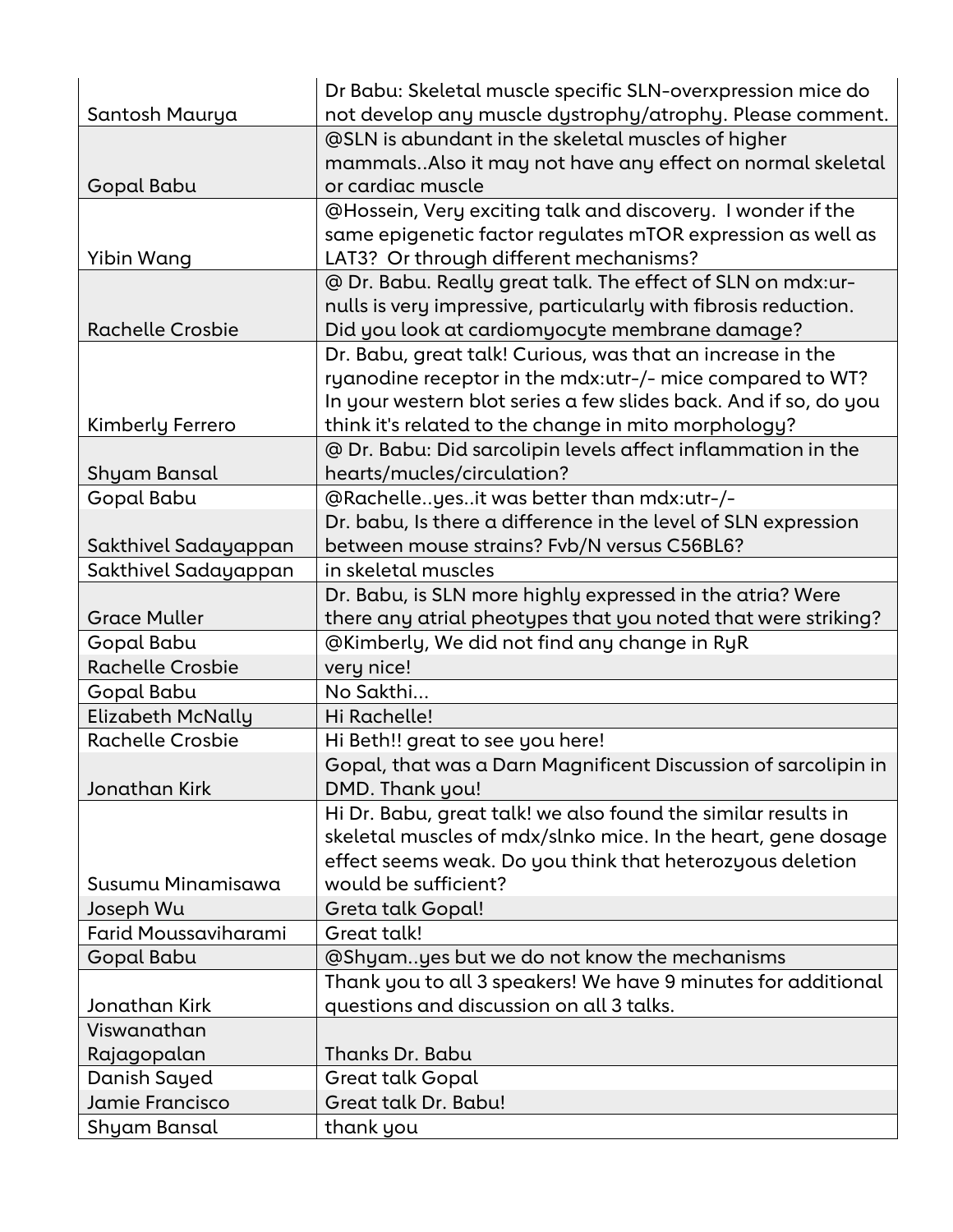| Laihua Xie           | Great talk Babu! Congrats                                                                                          |
|----------------------|--------------------------------------------------------------------------------------------------------------------|
| Elizabeth McNally    | Great talks all!                                                                                                   |
|                      | Thank you all the speakers for introducing me to new<br>concepts in metabolic diseases. - and Jonathan for showing |
| <b>Charles Chung</b> | off his better than moderate moderation skills!                                                                    |
|                      | Thank-you Dr. Babu! Are there any therapeutic drugs                                                                |
| Supriya Hota         | available to reduce SLN expression?                                                                                |
| Venkatesh            |                                                                                                                    |
| Sundararajan         | Excellent work!!! Dr. Babu                                                                                         |
| Elizabeth McNally    | Extra credit points to the moderator!                                                                              |
| Liya Yin             | Great session! Thank you                                                                                           |
|                      | @Gracethere is a small upregulation in atria alsoalso                                                              |
| Gopal Babu           | sln+/- mice show improvement                                                                                       |
|                      | Great talk, Babu! Thanks to all speakers and to Jonathan for                                                       |
| <b>Dominic DelRe</b> | superb moderation!                                                                                                 |
| <b>Ganesh Halade</b> | Nice talk Gopal                                                                                                    |
| Gopal Babu           | @Jonanthanthanks                                                                                                   |
| Venkatesh            |                                                                                                                    |
| Sundararajan         | Excellent moderating, Kirk                                                                                         |
| <b>Grace Muller</b>  | Thanks for the talk!                                                                                               |
|                      | Dr. Babu, do you think the effects are specific to sarcolipin or                                                   |
| Farid Moussaviharami | any treatment that affects calcium levels?                                                                         |
| Rajarajan            |                                                                                                                    |
| AmirthalingamThanda  | Great talk, Babu!                                                                                                  |
|                      | Dr. Babu, are there any known post-translational                                                                   |
| Jonathan Kirk        | modifications on SLN that can affect function?                                                                     |
| Gopal Babu           | @Susumuyesheterozygous mutant is sufficientcomplete<br>KO is not good for diaphragm                                |
| Suresh Palaniyandi   | Good session, Thanks speakers, moderator and the organizers                                                        |
| Gopal Babu           | @J WuThanks                                                                                                        |
| Gopal Babu           | <b>Thanks Danish</b>                                                                                               |
| Gopal Babu           | Thanks Lai-Hua                                                                                                     |
|                      | Yibin, great question! We donot know so far. That is our future                                                    |
| Yajing Wang          | work                                                                                                               |
|                      | Question to Dr. Hossein - Great talk, curious to know do any                                                       |
| Ganesh Halade        | specific cell develop iron resistance?                                                                             |
| Gopal Babu           | @Supriyano we are screening for small molecules                                                                    |
|                      | Thanks all presenters, great work. I would like to ask Dr. Wang                                                    |
|                      | about animal models of diabetic cardiomyopathy. It seems                                                           |
|                      | that Dr. Wang used a myocardial infarction model under                                                             |
| Jun Feng             | HFD?                                                                                                               |
|                      | i am not sure what iron resistance means, but all of our cells                                                     |
| Hossein Ardehali     | are sensitive to the oxidative stress of iron excess.                                                              |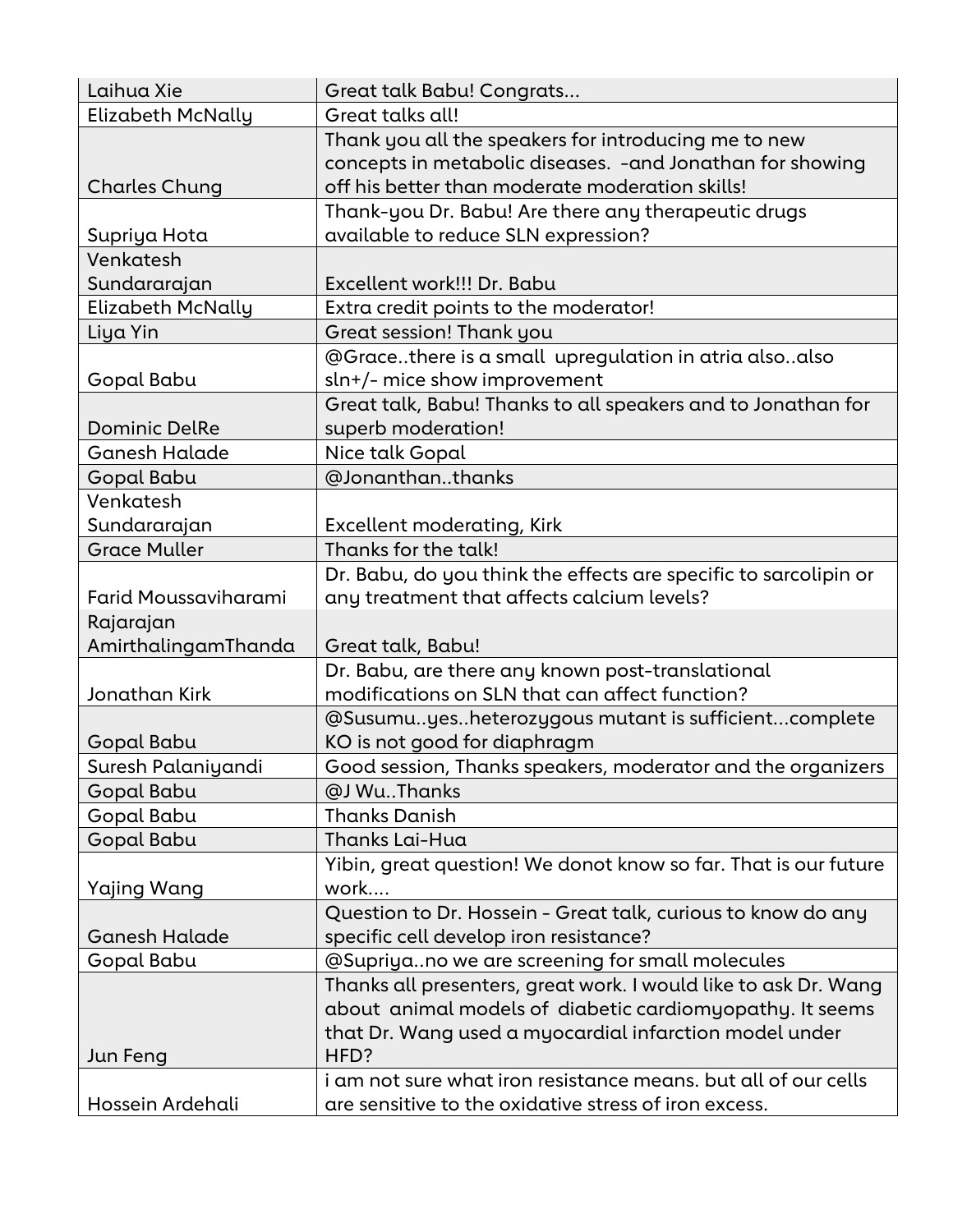|                      | @Farideffects are becuase of Calicum normalizationwe           |
|----------------------|----------------------------------------------------------------|
|                      | found some signaling pathways that are activated in the SLN    |
| Gopal Babu           | deficient DMD hearts                                           |
| Gopal Babu           | @Jonathanyesnitration                                          |
|                      | Dr Babu: Do you think inhibition of RyR-mediated Ca2+ leak     |
| Santosh Maurya       | would have similar effect as SLN deletion in DMD?              |
|                      | Thanks Sakthi, Loren and Jill  Great session Thanks for the    |
| Gopal Babu           | opportunity                                                    |
| <b>Ganesh Halade</b> | Thank you D. Hossein!                                          |
| Gopal Babu           | @Santoshthere are some studies on RyR leak and DMD             |
|                      | Thanks to all the speakers for their excellent presentations   |
| Sakthivel Sadayappan | and the star moderator, Dr. Kirk, for this wonderful session!! |
| Santosh Maurya       | Thank you. Excellent work. A novel insight on SLN.             |
|                      | Jun, yes, you are right, we did infarction on diabetic model.  |
|                      | the relationship between adipocyte and cardiomyoopathy is      |
| Yajing Wang          | on going                                                       |
| Jonathan Kirk        | Thanks everyone!                                               |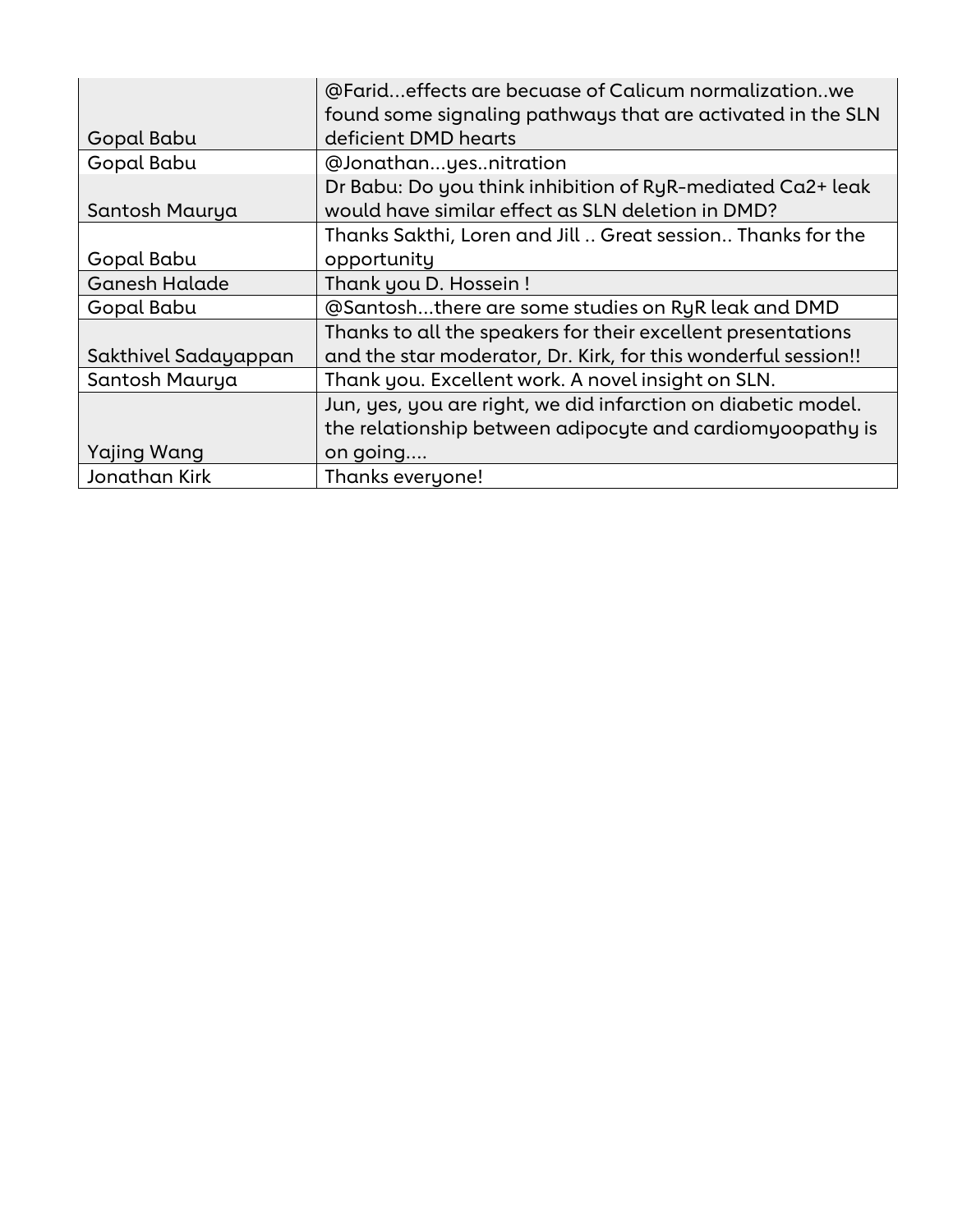## Concurrent Session 7B: Cardiotoxicity of Cancer Therapeutics: Mechanisms and Potential Therapies

| name                  | message                                                             |
|-----------------------|---------------------------------------------------------------------|
|                       | Welcome! Thank you for joining us. You should be hearing            |
|                       | music play as we wait for the session to begin. If you do not,      |
|                       | please submit a support ticket by clicking on the Request           |
| <b>Joe Trusso</b>     | Support button located at the bottom left of the player.            |
| <b>Anand Singh</b>    | Good Morning Joe                                                    |
|                       | Hi everyone! My name is Richard Becker, MD from University of       |
|                       | Cincinnati Heart Institute. I am one of the moderators for          |
|                       | session 7B: Cardiotoxicity of Cancer Therapeutics: Mechanisms       |
|                       | and Potential Therapies. We have terrific speakers and great        |
|                       | topics. Please feel free to post your questions to the speakers     |
| <b>Richard Becker</b> | in this chat. Enjoy the session!                                    |
| Bonnie Ky             | Thank you, Richard! Welcome everyone! This is Bonnie Ky.            |
| <b>Richard Becker</b> | Good morning Bonnie. Richard                                        |
| Anand Singh           | Thanks Richard, Looking forward for the awesome talks               |
| <b>Keith Jones</b>    | Good morning everyone                                               |
| Sumanth Prabhu        | Looking forward to the presentations this morning!                  |
| <b>Jil Tardiff</b>    | Fantastic and timely topic                                          |
| Sumanth Prabhu        | Keith, good to 'see' you                                            |
|                       | Looking forward to an exciting session on chemo                     |
| Joseph Wu             | cardiotoxicity!                                                     |
| <b>Richard Becker</b> | Off to a wonderful start.                                           |
| <b>Rong Tian</b>      | well said! Thanks to the organizers for a timely topic              |
|                       | Part of our continuing efforts to include clinical investigators to |
|                       | help set the framework and present the primary questions that       |
| Jil Tardiff           | need new basic approaches to answer.                                |
| Jiang Chang           | echo Rong Tian                                                      |
|                       | Great approach, Jil. You, Sakthi and Loren have put together        |
| Sumanth Prabhu        | an outstanding program.                                             |
|                       | I agree. Good way to start the session with a clinical talk, and    |
|                       | no better choice of speaker than Bonnie (editor of JACC             |
| Joseph Wu             | CardioOncology)                                                     |
|                       | The differences in those curves is truly interesting. These         |
|                       | longitudinal studies are game-changing in cardiomyopathy            |
| <b>Jil Tardiff</b>    | studies                                                             |
|                       | Are the patents also undergoing cMRI to evaluate changes in         |
| <b>Matthew Wolf</b>   | myocardium, fibrosis, or edema? Just curious.                       |
| Sakthivel Sadayappan  | Dr. Becker, Thank you for charing this exciting session.            |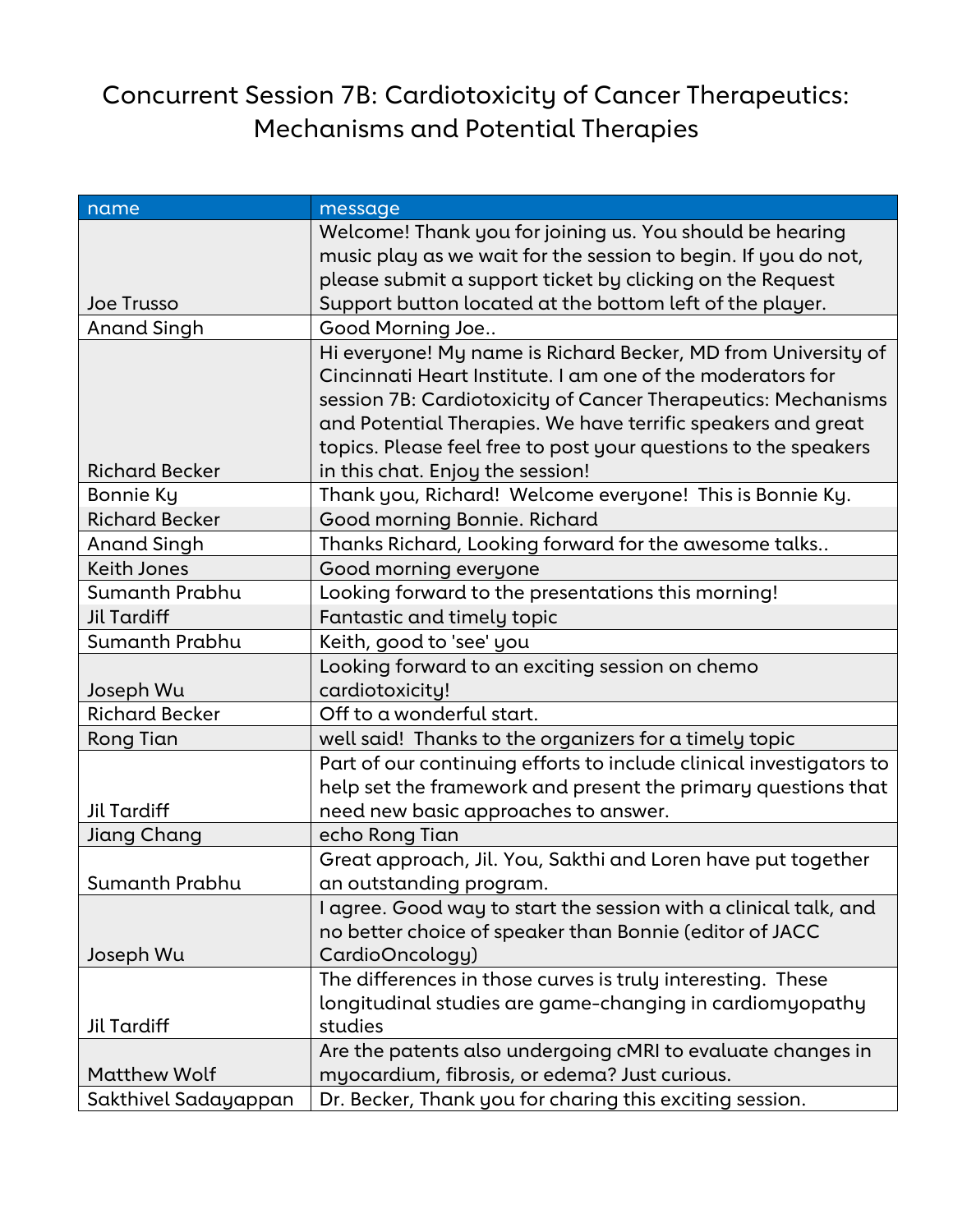|                       | Thank you, Jill. Appreciate the feedback and the honor of this<br>invite. I agree with others. Thank you for highlighting cardio- |
|-----------------------|-----------------------------------------------------------------------------------------------------------------------------------|
|                       | oncology and also bringing clinical investigators to the                                                                          |
| Bonnie Ky             | sessions.                                                                                                                         |
| <b>Richard Becker</b> | An honor and a pleasure Sakthi.                                                                                                   |
|                       | Dear Matthew, in the Penn CCT cohort, we have not obtained                                                                        |
|                       | cardiac MRIs. We only have cardiac MRIs in a small subset as                                                                      |
|                       | part of another study of patients evaluating effects of                                                                           |
| Bonnie Ky             | radiation therapy.                                                                                                                |
|                       | Dr. Becker leads the cardio-oncology program at University of                                                                     |
| Sakthivel Sadayappan  | Cincinnati Medical Center!                                                                                                        |
|                       | Matthew (part 2) - I will say, however, the W. Greg Hundley                                                                       |
|                       | has a strong body of work evaluating cardiac MRI and the                                                                          |
| Bonnie Ky             | changes seen in cardiac function seen with anthracyclines.                                                                        |
| <b>Matthew Wolf</b>   | thank you                                                                                                                         |
|                       | Bonnie, can you comment on the conceptual difference                                                                              |
|                       | between direct cardiotoxicity (DOX) versus more of an                                                                             |
|                       | interruption of cardiac homeostasis (herceptin), with                                                                             |
| Sumanth Prabhu        | implications for recovery                                                                                                         |
|                       | Is background HF therapy initiated in these patients when the                                                                     |
|                       | drop in EF is observed? Does that account for any of the                                                                          |
| <b>Fady Malik</b>     | recovery or is that in the absence of background therapy?                                                                         |
|                       | It's like re-setting the baseline, kind of re-setting contractile                                                                 |
| Jil Tardiff           | reserve in genetic cardiomyopathies. Fascinating.                                                                                 |
|                       | Sumanth, thanks for that question. Certainly, the concept of                                                                      |
|                       | recovery is more prevalent with trastuzumab. Actually, Joe                                                                        |
|                       | Wu - if he's still on - had a great paper in Circulation detailing                                                                |
|                       | this and discussing metabolic modulation. See his Figure                                                                          |
|                       | 6.https://www.ahajournals.org/doi/full/10.1161/CIRCULATION                                                                        |
| Bonnie Ky             | AHA.118.037357                                                                                                                    |
|                       | Is there an increase in uncoupled endothelial nitric oxide                                                                        |
| Madhumita Basu        | synthase levels noticed?                                                                                                          |
| <b>Rene Packard</b>   | This is a terrific body of work - congrats.                                                                                       |
| Sumanth Prabhu        | Thank you                                                                                                                         |
| Joseph Wu             | Great talk, thank you Bonnie!                                                                                                     |
|                       | Fady, great question. Yes, typically with a decline in EF,                                                                        |
|                       | neurohormonal therapy is initiated. However, we are looking                                                                       |
|                       | to evaluate the longitudinal data in greater detail with greater                                                                  |
|                       | numbers. There are transient declines in LVEF that will also                                                                      |
|                       | spontaneous recovery. I do think it depends upon the                                                                              |
|                       | cardiotoxic therapy - i.e., doxorubicin or trastuzumab or                                                                         |
| Bonnie Ky             | radiation.                                                                                                                        |
| Hind Lal              | Thanks @ Bonnie for the great presentation                                                                                        |
| <b>Richard Becker</b> | Thank you Bonnie. Terrific presentation.                                                                                          |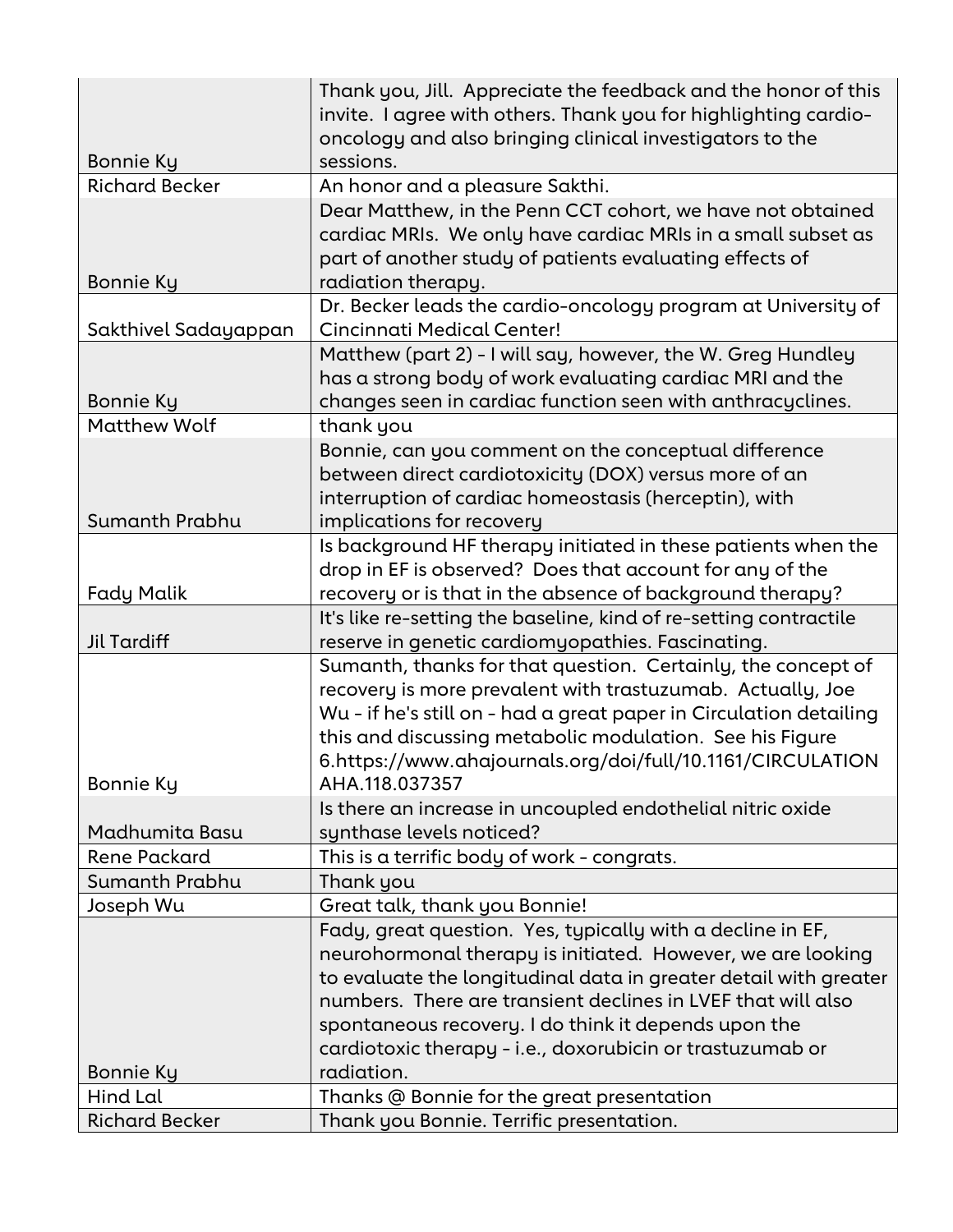| Rong Tian            | impressive work, learned a lot!                                  |
|----------------------|------------------------------------------------------------------|
|                      | congrats Bonnie for the outstanding work and thanks for          |
| Ronglih Liao         | sharing w/ us                                                    |
| <b>Matthew Wolf</b>  | Fantastic talk.                                                  |
| <b>Steven Houser</b> | Very nice talk Bonnie                                            |
| Jil Tardiff          | This was great, Bonnie - thanks a million for participating.     |
|                      | Madhumita, we have not specifically evaluated that question.     |
|                      | If you have suggestions on how to quantify that, please let me   |
| <b>Bonnie Ky</b>     | know.                                                            |
| <b>Bonnie Ky</b>     | Thank you Rene!                                                  |
| Ivor Benjamin        | Excellent talk, Bonnie                                           |
| Sumanth Prabhu       | Outstanding presentation, Bonnie!                                |
| <b>Bonnie Ky</b>     | Thank you, Joe!                                                  |
| Fuli Xiang           | Excellent talk, I have learned a lot! Thank you Bonnie:)         |
| Sakthivel Sadayappan | Excellent presentation, Bonnie!! Well done                       |
| Xiongwen Chen        | Hi Dr. Field. Good to see you here.                              |
| Sakthivel Sadayappan | I am a fan of Dr. Field's research!!                             |
| Loren Field          | Ditto:)                                                          |
| Madhumita Basu       | Sure! Thanks for an excellent presentation, Bonnie.              |
| <b>Steven Houser</b> | Great to see you Loren                                           |
|                      | Thank you all for the kinds words (I won't clog up the chat with |
|                      | individual thank you's) - again, I appreciate the invite and     |
|                      | thank you for your inspiring science. Privileged to be part of   |
| <b>Bonnie Ky</b>     | this stellar group.                                              |
| Huabo Su             | Great to "See" you again Dr. Field                               |
| Loren Field          | Hi Steve & Huabo                                                 |
| Zhaokang Cheng       | Exciting research Dr. Field!                                     |
|                      | Hi Loren - nice to "see" you. Did you see any diastolic          |
|                      | dysfunction in your Dox mice? We did (actually very similarly    |
| Jil Tardiff          | to Bonnie's findings). We were perplexed at first.               |
|                      | Hi Loren, Could CM "atrophy" be lack of physiologic              |
| Katherine Yutzey     | hypertrophy?                                                     |
|                      | Hi Katherine - we see the same atrophy in adult hearts, as do    |
| Loren Field          | many other labs using acute delivery                             |
|                      | Hi Jil - not sure about dystolic - If Wuq is on-line (he did the |
| Loren Field          | analyses) he might be able to comment                            |
| <b>Jil Tardiff</b>   | Thanks!                                                          |
|                      | Dr. Ky thank you for your presentation, I was wondering how      |
|                      | did class 3 recover while class 2 failed to do so and maintained |
| Luay Boulahouache    | that moderate level                                              |
| <b>Anand Singh</b>   | What dose was used to treat animals with DOX                     |
|                      | Luay-given the significance of the magnitude of the decline,     |
|                      | Class 3 were typically treated with cardiac medications. Given   |
| Bonnie Ky            | the "low level" declines in Class 2, which were still largely    |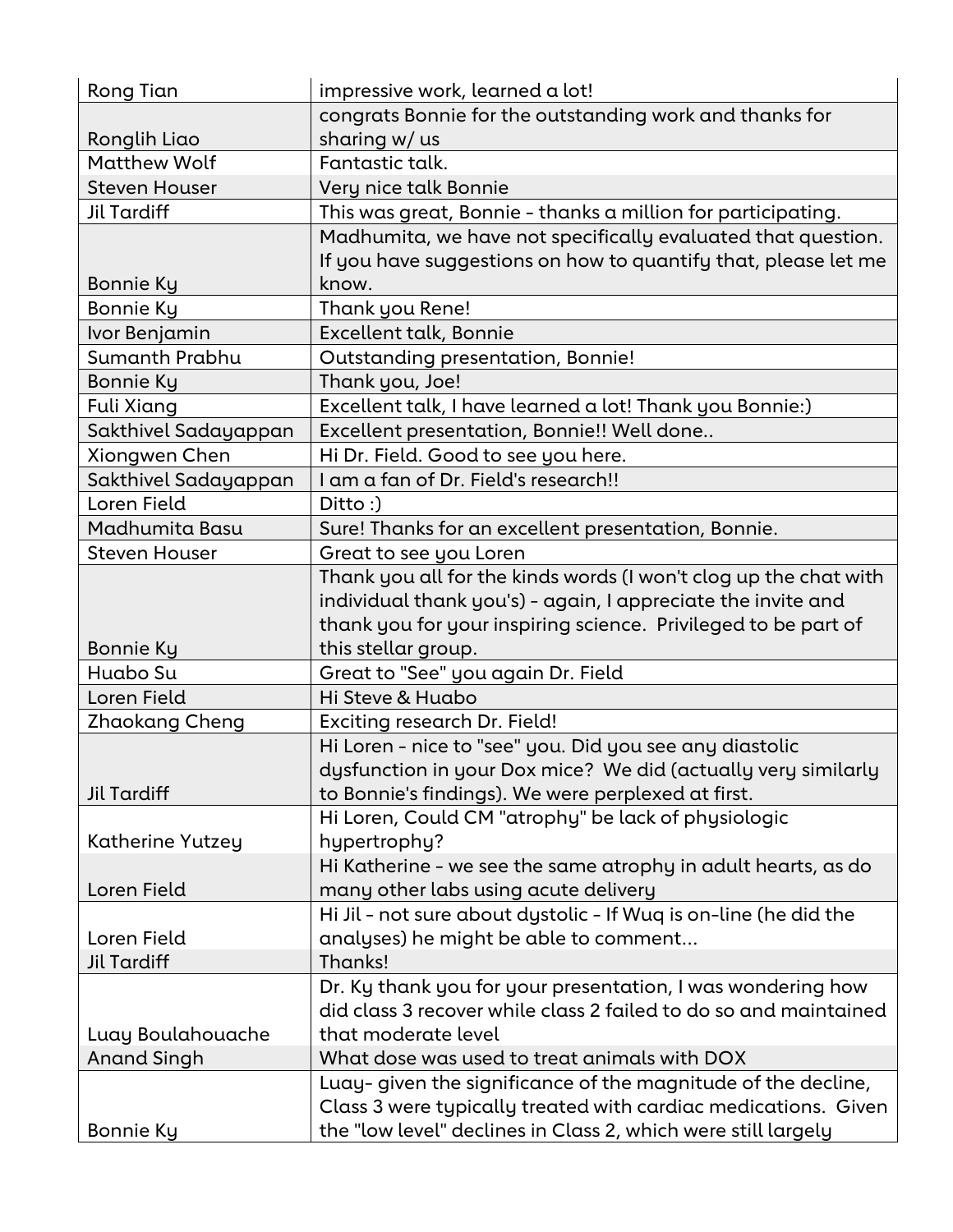|                     | above the threshold of nomral, there was typically no meds<br>initiated. These are also all core-lab quantified LVEFs. |
|---------------------|------------------------------------------------------------------------------------------------------------------------|
| <b>Walter Koch</b>  | Hey Loren ! - hope all is well!                                                                                        |
|                     | Hi Loren, can you also see whether the mRNAs of Ku70/80 are                                                            |
| <b>Guo Huang</b>    | also reduced in the late stage?                                                                                        |
| Loren Field         | Anand - will look up and post it for you during the next talk                                                          |
|                     | Jill, how did you measure diastolic dysfunction in the animals?                                                        |
|                     | We have also in some tumor-bearing animals treated with                                                                |
|                     | doxorubicin observed more of a HFpEF phenotype and with a                                                              |
| Bonnie Ky           | relatively preserved LVEF.                                                                                             |
| <b>Anand Singh</b>  | Thanks Loren                                                                                                           |
|                     | Dr. Field, Excellent talk! DNA-damaging chemotherapy                                                                   |
|                     | selectively kills cells with higher proliferative activity. Could                                                      |
| Zhaokang Cheng      | you comment how D2 heart has reduced level of apoptosis?                                                               |
|                     | Bonnie, may I ask what is the current major treatment for the                                                          |
| Fuli Xiang          | onco-cardiotoxicity in patients?                                                                                       |
|                     | 70/80 went up in late stage wt but was about the same in late                                                          |
| Loren Field         | stage D2; barely detectable in saline treated animals                                                                  |
| Loren Field         | You to Wally!                                                                                                          |
|                     | Measuring diastolic function in mice is feasible but difficult. To                                                     |
|                     | measure E/A they require significantly more / longer sedation                                                          |
|                     | which changes their heart rate and is problematic if doing a                                                           |
| Rene Packard        | survival / longitudinal study.                                                                                         |
|                     | @Loren, Nice work!!! DOX also significantly accumulates                                                                |
| Venkatesh           | within mitochondria. Did you see any effect on mitochondrial                                                           |
| Sundararajan        | function?                                                                                                              |
|                     | Great to "see" you Loren. Really enjoy hearing these                                                                   |
| Joseph Wu           | interesting experiments and studies you're working on.                                                                 |
| Heinrich Taegtmeyer | Very exciting, Loren!                                                                                                  |
|                     | Do the S-phase events in the D2 mice correspond to an                                                                  |
| <b>Matthew Wolf</b> | increase in ploidy, proliferation, or both? Just curious.                                                              |
| Luay Boulahouache   | Thank you Bonnie!                                                                                                      |
|                     | Anand - mice got 5 weekly intra-peritoneal injections of 5                                                             |
| Loren Field         | mg/kg DOX (25 mg/kg cumulative dose                                                                                    |
| Heinrich Taegtmeyer | Activation of the fetal gene program with atrophy?                                                                     |
|                     | Fuli, can you please clarify? Do you mean what is the                                                                  |
|                     | distribution of cancer therapies across all cancer patients? I                                                         |
|                     | have not seen that reported. But in general, the list of                                                               |
|                     | cardiotoxic therapies includes anthracyclines, trastuzumab,                                                            |
|                     | TKIs, proteasome inhibitors, immune therapy. There is an                                                               |
|                     | example though here - please see this central                                                                          |
|                     | illustration.https://cardiooncology.onlinejacc.org/content/2/2                                                         |
| Bonnie Ky           | /270                                                                                                                   |
| <b>Anand Singh</b>  | @ Loren. Got it. Thanks.                                                                                               |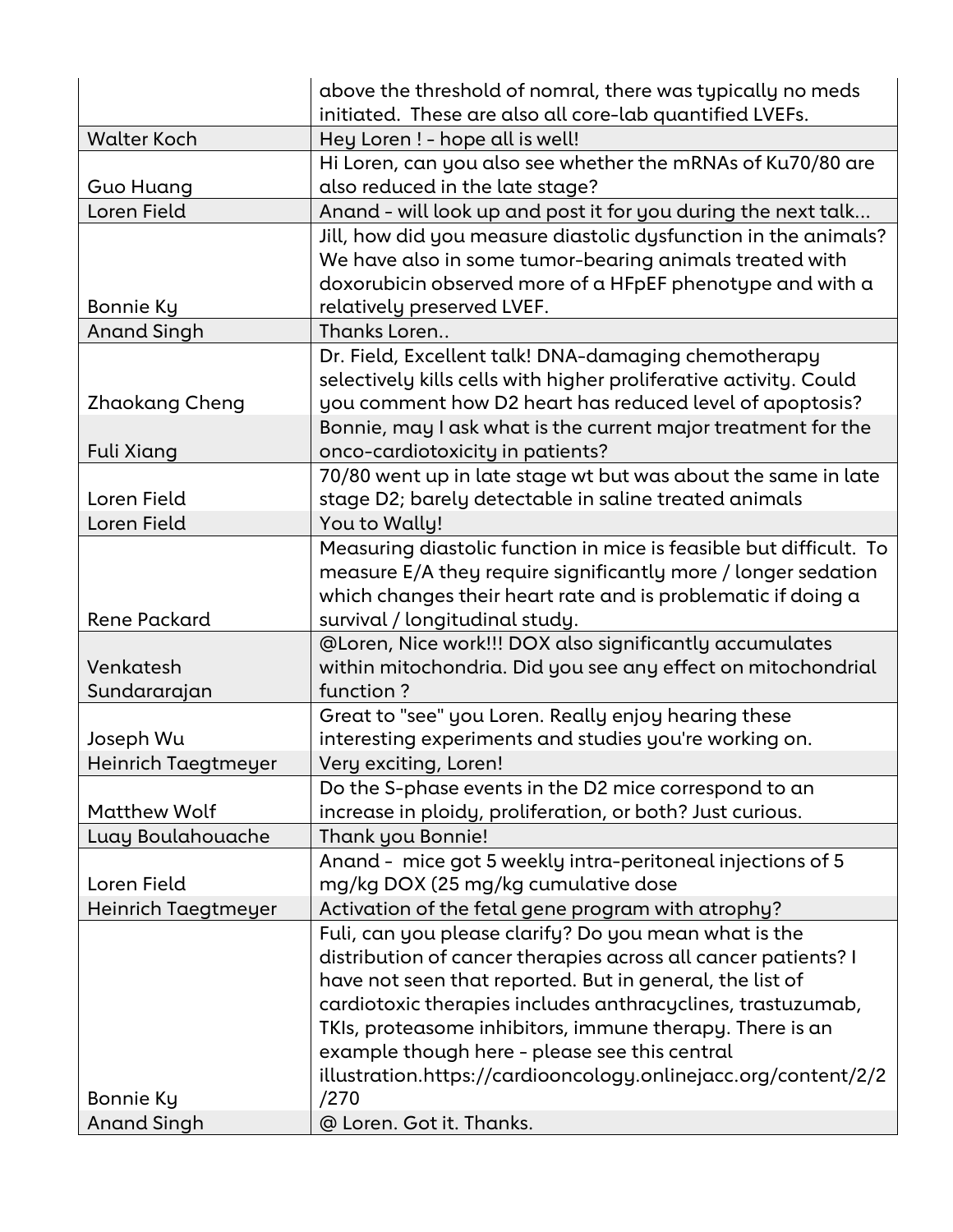|                                 | Loren, How is your group approaching the translation to                                                                       |
|---------------------------------|-------------------------------------------------------------------------------------------------------------------------------|
| <b>Richard Becker</b>           | patients treated with DOX? Richard Becker                                                                                     |
| Bonnie Ky                       | Rene, thank you.<br>Hi Venkatesh - we looked at a few mitochondrial markers but                                               |
|                                 | were never comfortable with the readout, so cannot answer                                                                     |
| Loren Field                     | your question with any degree of certainty                                                                                    |
|                                 |                                                                                                                               |
|                                 | Very nice work! I am wondering if the reverse proliferation of<br>cardiomyocytes, which is clearly beneficial for Dox-induced |
|                                 | cardiomyopathy, could be detrimental in clinical setting for                                                                  |
| Coralie Poizat                  | cancer cells?                                                                                                                 |
| <b>Hind Lal</b>                 |                                                                                                                               |
|                                 | Looking forward to your talk Carrie !!                                                                                        |
|                                 | Loren, In some pilot studies that CDK 4/6 inhibitors can                                                                      |
|                                 | perform tumor suppressive and normal tissue protection                                                                        |
|                                 | during cancer therapy. Do you have any comments on using                                                                      |
| Sakthivel Sadayappan<br>Sean Wu | palbociclib, an CDK4/6 inhibitor, along with cancer drugs?<br>Great talk Loren!                                               |
|                                 |                                                                                                                               |
| Sumanth Prabhu                  | Hi Carrie, look forward to your presentation!                                                                                 |
| <b>Rene Packard</b>             | Thank you Dr. Field                                                                                                           |
|                                 | Hi Joe - Hope you are well - I just changed an old Fiat motor                                                                 |
| Loren Field                     | and thought of you :)                                                                                                         |
| Rong Tian                       | Great talk, Loren!                                                                                                            |
| Ajit Magadum                    | Very exciting data Dr. Field.                                                                                                 |
| Carrie Lenneman                 | Great set of talks by Loren and Bonnie.                                                                                       |
| Ronglih Liao                    | great talk Loren!                                                                                                             |
| Venkatesh                       |                                                                                                                               |
| Sundararajan                    | @Loren, Thanks for the answer                                                                                                 |
|                                 | Hi Matthew - there is cell division in the model (see increased                                                               |
|                                 | CM number as the animals age) - I am sure that there is also                                                                  |
| Loren Field                     | ploidy increases occurring in the model as well.                                                                              |
| Joseph Wu                       | Loren, send me photos :-)                                                                                                     |
|                                 | Nice work, Loren! Is it possible to express D2 in the heart to                                                                |
|                                 | reverse the Dox-induced cardiotoxicity rather than to prevent                                                                 |
| <b>Guo Huang</b>                | it?                                                                                                                           |
|                                 | Hi Heinrich - hope you are well, and that we can meet up at a                                                                 |
| Loren Field                     | meeting in Germany some time soon!                                                                                            |
| <b>Matthew Wolf</b>             | thank you, great presentation                                                                                                 |
|                                 | Great talk, Loren! I may reach out to you to discuss your                                                                     |
| Bonnie Ky                       | acute/chronic models.                                                                                                         |
|                                 | Carrie, I love the time scale and history as a backdrop. Do                                                                   |
| <b>Richard Becker</b>           | anthracyclines exert vascular toxicity?                                                                                       |
|                                 | Bonnie, I meant the treatment for the cardiac function                                                                        |
|                                 | impairment in the onco-patient:) The reason I am asking is                                                                    |
| <b>Fuli Xiang</b>               | that Entrasto only showed effect on the moderate EF group in                                                                  |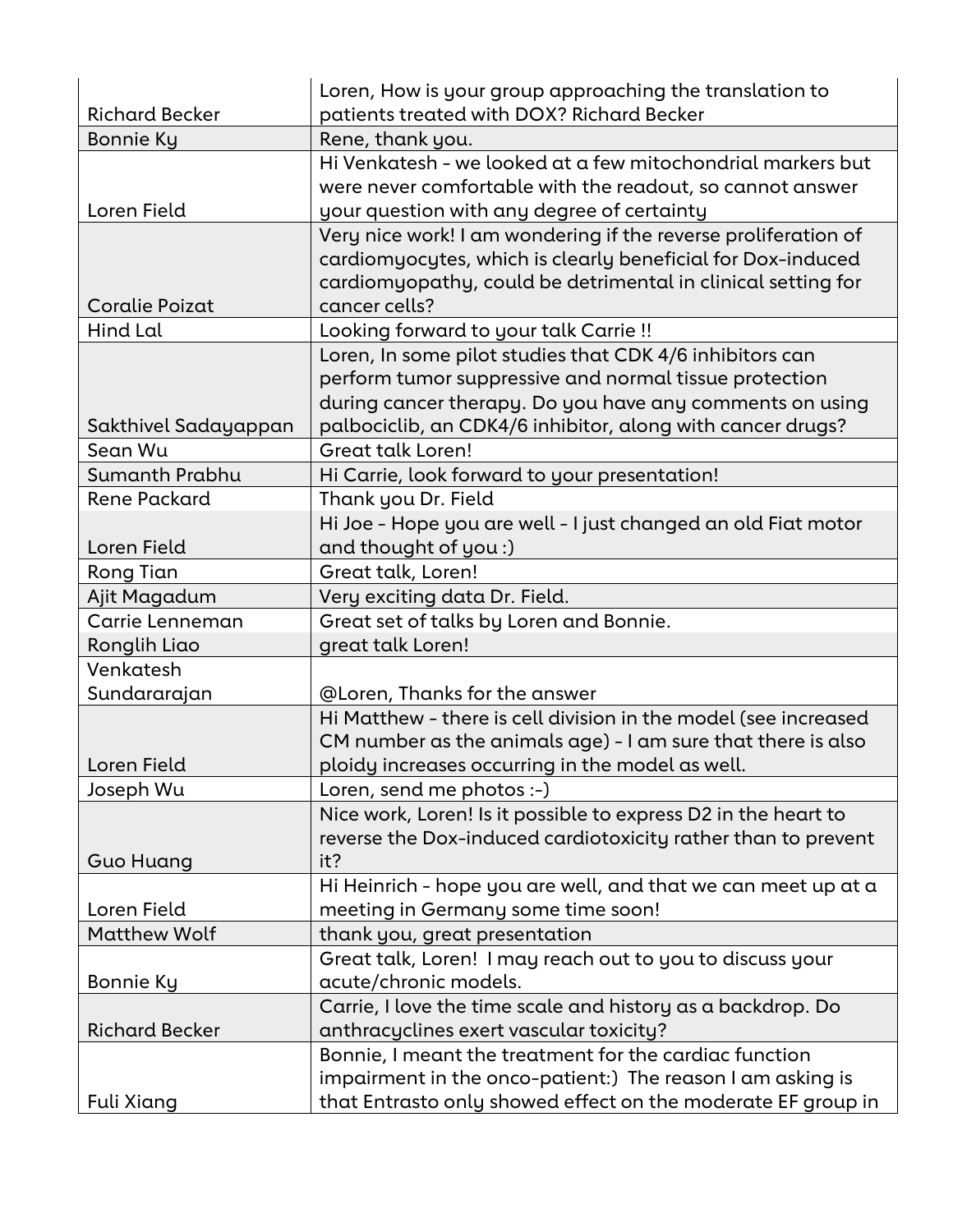|                       | HFpEF. I saw the different classes of your patient and              |
|-----------------------|---------------------------------------------------------------------|
|                       | wondered if it may also correlated to the treatment outcome.        |
|                       | Hi Zhaokang - the measurements were performed 1 week or 13          |
|                       | weeks after DOX treated - we did not look when the drug was         |
|                       | onboard but I suspect that we would see more similar numbers        |
| Loren Field           | as you suggest.                                                     |
|                       | Yes we know that endothelial dysfuntion occurs very early           |
|                       | during treatment, but we do not test for that on regular basis.     |
|                       | EndoPat is a good way we have looked at early toxicity from         |
| Carrie Lenneman       | Ac.                                                                 |
| Zhaokang Cheng        | Thank you Dr. Field for an excellent talk!                          |
|                       | Sakthivel - we never tried the CDK4/6 inhibitors in our system      |
|                       | but suspect that they would further impair the cyclin D2            |
| Loren Field           | phenotype.                                                          |
|                       | Have you been able to document impaired brachial reactivity         |
| <b>Richard Becker</b> | that persists after treatment?                                      |
|                       | Fuli, okay thanks! We have not systematically compared              |
|                       | therapies. Honestly, our treatment for cardiovascular               |
|                       | complications are not very targeted, with possibly the              |
|                       | exception of what Carrie is showing here (although dex is           |
|                       | prophylactic). Typically, we treat with neurohormonal               |
|                       | antaongists someone should do a trial with sGLT2i!! There is        |
|                       | an entresto study in Norway - PRADA 2 by Torbjorn Omland            |
| Bonnie Ky             | underway. This is for anthracyclines.                               |
|                       | No I have not looked at long term survivors vascular function,      |
| Carrie Lenneman       | but definitely something we should do.                              |
|                       | Guo - yes, I would thin that cell cycle induction post-DOX          |
| Loren Field           | would reverse damage.                                               |
| <b>Guo Huang</b>      | @Loren, thank you. Hope to see you again soon.                      |
| Fuli Xiang            | Thank you Bonnie:) Agree, sGLT2i rocks!                             |
|                       | Hi Loren, thanks for a great talk. Wondering your thoughts on       |
|                       | how much just reactivating the cell cycle might intrinsically       |
|                       | protect myocytes in your model (for example via DNA damage          |
| Ronald Vagnozzi       | pathway you showed), versus increasing myocyte number?              |
|                       | Agree with Bonnie - many new CV agents out that we need to          |
| Carrie Lenneman       | examine the CV impact such as sGLTi.                                |
|                       | Carrie, thank you for connecting clinical case presentations        |
| Joseph Wu             | with the biology of cardiotoxicity                                  |
|                       | Thank you Joseph - cardio-oncology is the perfect field for         |
| Carrie Lenneman       | translational research - bridge between bench and bedside.          |
|                       | Hi Richard - I think it would be really interesting to see if there |
|                       | are intrinsic variations in CM cell cycle activity vs. patients who |
|                       | recover better than others - the cleanest way to do it would be     |
| Loren Field           | via the approach that Frisen and Bergmann used with C14             |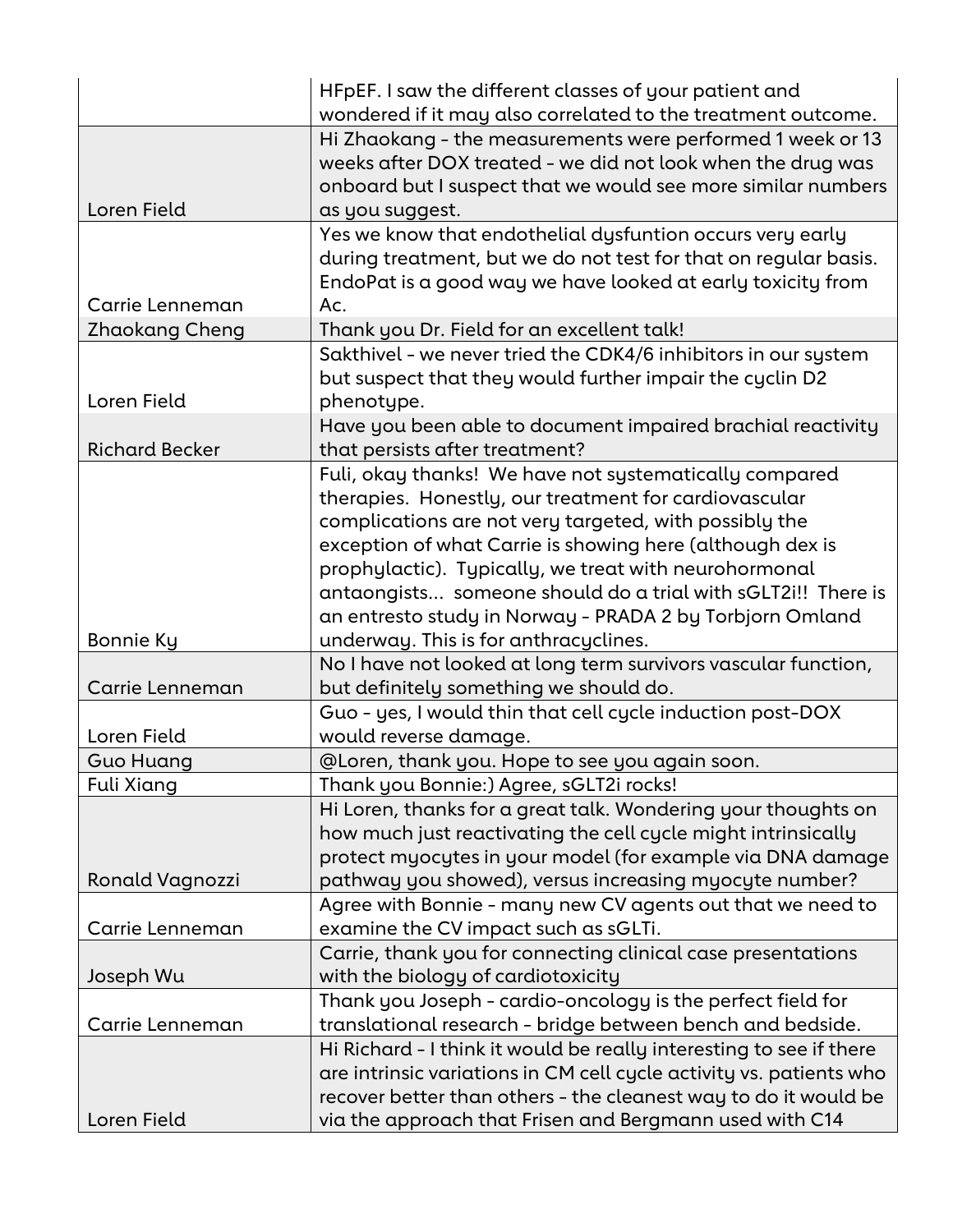|                       | incorporation. That would be a good proof of concept.              |
|-----------------------|--------------------------------------------------------------------|
|                       | Translation would require ongoing efforts from a lot of groups     |
|                       | to promote CM renewal to work. lif                                 |
|                       | Beautiful talk, Carrie. So important to present these              |
|                       | trajectories to drive home how dynamic the remodeling really       |
|                       | is - important for basic scientists to visualize this process and  |
|                       | not assume that the time course is inexorably downward or          |
| Jil Tardiff           | linear. Changes the perception of possible mechanisms              |
|                       | Very nice talk Carrie- heartedly agree with Jill's previous        |
| John Ralphe           | comment!                                                           |
|                       | Hi Ron - that is a good question, and I had not thought of it      |
|                       | previously. Easy enough to test (ie just score the apoptosis       |
|                       | rates in BrdU positive vs negative cells) - that being said, there |
|                       | are so few cells per section it would be a hell of a lot of        |
| Loren Field           | screening                                                          |
|                       | It is very dynamic state of the CV system after cancer             |
|                       | treatment. Agree we are finding ways to improve CV repair          |
| Carrie Lenneman       | after cancer treatment.                                            |
|                       | questions for all speakers: What is the state of art patient       |
| Rong Tian             | management for chemo cardiotoxicity?                               |
| <b>Rong Tian</b>      | Oh, Carrie, your slide answers that!!!                             |
|                       | @Carrie, Very interesting topic and most wanted!!! connecting      |
|                       | Oncology and Cardio- systems involved in two top leading           |
| Venkatesh             | causes of morbidity, Curious to know whether DOX resistance        |
| Sundararajan          | are reported in patients?                                          |
| <b>Rong Tian</b>      | Thx for a great talk, Carrie!                                      |
|                       | Thank you to the speakers and organizers for a terrific session.   |
|                       | The intertwining of basic science and clinical course was very     |
| Rene Packard          | informative.                                                       |
|                       | Rong, I think it depends upon what exact treatment you are         |
|                       | talking. And also if you are talking prevention or                 |
|                       | management. I think a critical need in the field is risk-guided    |
| <b>Bonnie Ky</b>      | cardioprotection.                                                  |
|                       | It really depends on the cancer treatment a patient is exposed     |
| Carrie Lenneman       | to during treatment.                                               |
| <b>Bonnie Ky</b>      | <b>Great talk Carrie!</b>                                          |
|                       | Outstanding talk, Carrie. Can you comment on endothelial           |
|                       | predominance of effects (versus direct myocyte effects) and        |
| Sumanth Prabhu        | the implications for prognosis                                     |
| <b>Anand Singh</b>    | Great Talks on this session. Thanks                                |
| Joseph Wu             | <b>Great talk Carrie!</b>                                          |
| <b>Richard Becker</b> | We have time for questions and comments.                           |
| <b>Fuli Xiang</b>     | Thank you Carrie. Very informative and inspirational talk!         |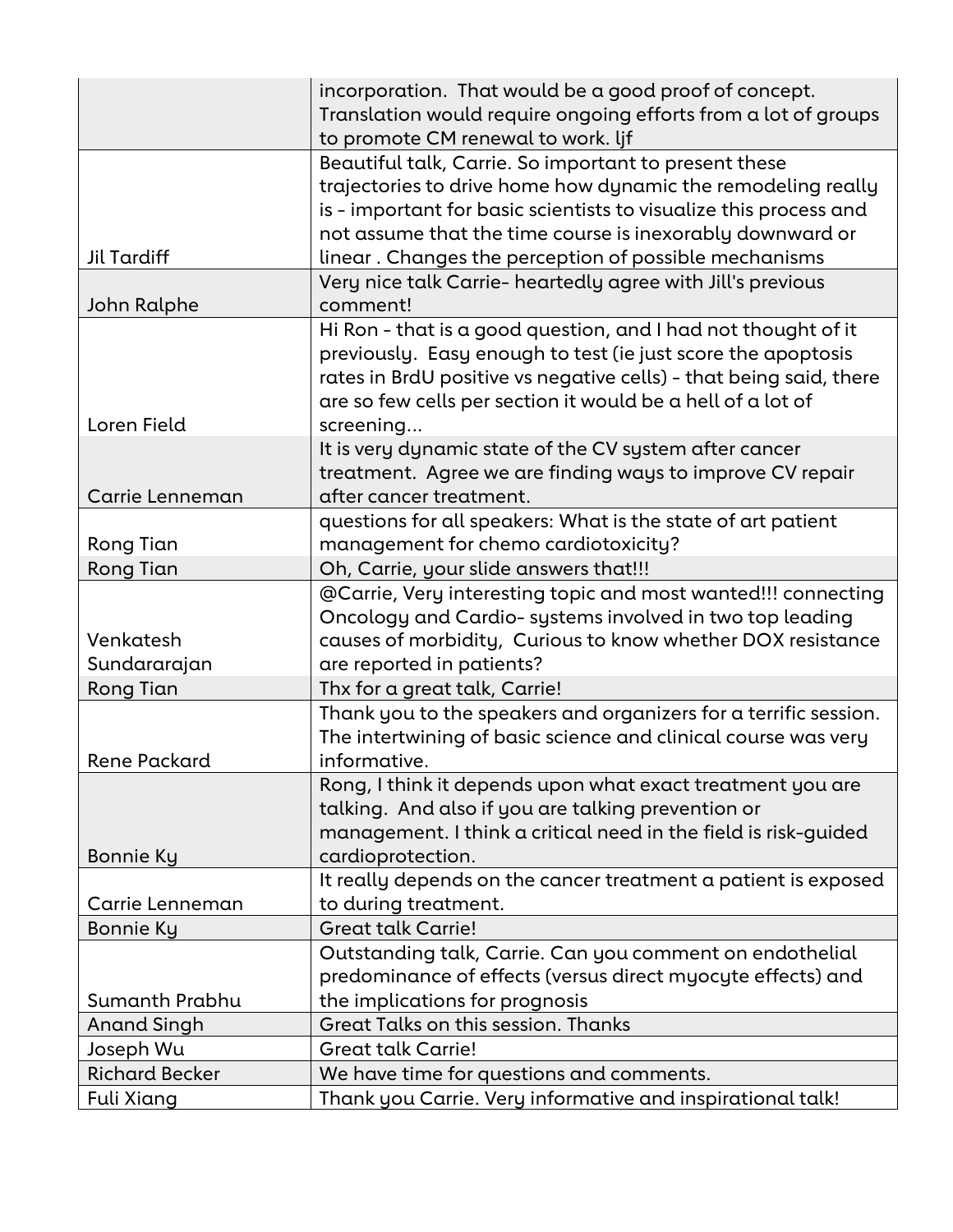|                       | Rong (continued): And risk guided can mean - clinical risk, risk |
|-----------------------|------------------------------------------------------------------|
|                       | by iPSC phenotyping, risk by imaging or risk by biomarker. We    |
|                       | have 2 ongoing pilot studies of risk guided cardioprotection     |
|                       | with biomarkers in one and clinical risk score in another.       |
|                       | However, treatment for HF/cardiomyopathy is largely              |
| Bonnie Ky             | neurohormonal antagonists.                                       |
| Sakthivel Sadayappan  | Great session. Thanks to the speakers and moderator!!            |
| Sumanth Prabhu        | Thank you for these presentations!                               |
|                       | To follow up on Sumanth's question: Can you comment on the       |
| Heinrich Taegtmeyer   | loss of pericytes with sunitimib treatment? Beautiful talk!      |
|                       | Bonnie - will be interesting to see how the genetic              |
|                       | predisposition sorts out. Eventually "easy" to evaluate prior to |
|                       | therapy and let this information help select less "risky" drug   |
| <b>Jil Tardiff</b>    | combos.                                                          |
|                       | @Bonnie, thx! That is really helpful information for non-        |
| Rong Tian             | physicians.                                                      |
|                       | Jill, definitely. We are trying to do those studies if only NIH  |
| Bonnie Ky             | will agree with us to its significant, impact and approach. ;)   |
|                       | It is thought that if we can detect endothelial dysfunction      |
|                       | early that cardiomyocyte damage may be mitagated with            |
|                       | anthracyclines. There is some nice work with statins and         |
|                       | anthracyclines. For anthracyclines the myocyte death is not      |
|                       | thought to be reversible. However with VEGF, Her2 antagonist     |
|                       | and TKI CV effects are felt to be reversible because the         |
| Carrie Lenneman       | cardiomyocyste damage is not seen.                               |
|                       | Thanks a lot Carrie for the clinical insights and the latest     |
| Sean Wu               | therapeutic approachs to cardio-oncology.                        |
|                       | Laughing - been there, done that. Going to reach out at some     |
|                       | point, may have just convinced the NIH re: our work on           |
| Jil Tardiff           | potential genetic risk.                                          |
|                       | If there are no additional comments or questions, I will offer a |
|                       | sincere "thank you" to our expert speakers who provided          |
|                       | scholarly, thought-provoking and inspiring perspectives on the   |
|                       | important topic Cardiotoxicity of Cancer Therapeutics:           |
|                       | Mechanisms and Potential Therapies. I thoroughly enjoyed the     |
|                       | session and trust that you, our attendees did as well. Enjoy the |
|                       | remaining sessions and have a great day. A special thanks to     |
|                       | the BCVS organizers for bringing high impact to a virtual        |
| <b>Richard Becker</b> | platform.                                                        |
|                       | Aarif Khakoo also had a nice paper on pericyte loss with         |
|                       | sunitinib years ago in Sci Translational                         |
|                       | Med.https://www.ncbi.nlm.nih.gov/pmc/articles/PMC3833098         |
| Bonnie Ky             |                                                                  |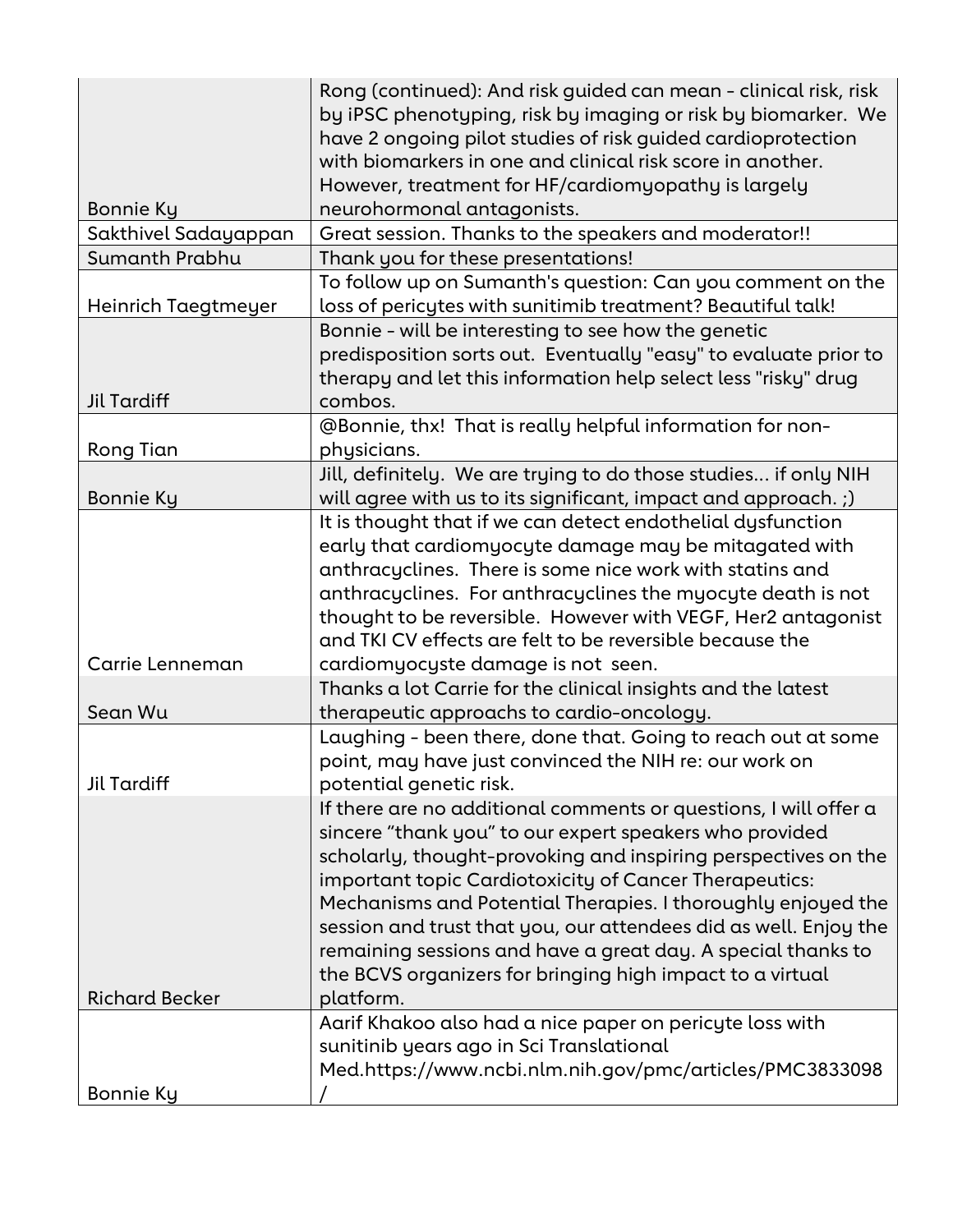| Venkatesh        |                                                                  |
|------------------|------------------------------------------------------------------|
| Sundararajan     | @ Thanks, Carrie                                                 |
|                  | HT - great question about pericytes with suntent. Not sure it    |
| Carrie Lenneman  | has been examined, something I need to investigate.              |
|                  | Each class of drug has distinct mechanism of toxicity, would it  |
|                  | be effective to develop mechanism specific biomarker and/or      |
| Rong Tian        | protection?                                                      |
| Maria Cimini     | Dr. Lennmeman, are lymphatic vessels very impaired also?         |
|                  | Bonnie and Carrie, I am wondering if the cardiac damage          |
|                  | caused by the onco drugs are similar to the                      |
| Fuli Xiang       | Methamphetamine-Induced Cardiomyopathy (MACM).                   |
|                  | Just a reminder - chat transcripts are also available to review, |
| Jil Tardiff      | usually posted the next day!                                     |
|                  | <b>@Bonnie and Carrie - With the expanding use of</b>            |
|                  | immunotherapy, have you see any who had previous                 |
|                  | anthracycline toxicity that then receives immunotherapy? Is      |
| Sean Wu          | there additional risk that you anticipate for doing this?        |
|                  | Clinically speaking in breast cancer there is injury to          |
|                  | lymphatics due to radiation and surgery. Not sure anyone has     |
| Carrie Lenneman  | looked at the their response to various chemotherapies.          |
|                  | Rong - Yes!!! That would be the goal! We have been limited in    |
|                  | achieving these successes in cardio-oncology. But we are         |
|                  | trying to discover more mechanistic biomarkers, certainly.       |
|                  | Right now, clinically, we are using troponin and ntprobnp        |
|                  | only. But we need more science and have been investigating       |
|                  | oxidative stress markers (ADMA, MMA,                             |
| Bonnie Ky        | etc).https://pubmed.ncbi.nlm.nih.gov/28683962/                   |
| Rong Tian        | thx, Bonnie!                                                     |
|                  | Sean, this has not been studied systematically but one of my     |
|                  | patients just did suffer from ICI myocarditis - normal LVEF -    |
|                  | but also did have anthracyclines before. Anthracyclines cause    |
|                  | "low level injury" - as manifested by our human data with echo   |
|                  | and biomarkers. Whether somehow that translates to an            |
|                  | inadequate compensatory response of some sort is not clear.      |
|                  | Mechanisms of dysfunction here completely different though,      |
|                  | as of course you know (better than me with the great work you    |
| Bonnie Ky        | are doing!)                                                      |
| Sean Wu          | Thx Bonnie! Really enjoyed your talk.                            |
| <b>Bonnie Ky</b> | Thanks Sean! Great to chat with you!                             |
|                  | Currently not known if immunotherapy after anthracyclines        |
|                  | poses more risk. More systematic studies are greatly needed.     |
|                  | We know CV ICI related effects appear to occur early after       |
| Carrie Lenneman  | exposure and more common in combined immunotherapy.              |
| Sean Wu          | Ditto!                                                           |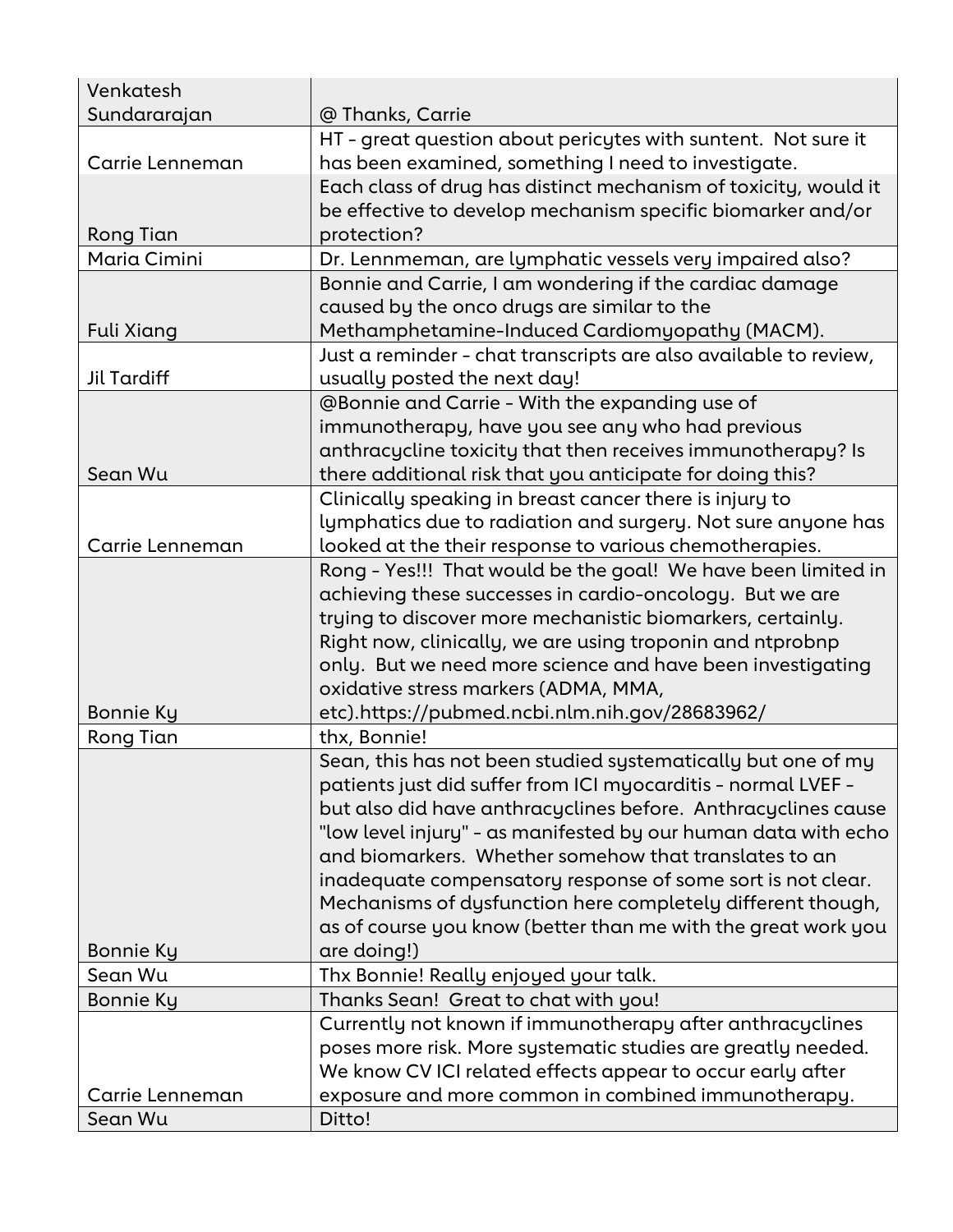| Carrie Lenneman | Thank you everyone! |
|-----------------|---------------------|
| Sean Wu         | Thanks Carrie!      |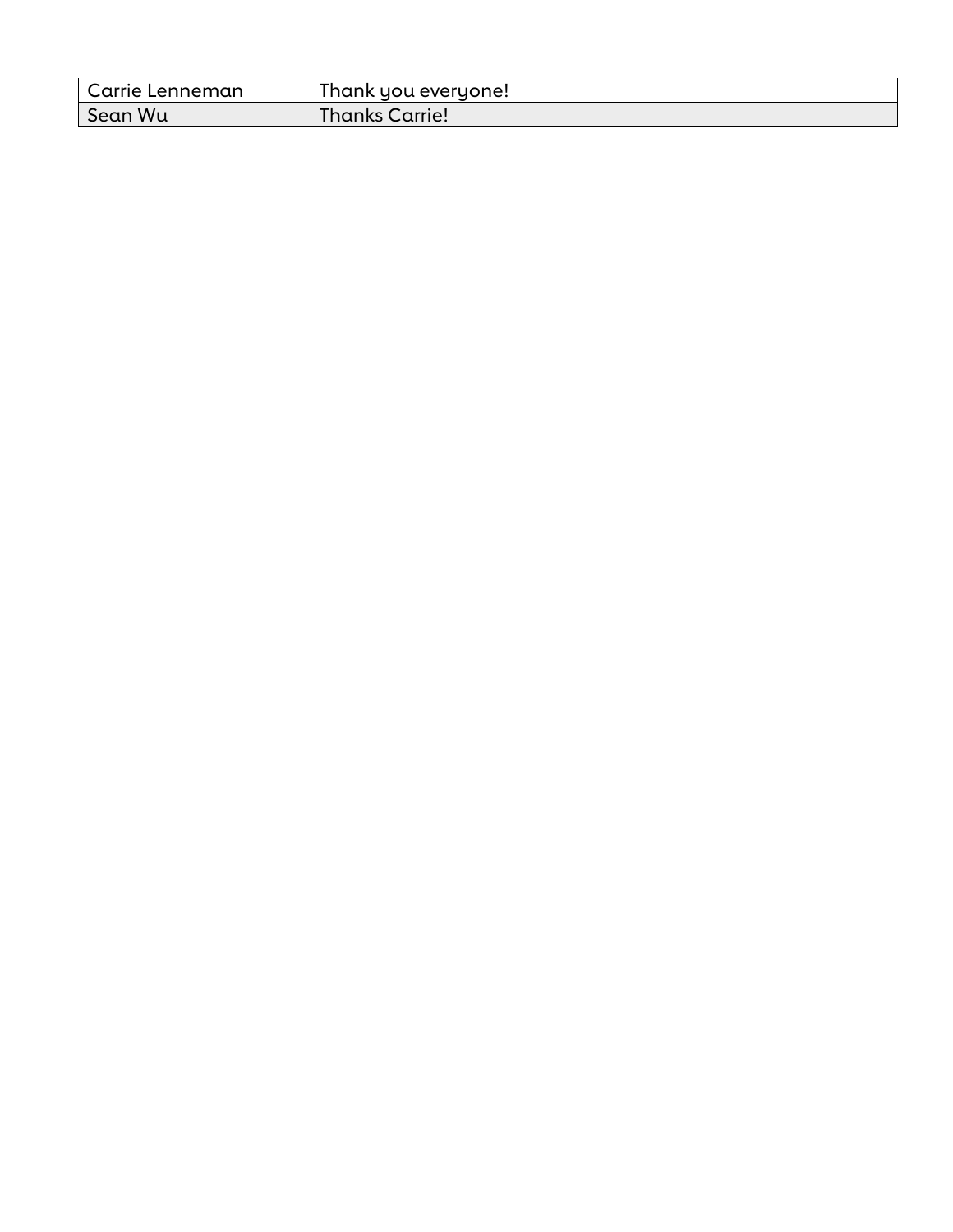## General Session 8: Molecular Mechanisms of Cardiac Hypertrophy (BCVS-HFA Joint Session)

| name                     | message                                                              |
|--------------------------|----------------------------------------------------------------------|
|                          | Welcome! Thank you for joining us. You should be hearing music       |
|                          | play as we wait for the session to begin. If you do not, please      |
|                          | submit a support ticket by clicking on the Request Support           |
| <b>Joe Trusso</b>        | button located at the bottom left of the player.                     |
|                          | Hello everyone and welcome to this session. I am your                |
|                          | moderator, Rebekah Gundry from the University of Nebraska            |
|                          | Medical Center. We have three excellent talks lined up for you. If   |
|                          | you have any questions, please post them in the chat and if they     |
|                          | are not answered during the session we will have time at the end     |
| Rebekah Gundry           | for questions. Enjoy the Session!                                    |
| Qutuba Karwi             | Hi Rebekah, thanks for moderating this session                       |
|                          | Looking forward to the session Rebekah. Congrats to new job at       |
| Joseph Wu                | <b>UNMC! Joe</b>                                                     |
| Rebekah Gundry           | My pleasure, Qutuba! Thanks for joining us today!                    |
| Rebekah Gundry           | Thanks, Joe! I am loving it here at UNMC!                            |
| John Ralphe              | Hi Rebekah-- thanks for moderating!                                  |
| Dhanendra Tomar          | Looking forward to exciting session                                  |
| <b>Rebekah Gundry</b>    | Thanks, John! Thanks for joining us today!                           |
| Laura Senatus            | Looking forward to this session.                                     |
| Jonathan Kirk            | Hi Carter! Looking forward to your talk.                             |
|                          | Good morning everyone. I am looking forward to an exciting           |
| <b>Niels Voigt</b>       | session. Thank you Rebekah for moderating.                           |
|                          | Welcome everyone. This is the first time effort to have a            |
| Sakthivel                | collaborative session with the Heart Failure Association. A special  |
| Sadayappan               | thanks to Dr. Johannes Backs for the efforts.                        |
|                          | Thank you, Dr. Sadayappan! Looking forward to several great          |
| Kimberly Ferrero         | talks in this session.                                               |
| Sakthivel                |                                                                      |
| Sadayappan               | Thanks Carter!! Great start!!                                        |
| Jiang Chang              | Good morning very one                                                |
| John Ralphe              | Reverse C- and n-terminal designation                                |
| Sakthivel                |                                                                      |
| Sadayappan               | Thanks Rebekah for charing this session!!                            |
|                          | Hi Sakthivel! My pleasure! Thanks for joining us today! It will be a |
| Rebekah Gundry           | fabulous session!                                                    |
| <b>Elizabeth McNally</b> | If there is C protein, Sakthivel is happy!                           |
| Sakthivel                |                                                                      |
| Sadayappan               | Ha ha                                                                |
| John Ralphe              | Some people are sooo easy!                                           |
| <b>Brett Colson</b>      | Lol!                                                                 |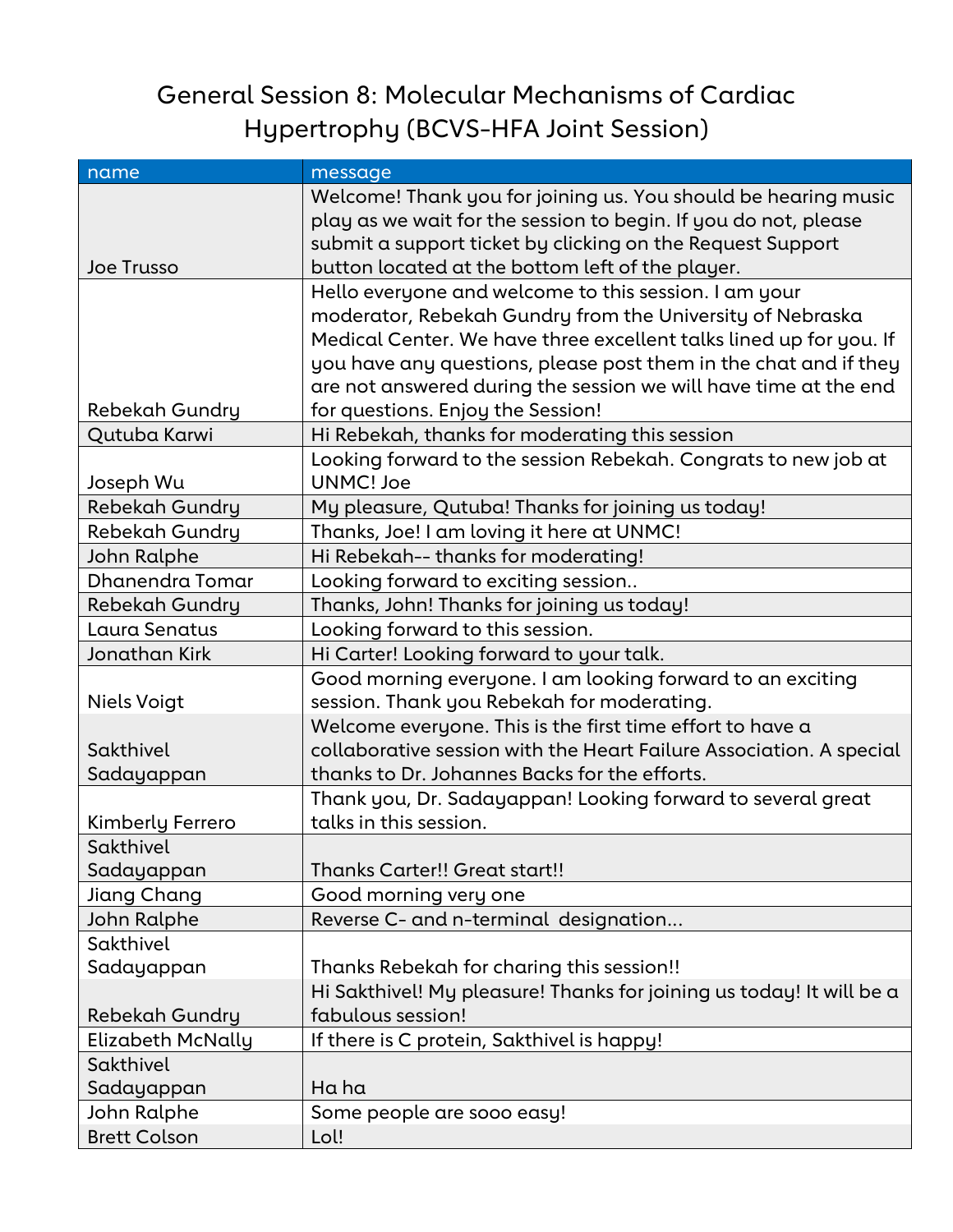| Jianyi Zhang          | (thumbsup)                                                           |
|-----------------------|----------------------------------------------------------------------|
| Sakthivel             |                                                                      |
| Sadayappan            | Brett, what are you doing here?                                      |
| Maria Kontaridis      | Hi John, nice to see you again! Great talk so far!                   |
| John Ralphe           | Hi Maria! Good to 'see' you! Thanks!                                 |
| Sakthivel             |                                                                      |
| Sadayappan            | How much replacement of these mutant proteins?                       |
| <b>Randy Faustino</b> | Hi Carter! Great to (virtually) see you again, enjoying your talk :) |
|                       | This is complete replacement on the KO background, total cpro        |
| John Ralphe           | levels reach wild type control levels                                |
| Venkatesh             |                                                                      |
| Sundararajan          | @ Great work!!! on an important protein, cMyBP-C                     |
| Joseph Wu             | Great talk John and great to "see" you!                              |
|                       | @John Ralphe - Can you comment on the ease at which your             |
|                       | hPSC-CM engineering method can be implemented? If someone            |
|                       | has a lot of experience with generating hPSC-CM, but not yet         |
|                       | gone on to implement such 3D/force models, can you advise on         |
|                       | the level of difficulty encountered when trying to get it up and     |
| <b>Rebekah Gundry</b> | running?                                                             |
| <b>John Ralphe</b>    | Thanks Joe!                                                          |
|                       | Sakthi, here to expand my horizons to learn about this C protein     |
| <b>Brett Colson</b>   | I've been hearing about. Hi John! Great talk!                        |
| Ajit Magadum          | Nice Work!                                                           |
|                       | Carter, any comment on the change in Hill coefficient you            |
| Jonathan Kirk         | observed?                                                            |
|                       | Students master the technical manipulations easily over 1-2          |
|                       | months generally. The equipment investment is approx 50K, and        |
| John Ralphe           | we use things off the shelf with minimal customization.              |
| <b>Rebekah Gundry</b> | Thanks!                                                              |
| <b>Hesham Sadek</b>   | Excellent talk. Are these predicted structural changes?              |
|                       | The Hill coefficienty (and sensitivity shift) did not reach          |
|                       | significance. This is also a measure of extracellular sensitivity so |
| John Ralphe           | one more step removed form 'true' calcium sensitivity                |
| Jonathan Kirk         | Oh - I thought I saw a star there - gotcha.                          |
| John Ralphe           | nope- no real or implied star there :)                               |
|                       | Hesham- no predicted structural changes based on modeling we         |
| John Ralphe           | found completed by Zhang et. al.                                     |
| Joseph Wu             | Great talk again, thanks John!                                       |
| Hesham Sadek          | great, thank you                                                     |
| <b>Ying Ge</b>        | Good job Carter!                                                     |
|                       | Nice study, thank you for sharing. Looking forward to seeing         |
| <b>Adam Wende</b>     | more in the future.                                                  |
| Renzhi Han            | Nice work. Thanks for sharing                                        |
| Jonathan Kirk         | Great talk, Carter! Really interesting stuff.                        |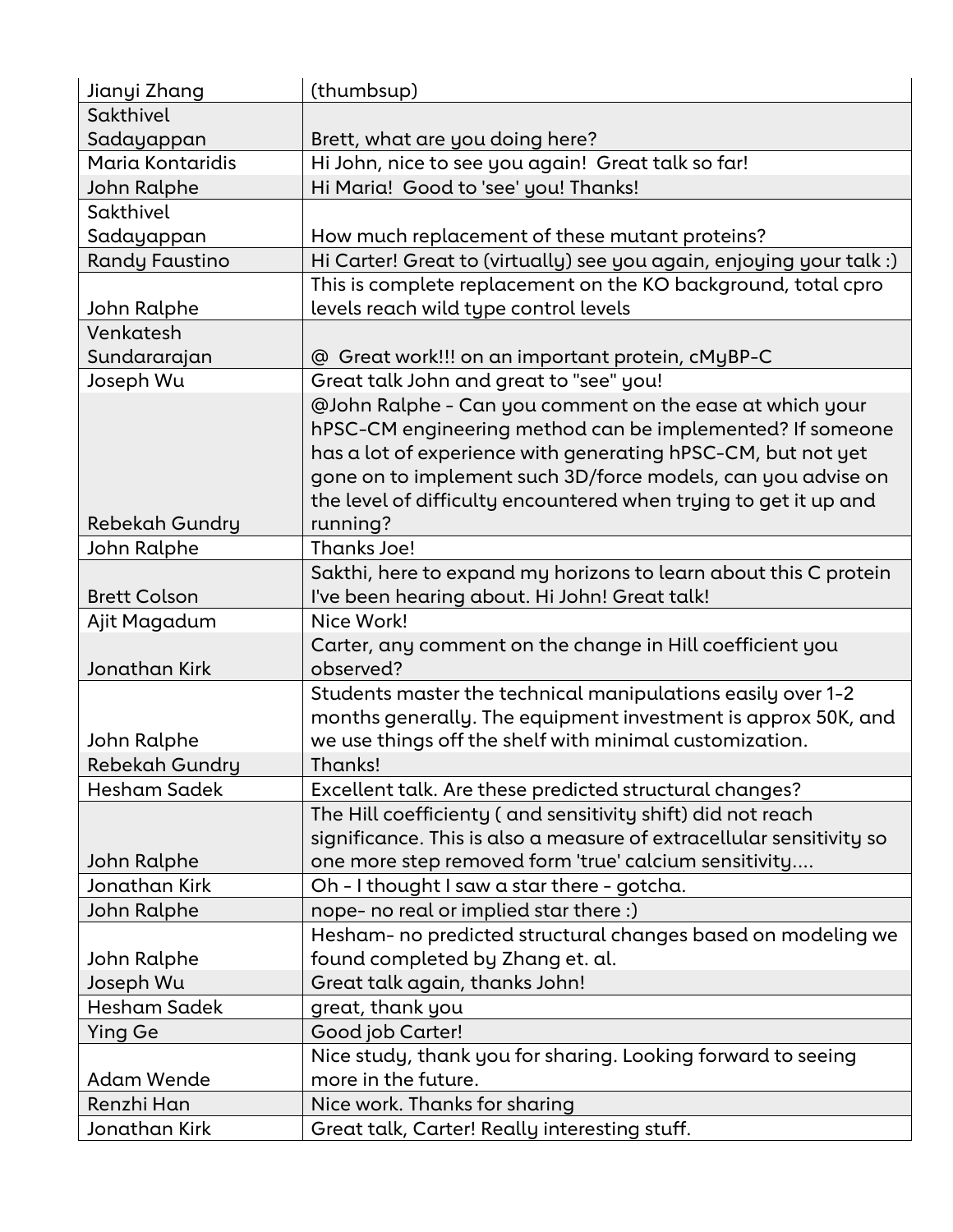| Rebekah Gundry        | I particularly loved the successful implementation of Mass<br>Spectrometry to find new proteins of interest! (hearteyes) |
|-----------------------|--------------------------------------------------------------------------------------------------------------------------|
|                       | Hi Carter, great work, how many other missense mutations in                                                              |
|                       | that region might affect that binding pocket? It looks like most                                                         |
|                       | cardiomyopathy missense mutations are going to have different                                                            |
| David Barefield       | mechanisms of pathophysiology                                                                                            |
|                       | Thanks very much for the fedback! And I am also looking forward                                                          |
| John Ralphe           | to seeing more :))                                                                                                       |
| Sean Wu               | Great talk!                                                                                                              |
| Jie Xu                | Great talk John! Really learned a lot!                                                                                   |
|                       | Great talk, Dr . Carter! which is the better model to study the                                                          |
| Darshini Desai        | mechanism of hypertrophy 3D or 2D HiPSC-CMs                                                                              |
| Prabhat Ranjan        | Really interesting session                                                                                               |
| Shyam Bansal          | @Katherine: Did you look at intermediate time-points? say p7?                                                            |
|                       | Anyone else having interruptions in the streaming of this talk? or                                                       |
| Rebekah Gundry        | just my wifi                                                                                                             |
| Sean Wu               | @Rebekah - ok for me so far                                                                                              |
|                       | David-- this is one of our principle theories- these mutations exert                                                     |
|                       | different effects on protein function dependeing on their                                                                |
|                       | location. How and why all roads then get to Rome (HCM) is an                                                             |
| John Ralphe           | interesting question                                                                                                     |
| Katherine Yutzey      | @shyam Its coming up later                                                                                               |
| Shyam Bansal          | (angelic)                                                                                                                |
| Hesham Sadek          | anyone else enjoying this format more than live lectures?                                                                |
|                       | @Katherine - I'm expecting a valve growing out of the                                                                    |
| Sean Wu               | myocardium any minute                                                                                                    |
| Shyam Bansal          | (wave)                                                                                                                   |
| Jianyi Zhang          | me(thumbsup)                                                                                                             |
| Mingfu Wu             | I enjoy this format very much                                                                                            |
| Ajit Magadum          | @ Dr. Sadek. I love it.                                                                                                  |
|                       | Darshinni-- I think 2D and 3D offer different opportunities and                                                          |
|                       | can in the end be quite complimentary. For iPS cells it comes                                                            |
|                       | down to having enough consistency and awareness of                                                                       |
| John Ralphe           | developmental status to be able to draw relevant conclusions.                                                            |
|                       | Heshem et al., please think about ways we can combine best of                                                            |
| <b>Walter Koch</b>    | both worlds for future meetings !                                                                                        |
| Hesham Sadek          | Will do                                                                                                                  |
| <b>Zhaokang Cheng</b> | @ Dr. Koch (thumbsup)                                                                                                    |
|                       | @ Prof. Sadek. Yes. But live are always best I agree with Prof.                                                          |
| Suresh Verma          | Koch.                                                                                                                    |
|                       | A copy of chat along with the transcript and notes, available in                                                         |
| Sudarsan Rajan        | future will be worth it                                                                                                  |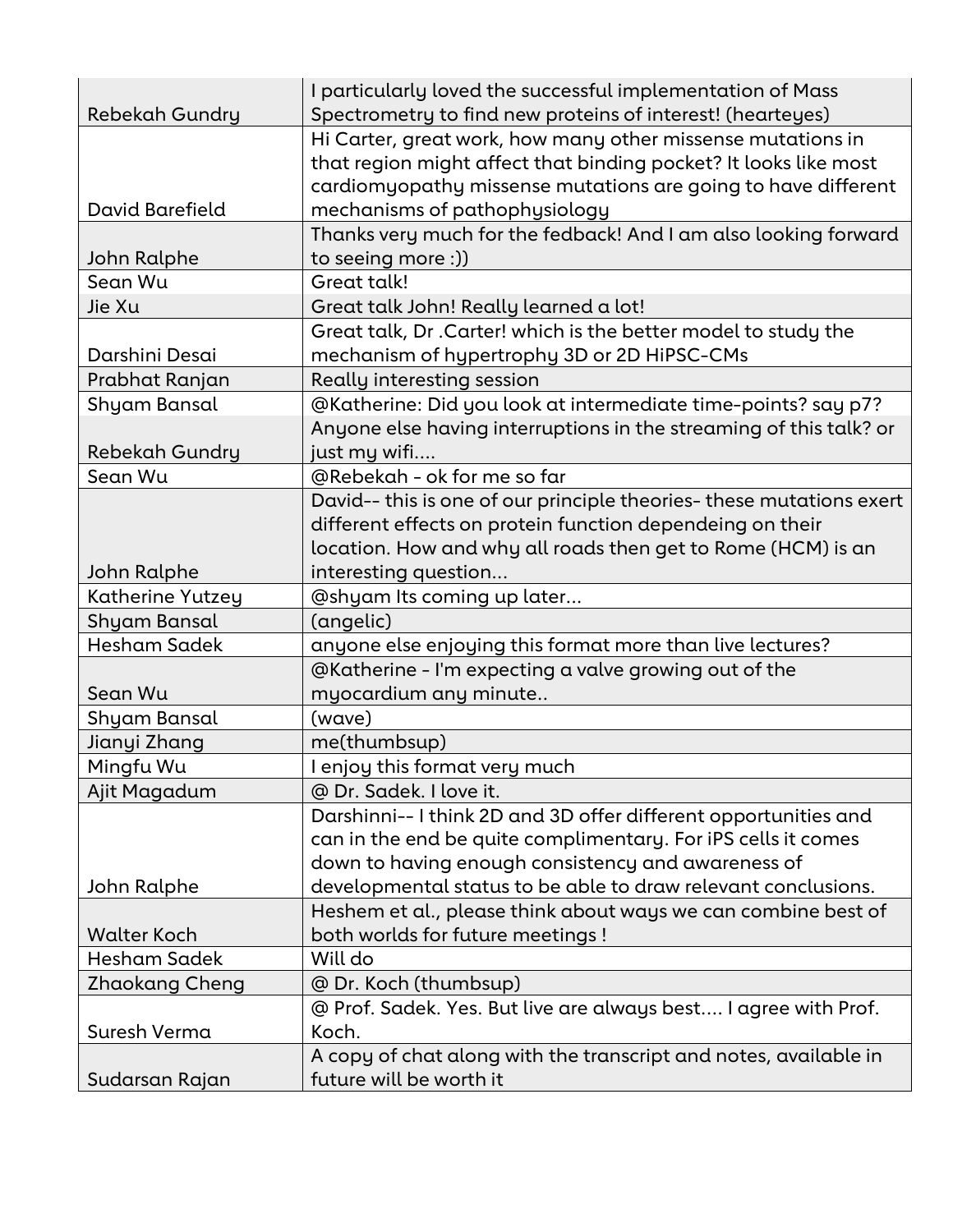|                       | Hi Katherine-beautiful work. What happens/role of early              |
|-----------------------|----------------------------------------------------------------------|
|                       | activated fbs if not to convert to myofibroblasts? Is this what      |
| Maria Kontaridis      | defines physiological vs pathological response?                      |
| <b>Nicole Purcell</b> | Great talk Katherine! Good to see you.                               |
|                       | Sudarsan, I saw that Jil Tardiff mentioned the Chat transcript       |
| Adam Wende            | should be available within 24 hrs of the talk.                       |
|                       | @Hesham and Wally - I would love to have both live stream and        |
|                       | in person available in future meetings so I can still network with   |
|                       | colleagues in person yet not having to rush from one room to the     |
| Sean Wu               | next                                                                 |
| Suresh Verma          | @ Sean agree                                                         |
| Sakthivel             | Sudarsan: yes, all the chat conversations will be available to       |
| Sadayappan            | you!!                                                                |
|                       | We think that the postn cells are active to make collagen, but       |
|                       | maybe not the full pathology of an SMA myofibroblast. Postn          |
| Katherine Yutzey      | and SMA may be different types of fibroblasts                        |
|                       | I echo Sean Wu's request. I'd love to have live watch parties of     |
|                       | pre-recorded talks - so time can be spent networking (not last       |
| Rebekah Gundry        | minute talk edits) or rushing room to room.                          |
| Sudarsan Rajan        | (thumbsup)                                                           |
| Ajit Magadum          | (thumbsup)                                                           |
|                       | and I really like the instant feedback from speaker on questions     |
|                       | as you go along in the talk. And - I suspect that more questions     |
|                       | are asked in a chat room format b/c it provides less intimidating    |
|                       | format for asking questions - which might encourage some             |
|                       | attendees who might be less likely to step up to a microphone in     |
| Rebekah Gundry        | a big room                                                           |
|                       | Great talk Katherine! Do you think that this temporal pattern of     |
|                       | proliferation fits with recent studies by Bin Zhou and Eldad         |
|                       | Tzahor showing that fibroblast senescence is required for            |
| Hesham Sadek          | myocyte proliferation during neonatal heart regeneration?            |
|                       | @Rebekkah Gundry-- When Ying Ge is your next door lab                |
| John Ralphe           | neighbor the potential to apply mass spec seems limitless!           |
|                       | Dr. Yutzey, do you think the Postn and SMA fibroblasts originate     |
|                       | from different populations or there are different transcriptional    |
|                       | landscapes that prevent these Postn cells from transition to         |
| David Wolfson         | myofibroblasts                                                       |
|                       | Are any of the periostin cells vsmcs? In the constitutive cres there |
| Michelle Tallquist    | are vsmcs lineage graced.                                            |
|                       | Hi Hesham, I do think that the fibroblasts could be involved in the  |
| Katherine Yutzey      | loss of regenerative potential, but have not checked yet.            |
|                       | @John Ralphe - yes! Ying Ge rocks! And you also have a few           |
|                       | other fabulous MS-neighbors so there is practically no limit to      |
| Rebekah Gundry        | what you can to where you are!                                       |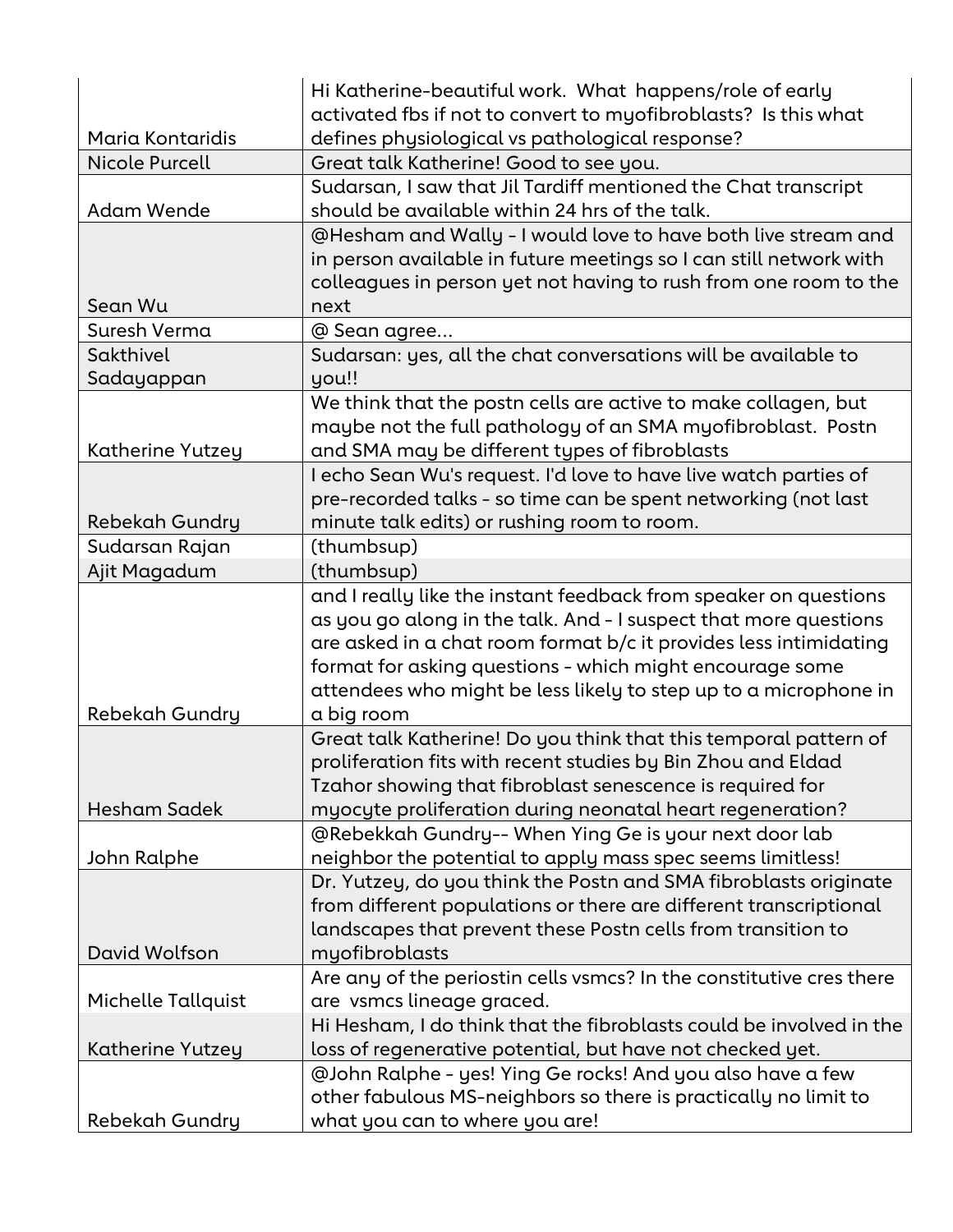| <b>Brian Orourke</b>        | Why only 50% reduction?                                           |
|-----------------------------|-------------------------------------------------------------------|
|                             | @Katherine. Do you get more ECM when you ablate the Postn+        |
| Joy Lincoln                 | cells?                                                            |
|                             | David, we have not seen SMA+ cells come from the Tcf21 or         |
|                             | Postn+ in the developing heart. I am not sure if this is the same |
| Katherine Yutzey            | with injury.                                                      |
|                             | Hi Joy, we did not see a change in the ECM overall, could be the  |
| Katherine Yutzey            | we did not ablate enough cells                                    |
| Fuli Xiang                  | Beautiful work, Katherine!                                        |
|                             | Katherine, outstanding talk and a beautiful body of work on       |
| Joseph Wu                   | cardiac fibroblasts.                                              |
|                             | Hi Brian, I think the TAM/DTA system has some                     |
|                             | accessibility/variability issues which could be why not all the   |
| Katherine Yutzey            | cells died.                                                       |
|                             | Is there any functional advantage to express immature protein     |
| Eric CordeiroSpinetti       | isoforms?                                                         |
| <b>Walter Koch</b>          | Katherine - excellent data and talk !                             |
| Taejeong Song               | <b>Great talk Katherine!</b>                                      |
| <b>Detlef Obal</b>          | great talk                                                        |
| Shyam Bansal                | Interesting work, Katherine! Congratulation.                      |
|                             | Hi Katherine! Great talk and beautiful work as always! Any idea   |
| Joy Lincoln                 | if the fibroblasts are secreting anything to regulate the CM?     |
| John Ralphe                 | Beautiful work-great talk!                                        |
| Madhumita Basu              | Great talk, Katherine!                                            |
|                             | Nice talk, thank you for reminding us that CM do not work in      |
| <b>Adam Wende</b>           | isolation.                                                        |
| Ajit Magadum                | Nice work Dr. Yutzey.                                             |
|                             | #Katherine: Do you think the immature phenotype of the            |
| Taejeong Song               | ablation heart is resistant to cardiac remodeling after injury?   |
| <b>Catherine Makarewich</b> | <b>Great talk Katherine!</b>                                      |
|                             | @Katherine, are Postn+ CFs distributed fairly uniformly across    |
| Kohta Ikegami               | the heart?                                                        |
| Suresh Verma                | Excellent work Katherine.                                         |
| Mingfu Wu                   | Hi Katherine, beautiful work! Congratulations!                    |
| Liming Pei                  | <b>Excellent talk Katherine!</b>                                  |
| <b>Michelle Tallquist</b>   | Nice talk, Katherine!                                             |
|                             | Hi Eric, I am not sure if there is advantage of the immature, but |
|                             | as the myocytes mature, the later is-forms are needed for         |
|                             | increased cardiac output in adults. Could be related to the       |
| Katherine Yutzey            | ability to divide.                                                |
|                             | Wonderful talk Katherine! Any data you have on whether            |
|                             | fibroblast paracrine effects vs direct cell-contact effects are   |
| Sean Wu                     | involved in CM maturation?                                        |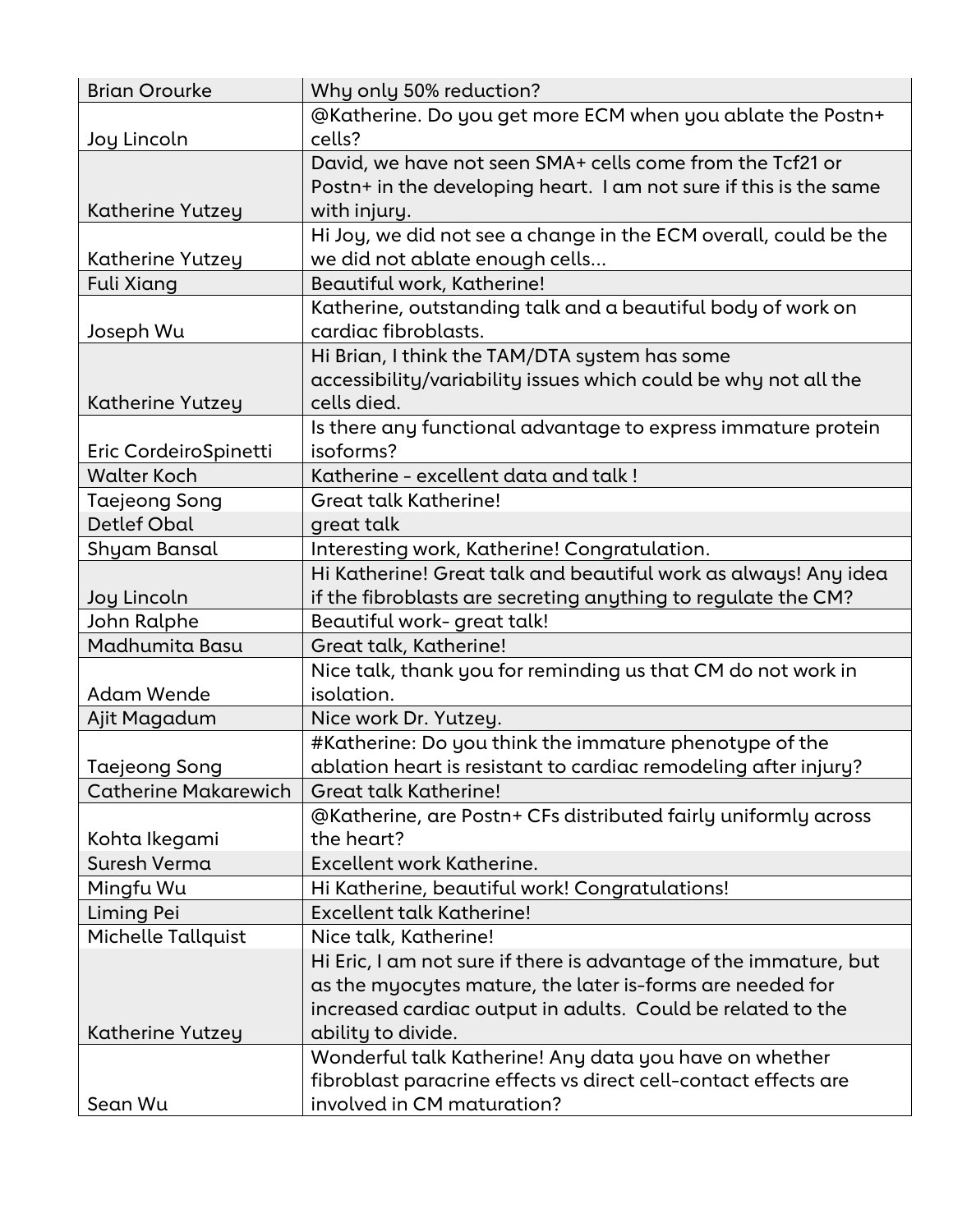|                         | Hi Dr. Yutzey. Very interesting talk. Have you looked at vessel    |
|-------------------------|--------------------------------------------------------------------|
|                         | formation. NGF is produced primarily in coronary smooth muscle     |
| Emmanouil               | cells to regulate innervation. Also have you looked at heart size  |
| Tampakakis              | at P14 vs earlier time points?                                     |
| Jie Xu                  | <b>Thanks Katherine! Great talk!</b>                               |
| <b>Guo Huang</b>        | Nice talk, Katherine!                                              |
|                         | Hi Katherine, Whether there is persisting cardiac hypertrophy in   |
| sini sunny              | all the developmental stage and how it is regulated?               |
|                         | Have you checked about paracrine mechanisms between FB-            |
| Suresh Verma            | CM? May be via exosomes or extracellular vesicles                  |
|                         | Hi Taejeong, We have not checked cardiac injury in the postnatal   |
|                         | ablated hearts, but Onur Kanicak in Jeff's lab sees that posts-    |
| Katherine Yutzey        | ablation in adults is protective (Nat Comm paper)                  |
|                         | When CMs are smaller while the heart size is about the same in     |
| <b>Guo Huang</b>        | the mutant mice at P14, do you expect more CMs in those?           |
|                         | Hi Kohta, the Postn+ cells are throughout the myocardium and       |
| Katherine Yutzey        | also in the annulus and valves.                                    |
| <b>Guo Huang</b>        | those mutant mice?                                                 |
|                         | Hi Sean, We are looking at potential paracrine effects now, there  |
| Katherine Yutzey        | are some interesting candidate in the seq datasets.                |
|                         | Is there any known correlation with perioperative volume           |
| John Ralphe             | changes (atrial dilation) and development of post-op AF?           |
|                         | Increased atrial size predisposes to AF. However, in our           |
| Niels Voigt             | population atrial size was comparable in both groups               |
|                         | Hi Emmanouil, It did not look like vascular development or         |
| Katherine Yutzey        | overall heart size were affected.                                  |
|                         | Hi Sini, We did not look beyond P30, but the ablated hearts        |
|                         | showed some recovery at that point and there were not              |
| <b>Katherine Yutzey</b> | significant differences in heart weight/body weigh ratios.         |
|                         | @Dr. Yutzey: very interesting talk. Any idea if periostin positive |
|                         | cells have any role in cardiac conduction? (independent of         |
| Oscar Bartulos          | potential interaction with TH+ neurons)                            |
|                         | Hi Suresh, We have not looked at exosomes or extracellular         |
|                         | vesicles, but we are very interested in figuring out the potential |
| Katherine Yutzey        | paracrine mechanisms going forward.                                |
| Hesham Sadek            | <b>Excellent talk Niels!</b>                                       |
|                         | Hello Niels, were the kinetics in the time to peak strain measured |
|                         | regionally across the atria? Do these hearts have heterogenous     |
| David Barefield         | depolarization/contraction across the atria?                       |
| Niels Voigt             | Thank you Hesham.                                                  |
|                         | @David: We only analyzed global strain in the atrial. However,     |
|                         | heterogeneity may be disturbed due to alternans. See next          |
| Niels Voigt             | slide                                                              |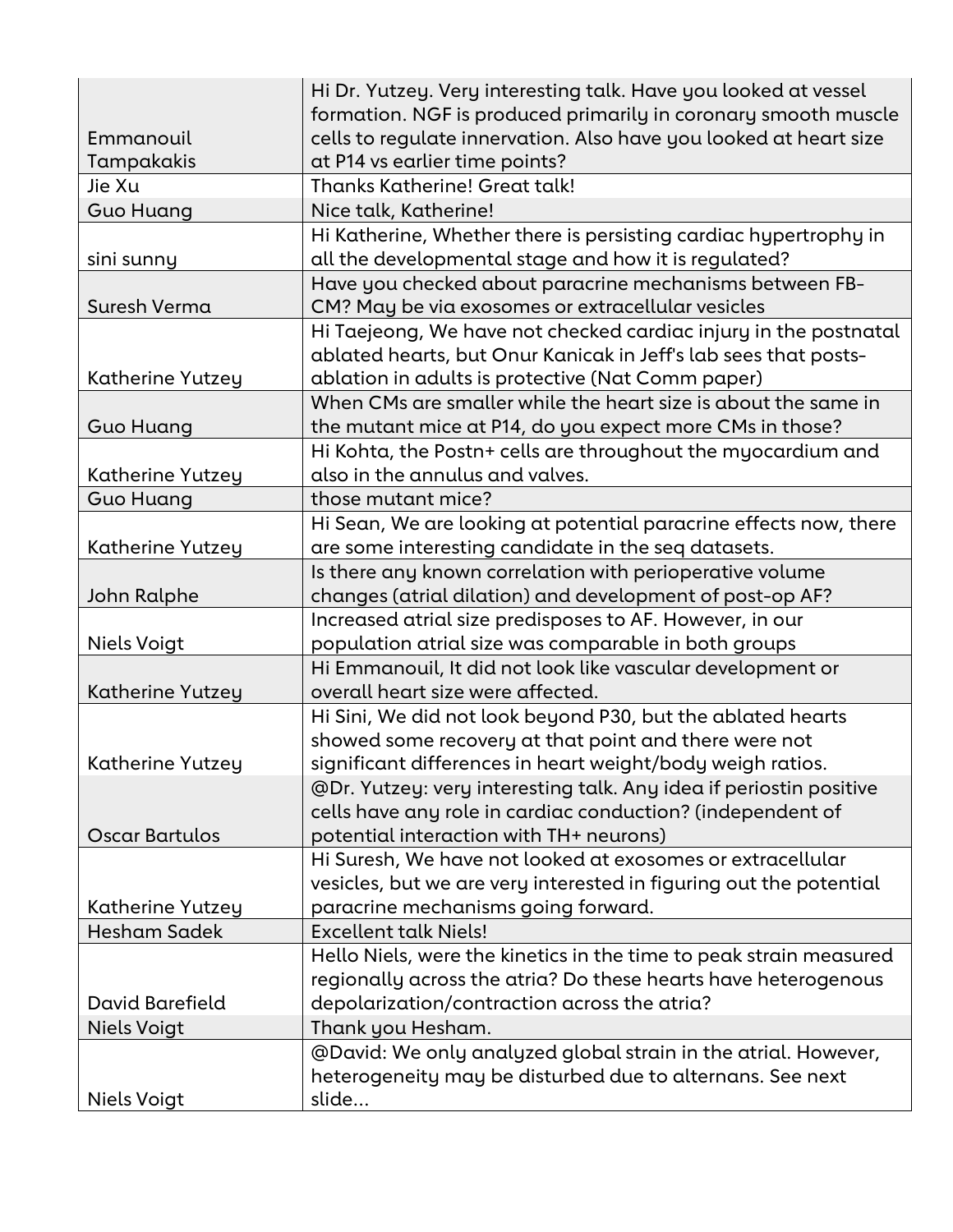|                         | Hi Guo, We were also puzzled about the discordance between         |
|-------------------------|--------------------------------------------------------------------|
|                         | the heart weights/ CM cell numbers and what we saw at the          |
|                         | individual cell assays. Could be something else contributing to    |
|                         | the heart weights that we have not figured out yet or the weight   |
|                         | is not sufficiently sensitive to detect subtle differences. We are |
| <b>Katherine Yutzey</b> | still trying to figure that out.                                   |
|                         | Exciting talk, what was the tissue you use for western are they    |
| Farhan Rizvi            | patients' source who developed PoAF?                               |
|                         | Thank you, Katherine. Very intriguing! Look forward to more        |
| <b>Guo Huang</b>        | discoveries following this line.                                   |
|                         | Hi Oscar, While the conduction looked almost normal by EKG.        |
| Katherine Yutzey        | We did not look at any more specific conduction markers. T         |
|                         | @ Farhan: Yes, all samples are right atrial samples obtained       |
|                         | from patients undergoing open heart surgery. Patients had no       |
|                         | documented AF episode before. We performed experiments blind       |
| <b>Niels Voigt</b>      | and followed patients for 6 days after surgery.                    |
| Emmanouil               | Thank you Dr. Yutzey. Very interesting. Happy to talk to your      |
| Tampakakis              | post-doc about postnatal cardiac innervation if interested.        |
|                         | Great talk Niels, very interesting topic on atrial                 |
| Joseph Wu               | cardiomyopathies.                                                  |
| Jianyi Zhang            | (thumbsup)                                                         |
|                         | Niels, Have you looked at sarcolipin levels in poAF, which is more |
| Gopal Babu              | abundant regulator in atria.                                       |
| <b>Niels Voigt</b>      | Dear Jo, Thank you!                                                |
| <b>Detlef Obal</b>      | Nils, great talk                                                   |
|                         | @Dr. Yutzey: Hi Dr. Yutzey, excellent talk! Given the connection   |
|                         | between myocyte hypertrophy and fibroblast activation and the      |
|                         | presence of a stiffer substrate to which they attach, is there     |
|                         | perhaps a way to measure the overall stiffness of hearts with      |
|                         | fibroblast ablation as compared to control? (I hope that makes     |
| Adrian Arrieta          | sense.)                                                            |
| <b>Thomas Gillette</b>  | <b>Great talk Niels</b>                                            |
|                         | Gopal: Unfortunately there was no SLN antibody available. Any      |
| <b>Niels Voigt</b>      | suggestion? mRNA expression was comparable.                        |
|                         | Emmanouil, Thanks. He is very interested in the neural             |
| Katherine Yutzey        | maturation angle these days.                                       |
| Jianyi Zhang            | (thumbsup)                                                         |
|                         | Wow! What an outstanding set of presentations! We have time        |
| Rebekah Gundry          | for a few more questions.                                          |
| Niels Voigt             | Thank you, Thomas!                                                 |
| <b>Mebratu Gebrie</b>   | Great talk. Thank you.                                             |
| Yunhui Xu               | great talks. thanks                                                |
| Jun Feng                | Great talk Niel, Did you check any ion channel activity?           |
|                         |                                                                    |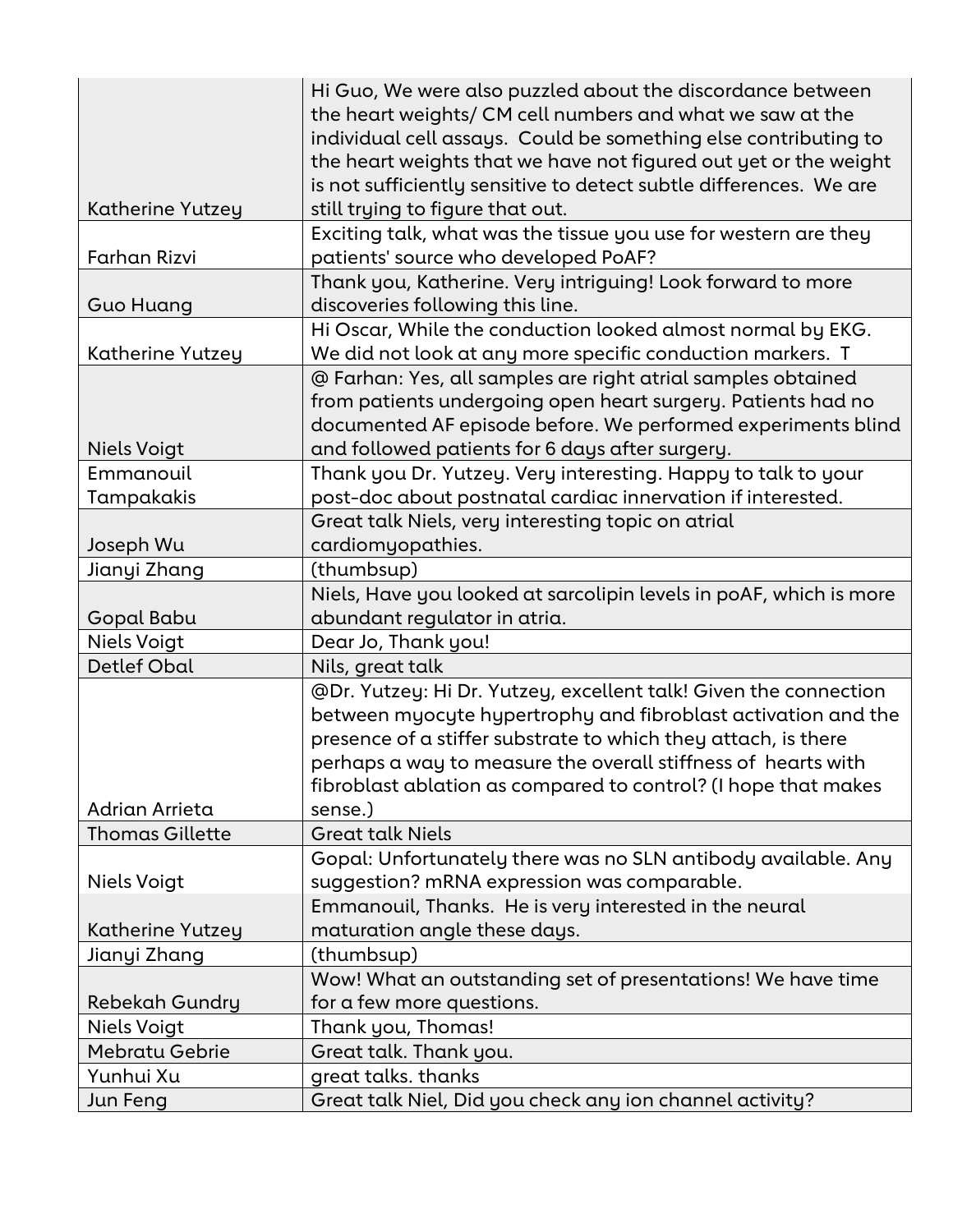| Emmanouil              |                                                                    |
|------------------------|--------------------------------------------------------------------|
| Tampakakis             | Happy to talk to him. It is an exciting field                      |
| Yunhui Xu              | very clear!                                                        |
|                        | Is it surprising that such a mild change in steady state levels of |
| <b>Thomas Gillette</b> | SERCA have that impact?                                            |
| <b>Niels Voigt</b>     | Detlef, thank you!                                                 |
|                        | Hi Adrian, Would definitely be interesting to look at tissue       |
|                        | stiffness with the ablation. Eldad Tzahor has been working in      |
| Katherine Yutzey       | that area with interesting results.                                |
|                        | Niels, mRNA levels sometime don't match with protein we have       |
| Gopal Babu             | an antibodyhappy to help.                                          |
| Venkatesh              |                                                                    |
| Sundararajan           | @Neils, Gute Arbeit !!!                                            |
|                        | Excellent talk, Niels! Wonder if the "outcome" of surgery impact   |
| Gabriele Schiattarella | on poAF development.                                               |
| Adrian Arrieta         | Thank you Dr. Yutzey!                                              |
|                        | @ Thomas, We were surprised by this as well but modelling data     |
| <b>Niels Voigt</b>     | seem to follow represent our experimental work as well.            |
| Niels Voigt            | Venkatesh, Danke!                                                  |
|                        | Katherine-- the 3D microtissues arte made with added               |
|                        | fibroblastsmight be a good model to in which investigate           |
| John Ralphe            | stiffness?                                                         |
| Katherine Yutzey       | HI John,                                                           |
| Katherine Yutzey       | I agree, some of this could be modeled in vitro.                   |
|                        | Thank you to all the speakers for the fantastic presentations and  |
|                        | to the attendees for the engaging discussions. Please be sure to   |
|                        | check out the other oral and poster presentations coming up        |
| Rebekah Gundry         | soon!!                                                             |
|                        | @ Gabriele: Excellent point. Follow up for 6 days the outcome      |
|                        | was comparable as well as operation time and time at the heart     |
| Niels Voigt            | lung machine.                                                      |
|                        | Hi Niels, for your protein expression experiments, how many        |
| Yunhui Xu              | amounts of samples you got from your patient sample? Thanks        |
|                        | @ Yunhui: We receive about 300 mg and performed membrane           |
| <b>Niels Voigt</b>     | fractionation. For each group we usually use 16 samples.           |
| Yunhui Xu              | thanks for your answer                                             |
|                        | Hi John Ralphe, what is the range of force (tenison) the 3d        |
| <b>Jared McLendon</b>  | microtissue generate                                               |
| John Ralphe            | They generate 5 - 20 mN/mm2                                        |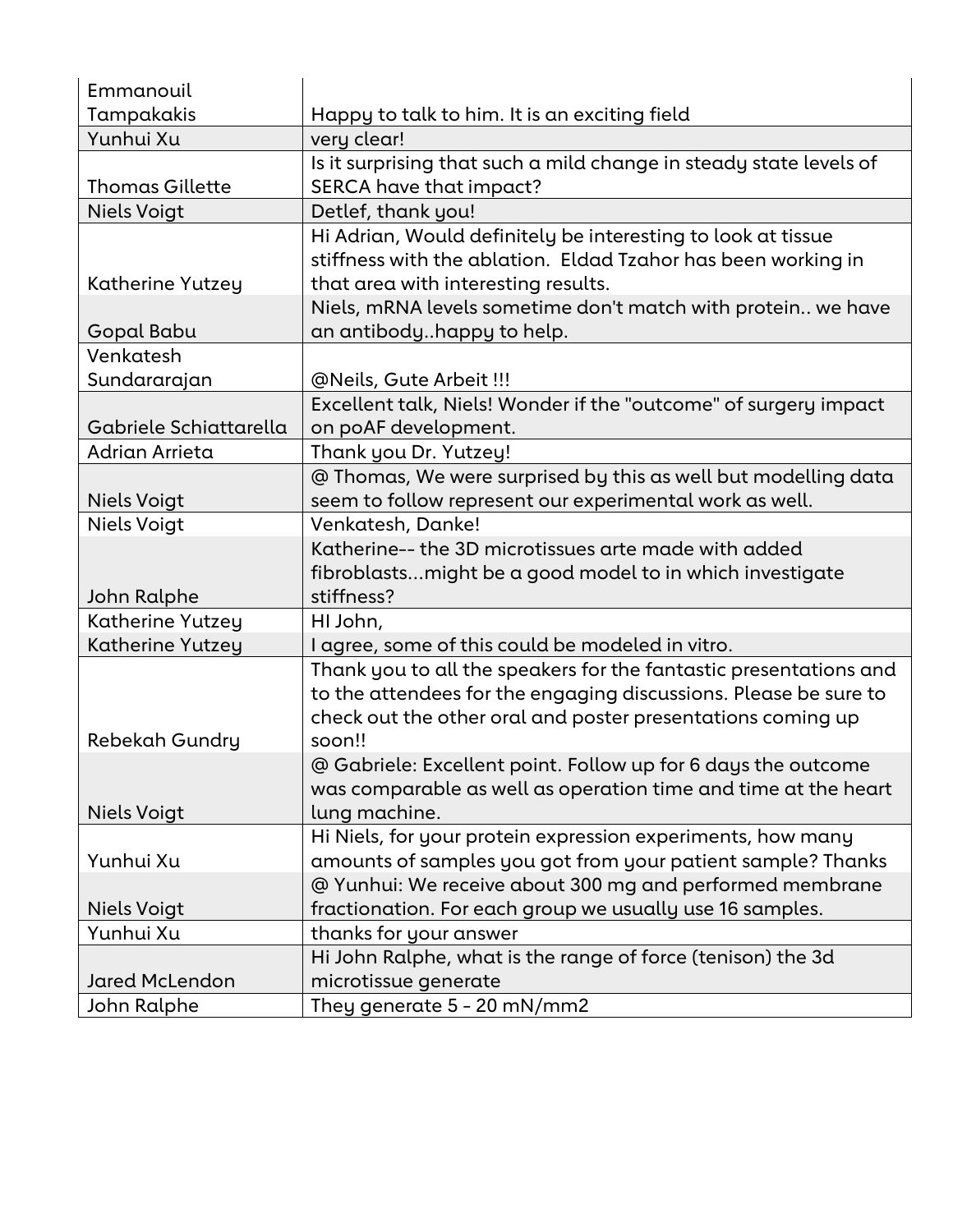## Workshop 1: Nailing Your Statistics: Rigorous Analysis for Grants and Papers (hosted by Circulation Research)

| name                        | message                                                             |
|-----------------------------|---------------------------------------------------------------------|
|                             | Welcome! Thank you for joining us. You should be hearing music      |
|                             | play as we wait for the session to begin. If you do not, please     |
|                             | submit a support ticket by clicking on the Request Support          |
| <b>Joe Trusso</b>           | button located at the bottom left of the player.                    |
| Alicia Mattiazzi            | I cannot see the video. Have you started?                           |
| Meenakshi Madhur            | I do not hear music                                                 |
| Qutuba Karwi                | same here                                                           |
| <b>Jil Tardiff</b>          | Hi Alicia - it will start exactly at noon                           |
| Rongxue Wu                  | I can hear                                                          |
| Xuejun Wang                 | I hear it now.                                                      |
| JoanHeller Brown            | Hi Alicia I think it has not started yet soon ! How are you???      |
| Farid Moussaviharami        | I hear the music.                                                   |
| Guo Huang                   | I can hear.                                                         |
| Claudia Preston             | music just started on my end                                        |
| Alicia Mattiazzi            | Fine Joan! Thank you. Good to contact you. How are you?             |
| Alicia Mattiazzi            | I can hear also. Thanks                                             |
| Rongxue Wu                  | I am looking forward to listening to the session                    |
| Ronglih Liao                | good morning/afternoon to all                                       |
| Rongxue Wu                  | good morning Rongli                                                 |
| Wenbin Liang                | Hello everyone! thanks for this great event!                        |
| Sakthivel Sadayappan        | Welcome everyone!!                                                  |
| Jiang Chang                 | Good morning everyone                                               |
| Rong Tian                   | Really appreciate Circ Res to sponsor this session                  |
| <b>Farid Moussaviharami</b> | This is such an important topic.                                    |
| Jennifer Below              | Hi all!                                                             |
| <b>Jil Tardiff</b>          | It will benefit everyone                                            |
|                             | Thank you Jane for moderating this important topic on               |
| Joseph Wu                   | statistical rigor.                                                  |
| Jeffrey Hsu                 | Very excited for this session!                                      |
| <b>Jil Tardiff</b>          | Hi Piper! Thanks again for doing this!                              |
|                             | I'm the senior statistical editor for Circ Res, here to help answer |
| Jennifer Below              | your questions!                                                     |
| Venkatesh                   |                                                                     |
| Sundararajan                | One of the most awaited session!!                                   |
| Jiang Chang                 | Really appreciate Cir Res to have this topic. Thanks Jane           |
| Alicia Mattiazzi            | Hi Jennifer!                                                        |
| Jennifer Below              | Happy to be here Jil $:$ )                                          |
| Jane Freedman               | Thank you Eric, Piper and Heather for wonderful talks!!!            |
| Qutuba Karwi                | Thanks to Circ Res for hosting this wonderful session               |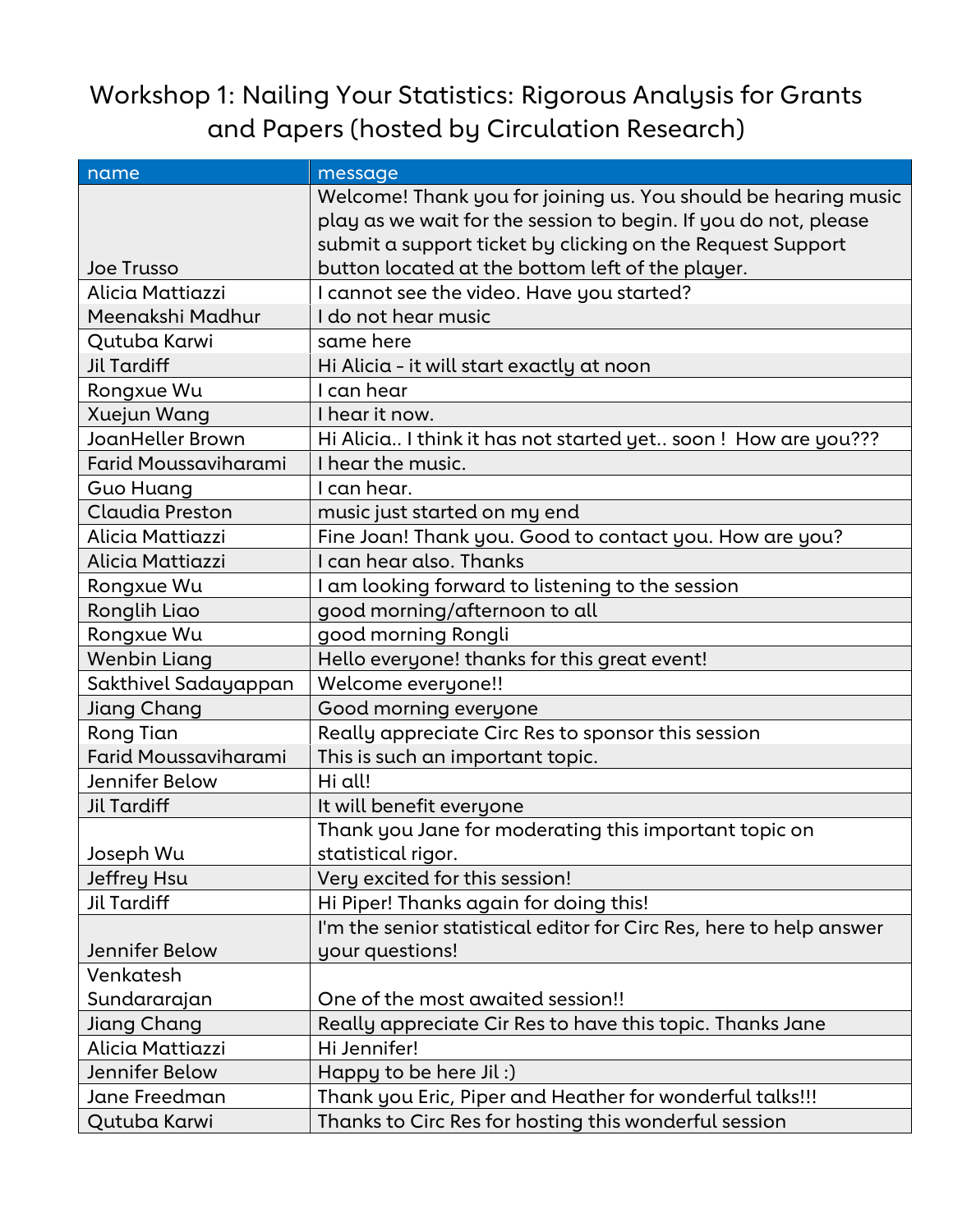| Jennifer Below         | my covid office is a linen closet, in case that's not obvious       |
|------------------------|---------------------------------------------------------------------|
|                        | You're welcome. Let us know if you have questions, in general or    |
| Jane Freedman          | specific to the journal.                                            |
|                        | It's all about incorporating statistical analyses as part of the    |
| Jil Tardiff            | design of your studies. Not as an add-on.                           |
|                        | A timely session! Thank you Jane and all the statistical editors at |
| Ying Ge                | Circ Res for the important info!                                    |
|                        | This is a crucial topic in science. Thank you for putting together  |
|                        | this session. My question is: how to deal with (sometime            |
|                        | requested) "power analysis" to estimate sample size for             |
| Gabriele Schiattarella | animals/cells experiments?                                          |
| Jane Freedman          | Well said Jil                                                       |
| Jennifer Below         | this is a great question!                                           |
|                        | Want to add that the chat transcripts will be made available        |
| <b>Jil Tardiff</b>     | after the sessions (usually by the next day).                       |
|                        | I beleive this the first to have such a wonderful sessin/topic.     |
| Rajasekaran            | Truly, appreciate the BCVS chairs and Co-chairs! Thank you so       |
| NamakkalSoorappan      | much!                                                               |
|                        | what are your thoughts on 'p=0.06' or something close to being      |
|                        | significant and the authors say 'appears to be different' or        |
| DanielleJinkwang Kim   | 'trending towards '?                                                |
|                        | power can usually be determined for a given sample size, an         |
| Jennifer Below         | effect size, and a significance threshold                           |
| <b>Walter Koch</b>     | interesting Jil - I will keep it clean!!                            |
| Jiang Chang            | What are criteria for exclusion of samples or animals?              |
| Venkatesh              | @Gabriele, I have the same question, but power analysis is more     |
| Sundararajan           | challenging when comes to a new study or experiment                 |
| <b>Jil Tardiff</b>     | Whew, Wally ;-). Nice to see yo                                     |
|                        | indeed- because often you have to rely on estimates of effect       |
| Jennifer Below         | size from other literature                                          |
|                        | Well said, Jiill: RE: incorporating statistical analyses as part of |
| Pilar Alcaide          | the design of your studies. Not as an add-on.                       |
| <b>Walter Koch</b>     | you too and congrats on this week !                                 |
|                        | Great session, thanks for putting it together, and to the           |
| Pilar Alcaide          | presenters and moderators!                                          |
|                        | which is why it's so important for authors to present effect sizes  |
| Jennifer Below         | in addition to significance                                         |
| Liming Pei             | This is a great session. Thanks to BCVS to organize this.           |
|                        | how do you deal with multiple comparison correction when you        |
|                        | do something like RNA seq and you have 100s-100s of                 |
| Meenakshi Madhur       | comparisons that you are making?                                    |
|                        | @Jiang Chang, The exclusion criteria used are particular to a       |
| Heather Highland       | study, but need to be clearly stated. e.g. if some animals were     |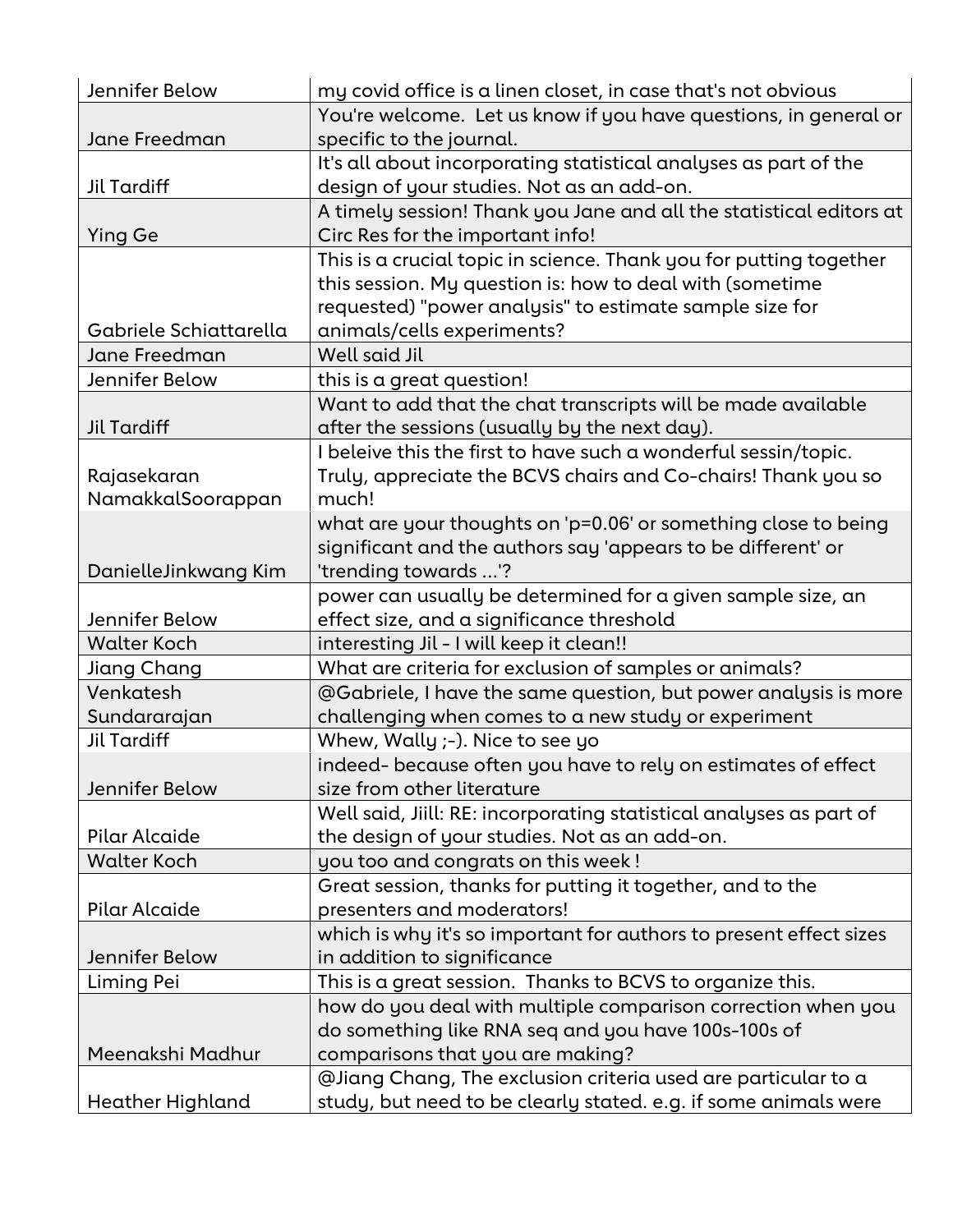|                        | excluded due to dying, or too small to do the procedure etc.     |
|------------------------|------------------------------------------------------------------|
|                        | These just need to be stated.                                    |
| Meenakshi Madhur       | 100s-1000s                                                       |
| Jiang Chang            | @Heather thanks                                                  |
|                        | @meenakshi if there is an assumption of independence between     |
| Jennifer Below         | tests, bonferroni is usually best                                |
|                        | @Meenakshi something like and FDR can be used and in the         |
|                        | case of very small sample sizes it can be made clear this is     |
|                        | hypothesis generating and many false positives are expected.     |
| Heather Highland       | That this is a very limited sample size must be clear.           |
|                        | I totally agree. in biology, we are usually far away to make     |
|                        | assumption of normality. How do you consider your sample size    |
|                        | being appropriate (is 10 mice better than 5 and 20 better than   |
| Gabriele Schiattarella | $10)$ ?                                                          |
| Jennifer Below         | in some cases false discovery rate can work well too             |
| Meenakshi Madhur       | <b>Thanks Heather</b>                                            |
| <b>Jil Tardiff</b>     | Great question, Gabriele - this one comes up all the time        |
| Maria Cimini           | Which calculation do you recommend to verify the outliers?       |
|                        | Hi Heather. Thanks for nice talk. Is conventional boxplot still  |
| DaoFu Dai              | acceptable for skewed data?                                      |
|                        | @DanielleJinkwang Kim, present the p-values as they are. Use     |
|                        | soft language and make statements acknowledging limited          |
| Heather Highland       | power due to the sample size.                                    |
|                        | @DaoFu no. Box plots without superimposed points should be       |
| Heather Highland       | avoided.                                                         |
|                        | is there any rule of thumb for using SD vs SEM? people (myself   |
|                        |                                                                  |
| Frank Li               | included) often fall into the trap that SEM makes things 'look   |
|                        | prettier'                                                        |
|                        | Great section, thanks Jane and Circ Resfor organizing this       |
| Ronglih Liao           | section!(thumbsup)                                               |
|                        | What I trying to say is that sometimes reviewers ask for "please |
|                        | increase your n=number" just because probably they "feel" that   |
|                        | more numbers will corroborate the data even in presence of the   |
| Gabriele Schiattarella | right statistical test                                           |
| DaoFu Dai              | Heather, can stata do superimposed points?                       |
|                        | @Frank, either can be used-I'm actually more concerned when      |
| Jennifer Below         | authors should be showing IQR                                    |
|                        | @Gabriele Schiattarella, the limitations of statistical methods  |
|                        | should be considered in the justification of animal sample size. |
|                        | Your power calculation should consider that if you only have a   |
|                        | small number of animals per group, you will likely need to use   |
| Heather Highland       | nonparametric methods.                                           |
| DanielleJinkwang Kim   | Thank you, Heather!                                              |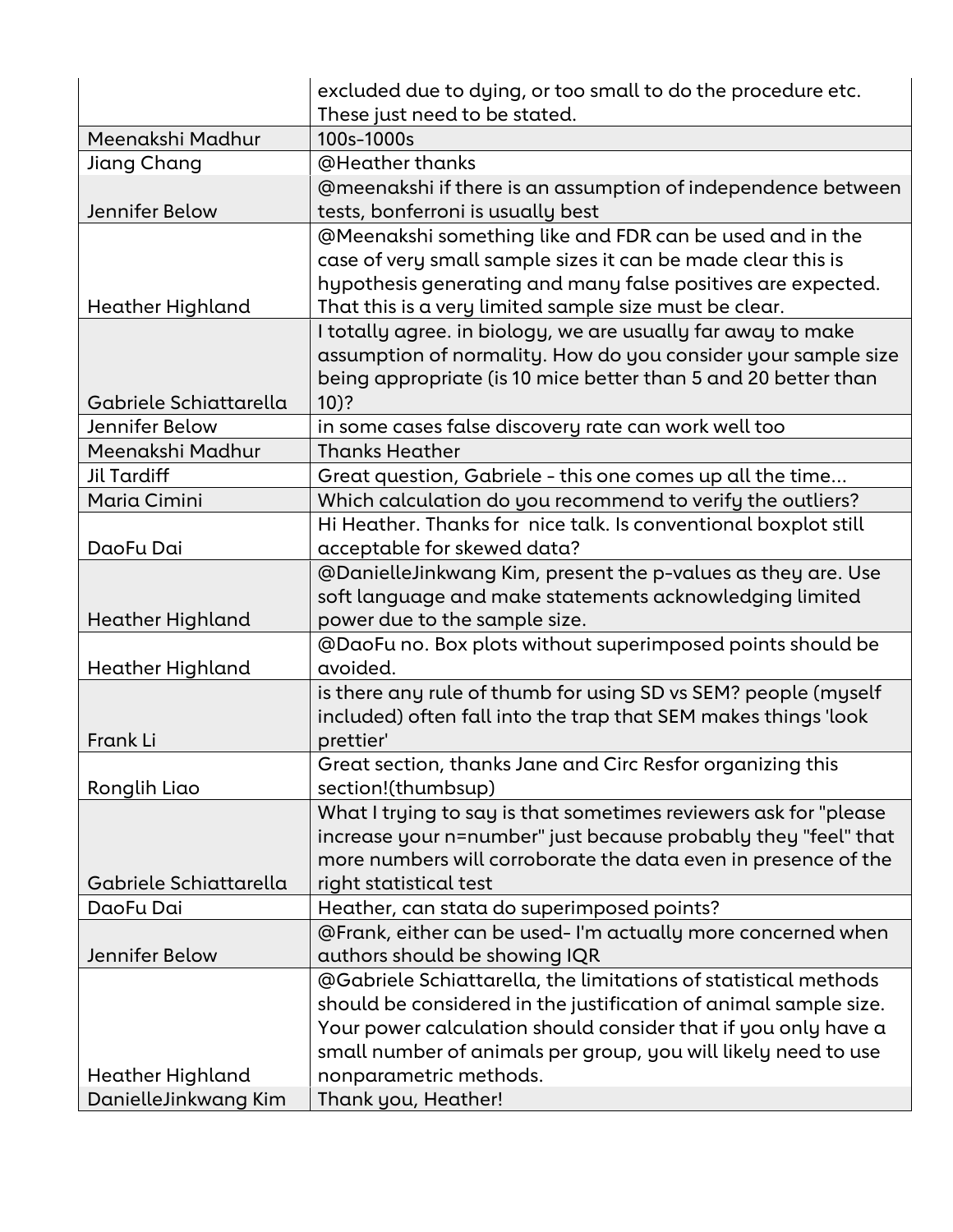|                        | As an early career author, reviewer, and mentor, I often find my<br>(and my trainee's education) is not sufficient in this area. I |
|------------------------|------------------------------------------------------------------------------------------------------------------------------------|
| <b>Charles Chung</b>   | would very much appreciate if CircRes/AHA could develop some<br>annotated examples of good and bad use of common statistics.       |
|                        | @DaoFu Dai I haven't used stata for years so I am not sure how,                                                                    |
|                        | but if it cannot I would suggest asking the company for support                                                                    |
| Heather Highland       | and adding this feature.                                                                                                           |
|                        | I think that we should always use non-parametric methods for                                                                       |
| Gabriele Schiattarella | experiments                                                                                                                        |
|                        | @charles, I hope that the forthcoming paper we are publishing                                                                      |
| Jennifer Below         | that will outline our expectations for authors should help                                                                         |
|                        | Charles, you are in luck, these 3 outstanding stats reviewers are                                                                  |
| Jane Freedman          | putting together a review for Circ Res                                                                                             |
| Jane Freedman          | It will be linked with the AHAs broader guidelines                                                                                 |
|                        | Frank, excellent question. I always have issue with SD vs SEM. I                                                                   |
|                        | thought studies with small sample size (<20) should use SEM as                                                                     |
|                        | SEM accounts for the sample size, but was also told by one                                                                         |
| DanielleJinkwang Kim   | reviewer that I should use SD no matter what                                                                                       |
| DanielleJinkwang Kim   | waiting to hear what the panelists says                                                                                            |
|                        | @Gabriele Schiattarella, Even minor difference makes                                                                               |
|                        | significant if numbers are increased, but that is not the right                                                                    |
|                        | way, I guess. Wondering if one need to do a pilot experiment,                                                                      |
| Venkatesh              | use the results for power analysis to define appropriate N                                                                         |
| Sundararajan           | number                                                                                                                             |
|                        | I agree with @Charles. Additionally, and even as a PhD                                                                             |
|                        | Student, I too often find myself lacking the resources to expand                                                                   |
|                        | my statistical rigor--any advise for those of us with limited                                                                      |
| Lindsey Fitzsimons     | resources/access to biostatistician expertise?                                                                                     |
|                        | @gabriele, while they have their place- there are also times                                                                       |
|                        | when normality is well established, and in these cases it's                                                                        |
| Jennifer Below         | appropriate to use parametric tests                                                                                                |
|                        | Does CircRes/AHA have a preference between supplemental                                                                            |
|                        | data (code, raw data, analytical outputs, etc) in journal                                                                          |
|                        | submissions or those posted at doi-linked data archive                                                                             |
| <b>Charles Chung</b>   | websites?                                                                                                                          |
|                        | SEM vs. SD becomes less concerning when all data points are                                                                        |
| Heather Highland       | shown.                                                                                                                             |
|                        | Frank - Re: SD vs. SEM, SEM is standard error of the means, so if                                                                  |
|                        | the data points you are feeding in are themselves means (e.g.                                                                      |
|                        | daily averages) then SEM is OK. If each data point is individual                                                                   |
|                        | (say biological replicate) and not a mean of technical                                                                             |
| <b>Paul Brookes</b>    | replicates, then SD should be used.                                                                                                |
| <b>Paul Brookes</b>    | At least that's how it was taught to me (probably wrong!)                                                                          |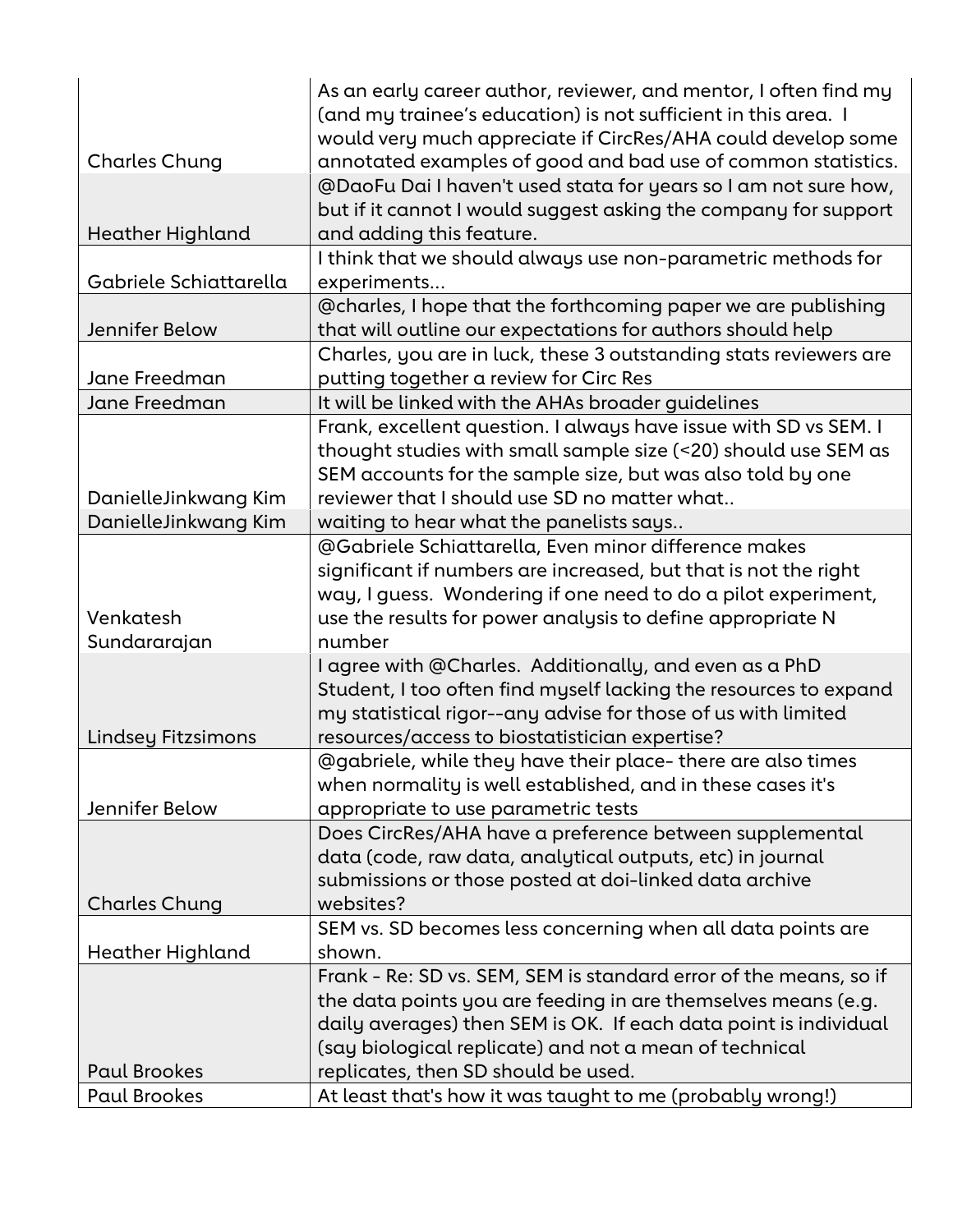| Jane Freedman             | Charles, as long as the data is readily available, we don't<br>typically have a preference                                                                                                                                                                 |
|---------------------------|------------------------------------------------------------------------------------------------------------------------------------------------------------------------------------------------------------------------------------------------------------|
|                           | If you want to describe the spread and variability of the data,<br>then you want SD. If you want to show the precision of the<br>means or compare or test differences between means then you<br>might choose SEM. But I agree with Heather- as long as you |
| Jennifer Below            | show all data points in addition to the mean and measure of<br>variance, I'm happy.                                                                                                                                                                        |
|                           | Some of the journals like JBC asks to provide a table for One-                                                                                                                                                                                             |
| Sakthivel Sadayappan      | way and two-way ANOVA main factors and interactions!!                                                                                                                                                                                                      |
|                           | @sakthivel, a table can be a clearer way to show the results of                                                                                                                                                                                            |
|                           | an ANOVA, we have not required this, but do require p-values                                                                                                                                                                                               |
| Heather Highland          | are included somehow.                                                                                                                                                                                                                                      |
|                           | @lindsey, I feel your pain, I wonder if there are resources at your                                                                                                                                                                                        |
|                           | university? I am always happy to help when someone reaches                                                                                                                                                                                                 |
| Jennifer Below            | out to me with questions                                                                                                                                                                                                                                   |
| Sakthivel Sadayappan      | <b>Thanks Heather</b>                                                                                                                                                                                                                                      |
| Jennifer Below            | and when @heather says "p-values" she means precise p-values                                                                                                                                                                                               |
|                           | we often see p<0.05 or p<0.0001, which is not sufficient                                                                                                                                                                                                   |
|                           | information for estimating effect sizes (which is essential for                                                                                                                                                                                            |
|                           | power calculations as we previously mentioned) or reproducing                                                                                                                                                                                              |
| Jennifer Below            | the work                                                                                                                                                                                                                                                   |
| Meenakshi Madhur          | Great session!                                                                                                                                                                                                                                             |
| Jane Freedman             | Thank you Eric, Heather and Piper!                                                                                                                                                                                                                         |
| Jennifer Below            | thank you all for coming today!                                                                                                                                                                                                                            |
| DanielleJinkwang Kim      | Thank you!                                                                                                                                                                                                                                                 |
|                           | @Jennifer-tried that--- it proved WORSE because they couldn't                                                                                                                                                                                              |
|                           | understand some of the biological concept critical to                                                                                                                                                                                                      |
|                           | understanding the study design (e.g. LVEF %) Normally it                                                                                                                                                                                                   |
|                           | shouldn't necessarily matter (in principle, but the statistical                                                                                                                                                                                            |
| <b>Lindsey Fitzsimons</b> | design suggested made absolutely ZERO sense                                                                                                                                                                                                                |
| <b>Willard Sharp</b>      | thanks for a great session                                                                                                                                                                                                                                 |
| Venkatesh                 | @ Jennifer, What the data says when p values is very close to                                                                                                                                                                                              |
| Sundararajan              | significance but not                                                                                                                                                                                                                                       |
| Amadeus Zhu               | This was such an important session! Thanks for organizing it                                                                                                                                                                                               |
| <b>SIKTA</b>              |                                                                                                                                                                                                                                                            |
| <b>CHATTOPADHYAYA</b>     | Very informative, Thank you                                                                                                                                                                                                                                |
| Rene Packard              | Thank you Circ Res and BCVS for a great session                                                                                                                                                                                                            |
| Supriya Hota              | Very helpful session! Thank-you Eric, Heather, and Piper!                                                                                                                                                                                                  |
| <b>Rachelle Crosbie</b>   | thank you-very helpful session.                                                                                                                                                                                                                            |
| Luay Boulahouache         | Thank you, it was very informational!                                                                                                                                                                                                                      |
| Yajing Wang               | great secction, I learned a lot!                                                                                                                                                                                                                           |
| Viswanathan               |                                                                                                                                                                                                                                                            |
| Rajagopalan               | Thanks for such an important session.                                                                                                                                                                                                                      |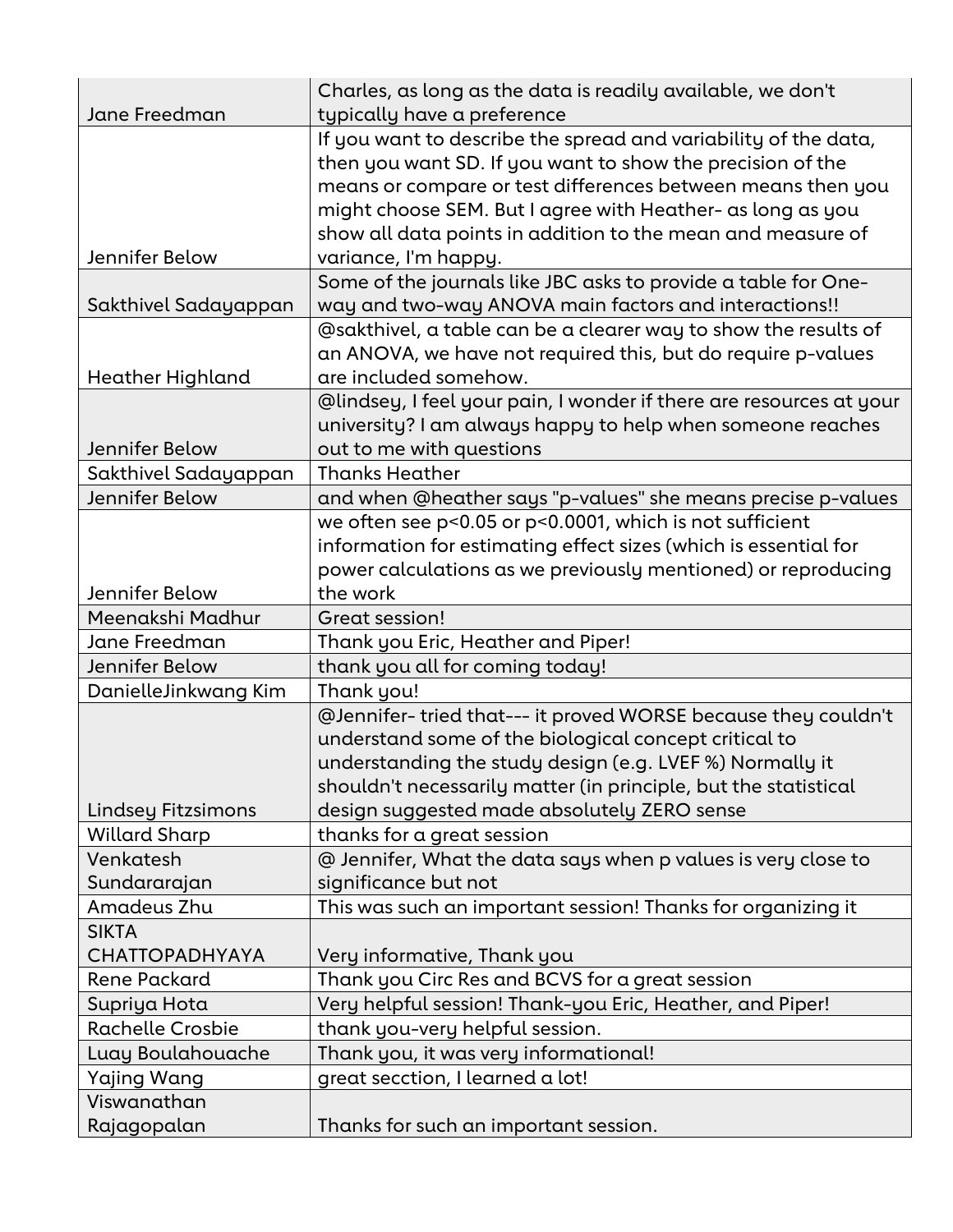|                                    | Thank you all for your great questions we will be on for a bit                                                                                                                              |
|------------------------------------|---------------------------------------------------------------------------------------------------------------------------------------------------------------------------------------------|
| Heather Highland<br>Jennifer Below | longer to answer remaining questions                                                                                                                                                        |
|                                    | please do reach out if we can help                                                                                                                                                          |
| <b>Charles Chung</b>               | Thank you. One more question- Does CircRes have guidance on<br>other requirements, e.g. does it suggest including F-values/df-<br>values when reporting ANOVA p-values?                     |
| <b>Paul Brookes</b>                | Regarding multiple corrections for OMICs data, can the speakers<br>recommend any specific online tools, beyond the standard "go<br>do a Bonferroni"?                                        |
| <b>Jil Tardiff</b>                 | Take advantage of this assembled expertise everyone ! And<br>thanks again to the Circ Res team                                                                                              |
| Ronglih Liao                       | very import and useful informations! Thanks!                                                                                                                                                |
| Jennifer Below                     | ha great question @paul                                                                                                                                                                     |
| Heather Highland                   | @charles, more information and transparency is always<br>preferred!                                                                                                                         |
| Lindsey Fitzsimons                 | Thank you to all the organizers and presenters and support<br>staff!!! I would LOVE to see more of these sessions includes in<br>future conferences! Or even an "Ask a statistician" lunch! |
| Jennifer Below                     | often we don't even adjust p-values in OMICS, but rather, we<br>adjust the alpha (p-value threshold needed to reach<br>significance)                                                        |
| <b>Martin VilaPetroff</b>          | Great Session, my conclusion is that every lab should have a<br>statistician to advise on each project.                                                                                     |
| Jil Tardiff                        | Oh, great point, Piper                                                                                                                                                                      |
|                                    | Is it meaningful to distinguish p<0.01 vs. p<0.001? If so, under                                                                                                                            |
| Rong Tian                          | what circumstances?                                                                                                                                                                         |
| <b>Charles Chung</b>               | I second that suggestion for more sessions and "ask statistician"<br>sessions! Thank you all for this session, helpful.                                                                     |
| Jennifer Below                     | @martin, I hope not! most of what we see are t-tests, anova,<br>Mann-Whitney, etc                                                                                                           |
| Heather Highland                   | @Rong, this is important for lit-review meta-analyses and if a<br>reader wishes to further adjust for multiple testing.                                                                     |
| Jennifer Below                     | which are pretty straightforward                                                                                                                                                            |
|                                    | @Charles was very affirming to have you voice your thoughts-                                                                                                                                |
| Lindsey Fitzsimons                 | thank you!                                                                                                                                                                                  |
|                                    | Thanks Jen = and therein lies the problem. Say nominal p 0.05,                                                                                                                              |
|                                    | 1000 genes tested (1000 hypotheses), so adjusted p value is                                                                                                                                 |
|                                    | $0.05/1000 = 0.00005$ and now nothing reaches that new                                                                                                                                      |
|                                    | threshold. It's not a very useful modification to make, if it results                                                                                                                       |
|                                    | in no usable conclusions. Surely there has to be something                                                                                                                                  |
| <b>Paul Brookes</b>                | better than Bonferroni.                                                                                                                                                                     |
| Jennifer Below                     | but if you are doing more complex systems, yes, making a<br>friend who is a statistician can be really helpful                                                                              |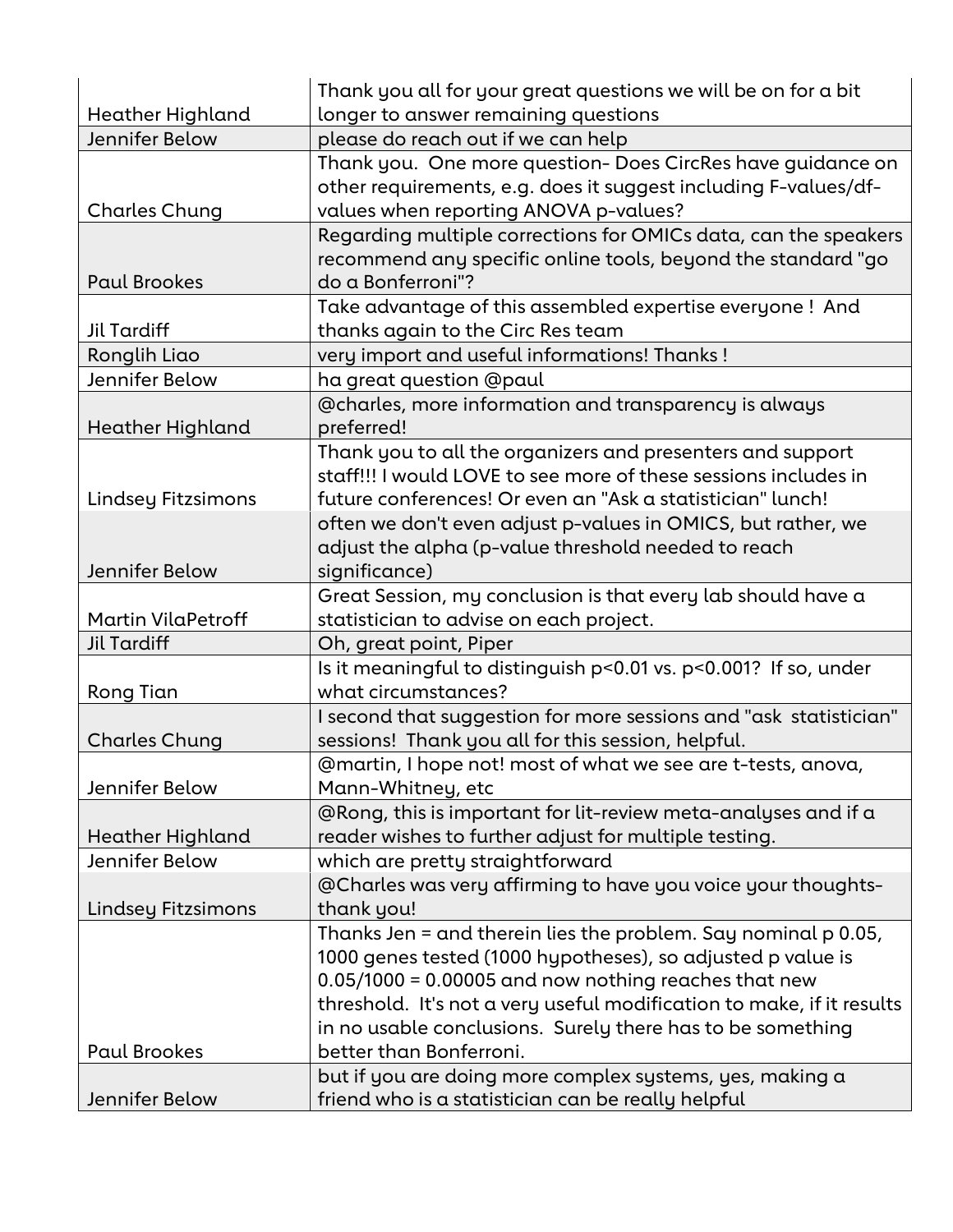|                           | Is Dunnett's test always the best option when comparing              |
|---------------------------|----------------------------------------------------------------------|
| Daniel Velez Ramirez      | treatment(s) with a control?                                         |
| <b>Martin VilaPetroff</b> | (thumbsup)                                                           |
|                           | @Paul when tests are not independent, bonferroni can be too          |
| Jennifer Below            | conservative                                                         |
| Jiang Chang               | Now I need add a budget for a statistician in future r01             |
| Jennifer Below            | and FDR can be more appropriate                                      |
| <b>Paul Brookes</b>       | <b>Agree 100%</b>                                                    |
|                           | @Paul this is when an FDR can be useful. You can say here are        |
|                           | our top results we know 20% are likely false positives but it gives  |
| Heather Highland          | us direction for more focused future work.                           |
| Venkatesh                 | @ Jennifer, I like the answer-making statistician as a friend,       |
| Sundararajan              | make life more easier.                                               |
|                           | Thanks to all the speakers - more of this sort of thing at future    |
| <b>Paul Brookes</b>       | meetings please!                                                     |
|                           | @Jiang also ask the statistician to help with design instead of      |
| <b>Heather Highland</b>   | saying here is the data make this work.                              |
|                           | but, speaking from my world of computational human genetics,         |
|                           | seeing manhattan plots that look more like Akron, Ohio plots is      |
| Jennifer Below            | something I really understand <3                                     |
|                           | That is an excellent point by Heather! Like they said - make it      |
| <b>Jil Tardiff</b>        | part of design                                                       |
|                           | Will there be any shift with incentivizing budgeting a statistician  |
|                           | in on grants? Given that the overall rigor/expectations are          |
| Lindsey Fitzsimons        | evolving/refining so much?                                           |
| <b>Rong Tian</b>          | Will Circ Res develop a stats checklist for study design?            |
|                           | on the study sections that I sit, I see a lot of positive feedback   |
|                           | when statisticians or bioinformaticians are included in budgets,     |
| Jennifer Below            | yes                                                                  |
|                           | @rong, yes, an updated author checklist will be part of our          |
| Jennifer Below            | upcoming paper, and will be posted on the circ res website           |
| Jiang Chang               | Echo Jil                                                             |
|                           | Great session! Taking notes for planning next year's BCVS and        |
| Pilar Alcaide             | include your suggestions!                                            |
|                           | This has been great and love the idea of luncheon with               |
| <b>Nicole Purcell</b>     | statisticians or another workshop                                    |
|                           | Thank you @Pilar! Very much looking forward to following this        |
| Lindsey Fitzsimons        | programming specifically!                                            |
|                           | @jennifer, that is fantastic! Perhaps to persuade all CV journals    |
| Rong Tian                 | for a similar checklist                                              |
|                           | Thanks to all the speakers in this session. Very helpful for PIs and |
| Joseph Wu                 | trainees alike.                                                      |
| Jianyi Zhang              | (thumbsup)                                                           |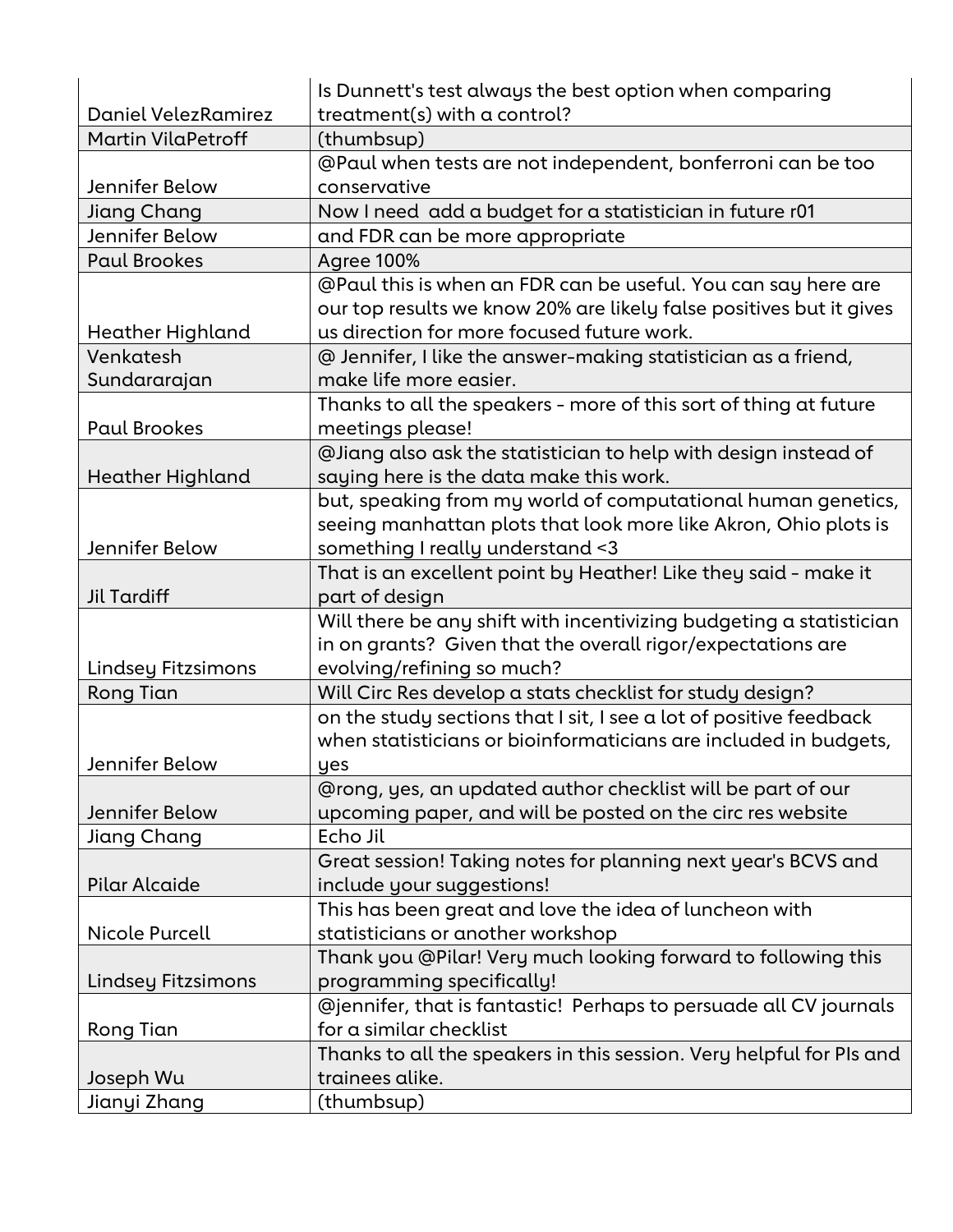|               | Great session! Thanks for the organizers and all speakers! One<br>suggestion: could Circ Res publish an Editorial to summarize |
|---------------|--------------------------------------------------------------------------------------------------------------------------------|
| Jijun Huang   | common mistakes in submitted manuscripts?                                                                                      |
| Rajesh Kumari | Its a great session. Thank you all                                                                                             |
|               | Jijun, we are doing that. It will come out in early 2021 to synch                                                              |
| Jane Freedman | with the larger AHA statement on stats                                                                                         |
| Jijun Huang   | That's great! Thanks Jane!                                                                                                     |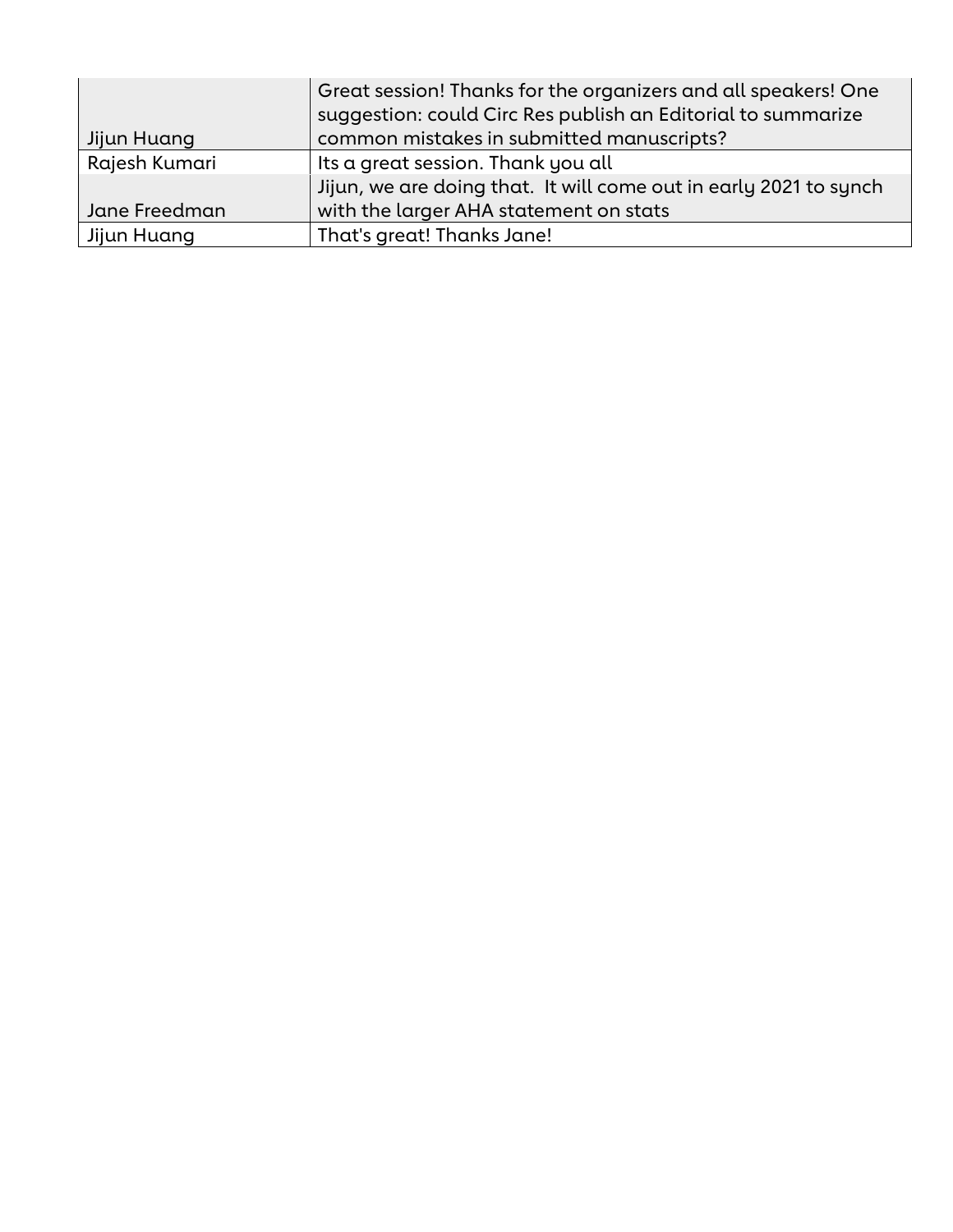## Session 9A: Outstanding Early Career Investigator Award Competition

| name                             | message                                                                                                                                                                                                                                             |
|----------------------------------|-----------------------------------------------------------------------------------------------------------------------------------------------------------------------------------------------------------------------------------------------------|
| <b>Vincent Nelson</b>            | Welcome! Thank you for joining us. You should be hearing<br>music play as we wait for the session to begin. If you do not,<br>please submit a support ticket by clicking on the Request<br>Support button located at the bottom left of the player. |
| Hesham Sadek                     | Hello everyone and welcome to this session. I am your<br>moderator, Hesham Sadek from UT Southwestern Medical<br>Center. We have three excellent talks this session. If you have                                                                    |
|                                  | any questions, please post them in the chat. Enjoy the Session!                                                                                                                                                                                     |
| Qutuba Karwi                     | Hi Hesham, thank you for moderating this session<br>Hello Shyam. Congratulations on your selection as a finalist<br>for the Early Career Award! Looking forward to the                                                                              |
| Sumanth Prabhu                   | presentation!                                                                                                                                                                                                                                       |
| Shyam Bansal                     | Thank you, Dr. Prabhu!                                                                                                                                                                                                                              |
| <b>Konstantinos Drosatos</b>     | Looking forward to watching the talks!                                                                                                                                                                                                              |
| Danish Sayed                     | Hi Shyam, looking forward to your presentation                                                                                                                                                                                                      |
| Raj Kishore                      | good luck to all presenters                                                                                                                                                                                                                         |
| Suresh Verma                     | Congratulations Shyam. Looking forward for your talk.                                                                                                                                                                                               |
| Shyam Bansal                     | Thank you for moderating this session, Hesham!                                                                                                                                                                                                      |
| Raj Kishore                      | good luck Shyam                                                                                                                                                                                                                                     |
| Rajarajan<br>AmirthalingamThanda | Congratulations to all for selection as a finalist for the Early<br><b>Career Award!</b>                                                                                                                                                            |
| Rajasekaran<br>NamakkalSoorappan | Hi Shyam Good luck with your presentation and Q&A as well!                                                                                                                                                                                          |
| Sumanth Prabhu                   | Hello Konstantinos                                                                                                                                                                                                                                  |
| <b>Hind Lal</b>                  | Shyam-Very best for the presentation and competition                                                                                                                                                                                                |
| Qutuba Karwi                     | Good luck to all finalists!                                                                                                                                                                                                                         |
| Shyam Bansal                     | Thanks, Suresh and Raj                                                                                                                                                                                                                              |
| Rajasekaran<br>NamakkalSoorappan | Best of luck for all Finalists                                                                                                                                                                                                                      |
| Rajarajan                        |                                                                                                                                                                                                                                                     |
| AmirthalingamThanda              | Congratulations Shyam,                                                                                                                                                                                                                              |
| Jane Freedman                    | Congratulations to the finalists!                                                                                                                                                                                                                   |
| Danish Sayed                     | Congratulations to all finalists                                                                                                                                                                                                                    |
| Li Qian                          | Good luck to all finalists!                                                                                                                                                                                                                         |
| Sakthivel Sadayappan             | All the best and good luck to our early careers!!                                                                                                                                                                                                   |
| Maradumane Mohan                 | <b>Congrats Sham</b>                                                                                                                                                                                                                                |
| Carolina Gonzalez                | Good luck to all the finalists!                                                                                                                                                                                                                     |
| Shyam Bansal                     | Thank you everybody                                                                                                                                                                                                                                 |
| Joseph Wu                        | Congrats to all finalists! Thanks for moderating Hesham :-)                                                                                                                                                                                         |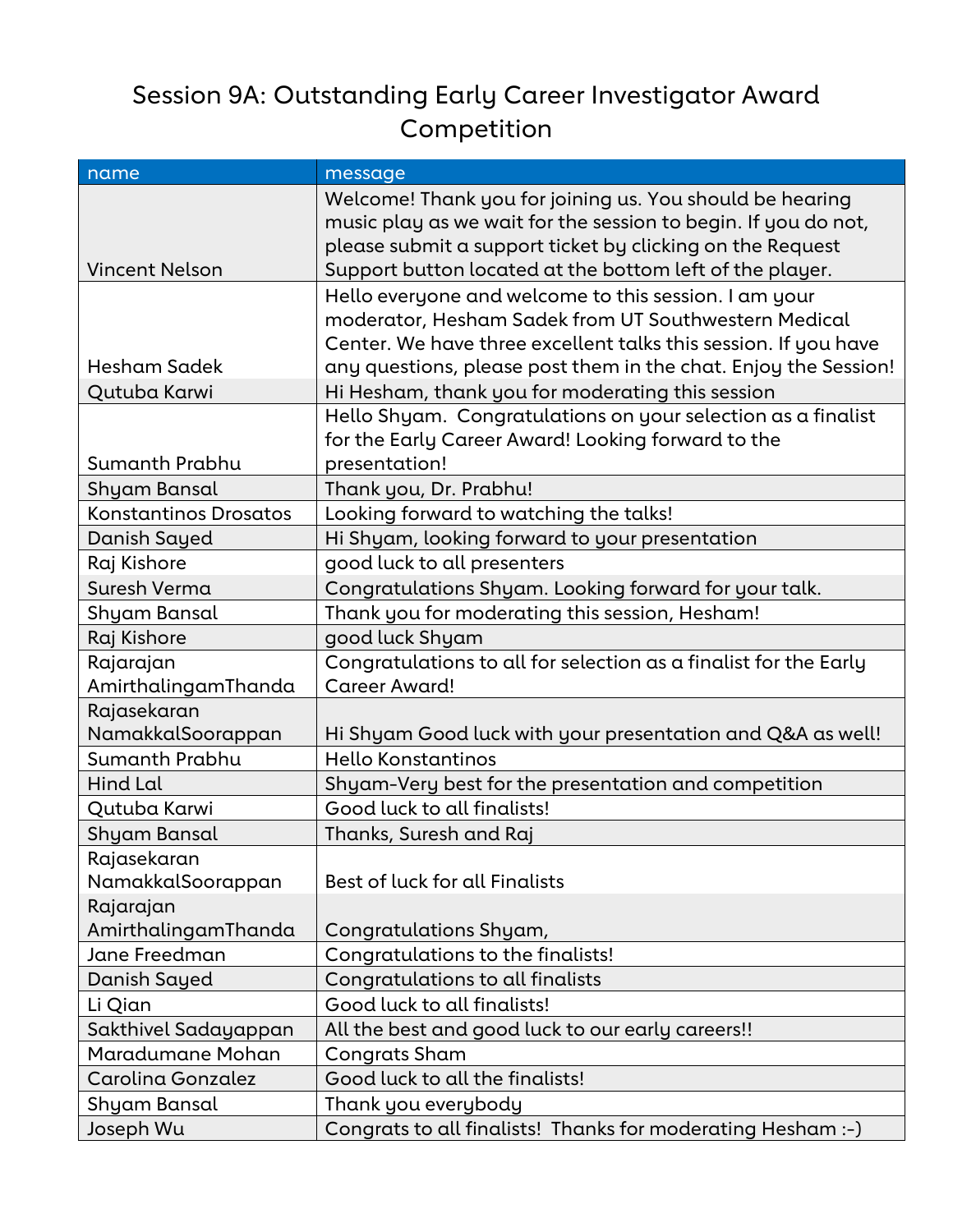|                             | Congratulations to the finalists. Looking forward to hearing      |
|-----------------------------|-------------------------------------------------------------------|
| Adam Wende                  | about their work.                                                 |
| Loren Wold                  | Best of luck to all of the finalists!!!!!!!                       |
| Wolfram Zimmermann          | Congrats to the three finalists                                   |
| Maria Cimini                | Best of luck to the presenters                                    |
| <b>Emmanouil Tampakakis</b> | Thank you all                                                     |
| Meenakshi Madhur            | Congrats and good luck all                                        |
| Nicolas Christoforou        | Congratulations to all finalists. Good luck!                      |
| Rong Tian                   | excited to hear from all finalists!                               |
| Sadia Mohsin                | Good Luck to all finalist. Looking forward to your talks!!        |
|                             | Thank you Dr. Sadek for moderating. Looking forward to the        |
| David Paik                  | talks                                                             |
| Ameen Ismahil               | Hi Shyam, Congratulation !!!!                                     |
| Ronglih Liao                | Congrats and good luck to all finalists !                         |
| Mohsin Khan                 | Congrats to the finalists. Looking forward to the talks           |
| Maria Kontaridis            | Congratulations, Shyam!                                           |
| Shyam Bansal                | Thanks, Maria                                                     |
|                             | Excited to hear the talks from all the finalists! congratulations |
| Maria Kontaridis            | to all!                                                           |
| Sakthivel Sadayappan        | Congratulations, Shyam!                                           |
| Sakthivel Sadayappan        | The OSU!!!                                                        |
| Venkatesh                   |                                                                   |
| Sundararajan                | Great work and talk!!! Shyam, nice to see you                     |
| Shyam Bansal                | <b>Thanks Sakthi and Venkatesh</b>                                |
|                             | Did you use male or female mice for the initial sequencing and    |
| Meenakshi Madhur            | ingenuity pathway analysis?                                       |
| Shyam Bansal                | Male mice                                                         |
| Shyam Bansal                | All studies were done using male mice except where specified      |
|                             | Shyam: did these Mi studies also include estradiol                |
| Raj Kishore                 | supplementation?                                                  |
|                             | No we did not include this group. But we are including that       |
| Shyam Bansal                | also as a control now                                             |
|                             | Hi Shyam, does this drug reduce proinflamamtory cytokine          |
|                             | secretion only by inhibiting proliferation or can this inhibit    |
| Sathyadev Unudurthi         | proinflammatory secretion independent of proliferation?           |
| Raj Kishore                 | great story                                                       |
|                             | Hi Shyam, great work! Did you check to see pharmacokinetics       |
|                             | to see how long the drug stays in the mice and how well are       |
| Jie Xu                      | the target of the drug engaged over time after dosing?            |
|                             | This drug did not inhibit proinf cytokines after PMA/Iono         |
| Shyam Bansal                | activation                                                        |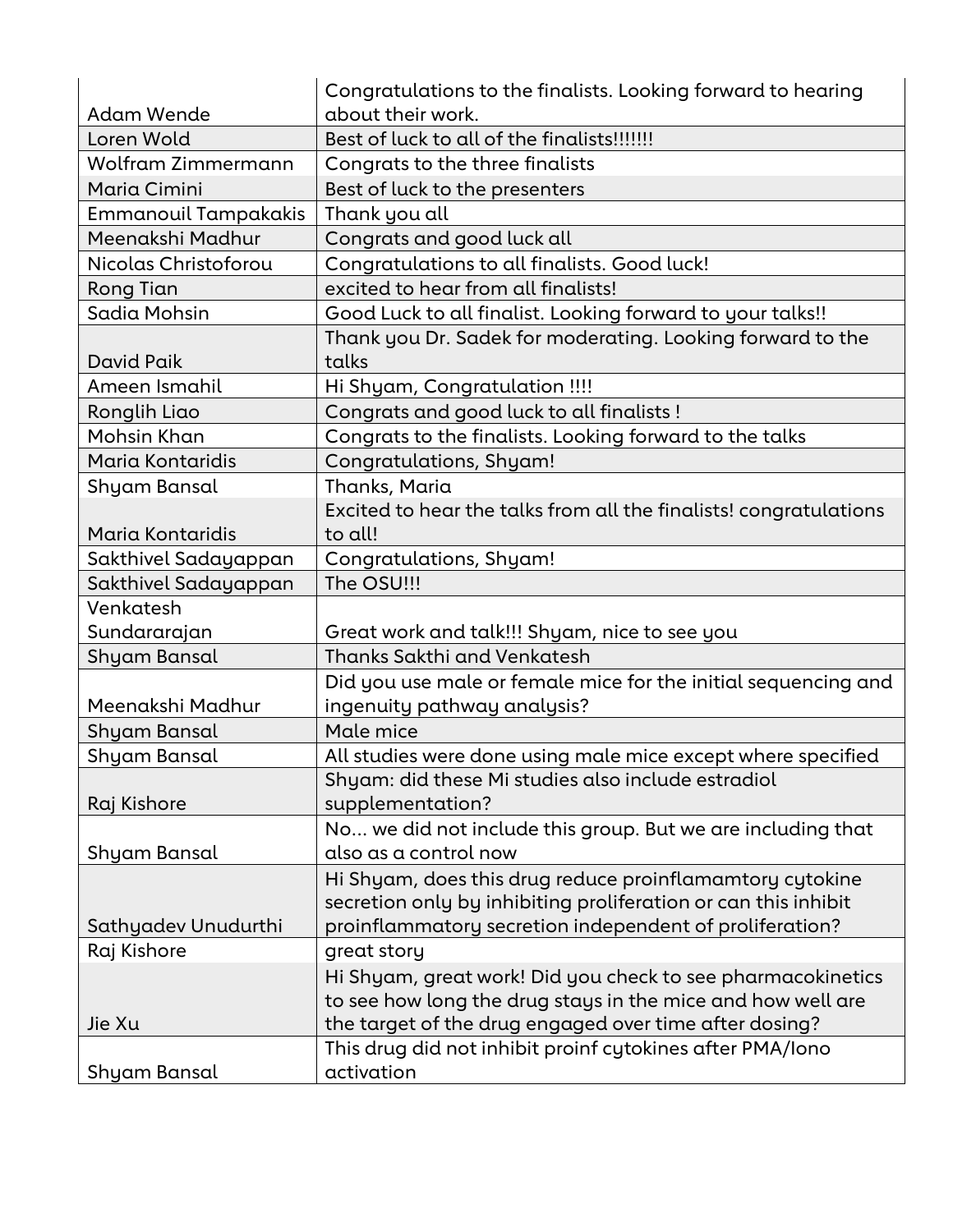|                       | Great presentation Shyam, on congrats on being a finalist. Did                          |
|-----------------------|-----------------------------------------------------------------------------------------|
|                       | the drug had any systemic effect on T cell death in the heart or                        |
| Pilar Alcaide         | elsewhere?                                                                              |
| Shyam Bansal          | Yes, this drug has almost 18-20 hr half-life                                            |
| Shyam Bansal          | and the dosing was done everyday                                                        |
| Eric CordeiroSpinetti | Is there any difference between male/female mice treated<br>with the drug?              |
| Suresh Verma          | Shyam: are you planning to study other injury models like I/R<br>or TAC with this drug? |
| Shyam Bansal          | In-vitro assays showed no effect on T-cell death at this dose                           |
| Rajarajan             |                                                                                         |
| AmirthalingamThanda   | Hi Shyam, great talk, did you get chance to check half life                             |
| Khanh Ha              | what would be the best half-life for these drug?                                        |
|                       | Very interesting results, Shyam! the differential effect of the                         |
|                       | drug early versus late post-MI suggests change in T-cell                                |
| Sumanth Prabhu        | phenotype. Can you comment on this                                                      |
| Khanh Ha              | thanks Shyam                                                                            |
| Meenakshi Madhur      | Did you look at IL-17A/Th17 cells?                                                      |
|                       | We did not do HF studies using female mice. But we did find                             |
| Shyam Bansal          | similar inhibition of T cells isolated from female mice                                 |
| Rajarajan             |                                                                                         |
| AmirthalingamThanda   | is there any toxicity level invivo or ivitro                                            |
| Shyam Bansal          | Yes, I plan to study it with TAC also                                                   |
| Poonam Rao            | What was the dose that you used?                                                        |
|                       | Also again how did you guys come up with the structure of                               |
| Khanh Ha              | these drug again?                                                                       |
| Shyam Bansal          | Yes, half-life is 18-20 hrs                                                             |
| Khanh Ha              | Like how did you come up with the modifications and design?                             |
| Rajarajan             |                                                                                         |
| AmirthalingamThanda   | <b>Thanks Sham</b>                                                                      |
|                       | Excellent talk Dr. Bansal. Does your drug affect regulatory T-                          |
| Adrian Arrieta        | cell proliferation?                                                                     |
| Dhanendra Tomar       | Great work Shyam, congratulations!!                                                     |
| Pilar Alcaide         | Is it possible the drug induces T cells anery?                                          |
|                       | DId you notice lower cardiac fibrosis in drug treated animals                           |
| Sathyadev Unudurthi   | Shyam?                                                                                  |
| <b>Ganesh Halade</b>  | Nice talk Shyam - congratulations!                                                      |
| Prabhat Ranjan        | Nice talk. Congratulations!!                                                            |
|                       | @ Dr. Prabhu: Yes, I think there are significant phenotype                              |
| Shyam Bansal          | differences in T-cells between the early and late stages.                               |
| Mingfu Wu             | Beautiful work Shyam, congratulations!!                                                 |
| Suresh Verma          | <b>Excellent work. Congratulations!!!</b>                                               |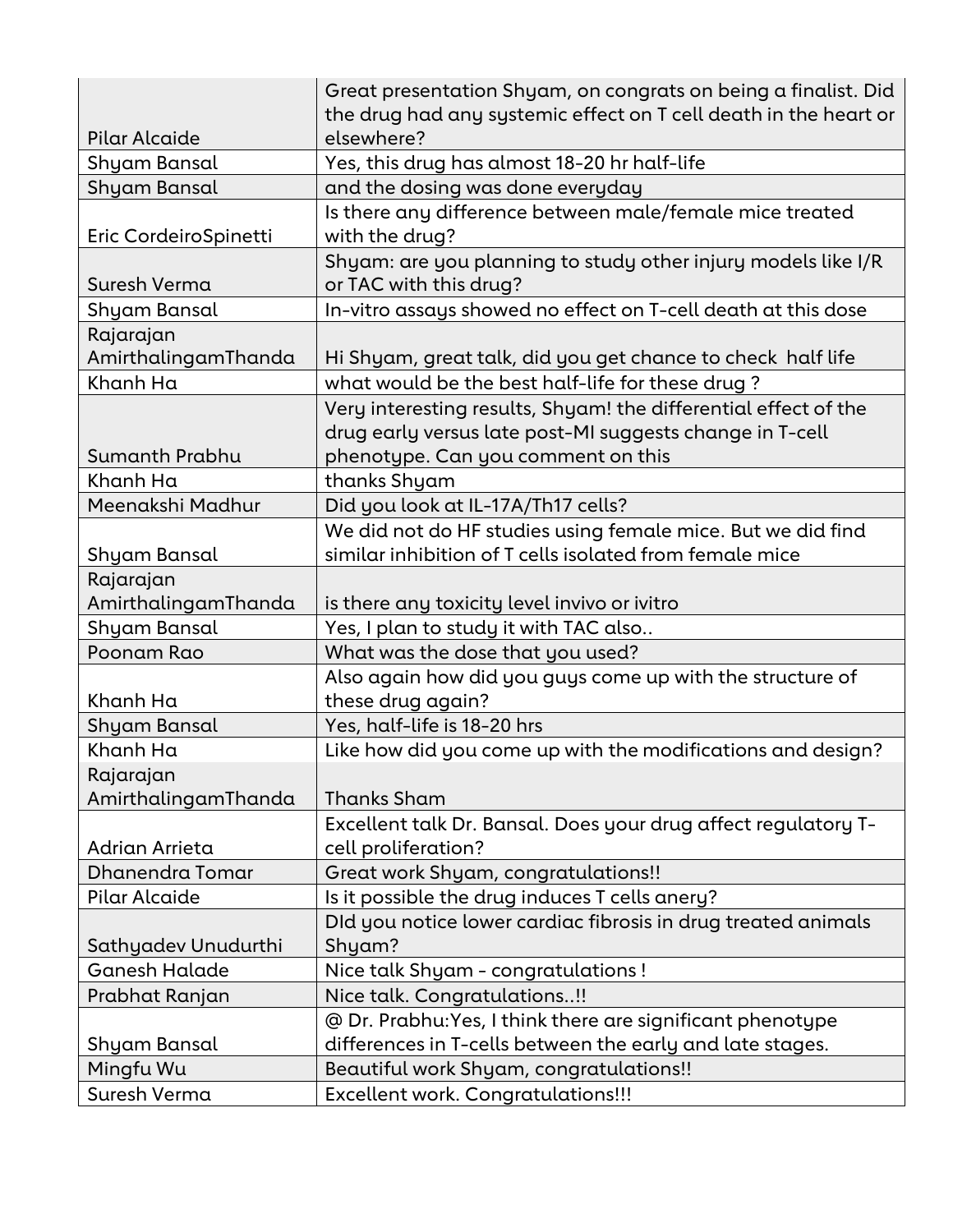|                        | Great work. Glad to see your transition to The OSU is going         |
|------------------------|---------------------------------------------------------------------|
| <b>Adam Wende</b>      | well.                                                               |
| Loren Wold             | Great job to my academic office neighbor, Shyam!                    |
| Sumanth Prabhu         | Wonderful presentation Shyam. Novel work!                           |
|                        | @Meena: Th17 cells were also reduced. This drug inhibited           |
| Shyam Bansal           | polarization of all T-cell subsets                                  |
| <b>GRACIOUS ROSS</b>   | Nice Work! Shyam(thumbsup)                                          |
| Hind Lal               | <b>Outstanding work. Congrats</b>                                   |
| Naresh Kumar           | Very nice talk, Dr. Bansal!!                                        |
| <b>Farah Sheikh</b>    | Nice presentation and findings, Shyam!                              |
| Shyam Bansal           | @ Rajarajan: No apparent toxicity was observed                      |
| Ameen Ismahil          | <b>Great work Shyam!!!</b>                                          |
| <b>Zhongjian Cheng</b> | Great job Shyam! Congratulations!                                   |
| Shyam Bansal           | @ Poonam: 60 mg/kg/d; gavage                                        |
| Santosh Maurya         | Outstanding presentation, Shyam.                                    |
|                        | Dr Shyam, have you tried drug treatment before MI? Would            |
| Yike Zhu               | that protect cardiac function?                                      |
| Ronglih Liao           | congrats! strong work!                                              |
| Danish Sayed           | Nice! Keep up the great work Shyam                                  |
| Sakthivel Sadayappan   | @ Hesham, you are doing a great moderation!! Thank you!!            |
| Meenakshi Madhur       | Great work!                                                         |
|                        | Khanh: DDI here at the OSU has been working on this structure       |
| Shyam Bansal           | from several years. A paper is coming-out soon                      |
| Khanh Ha               | Thank you                                                           |
|                        | Nice work - are there any sex associated differences?               |
| Wolfram Zimmermann     | differences                                                         |
| Khanh Ha               | was that structural diverssity based?                               |
|                        | Adrian: Yes, it reduced Treg levels also but increased Foxp3        |
| <b>Shyam Bansal</b>    | expression in Tregs                                                 |
| <b>Hesham Sadek</b>    | Thanks Sakthi!                                                      |
| Meenakshi Madhur       | Any effect on CD8 T cells?                                          |
|                        | @Pilar: We have not looked into that yet. But its a great           |
| Shyam Bansal           | question                                                            |
|                        | @Sathya: Interestingly we did not see reduction in                  |
| Shyam Bansal           | fibrosis/markers                                                    |
| Adrian Arrieta         | Very cool! Thank you Dr. Bansal.                                    |
|                        | EC50 ( $>3 \mu$ M) is suboptimal for clinical translation. Any idea |
| Wolfram Zimmermann     | how to optimize PK/PD?                                              |
|                        | Thank you Shyam. Your TCR data may point in that direction.         |
|                        | Congratulations on an outstanding presentation and                  |
| Pilar Alcaide          | beautiful work!                                                     |
| Madhumita Basu         | Great work, Shyam! Congratulations again.                           |
| Poonam Rao             | Great work.                                                         |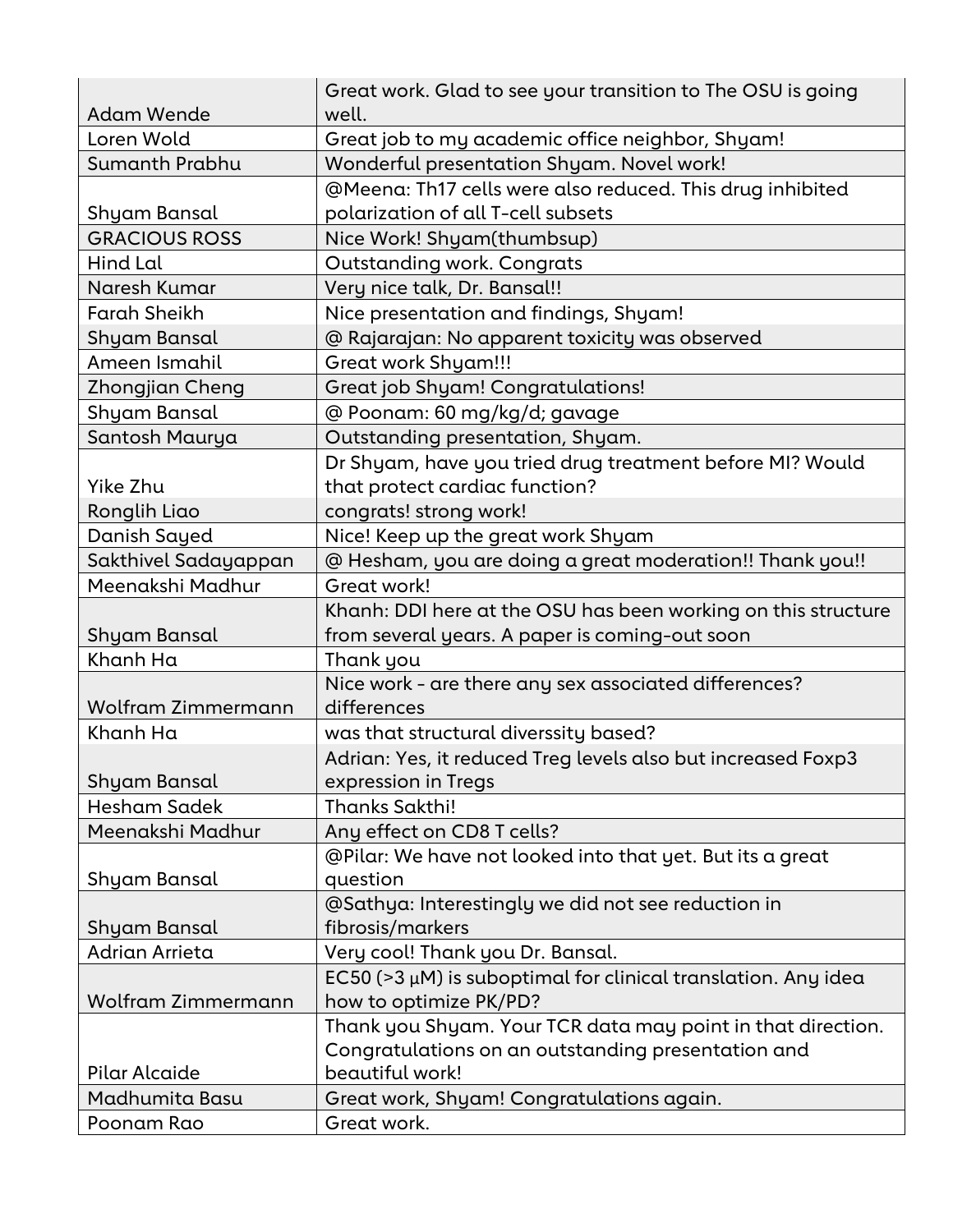|                                                    | No we did not try before MI time-point. We believe T-cell                                                    |
|----------------------------------------------------|--------------------------------------------------------------------------------------------------------------|
|                                                    | activation early after MI is required for adequate healing. That                                             |
| Shyam Bansal                                       | also explains increased mortality at 7d post-MI treatment                                                    |
|                                                    | That's interesting Shyamso you see the same levels of                                                        |
|                                                    | increased fibrosis in hearts in drug treated mice, as seen in                                                |
|                                                    | controls, but we see that the EF is preserved in drug treated                                                |
| Sathyadev Unudurthi                                | mice?                                                                                                        |
| Yike Zhu                                           | Thanks Dr Shyam                                                                                              |
|                                                    | Great work, nice presentation and questions well handled,                                                    |
| Li Qian                                            | <b>Shyam! Congrats!</b>                                                                                      |
|                                                    | @Wolfram: Could you please elaborate your question? Do                                                       |
| Shyam Bansal                                       | you mean in T-cell biologu?                                                                                  |
| Poonam Rao                                         | Did you find an initial decrease in EF after MI?                                                             |
|                                                    | @Shyam, congratulations for your great story! Wonder if you                                                  |
|                                                    | can measure serum concentration of your drug over time and                                                   |
| Hee Cho                                            | look at its metabolites for optimizing the drug candidate.                                                   |
|                                                    | @Khanh: Yes, my collaborator is further optimizing this                                                      |
| Shyam Bansal                                       | molecule to increase potency                                                                                 |
| Sakthivel Sadayappan                               | Emmanouil, Congratulations and all the best!                                                                 |
|                                                    | @Meena: It decreased splenic T-cells numbers but no effect in                                                |
|                                                    | circulating T-cell numbers or frequencysomewhat mixed                                                        |
| Shyam Bansal                                       | effects                                                                                                      |
|                                                    |                                                                                                              |
|                                                    |                                                                                                              |
| Sathyadev Unudurthi<br><b>Emmanouil Tampakakis</b> | Great work and great talk Shyam Congrats<br>Thank you                                                        |
|                                                    |                                                                                                              |
|                                                    | Great to see you, Emmanouil! Enjoy your recent work on this<br>cool direction, congrats on being a finalist! |
| Li Qian                                            | @Wolfram: Yes I agree. its sub-optimal. My collaborator is                                                   |
| Shyam Bansal                                       |                                                                                                              |
|                                                    | designing other molecules with increased potency.                                                            |
| Shyam Bansal                                       | @Sathya: yes, but this is preliminary and we need to add more<br>numbers to confirm                          |
|                                                    |                                                                                                              |
|                                                    | @Poonam: Do you mean with Drug treatment? If so, we did                                                      |
|                                                    | not do echo at other time-point. Only 8 weeks time-point was<br>tested                                       |
| Shyam Bansal                                       | @Hee Cho: DDI here at OSU is doing detailed kinetics related                                                 |
| Shyam Bansal                                       | to this drug                                                                                                 |
|                                                    | Thank you everybody.                                                                                         |
| Shyam Bansal                                       | pH3 and Ki67 data was quite similar - tyically i67 is higher -                                               |
| Wolfram Zimmermann                                 | please explain.                                                                                              |
|                                                    |                                                                                                              |
| Li Qian                                            | Are these CMs still functionally competent (upon ablation of<br>sympathetic innervation)?                    |
|                                                    | We found that ki67 was higher. I only presented pH3 and Edu                                                  |
| <b>Emmanouil Tampakakis</b>                        | data                                                                                                         |
| Wolfram Zimmermann                                 | the FACS plot indicated Ki67 on the x-axis??                                                                 |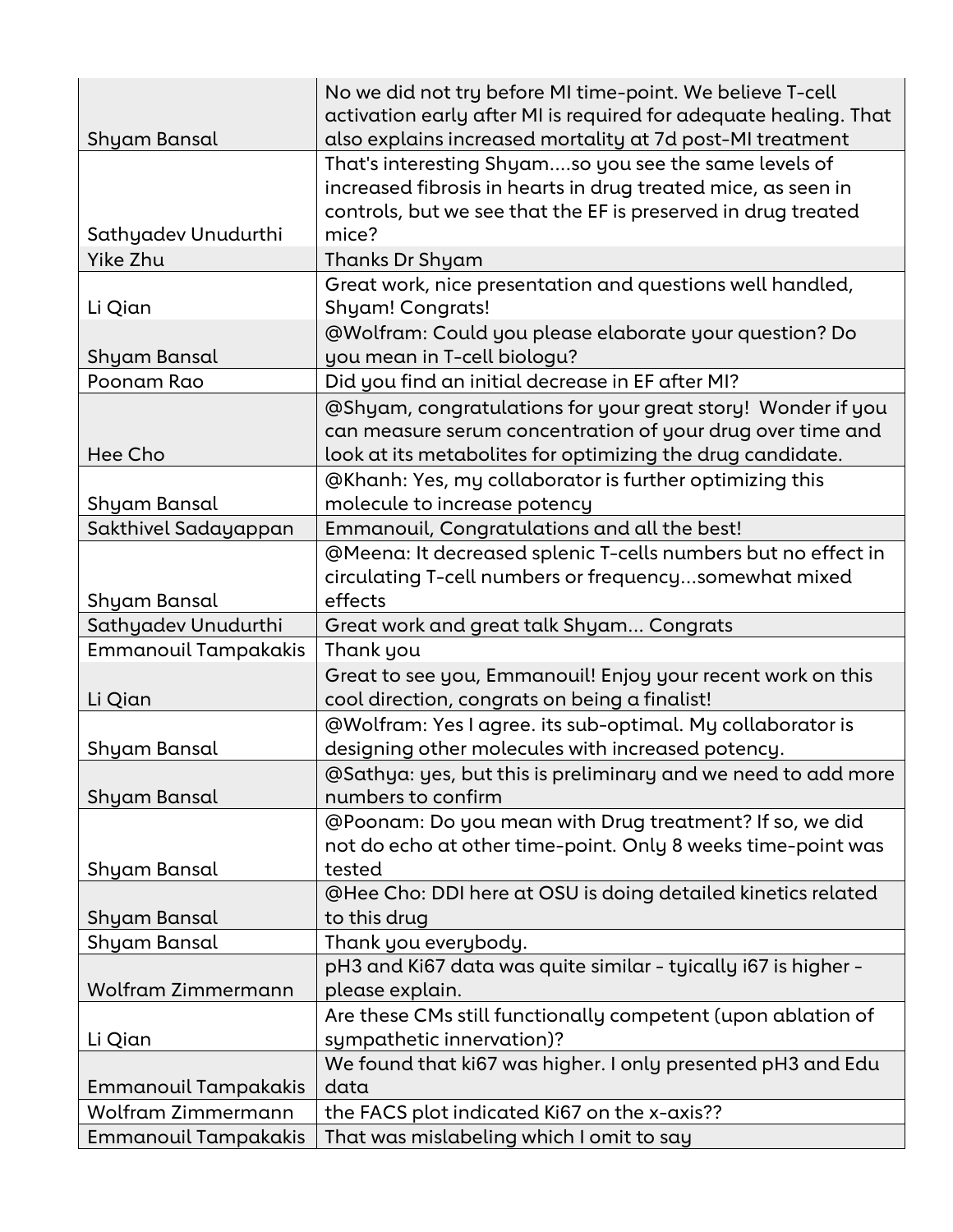| <b>Emmanouil Tampakakis</b> | My apologies Dr. Zimmermann for the confusion                    |
|-----------------------------|------------------------------------------------------------------|
|                             | Do beta-adrenergic receptor antagonists recapitulate the         |
|                             | effects of ablation of sympathetic innervation in neonatal       |
| <b>Matthew Wolf</b>         | hearts?                                                          |
| <b>Katherine Yutzey</b>     | Nice work!! Do you see any effect on glial cells or fibroblasts? |
|                             | Hi Li. We have not analyze the function on neonatal CMs but I    |
|                             | anticipate it will likely be affected given the down regulation  |
| <b>Emmanouil Tampakakis</b> | of Calcium handling and Structural genes                         |
| Li Qian                     | Thanks, Emmanouil! Interesting work!                             |
|                             | Dr. Wolff. Bernard Kuhn showed similar data in b-adrenergic      |
| <b>Emmanouil Tampakakis</b> | <b>DKO</b> mice                                                  |
| <b>Matthew Wolf</b>         | thank you                                                        |
|                             | Nice work, Emmanouil! In your nerve ablated mice, Per1 is        |
|                             | reduced by 60% and Per2 is reduced by ~40%. I wonder             |
| <b>Guo Huang</b>            | whether Per1 +/-, Per2 +/- mutant mice have phenotypes.          |
|                             | We do think that a-drenergic receptors mediate partly our        |
| <b>Emmanouil Tampakakis</b> | phenotype                                                        |
|                             | For Emmanouil: Does sympathetic innervation defect occur in      |
| Xinliang Ma                 | human disease with heart development defect?                     |
|                             | Dr. Yutzey. We have not focused on fibroblasts of glial cells    |
|                             | but I think they should be affected. Based on RNA-Seq data       |
| <b>Emmanouil Tampakakis</b> | some of fibroblast specific genes were actually increased        |
|                             | Hi Guo. We did not see the same phenotype in the Het mice.       |
|                             | They are redundant so you do need a DKO system to study          |
| <b>Emmanouil Tampakakis</b> | them                                                             |
|                             | @Emmanouil, great work! What would happen if you                 |
|                             | overexpress Per1/Per2 genes in the context of inhibition of      |
| Hee Cho                     | sympathetic inhibition in vivo?                                  |
|                             | Emmanouil, cell cycle genes are notoriously decoupled from       |
|                             | their protein abundances. Since the proteins are the ultimate    |
|                             | effector molecules in cell cycle regulation, did you look at     |
| Ricardo Frausto             | protein levels encoded by the cell cycle genes?                  |
| Chulan Kwon                 | Great job Emmanouil! Well done!                                  |
| Loren Wold                  | <b>Excellent talk Emmanouil!</b>                                 |
| <b>Matthew Wolf</b>         | great talk!                                                      |
| Raj Kishore                 | Great job, Emmanouil                                             |
| Jil Tardiff                 | Nice job!                                                        |
| Ronglih Liao                | Great job! congrats!                                             |
|                             | @Emmanouil, sorry, I meant Per1+/-;Per2+/- double het            |
|                             | mutant mice because the expression of Per1 and Per2 would be     |
| Guo Huang                   | more like that in your nerve-ablated mutant mice.                |
| Suresh Verma                | <b>Outstanding Job Emmanouil!!</b>                               |
| Guo Huang                   | Great talk, Emmanouil!                                           |
| John Ralphe                 | Very nice work! Great job!                                       |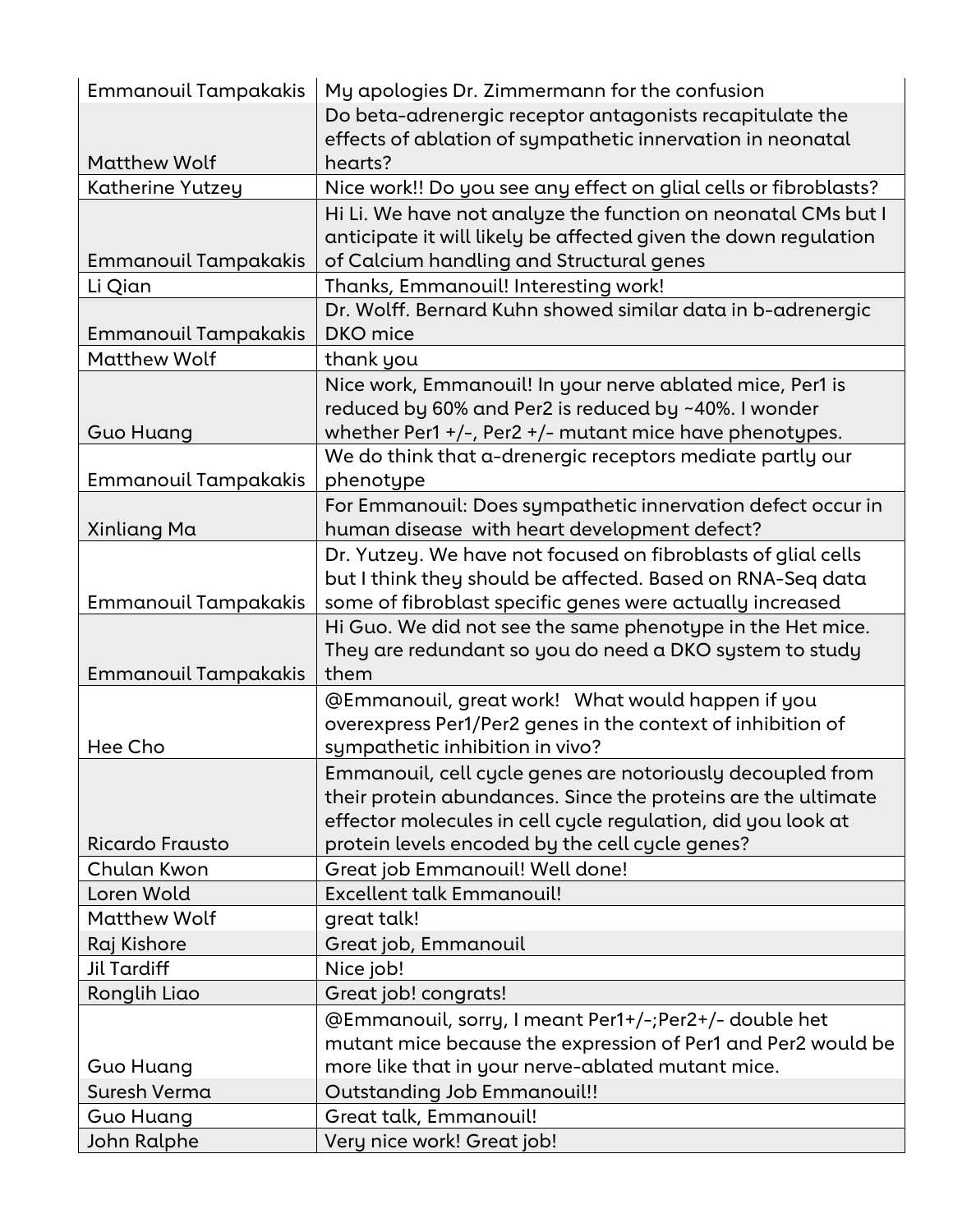|                             | Interesting topic Dr Emmanouil! Have you looked at the          |
|-----------------------------|-----------------------------------------------------------------|
|                             | metabolic changes in CMs with defected sympathetic              |
|                             | innervation as there is known circadian control of CM           |
| Yike Zhu                    | metabolism?                                                     |
| Mohsin Khan                 | Great Work Emmanouil interesting data foe Wee1                  |
|                             | Dr. Ma, HLH patients appear to have impaired b-adrenergic       |
|                             | signaling. Prematurely born babies have reduced innervation.    |
| Emmanouil Tampakakis        | The same for babies undergoing neonatal surgery                 |
|                             | What is your view about CM proliferation in reference to day vs |
| Suresh Verma                | night as per1/2 alters their expression with light cycle.       |
|                             | Have you looked to see if glycosylation of NGF is intact and or |
| Jennifer VanEyk             | important to these effects?                                     |
| Xinliang Ma                 | Excellent!                                                      |
| <b>Emmanouil Tampakakis</b> | Dr. Cho we have not done this. Interesting question.            |
|                             | Dr. Frausto, very interesting point. We are in the process of   |
|                             | testing protein expression. Had to slowed down due to COVID-    |
| <b>Emmanouil Tampakakis</b> | 19                                                              |
|                             | Have you looked at multiple time points to see what the effect  |
|                             | on amplitude of gene cycling is? If one looks across a 24 hour  |
| <b>Beverly Rothermel</b>    | period is amplitude of all circadian genes dampened?            |
| <b>Emmanouil Tampakakis</b> | Guo, I have not tested the het mice.                            |
|                             | Emmanouli, I may have missed this, but, is there any increase   |
| Maria Cimini                | in immune cell population in NGF depleted mice?                 |
|                             | Hi Emmanouil, Great work. Have you checked if Glucocorticoid    |
|                             | signaling is intact in these mice. We know that GR activation   |
| Danish Sayed                | induces Per expression                                          |
|                             | Yang Zhou, Congratulations and all the best!!!                  |
| Sakthivel Sadayappan        | Congratulations to your mentor, Dr. Jianyi Zhang!!              |
|                             | Yang, congrats on this beautiful new work at UAB! We are all    |
| Li Qian                     | very proud of you. Lab folks say hi and remotely cheer for you! |
| Hind Lal                    | Congrats @ Yang ZhouUAB                                         |
|                             | Dr. Verma, this is an interesting question. Circadian genes, in |
|                             | the heart follow their own independent cycle irrespective of    |
|                             | the CNS circadian cycle mediated by the hypothalamus. Also      |
|                             | mouse pups do not have their own day-night cycle. So I am       |
|                             | not sure there will be an effect of day-night light in neonatal |
|                             | heart regeneration. In oncology there is a school of thought    |
|                             | about treating patients with chemotherapy at night time         |
| Emmanouil Tampakakis        | because cancer cells are more prone and less proliferative.     |
| Jiang Chang                 | Congratulate Yang Zhou and mentor Jay!                          |
| Yang Zhou                   | Thank you, Li! Great to 'see' you here. Say hi to the lab!      |
|                             |                                                                 |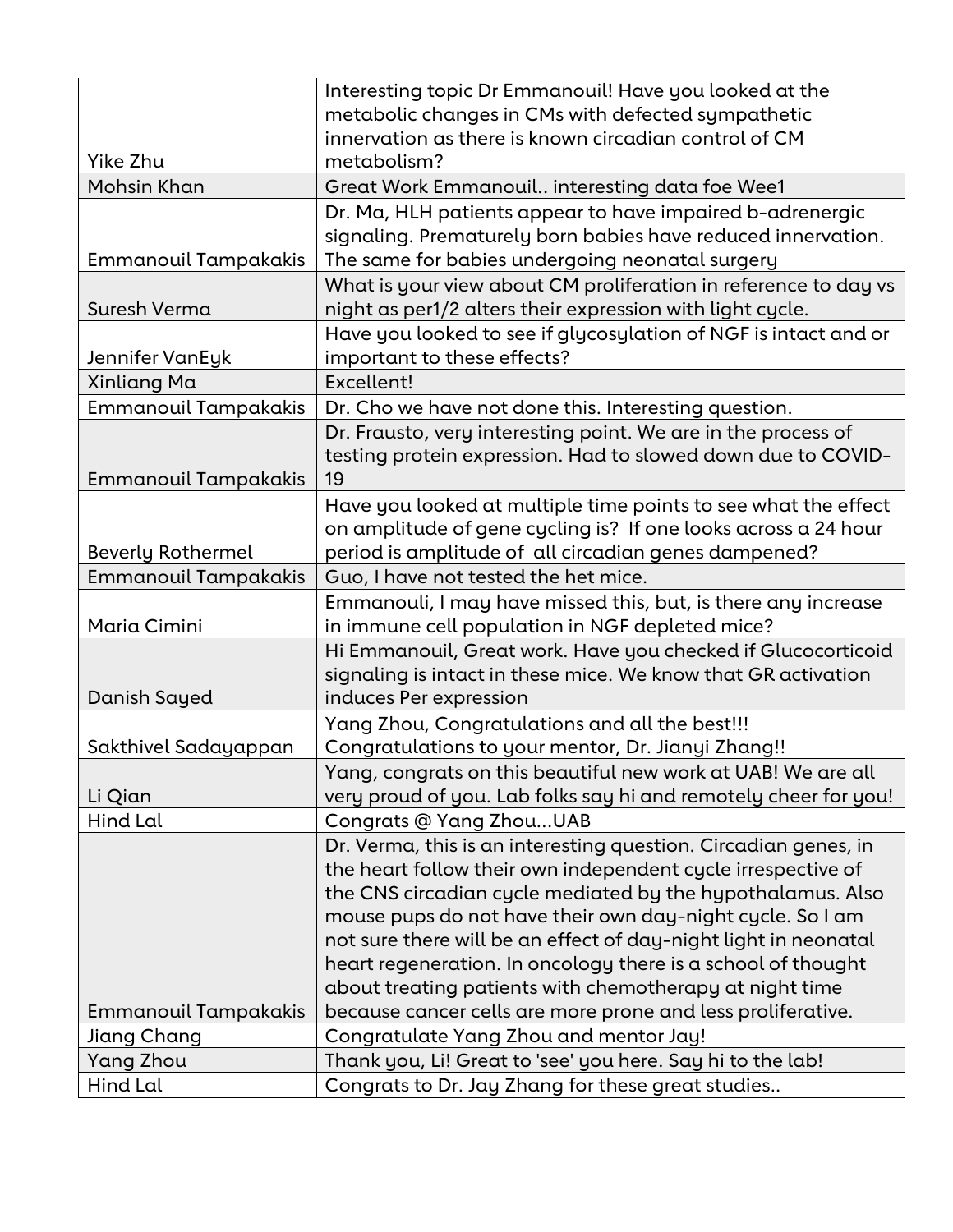|                             | Dr. Romethel I agree. We are in the process of doing this now.                                        |
|-----------------------------|-------------------------------------------------------------------------------------------------------|
|                             | We believe that there is likely dampening of circadian cycle in                                       |
| <b>Emmanouil Tampakakis</b> | CMs and potentially prolongation                                                                      |
|                             | @Li, @Yang congratulations! Very happy to see Yang's<br>achievement!                                  |
| Rong Tian                   |                                                                                                       |
| Suresh Verma                | Thanks Emmanouil. I agree. Good Luck.                                                                 |
|                             | Dr. Cimini, we have not looked but I think there is an effect as                                      |
|                             | RNA-Seq data is very suggestive of that. We would like to test<br>this as well                        |
| <b>Emmanouil Tampakakis</b> |                                                                                                       |
| Li Qian                     | @ Yang We all miss you so much already.:-) But thrilled to see<br>your recent achievement so quickly! |
| Li Qian                     | @ Rong Thanks!                                                                                        |
|                             | Dr. Sayed, very good question. We have not tested GR                                                  |
|                             | signaling but I do not think that at these early time points can                                      |
|                             | potentially mediate the Per1/Per2 induction but it is an                                              |
| <b>Emmanouil Tampakakis</b> | interesting question                                                                                  |
|                             | Any evidence for contractility in the TBX20 expressing human                                          |
| <b>Wolfram Zimmermann</b>   | <b>iCM</b>                                                                                            |
|                             | Thank you all for your questions and comments. Very exciting                                          |
| <b>Emmanouil Tampakakis</b> | session                                                                                               |
| <b>Walter Koch</b>          | great session - congrats to all speakers !                                                            |
| Shyam Bansal                | Thank you, Dr. Koch!                                                                                  |
|                             | RyR1 would be more indicative for skeletal muscle diff - any                                          |
| Wolfram Zimmermann          | RyR2 changes                                                                                          |
| Kimberly Ferrero            | What a great session; thanks everyone!                                                                |
|                             | Congratulations to all three speakers - well done and well                                            |
| <b>Wolfram Zimmermann</b>   | deserved to be selected as finalists                                                                  |
|                             | Dr. Zimmermann. Not yet, we are trying to do electrical                                               |
| Yang Zhou                   | stimulation. The RyR2 also changes, but lower fold change.                                            |
| Shyam Bansal                | Thank you, Dr. Zimmermann!                                                                            |
| Mingfu Wu                   | @Li @Yang Great work! Congratulations!                                                                |
| <b>Emmanouil Tampakakis</b> | Thank you Dr. Zimmermann. Excited to be part of this                                                  |
| <b>Rose Belfer</b>          | Thanks Dr. Zimmerman!                                                                                 |
|                             | @ Mingfu Thanks! It's all Yang's independent work at UAB as                                           |
| Li Qian                     | AP (without me). Very proud of her.                                                                   |
|                             | Very nice work. What will be your approach to determine the                                           |
|                             | direct downstream targets of TBX20 and also how TBx20 is                                              |
| Jennifer VanEyk             | regulated                                                                                             |
|                             | Hi Yang, very cool discovery! Does TBX20 accelerate the                                               |
|                             | reprogramming process? (Can you detect beating iCMs in a                                              |
| Zhaoning Wang               | earlier timepoint than control?)                                                                      |
| <b>Guo Huang</b>            | Nice work, Yang. Congratulations!                                                                     |
| Chulan Kwon                 | Great work, Yang!                                                                                     |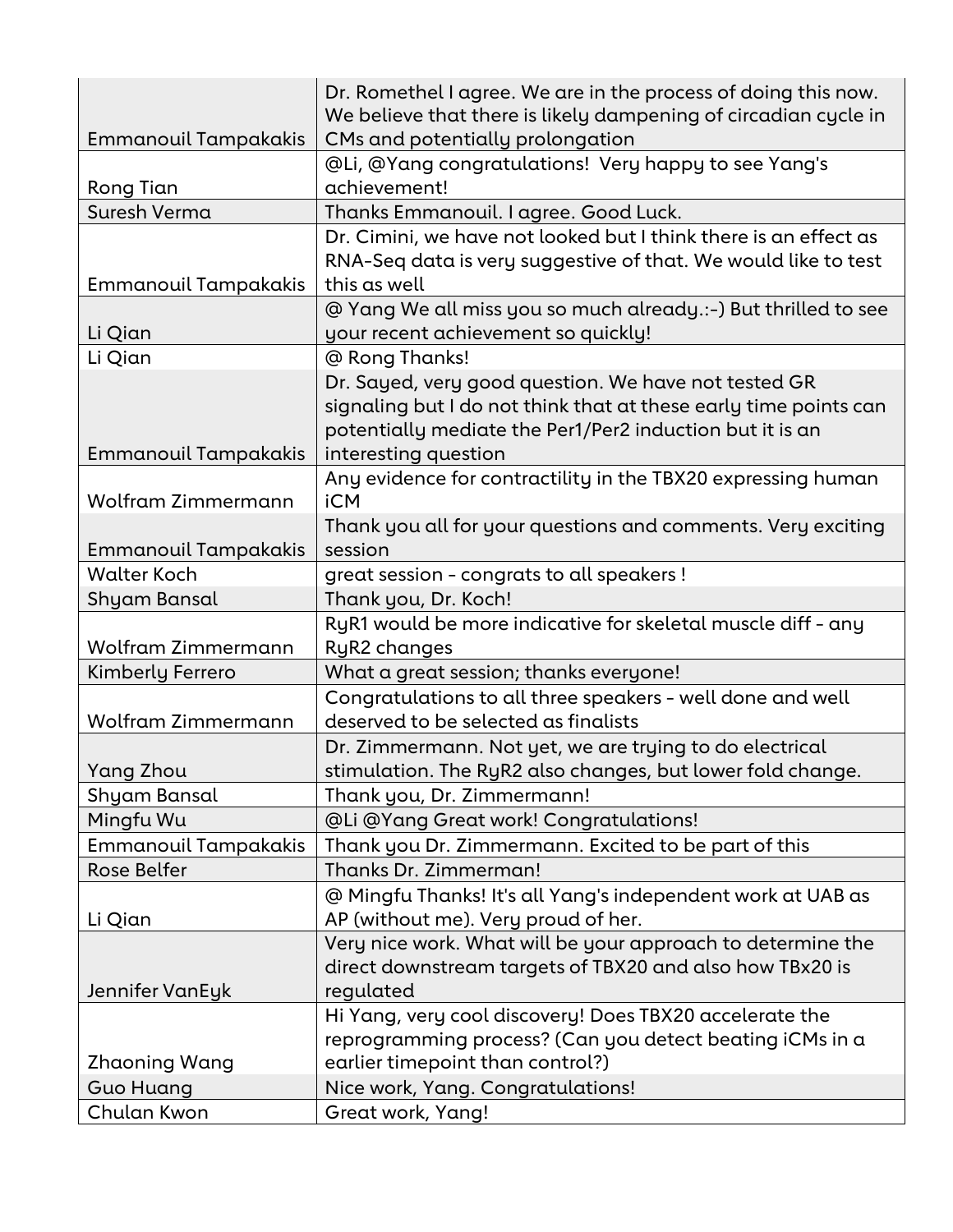|                             | Nice presentation, Dr. Zhou. Do you think the function of       |
|-----------------------------|-----------------------------------------------------------------|
|                             | TBX20 function is context dependent? I recall Dr. Yutzey group  |
|                             | showed that TBX20 overexpression increases adult                |
|                             | cardiomyocyte proliferation. This effect was not observed in    |
| Miao Cui                    | the reprogamming setting.                                       |
|                             | I will do the Cut&Run for TBX20 and identify the direct target. |
| Yang Zhou                   | @Dr. VanEyk                                                     |
| Ronglih Liao                | Congrats to all three finalists! great job!                     |
| JoanHeller Brown            | Wonderful talk Yang, congratulations on this work!              |
| <b>Detlef Obal</b>          | wonderful talks                                                 |
| Poonam Rao                  | Congrats to all 3 finalists. Wonderful job by all               |
| JoanHeller Brown            | Indeed, all were really impressive !                            |
|                             | @ Miao Cui. Yes, it is context dependent. We actually see the   |
| Yang Zhou                   | reduced proliferation in reprogramming setting.                 |
|                             | @Yang, wonderful work and congratulations! Do you think         |
|                             | Tbx20 is working as mostly a transcriptional activator in your  |
|                             | experimental setting? Hesham's recorded question appears to     |
| Hee Cho                     | be on the same topic of activator vs. repressor roles of Tbx20. |
| Joseph Wu                   | Great presentation by all 3 finalists, very impressive data!    |
| Jijun Huang                 | Congratulations, Yang! Wonderful work!                          |
| Danish Sayed                | Great talks from all three presenters                           |
|                             | @ Zhaonign Wang. Yes, it's kind of acceleration. We haven't     |
|                             | see any beating so far, but we see earlier upregulation of      |
| Yang Zhou                   | cardiac genes during this process.                              |
| Suresh Verma                | Great work Yang.                                                |
| Li Qian                     | @ Hesham, great job in moderating too!                          |
| Chulan Kwon                 | ditto                                                           |
| Jennifer VanEyk             | well done everyone!                                             |
| Venkata Garikipati          | Awesome talks! Congratulations to all the three presenters      |
| Venkatesh                   |                                                                 |
| Sundararajan                | Congratulations!!! all speakers                                 |
| <b>Emmanouil Tampakakis</b> | Thank you Dr. Sadek.                                            |
|                             | Three excellent presentations. Congratulations Shyam,           |
| <b>Hesham Sadek</b>         | <b>Emmanouil, and Yang</b>                                      |
| Suresh Verma                | Great session Hesham. All are excellent talks                   |
|                             | Thank you, Dr. Sadek and the audience for great                 |
| Shyam Bansal                | questions/comments and support                                  |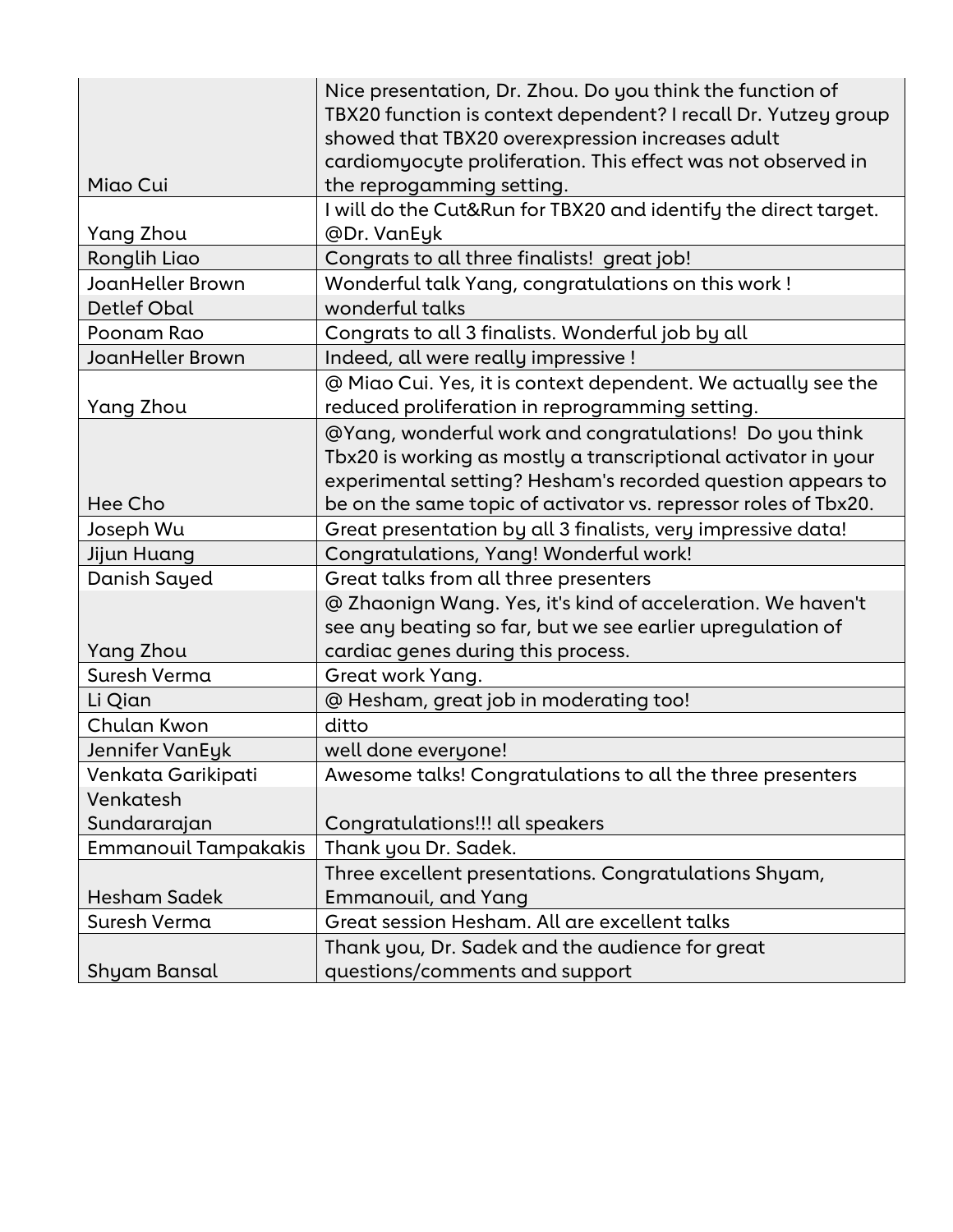#### Session 9B: Metabolism and Redox Mechanisms in Heart Failure

| name                  | message                                                        |
|-----------------------|----------------------------------------------------------------|
|                       | Welcome! Thank you for joining us. You should be hearing       |
|                       | music play as we wait for the session to begin. If you do not, |
|                       | please submit a support ticket by clicking on the Request      |
| <b>Vincent Nelson</b> | Support button located at the bottom left of the player.       |
|                       | AHA needs to up their music game! Give us some Weird Al or     |
| <b>Paul Brookes</b>   | something less likely to send us into a post-prandial stupor   |
| Rajasekaran           |                                                                |
| NamakkalSoorappan     | Hi Paul, we must have some dance to go with the music          |
| <b>Paul Brookes</b>   | Hi Raj - Looking forward to your talk.                         |
| Ivor Benjamin         | Hi Raj, I'm looking forward, too. IJB                          |
| Rajasekaran           |                                                                |
| NamakkalSoorappan     | <b>Thanks Paul</b>                                             |
| Rajasekaran           |                                                                |
| NamakkalSoorappan     | Thank you Sir (Dr. Benjamin)                                   |
| Sakthivel Sadayappan  | Excellent start, Raj!                                          |
| Rajarajan             |                                                                |
| AmirthalingamThanda   | Raj-looking forward your talk                                  |
| Snekha Rajasekaran    | Hi Dr. Raj- can't wait to hear your talk!                      |
| Huabo Su              | Raj, look forward to your story                                |
| Rajasekaran           |                                                                |
| NamakkalSoorappan     | Thanks Su                                                      |
| Venkatesh             | Great to see you Dr. Raj, one of my favorite topics!!!         |
| Sundararajan          | metabolism and Redox.                                          |
| Rajasekaran           |                                                                |
| NamakkalSoorappan     | <b>Thanks Venkat</b>                                           |
| Zhaokang Cheng        | Raj, excellent background info!                                |
| Rajasekaran           |                                                                |
| NamakkalSoorappan     | <b>Thanks Cheng</b>                                            |
| Rongxue Wu            | Good job, Raja                                                 |
| Rajasekaran           |                                                                |
| NamakkalSoorappan     | Thanks Rosy                                                    |
| <b>Hind Lal</b>       | Great going Raj !!                                             |
| Rajasekaran           |                                                                |
| NamakkalSoorappan     | Nice to see you Hind                                           |
|                       | Hello Dr. Raj, Is drecreasing age of heart failure related to  |
| Rajesh Kumari         | changes in reductive stress signaling?                         |
| Rajasekaran           |                                                                |
| NamakkalSoorappan     | <b>Thanks Kumari</b>                                           |
| Rajasekaran           |                                                                |
| NamakkalSoorappan     | <b>Thanks Sakthi</b>                                           |
| Farhan Rizvi          | Excellent talk Raj                                             |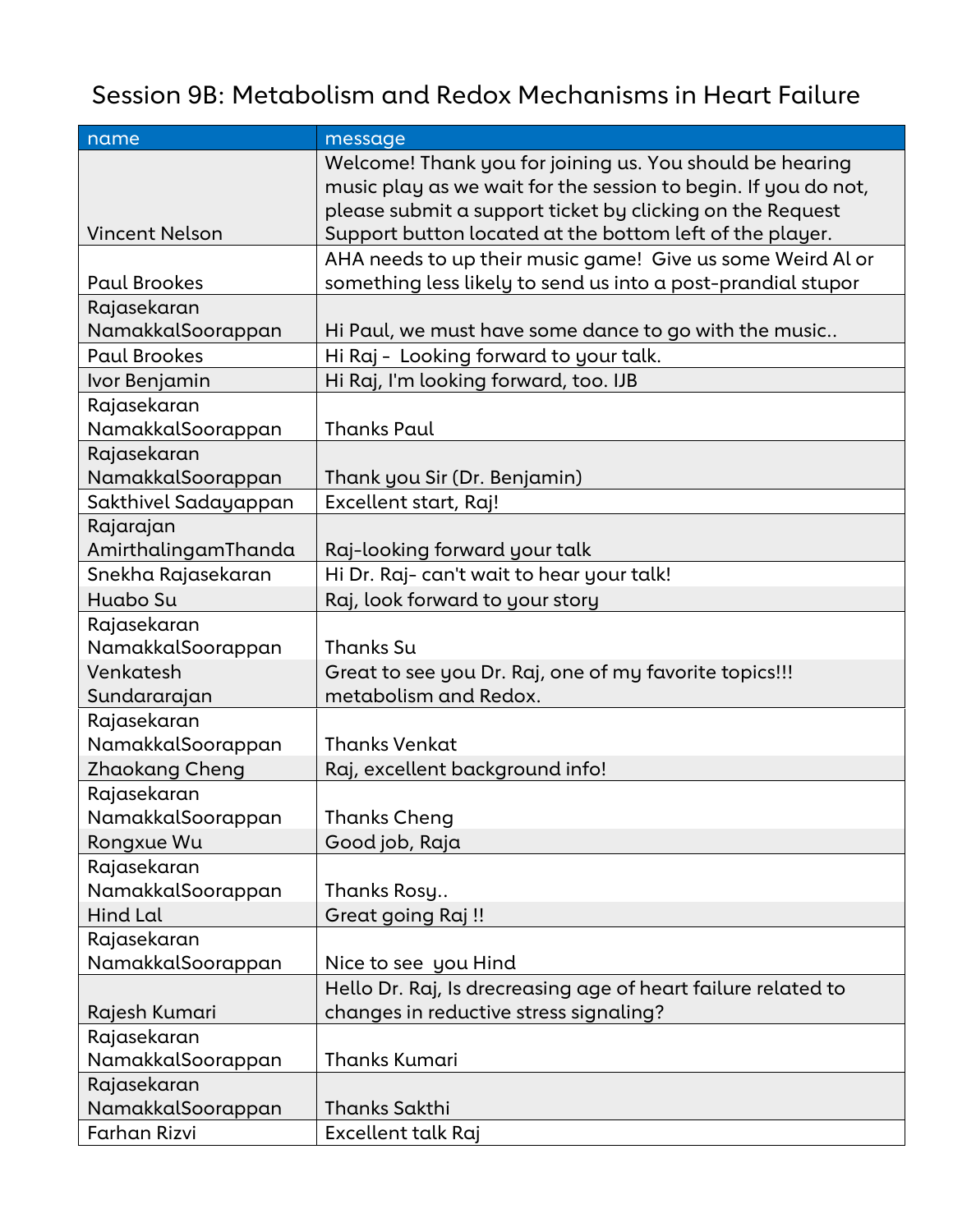|                      | Is there any statistics available in CAD patients or in healthy  |
|----------------------|------------------------------------------------------------------|
| sini sunny           | subjects for the prevalence of reductive stress?                 |
| Venkatesh            | Raj, is this whole cell redox status right, not cytosol or       |
| Sundararajan         | mitochondria?                                                    |
| Rajasekaran          | It is restricted to cardiomyocytes - the transgene is driven by  |
| NamakkalSoorappan    | alpha-MHC promoter                                               |
| Rajasekaran          | Yes, Sini We recently found that about 15% of the HF patients    |
| NamakkalSoorappan    | seems to have a hyper-reductive state!                           |
| Rajasekaran          |                                                                  |
| NamakkalSoorappan    | <b>Thanks Rizvi</b>                                              |
|                      | Raj, i have the similar question with sini sunny is it shown in  |
| Yajing Wang          | heat failure patients, or any other chronic disease?             |
| Yajing Wang          | Raj, thank you                                                   |
| Joseph Goldman       | Hello Dr. Raj,                                                   |
|                      | This group of HF patients had an EF of below 30 and down to      |
| Rajasekaran          | 15%, they do not have any other major co-morbidities suchs as    |
| NamakkalSoorappan    | diabetes or cancer etc.                                          |
|                      | The concept will be a very useful marker in clinical aspect as a |
| sini sunny           | routine blood marker for 'reductive stress'                      |
| Rajasekaran          | Dr. Yibin Nice seeing you and thank you for the interesting      |
| NamakkalSoorappan    | question. we need to expand this to a larger group               |
|                      | Interesting data! Does overexpression of NRF2 induce myocyte     |
| Zhaokang Cheng       | hypertrophy, increase contractility in vitro?                    |
| Joseph Wu            | Raj, great talk and great body of work!                          |
| Rajasekaran          | Yes, initially hyper-contractility and over time there is a      |
| NamakkalSoorappan    | diastolic issues                                                 |
| Rajasekaran          |                                                                  |
| NamakkalSoorappan    | Thanks Dr. Wu                                                    |
| Rajarajan            | Raj, great talk, is there any stable technique to measure the    |
| AmirthalingamThanda  | ROS in live animals                                              |
| Rajasekaran          |                                                                  |
| NamakkalSoorappan    | Thanks Rajan                                                     |
| Rajasekaran          | DMPO-adduct would be much realiable than any other               |
| NamakkalSoorappan    | techniques using the DCFDA or DHE etc.                           |
| Venkatesh            | @ Rajarajan. MitoB is one you can use to measure in vivo ROS     |
| Sundararajan         | as well                                                          |
| Farhan Rizvi         | did you seen the level ros scavengers enzymes?                   |
| Farhan Rizvi         | in blood of HF                                                   |
| <b>Helen Collins</b> | Good job Raj. Hope all is well at UAB                            |
|                      | Yes, we did all of them are dose-dependently increasing and I    |
| Rajasekaran          | have another bifg story coming soon connecting the RS with       |
| NamakkalSoorappan    | impaired PQC as a mechanis                                       |
| <b>Daniel Turner</b> | Never considered reductive stress, thank you for your talk!      |
| Asa Gustafsson       | Great talk Raj!                                                  |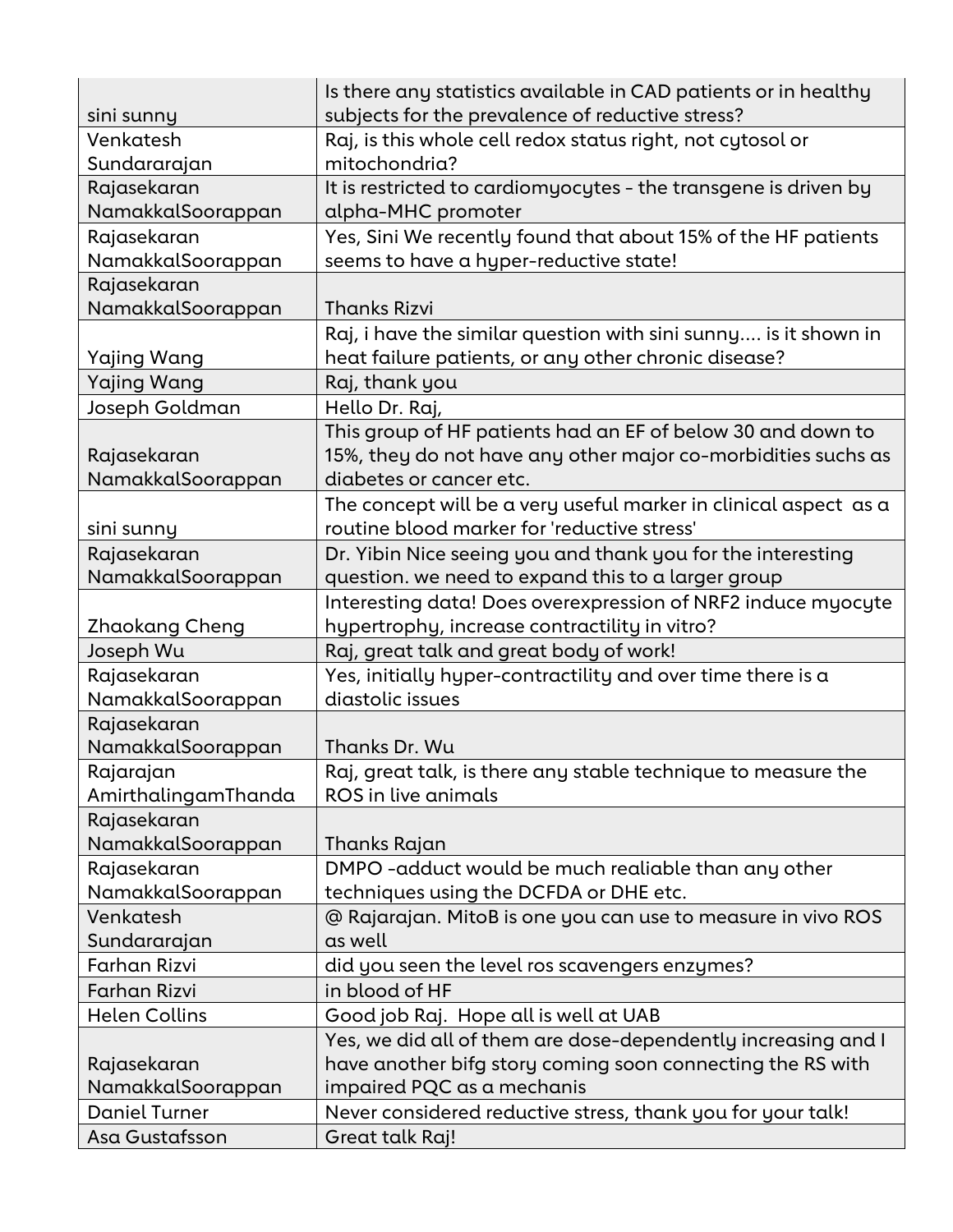| Yajing Wang           | very interesting conclusion! nice work!                          |
|-----------------------|------------------------------------------------------------------|
| Luke Potter           | great talk, thank you                                            |
| Rajarajan             |                                                                  |
| AmirthalingamThanda   | Thanks Raj and Venkatesh                                         |
| Rajasekaran           |                                                                  |
| NamakkalSoorappan     | <b>Thanks Luke</b>                                               |
| Gopal Babu            | Nice presentation Raj                                            |
| Rajasekaran           |                                                                  |
| NamakkalSoorappan     | <b>Thanks Daniel</b>                                             |
|                       | Raj - Do the global mice have any renal problems (given          |
| <b>Paul Brookes</b>   | importance of GSH redox system in the kidney)>                   |
|                       | Dear Raj. Do you think the HFIEF animals may ultimately          |
| <b>Dennis Wang</b>    | develop into HFrEF?                                              |
|                       | Delighted to learn about this innovative line of investigations, |
| Ivor Benjamin         | Raj. Congratulations                                             |
| Arul Veerappan        | Raj, excellent work and great talk, Congrats!                    |
| Sakthivel Sadayappan  | Dr. Mahesh Gupta, Thank you moderating this session!             |
| Rajasekaran           |                                                                  |
| NamakkalSoorappan     | Rizvi, we measured in our animal models.                         |
|                       | Great talk. do patients with high redox scores have hyper        |
| <b>Bradley Morgan</b> | contractility?                                                   |
| Rajesh Kumari         | Great Talk Dr. Raj!                                              |
| Snekha Rajasekaran    | Dr. Raj, nicely done!                                            |
| Sakthivel Sadayappan  | Sruti, Greta start!! Thank you for your presentation!            |
| Venkatesh             |                                                                  |
| Sundararajan          | Excellent, New avenue of work, Dr. Raj                           |
| Rajasekaran           | Currently we are measuring in blood plasma of the patients as    |
| NamakkalSoorappan     | well.                                                            |
| Rajasekaran           |                                                                  |
| NamakkalSoorappan     | Thanks Asa                                                       |
| Suresh Palaniyandi    | Nice line of work Rajasekar                                      |
| Rajasekaran           |                                                                  |
| NamakkalSoorappan     | Thanks Wang                                                      |
| Sruti Shiva           | great to be here!                                                |
| Rajasekaran           |                                                                  |
| NamakkalSoorappan     | Thanks Helen for joining                                         |
| <b>Farhan Rizvi</b>   | @Raj will catch you later for some discussion                    |
| Rajasekaran           |                                                                  |
| NamakkalSoorappan     | Thanks Babu, I enjoyed your DMD story - very impressive!         |
|                       | Paul you're hittin the nail on the head- FYI- we did not look at |
| Rajasekaran           | in the Kidney, but in the brain there is a clear impact in the   |
| NamakkalSoorappan     | brain???                                                         |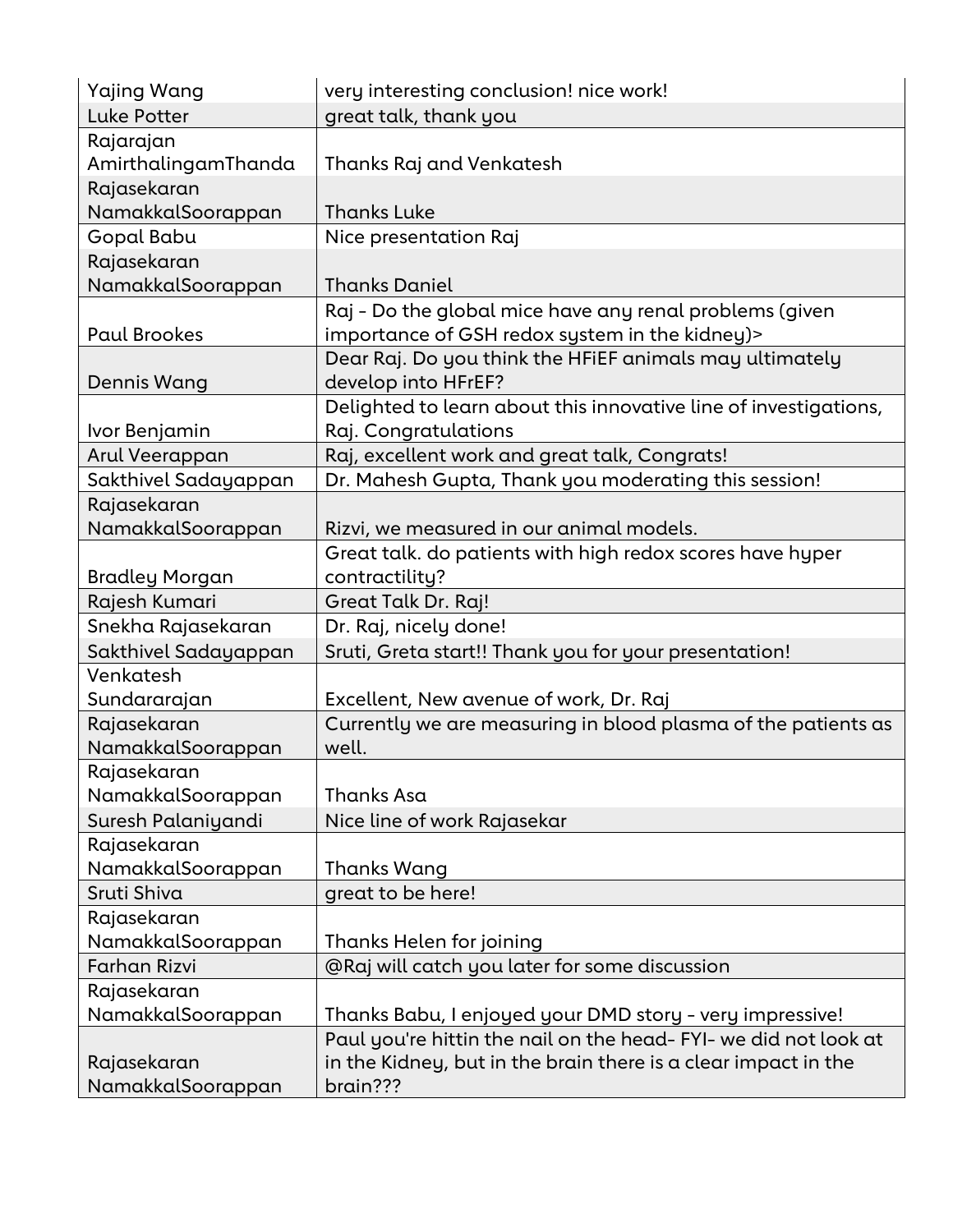|                     | Morgan - in patients our findings are very limited and now         |
|---------------------|--------------------------------------------------------------------|
|                     | began looking at the detailes of systolic vs. duiastolic           |
| Rajasekaran         | functions. Hopefully, some answers anticipated in the near         |
| NamakkalSoorappan   | future                                                             |
| Sherin Saheera      | Great talk, Dr.Raj!                                                |
| Rajasekaran         |                                                                    |
| NamakkalSoorappan   | <b>Thanks Suresh</b>                                               |
| Rajasekaran         |                                                                    |
| NamakkalSoorappan   | Sure, Rizvi, happy to talk with you sometime soon                  |
| Rajasekaran         |                                                                    |
| NamakkalSoorappan   | Thanks Sherin                                                      |
| Rajasekaran         | Dr. Arul nice to see you! Thank you for helping us with the        |
| NamakkalSoorappan   | <b>Right Ventricle measurements</b>                                |
|                     | @Sruti. Very interesting topic. I guess Mb was transcriptionally   |
| Venkatesh           | induced during proliferation. After cardiac injury the             |
| Sundararajan        | decreased expression was transcriptional or translational?         |
| Hind Lal            | Surti-dose and number of injections of Tamoxifen                   |
|                     | Appears to be predominantly transcriptionally regulated after      |
| Sruti Shiva         | injury                                                             |
| Sruti Shiva         | @Hind - 3 injections of tamoxifen, 1mg/ml                          |
| Hind Lal            | Thanks                                                             |
|                     | Thinking about this in the context of Hossein Ardehali's talk this |
|                     | morning, how much of the effect do you think is simply             |
|                     | because w/o Mb there's more free iron (and that's working via      |
| <b>Paul Brookes</b> | JmJC HDMs)?                                                        |
|                     | Dennis - A good question, yes, there is a progressive diastolic    |
| Rajasekaran         | issue and we are trying to understand whether this could lead      |
| NamakkalSoorappan   | to reduced EF over time.                                           |
| Rong Tian           | cool data, Sruti                                                   |
| Santosh Maurya      | Did you measure fatty acid oxidation in beating heart, ex vivo?    |
|                     | Hi Paul, that's a great question and something we're               |
|                     | wondering too. Haven't done free iron measurements yet (or         |
| Sruti Shiva         | looked at JmJC) but hoping to measure it soon.                     |
| Heinrich Taegtmeyer | Does knocking down myoglobin increase glycogen levels?             |
| Sruti Shiva         | Thanks Rong!                                                       |
| Sruti Shiva         | @Santosh, no we haven't measured FAO in beating heart yet          |
| Rajasekaran         |                                                                    |
| NamakkalSoorappan   | Nice to see you Sruti                                              |
|                     | @Sruti, thanks! was decreased Mb dependents on type of             |
| Venkatesh           | injury whether Ischemia, IR or drug induced. wondering what is     |
| Sundararajan        | the mechanism for the decrease in expression.                      |
|                     | Hippo/yap are often considered mechanosensing pathways -           |
| Rachel RothFlach    | does myoglobin affect cellular stiffness?                          |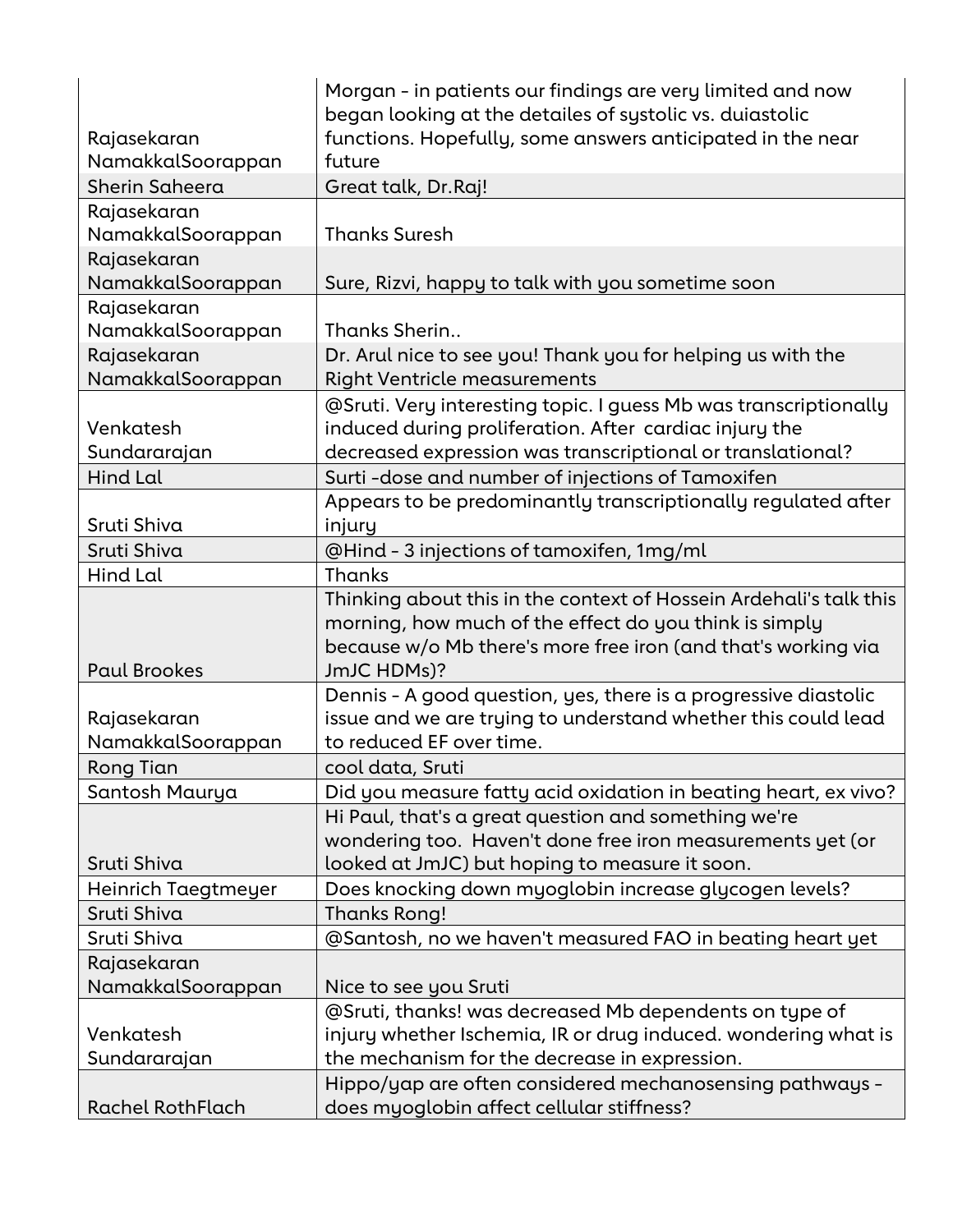|                                  | We have not seen changes in glycogen levels acutely, but                                                                                                                                                                                                         |
|----------------------------------|------------------------------------------------------------------------------------------------------------------------------------------------------------------------------------------------------------------------------------------------------------------|
| Sruti Shiva                      | have not looked closely longer term yet                                                                                                                                                                                                                          |
|                                  | @Raj, I have a naive naive question. Are the mitochondria in                                                                                                                                                                                                     |
| Mei Methawasin                   | different organs (heart, brain, liver) different?                                                                                                                                                                                                                |
| Sherin Saheera                   | Did you see any change in valve morphology in the knockout?                                                                                                                                                                                                      |
| <b>Farhan Rizvi</b>              | How aging affect Mb expression?                                                                                                                                                                                                                                  |
| <b>Oscar Bartulos</b>            | Nice talk Sruti! I was wondering, at what stage myoglobin<br>expression appears during embryo development, and what is<br>the hypothesis for lack of action in proliferation at early<br>stages?                                                                 |
| Sruti Shiva                      | @Venkatesh - the data I showed was aortic banding and<br>pulmonary banding of wildtype animals. Those are the only<br>two models we have data on right now. So not sure yet if it<br>occurs in other models.                                                     |
|                                  |                                                                                                                                                                                                                                                                  |
| Rajarajan                        |                                                                                                                                                                                                                                                                  |
| AmirthalingamThanda              | Nice talk Sruti, Congratulations                                                                                                                                                                                                                                 |
| Asa Gustafsson                   | Sruti- great talk. Hope all is well.                                                                                                                                                                                                                             |
|                                  | @Rachel, we haven't looked at cellular stiffness yet, but a                                                                                                                                                                                                      |
| Sruti Shiva                      | good question                                                                                                                                                                                                                                                    |
| Hind Lal                         | Excellent work @ Sruti                                                                                                                                                                                                                                           |
| Venkatesh                        |                                                                                                                                                                                                                                                                  |
| Sundararajan                     | @Sruti. Thank you!!                                                                                                                                                                                                                                              |
| Sruti Shiva                      | @Sherin, we have not seen any change in valve morphology.                                                                                                                                                                                                        |
|                                  | @Sruti how does the myoglobin affect cardiomyocyte                                                                                                                                                                                                               |
| Mei Methawasin                   | proliferation in patients with bllod disease such as                                                                                                                                                                                                             |
|                                  | hemoplobinopathy or Thalassemia?                                                                                                                                                                                                                                 |
| Sherin Saheera                   | @Sruti. Thank you! Nice talk!                                                                                                                                                                                                                                    |
| Sruti Shiva                      | @Farhan, it hasn't been extensively studied. We have looked<br>at wildtype mice and there's no change in expression at 36<br>weeks. We're looking at much older now, but don't have results<br>yet                                                               |
|                                  | Sruti, I guess another "low hanging fruit" issue is how much of                                                                                                                                                                                                  |
|                                  | the total protein content of a myocyte is made of myoglobin?<br>(PeiPei Ping would probably know) in other words, is this just<br>an effect of knocking out the most (or one of the most)<br>abundant protein in the cell, so it's affecting all kinds of things |
| <b>Paul Brookes</b>              | like autophagy, amino acid availability etc?                                                                                                                                                                                                                     |
| Joseph Wu                        | Great talk Sruti, thanks for presenting!                                                                                                                                                                                                                         |
| Sakthivel Sadayappan             | Thanks to Patrick Hsieh, who is presenting from Taiwan.                                                                                                                                                                                                          |
| <b>Patrick Hsieh</b>             | Thanks. My pleasure and honor.                                                                                                                                                                                                                                   |
| Rajasekaran<br>NamakkalSoorappan | @Mei, I have a naive naive question. Are the mitochondria in<br>different organs (heart, brain, liver) different?                                                                                                                                                |
| Sakthivel Sadayappan             | Thank you also for joining with us!!                                                                                                                                                                                                                             |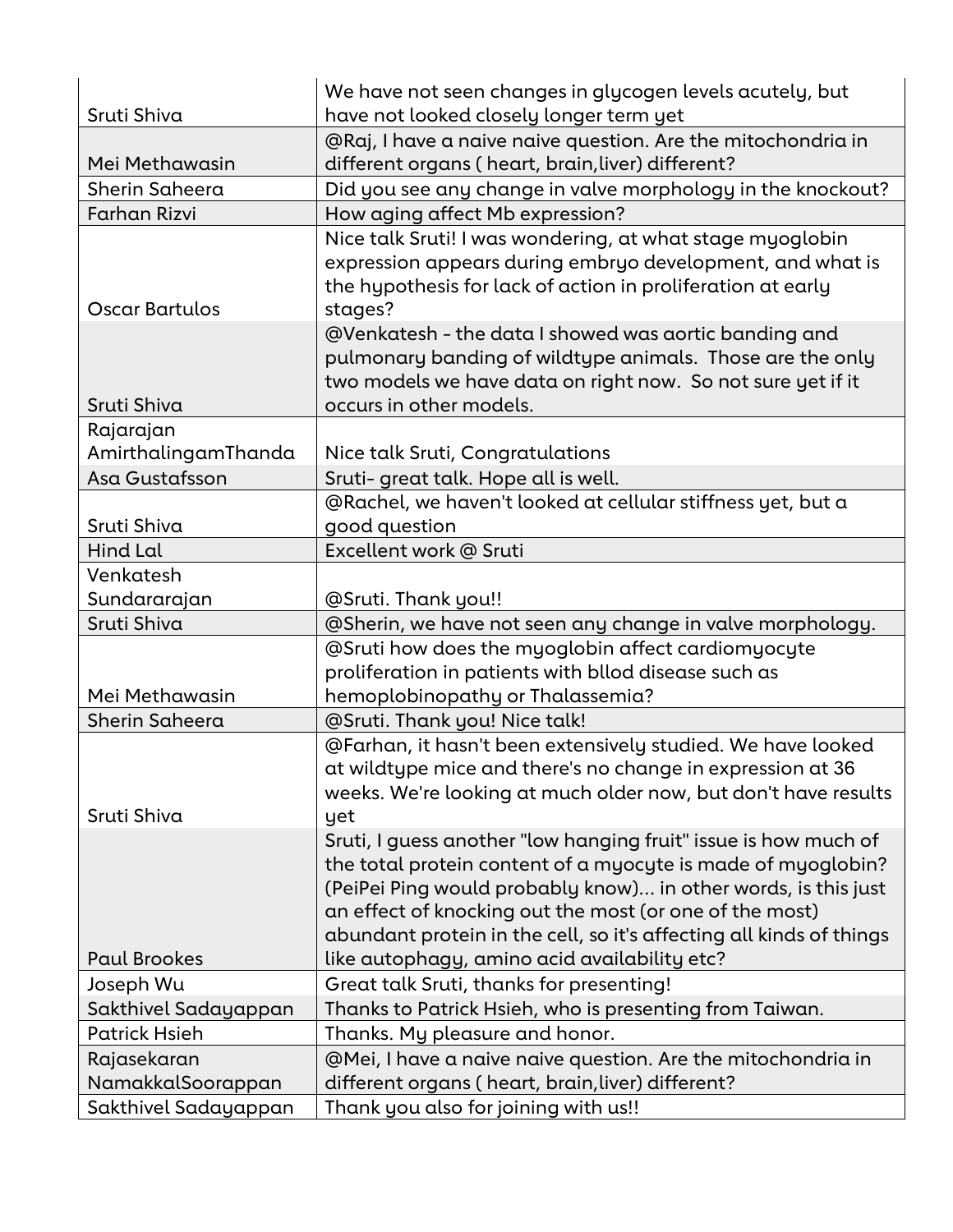|                      | Yes, that's a good thought Paul. It doesn't seem to be a "non-  |
|----------------------|-----------------------------------------------------------------|
|                      | specific" generalized effect. The cardiomyocytes look good      |
|                      | under the microscope and there's no change in basal rate of     |
|                      | respiration or in apoptosis. But it is a good question. We have |
|                      | also made a point mutation mouse that has the protein, but      |
| Sruti Shiva          | lacks functional heme. So we will compare to that soon.         |
| Sruti Shiva          | Thank you all for the questions and feedback!                   |
|                      | Super-interesting data Patrick, because the tetracycline        |
|                      | antibiotics (doxycycline etc) are actually cardioprotective,    |
|                      | whereas here you see detrimental effects with other             |
| <b>Paul Brookes</b>  | antibiotics.                                                    |
|                      | @Mei - regarding mito in different organs - I am pretty sure    |
|                      | that the redox status in the mito of different organs is        |
| Rajasekaran          | different! But, I am not sure about the structure? May be there |
| NamakkalSoorappan    | could be some size variations!!                                 |
|                      | @dr hsieh what do you think underlies the sex differences in    |
|                      | the MI survival? differences in gut micobiota? estrogenic       |
| <b>Helen Collins</b> | effects?                                                        |
| <b>Guo Huang</b>     | Very intriguing findings, Patrick! Congratulations!             |
|                      | Sruti - now that's gonna be an interesting mouse to see!        |
| <b>Paul Brookes</b>  | Thanks for great talk - lots to think about.                    |
|                      | @Paul. Good point. No, we only use combination of               |
| <b>Patrick Hsieh</b> | antibiotics.                                                    |
| <b>Patrick Hsieh</b> | @ Guo. Thanks.                                                  |
| Rajasekaran          |                                                                 |
| NamakkalSoorappan    | <b>Interesting observations Patrick</b>                         |
|                      | Patrick, good to see these new data on microbiota and cardiac   |
| Joseph Wu            | repair. Hope you're doing well in Taiwan.                       |
| <b>Patrick Hsieh</b> | Thanks Joe and Raj.                                             |
|                      | great talk Dr. Patrick. which bacterial species are involved in |
| Rajesh Kumari        | cardio protection?                                              |
| <b>Patrick Hsieh</b> | @ Rajesh, will be shown soon.                                   |
| Rajesh Kumari        | got it, thank you.                                              |
| Rajasekaran          |                                                                 |
| NamakkalSoorappan    | Eat more home-made YOGURT-lactobacilli                          |
| Zoltan Arany         | These are striking and impressive data                          |
|                      | Was the SCFA effect restricted to the gut or do you think there |
| <b>Andrew Carley</b> | were any direct effects on the heart?                           |
| <b>Adam Wende</b>    | Wow, exciting new findings.                                     |
| <b>Patrick Hsieh</b> | @ Andrew. Likely some direct effects on the heart.              |
| Rajarajan            | Great talk, any specific method to measure the SCFA and did     |
| AmirthalingamThanda  | you get chance measure in the plasma                            |
|                      | so do probiotics, or SCFAs, improve post-MI outcomes in a       |
| Zoltan Arany         | naive (no abs, full germs) mouse?                               |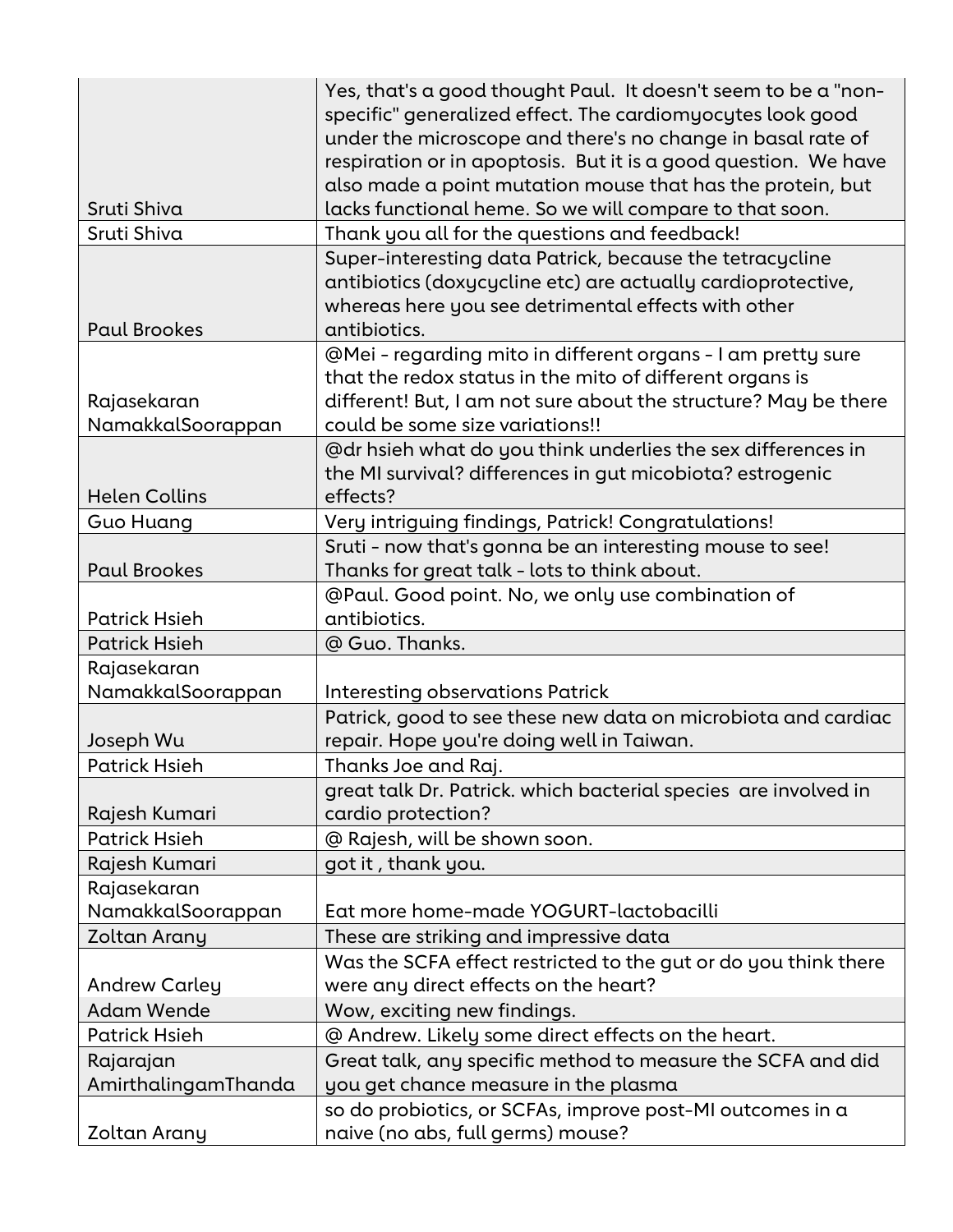| Sean Wu                | <b>Great talk Patrick!</b>                                                                        |
|------------------------|---------------------------------------------------------------------------------------------------|
| <b>Patrick Hsieh</b>   | @ Raj, by HPLC.                                                                                   |
| <b>Patrick Hsieh</b>   | Thanks Sean.                                                                                      |
| <b>Andrew Carley</b>   | How did you administer the SCFA?                                                                  |
| Rajarajan              |                                                                                                   |
| AmirthalingamThanda    | <b>Thanks</b>                                                                                     |
|                        | Interesting to see the difference between even and odd chain                                      |
| Heinrich Taegtmeyer    | fatty acids (propionate). Any explanation? Anaplerosis?                                           |
| <b>Patrick Hsieh</b>   | @ Zoltan, yes.                                                                                    |
|                        | Some time earlier a study showed the children born to c-                                          |
|                        | section deprive some microbes of gut biota affect lungs                                           |
| Farhan Rizvi           | physiology whether any heart related study in this context?                                       |
| <b>Patrick Hsieh</b>   | @ Andrea, iv injection.                                                                           |
|                        | Great data. Not sure if I missed. What is the "heart bacterial                                    |
| Gabriele Schiattarella | load" you measured? Did I see the same scale bar for the feces<br>bacterial load?                 |
|                        |                                                                                                   |
| Zoltan Arany           | have you tried time course to determine when, postMI, is the<br>key period that needs germs/SCFA? |
| <b>Patrick Hsieh</b>   | @ Dr. Taegtmeyer, not sure.                                                                       |
|                        | Very nice talk Patrick! I am wondering if the same protection                                     |
| Qutuba Karwi           | can be seen in aged mice?                                                                         |
| <b>Patrick Hsieh</b>   | @ Farhan, not to my knowledge.                                                                    |
|                        | Great Talk Dr. Patrick, I have another question, gut microbiome                                   |
|                        | vaires geographically. Are there studies which show difference                                    |
| Rajesh Kumari          | in gut microbiome vs occurrence of heart failure?                                                 |
| Heinrich Taegtmeyer    | Just an idea to test. Great work. Impressive.                                                     |
| Rajesh Kumari          | great Work!                                                                                       |
|                        | @ Gabriele, no. Much low bacterial load in the heart. We are                                      |
| <b>Patrick Hsieh</b>   | confirming it wit more experiments now.                                                           |
|                        | Hi, Patrick, Great talk and really enjoy it. My question is how                                   |
|                        | do we know the SCFA in circulation are directly produced by                                       |
| Yibin Wang             | gutBiota not through other tissues such as liver and fat tissues?                                 |
|                        | @ Zoltan again, no time course studies yet, but it's likely the                                   |
| <b>Patrick Hsieh</b>   | case.                                                                                             |
| Zoltan Arany           | Really beautiful story -- congratulations!                                                        |
|                        | And do we know the mechanism why these SCFA have immune                                           |
| Yibin Wang             | modulatory function?                                                                              |
|                        | @ Qutuba, not sure, but interesting point. We are working on                                      |
| <b>Patrick Hsieh</b>   | germ-free old mice now. Initial results show similar.                                             |
|                        | @Yibin woudl be really interesting to do BMTs with GPR kos for                                    |
| Zoltan Arany           | exmaple                                                                                           |
| Yibin Wang             | Yes                                                                                               |
| <b>Patrick Hsieh</b>   | @ Rajesh, yes, similar observation to ours.                                                       |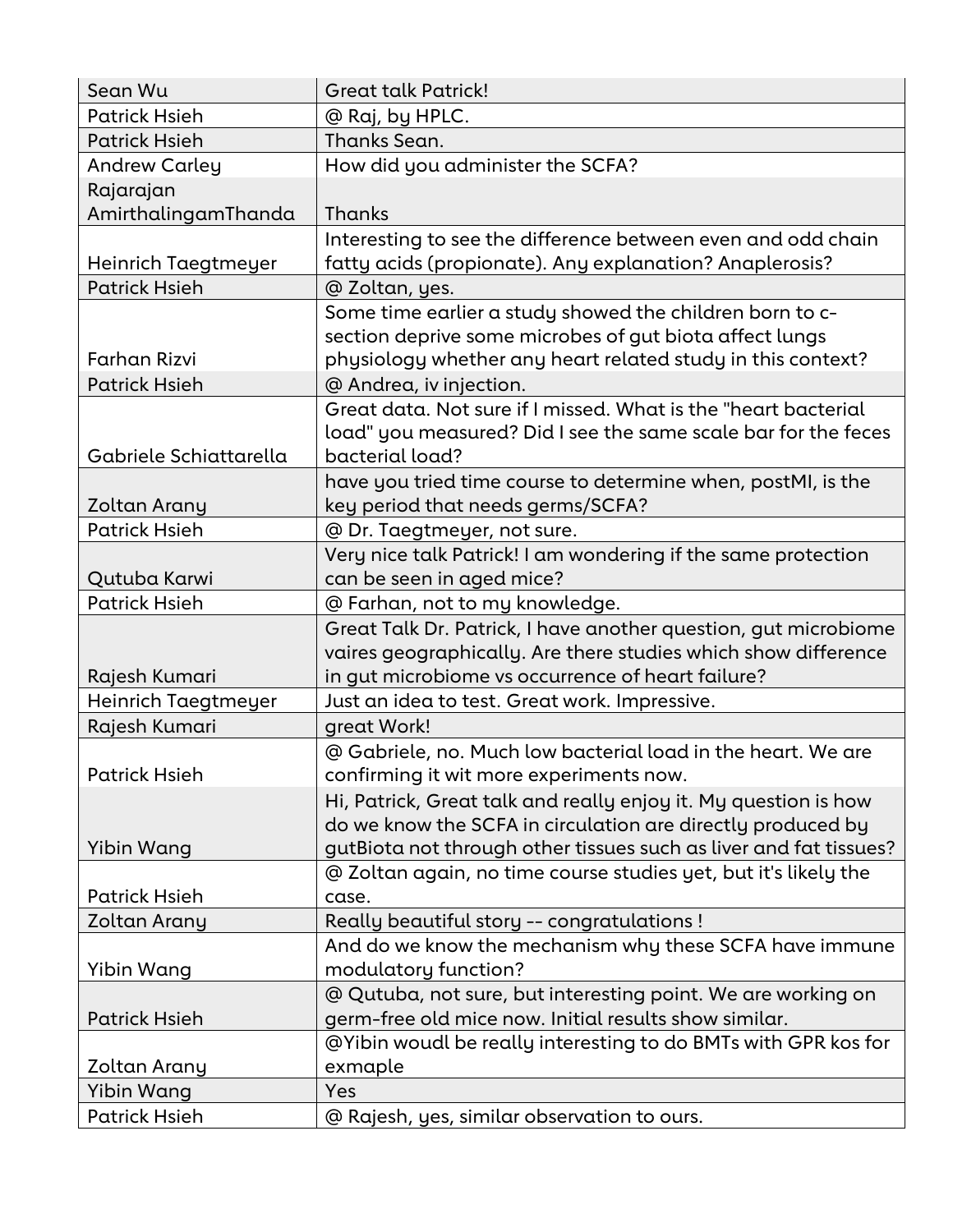|                      | Very exciting findings! Congrats and waiting to see these data |
|----------------------|----------------------------------------------------------------|
| Qutuba Karwi         | in a nice paper soon!                                          |
| Rajesh Kumari        | Thank you Dr. Patrick                                          |
|                      | @ Yibin. We did not measure all the sources of SCFAs. But our  |
| <b>Patrick Hsieh</b> | results suggest at least the gut is a major one.               |
| Yibin Wang           | Congratulations, Patrick, for such as an exciting story.       |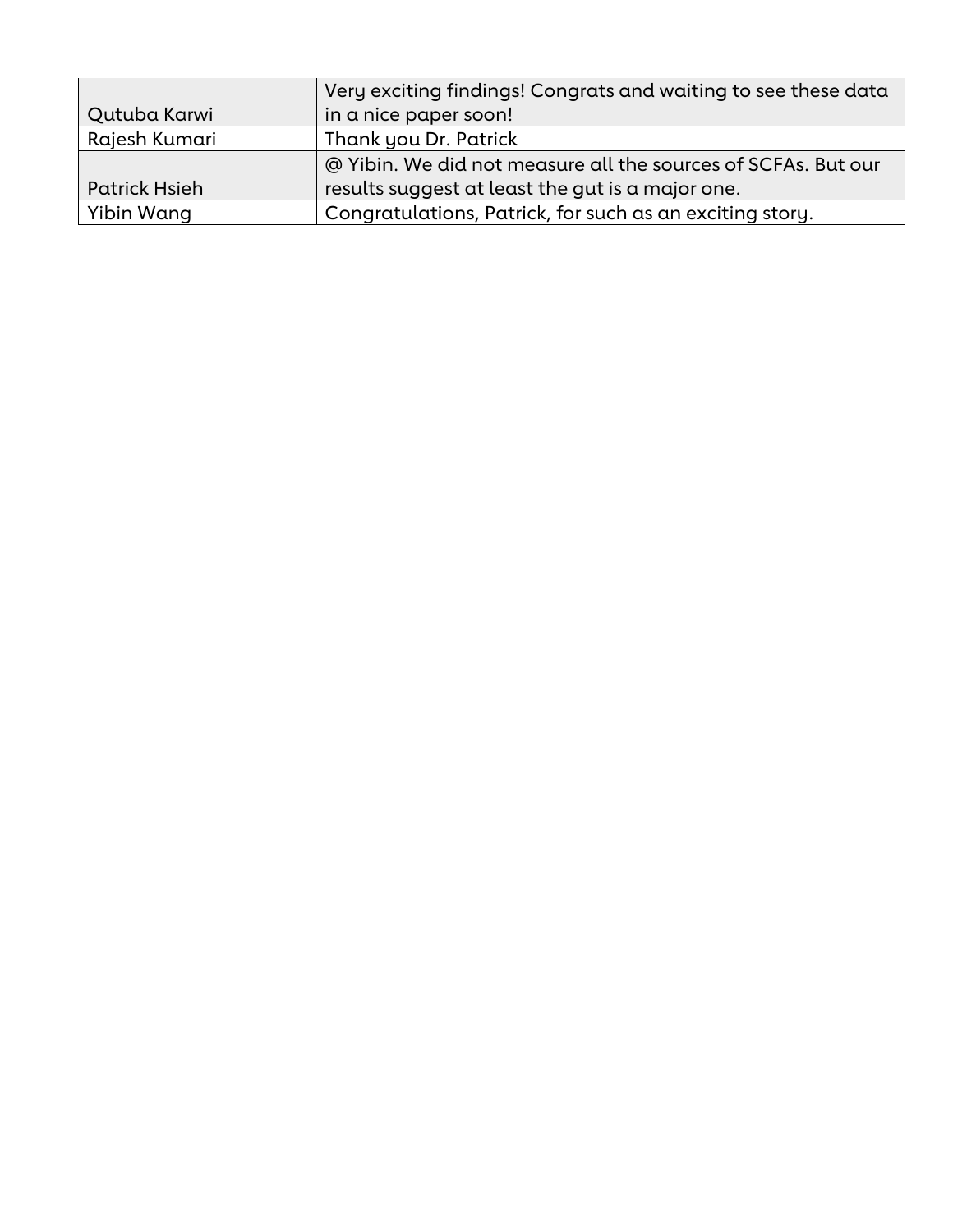# ACS ACRE: Critical Signaling Pathways in Heart Failure

| name                      | message                                                           |
|---------------------------|-------------------------------------------------------------------|
|                           | Welcome! Thank you for joining us. You should be hearing          |
|                           | music play as we wait for the session to begin. If you do not,    |
|                           | please submit a support ticket by clicking on the Request         |
| <b>Corey Dubois</b>       | Support button located at the bottom left of the player.          |
| <b>Adam Wende</b>         | For some reason I am seeing Session 9A here.                      |
| <b>JohnHarry Caufield</b> | Yes, also seeing the other session here.                          |
| Heinrich Taegtmeyer       | I am in the wrong seen too.                                       |
| Gopal Babu                | Wrong session                                                     |
|                           | Once the other session has ended this session will be available   |
| Pamel Burrage             | to view.                                                          |
|                           | Welcome to the ACS ACRE session. . I am your moderator,           |
|                           | Faqian Li from the University of Minnesota Medical Center. We     |
|                           | have three exciting and interesting talks in this session. If you |
|                           | have any questions, please type them in the chat and they         |
|                           | will be answered by the speakers. If they are not answered        |
|                           | during the session we will have time at the end for questions.    |
| Fagian Li                 | Enjoy these excellent talks!                                      |
| Martin Young              | Thanks for moderating this session Faqian!                        |
|                           | Just as a note the previous session is running a little over in   |
| Pamel Burrage             | time. The ACS ACRE session will begin after that session.         |
| Xuejun Wang               | Looking forward to this exciting ACS/ACRE session!                |
|                           | Looking forward to listening to the talks. Thank you for          |
| Rongxue Wu                | moderating the session Faqian!                                    |
| Sean Wu                   | Thanks Faqian for getting the ACS ACRE session ready.             |
| Faqian Li                 | Thank you for your support, Dr. Young                             |
| Xuejun Wang               | Nice to "see" you here, Faqian.                                   |
|                           | Thank you for moderationg, Faqian. Looking forward to any         |
| JohnHarry Caufield        | discussion during or after the talks.                             |
|                           | Go for ACS ACRE. Thanks Martin, Sean and John for                 |
|                           | supporting this program. Thanks Faqian for monitoring the         |
| Jiang Chang               | section                                                           |
| Joseph Wu                 | Looking forward to an exciting ACS ACRE session!                  |
| Xinliang Ma               | Hello Martin:                                                     |
| Faqian Li                 | Thank you for your contribution, Harry!                           |
|                           | Greatly appreciate your support! Looking forward to hearing       |
| Xinliang Ma               | from you.                                                         |
| <b>Martin Young</b>       | Hi Xinliang                                                       |
| Yibin Wang                | Looking forward to a great session!                               |
| Suresh Verma              | Hello Martin, Looking forward for your talk!!!                    |
| Sakthivel Sadayappan      | Congratulations ACRE you rock!                                    |
| <b>Martin Young</b>       | <b>Thanks Suresh</b>                                              |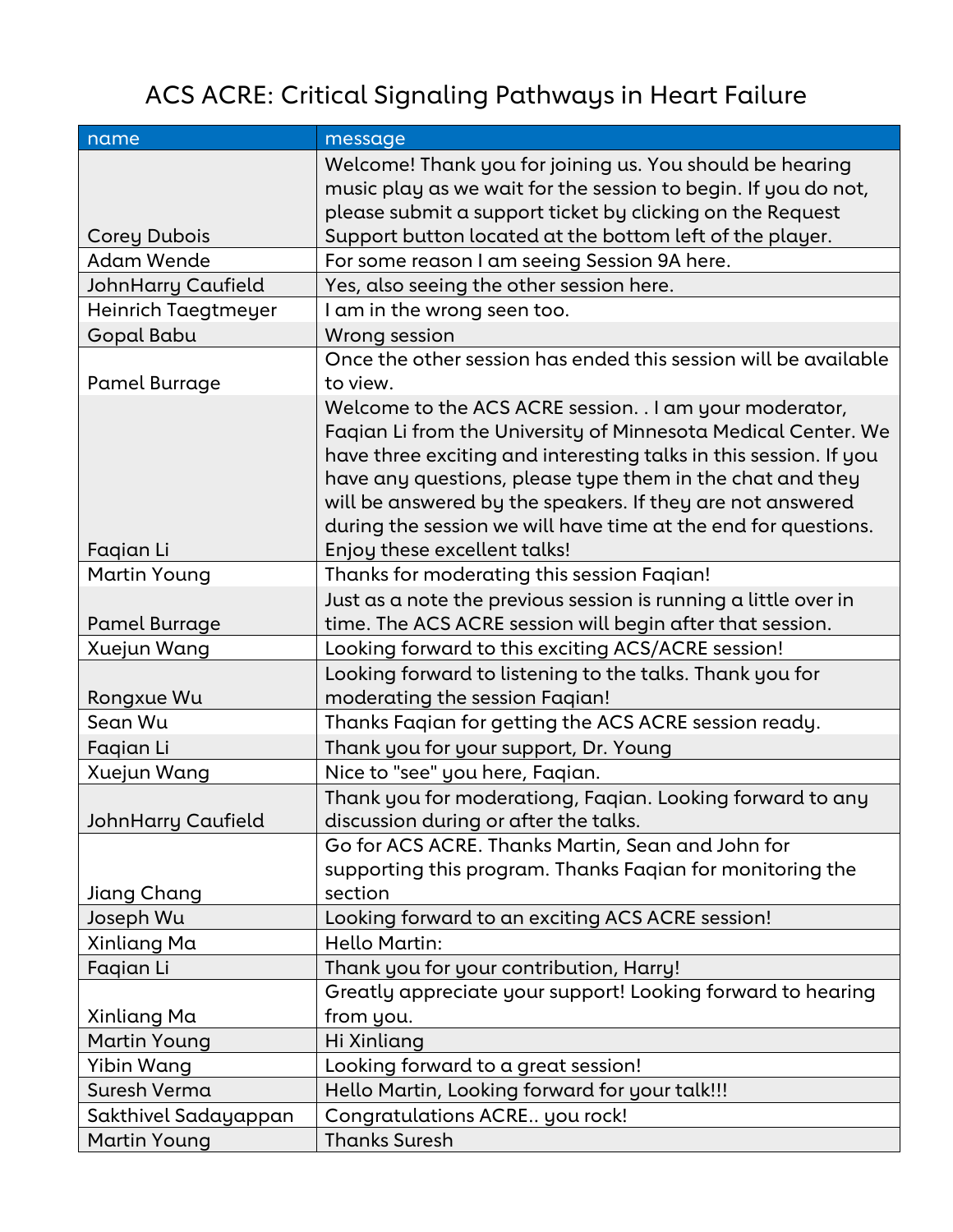| <b>Paul Brookes</b>  | Wrong session! I'm not seeing Martin here bu the 11A one<br>instead??? |
|----------------------|------------------------------------------------------------------------|
| <b>Walter Koch</b>   | my favorite society(stareyed)                                          |
| Jiang Chang          | wrong session                                                          |
| Hind Lal             | Wrong session                                                          |
| Santosh Maurya       | yes                                                                    |
| Heinrich Taegtmeyer  | Wrong session again!                                                   |
| <b>Ganesh Halade</b> | Need attention                                                         |
| Sumanth Prabhu       | Yes, where is the ACS session                                          |
| <b>Guo Huang</b>     | I think it is mixed up with session 33.                                |
| Xinliang Ma          | Wrong session                                                          |
|                      | I think that it plays wrong. Everything is controlled centrally,       |
| Fagian Li            | sorry.                                                                 |
| Rongxue Wu           | It is not the right session                                            |
| Hind Lal             | Martin talk ??                                                         |
| Xuejun Wang          | looks like wrong session is playing                                    |
| Asa Gustafsson       | definitely the wrong session                                           |
| Zoltan Arany         | hopefully it's an error swap and we can come back in 2 hours           |
| Suresh Verma         | Anyone can check it. Wrong session                                     |
| Li Qian              | They mixed up with concurrent session 11A                              |
| Wenbin Liang         | This is session 33                                                     |
| <b>Wenbin Liang</b>  | sorry; this is 33 - Concurrent Session 11A                             |
| <b>Martin Young</b>  | Maybe my talk was not interesting enough :)                            |
| Venkatesh            |                                                                        |
| Sundararajan         | I am chating with support agent                                        |
| Faqian Li            | Viola in AHA is talking to the vendor                                  |
|                      | We are aware of the issue and are currently working to fix it!         |
| Jeremy Little        | Thanks you for your patience!                                          |
| Venkatesh            |                                                                        |
| Sundararajan         | they are aware and working on                                          |
|                      | @Faqian, can you contact the organizer and IT support to               |
| <b>Guo Huang</b>     | change the program?                                                    |
| Suresh Verma         | I can see your PDF slides Martin but no talk.                          |
| Jiang Chang          | i have reported                                                        |
| Hind Lal             | @ Martin am sure thats not the case                                    |
| <b>Guo Huang</b>     | Thank you, @Jeremy.                                                    |
| Pamel Burrage        | We are looking into this item. Thank you for your patience.            |
| Li Qian              | Yeah, back to the right one!                                           |
| Jiang Chang          | welcome come back                                                      |
| <b>Wenbin Liang</b>  | (thumbsup)                                                             |
| Joseph Wu            | I agree, technical glitch, looking forward to your martin Martin       |
| Suresh Verma         | Here you are Martin                                                    |
| Sean Wu              | Great! We're back.                                                     |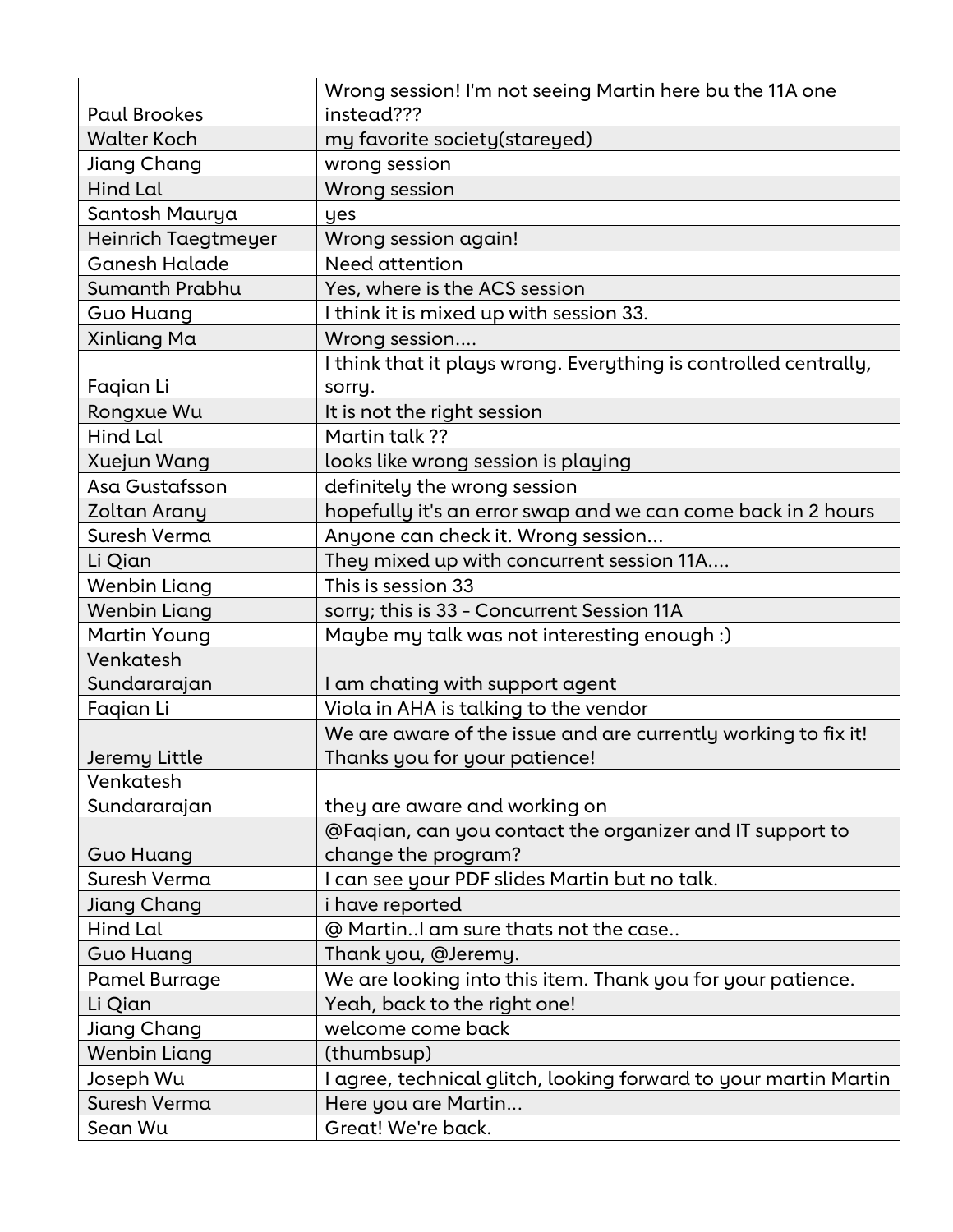| <b>JohnHarry Caufield</b> | There we are! Looks right now.                                               |
|---------------------------|------------------------------------------------------------------------------|
| Hind Lal                  | (thumbsup)                                                                   |
| <b>Pamel Burrage</b>      | Thank you all for your patience.                                             |
| <b>Walter Koch</b>        | here we go!!                                                                 |
| Shyam Bansal              | Finally!! Dr. Young is here                                                  |
| Sumanth Prabhu            | Welcome, Martin. Look forward to your talk!                                  |
| Qutuba Karwi              | (thumbsup)                                                                   |
| Pamel Burrage             | The correct session is now playing.                                          |
| Joseph Wu                 | (thumbsup)                                                                   |
| Xuejun Wang               | (thumbsup)                                                                   |
| Fagian Li                 | Sorry for the problem It is the IT contractor's error                        |
| Qutuba Karwi              | it all good now thanks                                                       |
| Laihua Xie                | (thumbsup)                                                                   |
| Jie Xu                    | (thumbsup)                                                                   |
| <b>Adam Wende</b>         | (thumbsup)                                                                   |
|                           | Dr. Young, nice talk. Would be the ECs the main target cells of              |
| Oscar Bartulos            | your NPs in the in vivo model?                                               |
| Heinrich Taegtmeyer       | Great concepts!!!                                                            |
|                           | Hi Oscar, certainly, in vivo, multiple cell types will play a role           |
|                           | in nutrient utilization. Not just the cardiomyocytes, but also               |
|                           | EC. We've mainly used CM-specific genetic manipulation                       |
| Martin Young              | models. Would be great to manipulate EC too!                                 |
|                           | Hi Dr. Taegtmeyer, thank you for coming this section. Really                 |
| Jiang Chang               | enjoy your keynote talk yesterday                                            |
|                           | Martin at what time of day do you do the cardiac studies?                    |
|                           | these are Langendorffs i presume? what time of day are                       |
| Zoltan Arany              | animals harvested, and does that time of day harvest matter?                 |
| <b>Detlef Obal</b>        | very interesting study, well done                                            |
| Jiang Chang               | @Martin HFD includes high carbons?                                           |
|                           | Hi Zolt, we perform ex vivo heart perfusions at multiple times               |
| Martin Young              | of the day.                                                                  |
|                           | Thanks for very interesting and exciting data, Martin. We need               |
| Faqian Li                 | to modify our eating habit.                                                  |
|                           | all else equal, do you think doing heart perfusion in AM vs PM               |
| Zoltan Arany              | would change RPP? have you ever looked?                                      |
|                           | Hi Jiang, the high fat diet does have an increased caloric                   |
|                           | density compared to control diets. So there is also a                        |
| <b>Martin Young</b>       | difference in caloric intake.                                                |
| Fagian Li                 | Any change in body fat distribution                                          |
|                           | Hi Faqian, Yes! Its better to consume calories in the morning.               |
| <b>Martin Young</b>       |                                                                              |
| Jiang Chang               | Not so good in the evening.<br>@Martin so it is not so called "Western diet" |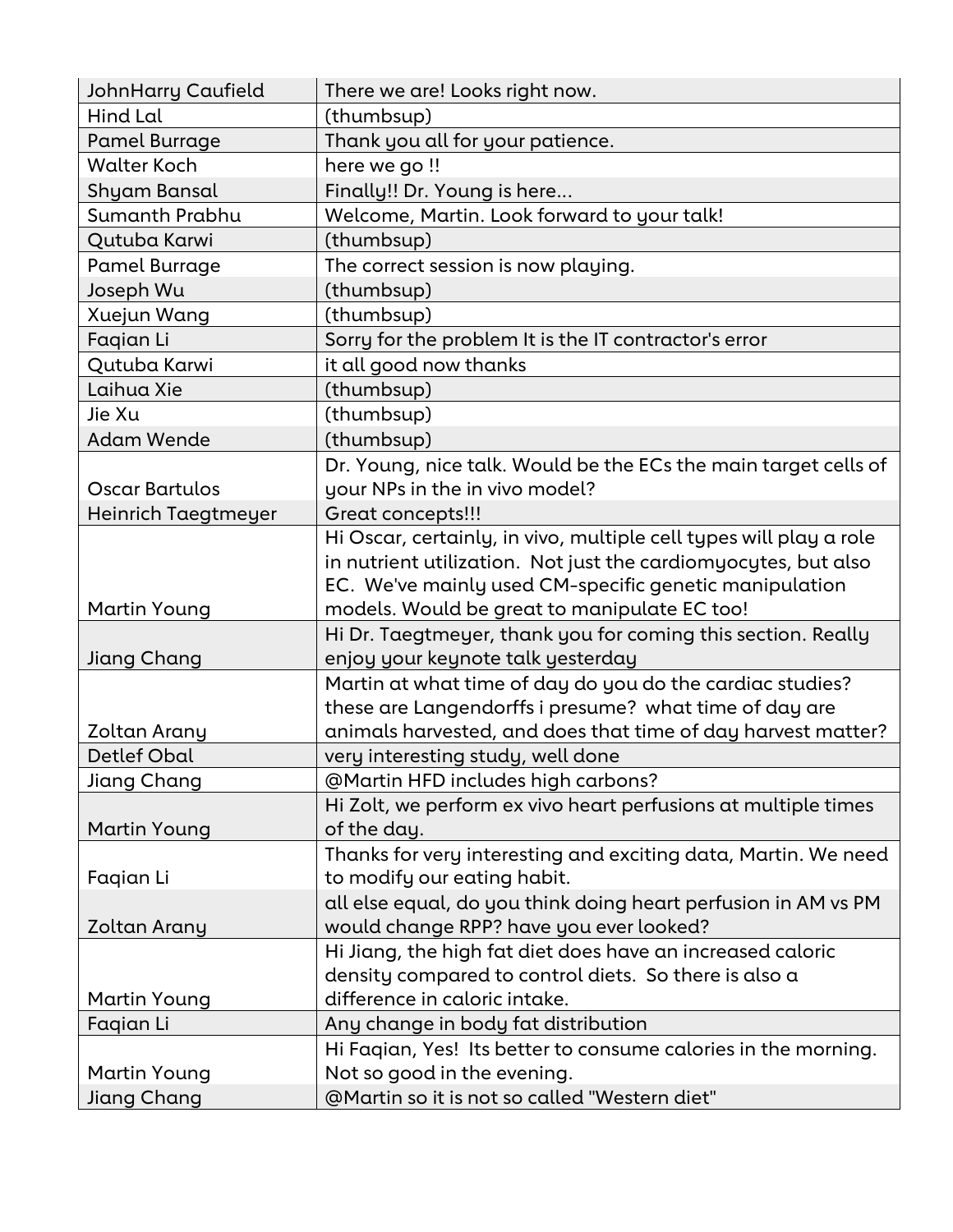|                      | Hi Zolt, great question. When we challenge hearts with an       |
|----------------------|-----------------------------------------------------------------|
|                      | increased workload, they do better during the active phase ex   |
|                      | vivo. But during baseline conditions, RPP is equal between      |
| Martin Young         | day and night perfused hearts.                                  |
| <b>Zoltan Arany</b>  | that is very intersting                                         |
| Venkatesh            | @Martin, any idea on fasting, whether intermittent or not, on   |
| Sundararajan         | cardiac function?                                               |
|                      | Hi Faqian, Yes, the ad lib high fat fed mice exhibit increased  |
|                      | adiposity. However, the 2 weeks of active phase restricted      |
| <b>Martin Young</b>  | feeding did not reverse this.                                   |
| Qutuba Karwi         | <b>Exciting data Martin!</b>                                    |
| <b>Martin Young</b>  | Hi Jiang, Yes, this is more like a Western diet                 |
| Hind Lal             | Seems like we should select the dinner menu very carefully !!   |
|                      | Thanks very interesting. It will be great to have a human       |
| Fagian Li            | population study                                                |
|                      | Dr. Young: Great work as always! Did you check if BCAA diet     |
| Shyam Bansal         | had any effect on systemic/cardiac inflammatory state?          |
|                      | Interesting Martin. Since mice are nocturnal animals, activity- |
|                      | wise, should the timing of experiment be adjusted               |
| Sean Wu              | accordingly?                                                    |
| Gobinath Shanmugam   | Very interesting Study Dr. Martin.                              |
|                      | Hi Martin! Glad they managed to get your talk up and            |
| Margaret Chandler    | running!! Excellent as always!!                                 |
| Liming Pei           | Nice work and nice talk, Martin!                                |
| Sumanth Prabhu       | <b>Outstanding talk, Martin!</b>                                |
| Xinliang Ma          | Unfortunately, we always have big, fat dinner                   |
| <b>Helen Collins</b> | Very nice work, Martin. Hope all is well at UAB                 |
|                      | 70% increase in CM size is incredible! but that means the heart |
|                      | weight itself should also increase by 70% since CMs make up     |
| Zoltan Arany         | most of the heart -- does it?                                   |
| Li Qian              | Thanks for sharing this interesting work, Martin!               |
| Xinliang Ma          | Hello Sean: Nice to see you!!                                   |
| Detlef Obal          | Hi Sean, looking forward to your talk                           |
| dongwook choe        | Wonder what happens to VO2 and other factors.                   |
|                      | Hi Sean, Yes, we were feeding mice only during the dark         |
| <b>Martin Young</b>  | period, which is the mouse's active period.                     |
| <b>Dominic DelRe</b> | Martin, very interesting talk!                                  |
| Sean Wu              | Nice to "see" you Xinliang                                      |
| Ajit Magadum         | Exciting work Dr. Young.                                        |
| Guo Huang            | That's a crazy increase of CM size, Martin. Nice work!          |
| Sean Wu              | <b>Great thanks Martin!</b>                                     |
|                      | @Martin, I am wondering if all BCAA are equal when it comes     |
| Qutuba Karwi         | to triggering mTOR activity?                                    |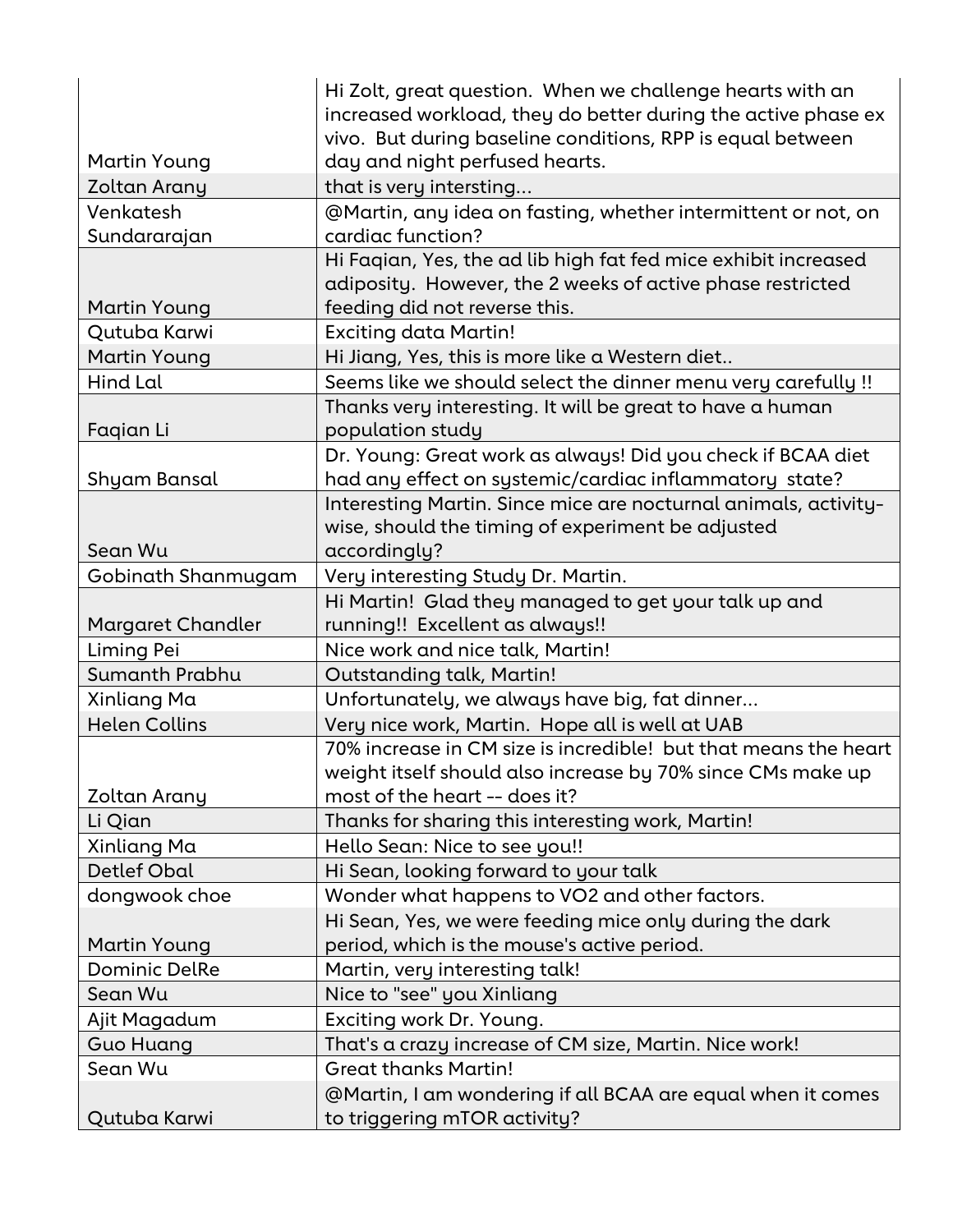| Prabhat Ranjan<br>Excellent talk (thumbsup)<br>Martin, So exciting data! Congrats on the wonderful talk as<br>always!<br>Gangjian Qin<br>Hi Dongwook, We placed the mice in metabolic cages, and<br>found tat the time of day at which lipid and BCAAs are<br>consumed does affect oxygen consumption and RER.<br><b>Martin Young</b><br><b>Hind Lal</b><br>Great talk Dr. Martin, as always.<br>A great presentation by Dr. Young. I enjoyed it. Thanks<br>Tariq Altamimi<br>Thanks!<br>dongwook choe<br>Faqian Li<br>Thanks Sean for the great talk!<br>Sean Wu<br><b>Thanks Fagian!</b><br>Great work and presentation Dr. Young. Always fascinated by<br><b>Emmanouil Tampakakis</b><br>the circadian heart cycle<br>Suresh Verma<br>Great data Martin<br>Great Talk, Dr. Young!<br>Shyam Bansal<br>Hi Zolt, I didn't have time to show the data, but we also have<br>heart weight, dry heart weight, and protein synthesis data.<br>Heart weight increases by approax 15-20% in 4-hrs. Protein<br>synthesis also increases dramatically - but only when BCAAs<br>are consumed at the end of the active period.<br><b>Martin Young</b><br>Faqian Li<br>Can these treatments be continued after patching or grafting<br>Joseph Wu<br><b>Great talk Martin!</b><br>Zoltan Arany<br>fascinating beautiful story, Martin!<br>Does this mean other muscle structures increase in size other<br>than the heart given late BCAA consumption?<br>dongwook choe<br><b>Martin Young</b><br>Thanks to everyone for the positive feedback :)<br>Guochang Fan<br>Great work, Dr. Young. Congrats!<br>Hi Dongwook, Wonderful question! This is something that<br>Mary Latimer, an excellent postdoc in the lab, wishes to find<br>Martin Young<br>out.<br>dongwook choe<br>Thank you!<br><b>Martin Young</b><br>Hi Shyam,<br>Raj Kishore<br>great story Martin. Greetings<br>Hi Shyam, Thanks for asking about inflammation and<br>systemic effects. So far, we don't know if the timing of BCAA<br>intake affects inflammation. Great idea!<br><b>Martin Young</b><br>Hi Venkatesh, Intermittent fasting is certainly a hot topic. This<br>strategy of eating does indeed have cardiovascular benefits.<br>One thing we would like to know is whether the timing of<br>breaking the fasting period should be considered. Is it better<br>to break the fast early or late in the day?<br>Martin Young<br>"Development-neering" Cool idea, Sean! Congrats on the | <b>JohnHarry Caufield</b> | Great talk with substantial implications for diet! |
|-------------------------------------------------------------------------------------------------------------------------------------------------------------------------------------------------------------------------------------------------------------------------------------------------------------------------------------------------------------------------------------------------------------------------------------------------------------------------------------------------------------------------------------------------------------------------------------------------------------------------------------------------------------------------------------------------------------------------------------------------------------------------------------------------------------------------------------------------------------------------------------------------------------------------------------------------------------------------------------------------------------------------------------------------------------------------------------------------------------------------------------------------------------------------------------------------------------------------------------------------------------------------------------------------------------------------------------------------------------------------------------------------------------------------------------------------------------------------------------------------------------------------------------------------------------------------------------------------------------------------------------------------------------------------------------------------------------------------------------------------------------------------------------------------------------------------------------------------------------------------------------------------------------------------------------------------------------------------------------------------------------------------------------------------------------------------------------------------------------------------------------------------------------------------------------------------------------------------------------------------------------------------------------------------------------------------------------------------------------------------------------------------------------------------------------------------------|---------------------------|----------------------------------------------------|
|                                                                                                                                                                                                                                                                                                                                                                                                                                                                                                                                                                                                                                                                                                                                                                                                                                                                                                                                                                                                                                                                                                                                                                                                                                                                                                                                                                                                                                                                                                                                                                                                                                                                                                                                                                                                                                                                                                                                                                                                                                                                                                                                                                                                                                                                                                                                                                                                                                                       |                           |                                                    |
|                                                                                                                                                                                                                                                                                                                                                                                                                                                                                                                                                                                                                                                                                                                                                                                                                                                                                                                                                                                                                                                                                                                                                                                                                                                                                                                                                                                                                                                                                                                                                                                                                                                                                                                                                                                                                                                                                                                                                                                                                                                                                                                                                                                                                                                                                                                                                                                                                                                       |                           |                                                    |
|                                                                                                                                                                                                                                                                                                                                                                                                                                                                                                                                                                                                                                                                                                                                                                                                                                                                                                                                                                                                                                                                                                                                                                                                                                                                                                                                                                                                                                                                                                                                                                                                                                                                                                                                                                                                                                                                                                                                                                                                                                                                                                                                                                                                                                                                                                                                                                                                                                                       |                           |                                                    |
|                                                                                                                                                                                                                                                                                                                                                                                                                                                                                                                                                                                                                                                                                                                                                                                                                                                                                                                                                                                                                                                                                                                                                                                                                                                                                                                                                                                                                                                                                                                                                                                                                                                                                                                                                                                                                                                                                                                                                                                                                                                                                                                                                                                                                                                                                                                                                                                                                                                       |                           |                                                    |
|                                                                                                                                                                                                                                                                                                                                                                                                                                                                                                                                                                                                                                                                                                                                                                                                                                                                                                                                                                                                                                                                                                                                                                                                                                                                                                                                                                                                                                                                                                                                                                                                                                                                                                                                                                                                                                                                                                                                                                                                                                                                                                                                                                                                                                                                                                                                                                                                                                                       |                           |                                                    |
|                                                                                                                                                                                                                                                                                                                                                                                                                                                                                                                                                                                                                                                                                                                                                                                                                                                                                                                                                                                                                                                                                                                                                                                                                                                                                                                                                                                                                                                                                                                                                                                                                                                                                                                                                                                                                                                                                                                                                                                                                                                                                                                                                                                                                                                                                                                                                                                                                                                       |                           |                                                    |
|                                                                                                                                                                                                                                                                                                                                                                                                                                                                                                                                                                                                                                                                                                                                                                                                                                                                                                                                                                                                                                                                                                                                                                                                                                                                                                                                                                                                                                                                                                                                                                                                                                                                                                                                                                                                                                                                                                                                                                                                                                                                                                                                                                                                                                                                                                                                                                                                                                                       |                           |                                                    |
|                                                                                                                                                                                                                                                                                                                                                                                                                                                                                                                                                                                                                                                                                                                                                                                                                                                                                                                                                                                                                                                                                                                                                                                                                                                                                                                                                                                                                                                                                                                                                                                                                                                                                                                                                                                                                                                                                                                                                                                                                                                                                                                                                                                                                                                                                                                                                                                                                                                       |                           |                                                    |
|                                                                                                                                                                                                                                                                                                                                                                                                                                                                                                                                                                                                                                                                                                                                                                                                                                                                                                                                                                                                                                                                                                                                                                                                                                                                                                                                                                                                                                                                                                                                                                                                                                                                                                                                                                                                                                                                                                                                                                                                                                                                                                                                                                                                                                                                                                                                                                                                                                                       |                           |                                                    |
|                                                                                                                                                                                                                                                                                                                                                                                                                                                                                                                                                                                                                                                                                                                                                                                                                                                                                                                                                                                                                                                                                                                                                                                                                                                                                                                                                                                                                                                                                                                                                                                                                                                                                                                                                                                                                                                                                                                                                                                                                                                                                                                                                                                                                                                                                                                                                                                                                                                       |                           |                                                    |
|                                                                                                                                                                                                                                                                                                                                                                                                                                                                                                                                                                                                                                                                                                                                                                                                                                                                                                                                                                                                                                                                                                                                                                                                                                                                                                                                                                                                                                                                                                                                                                                                                                                                                                                                                                                                                                                                                                                                                                                                                                                                                                                                                                                                                                                                                                                                                                                                                                                       |                           |                                                    |
|                                                                                                                                                                                                                                                                                                                                                                                                                                                                                                                                                                                                                                                                                                                                                                                                                                                                                                                                                                                                                                                                                                                                                                                                                                                                                                                                                                                                                                                                                                                                                                                                                                                                                                                                                                                                                                                                                                                                                                                                                                                                                                                                                                                                                                                                                                                                                                                                                                                       |                           |                                                    |
|                                                                                                                                                                                                                                                                                                                                                                                                                                                                                                                                                                                                                                                                                                                                                                                                                                                                                                                                                                                                                                                                                                                                                                                                                                                                                                                                                                                                                                                                                                                                                                                                                                                                                                                                                                                                                                                                                                                                                                                                                                                                                                                                                                                                                                                                                                                                                                                                                                                       |                           |                                                    |
|                                                                                                                                                                                                                                                                                                                                                                                                                                                                                                                                                                                                                                                                                                                                                                                                                                                                                                                                                                                                                                                                                                                                                                                                                                                                                                                                                                                                                                                                                                                                                                                                                                                                                                                                                                                                                                                                                                                                                                                                                                                                                                                                                                                                                                                                                                                                                                                                                                                       |                           |                                                    |
|                                                                                                                                                                                                                                                                                                                                                                                                                                                                                                                                                                                                                                                                                                                                                                                                                                                                                                                                                                                                                                                                                                                                                                                                                                                                                                                                                                                                                                                                                                                                                                                                                                                                                                                                                                                                                                                                                                                                                                                                                                                                                                                                                                                                                                                                                                                                                                                                                                                       |                           |                                                    |
|                                                                                                                                                                                                                                                                                                                                                                                                                                                                                                                                                                                                                                                                                                                                                                                                                                                                                                                                                                                                                                                                                                                                                                                                                                                                                                                                                                                                                                                                                                                                                                                                                                                                                                                                                                                                                                                                                                                                                                                                                                                                                                                                                                                                                                                                                                                                                                                                                                                       |                           |                                                    |
|                                                                                                                                                                                                                                                                                                                                                                                                                                                                                                                                                                                                                                                                                                                                                                                                                                                                                                                                                                                                                                                                                                                                                                                                                                                                                                                                                                                                                                                                                                                                                                                                                                                                                                                                                                                                                                                                                                                                                                                                                                                                                                                                                                                                                                                                                                                                                                                                                                                       |                           |                                                    |
|                                                                                                                                                                                                                                                                                                                                                                                                                                                                                                                                                                                                                                                                                                                                                                                                                                                                                                                                                                                                                                                                                                                                                                                                                                                                                                                                                                                                                                                                                                                                                                                                                                                                                                                                                                                                                                                                                                                                                                                                                                                                                                                                                                                                                                                                                                                                                                                                                                                       |                           |                                                    |
|                                                                                                                                                                                                                                                                                                                                                                                                                                                                                                                                                                                                                                                                                                                                                                                                                                                                                                                                                                                                                                                                                                                                                                                                                                                                                                                                                                                                                                                                                                                                                                                                                                                                                                                                                                                                                                                                                                                                                                                                                                                                                                                                                                                                                                                                                                                                                                                                                                                       |                           |                                                    |
|                                                                                                                                                                                                                                                                                                                                                                                                                                                                                                                                                                                                                                                                                                                                                                                                                                                                                                                                                                                                                                                                                                                                                                                                                                                                                                                                                                                                                                                                                                                                                                                                                                                                                                                                                                                                                                                                                                                                                                                                                                                                                                                                                                                                                                                                                                                                                                                                                                                       |                           |                                                    |
|                                                                                                                                                                                                                                                                                                                                                                                                                                                                                                                                                                                                                                                                                                                                                                                                                                                                                                                                                                                                                                                                                                                                                                                                                                                                                                                                                                                                                                                                                                                                                                                                                                                                                                                                                                                                                                                                                                                                                                                                                                                                                                                                                                                                                                                                                                                                                                                                                                                       |                           |                                                    |
|                                                                                                                                                                                                                                                                                                                                                                                                                                                                                                                                                                                                                                                                                                                                                                                                                                                                                                                                                                                                                                                                                                                                                                                                                                                                                                                                                                                                                                                                                                                                                                                                                                                                                                                                                                                                                                                                                                                                                                                                                                                                                                                                                                                                                                                                                                                                                                                                                                                       |                           |                                                    |
|                                                                                                                                                                                                                                                                                                                                                                                                                                                                                                                                                                                                                                                                                                                                                                                                                                                                                                                                                                                                                                                                                                                                                                                                                                                                                                                                                                                                                                                                                                                                                                                                                                                                                                                                                                                                                                                                                                                                                                                                                                                                                                                                                                                                                                                                                                                                                                                                                                                       |                           |                                                    |
|                                                                                                                                                                                                                                                                                                                                                                                                                                                                                                                                                                                                                                                                                                                                                                                                                                                                                                                                                                                                                                                                                                                                                                                                                                                                                                                                                                                                                                                                                                                                                                                                                                                                                                                                                                                                                                                                                                                                                                                                                                                                                                                                                                                                                                                                                                                                                                                                                                                       |                           |                                                    |
|                                                                                                                                                                                                                                                                                                                                                                                                                                                                                                                                                                                                                                                                                                                                                                                                                                                                                                                                                                                                                                                                                                                                                                                                                                                                                                                                                                                                                                                                                                                                                                                                                                                                                                                                                                                                                                                                                                                                                                                                                                                                                                                                                                                                                                                                                                                                                                                                                                                       |                           |                                                    |
|                                                                                                                                                                                                                                                                                                                                                                                                                                                                                                                                                                                                                                                                                                                                                                                                                                                                                                                                                                                                                                                                                                                                                                                                                                                                                                                                                                                                                                                                                                                                                                                                                                                                                                                                                                                                                                                                                                                                                                                                                                                                                                                                                                                                                                                                                                                                                                                                                                                       |                           |                                                    |
|                                                                                                                                                                                                                                                                                                                                                                                                                                                                                                                                                                                                                                                                                                                                                                                                                                                                                                                                                                                                                                                                                                                                                                                                                                                                                                                                                                                                                                                                                                                                                                                                                                                                                                                                                                                                                                                                                                                                                                                                                                                                                                                                                                                                                                                                                                                                                                                                                                                       |                           |                                                    |
|                                                                                                                                                                                                                                                                                                                                                                                                                                                                                                                                                                                                                                                                                                                                                                                                                                                                                                                                                                                                                                                                                                                                                                                                                                                                                                                                                                                                                                                                                                                                                                                                                                                                                                                                                                                                                                                                                                                                                                                                                                                                                                                                                                                                                                                                                                                                                                                                                                                       | Li Qian                   | work!                                              |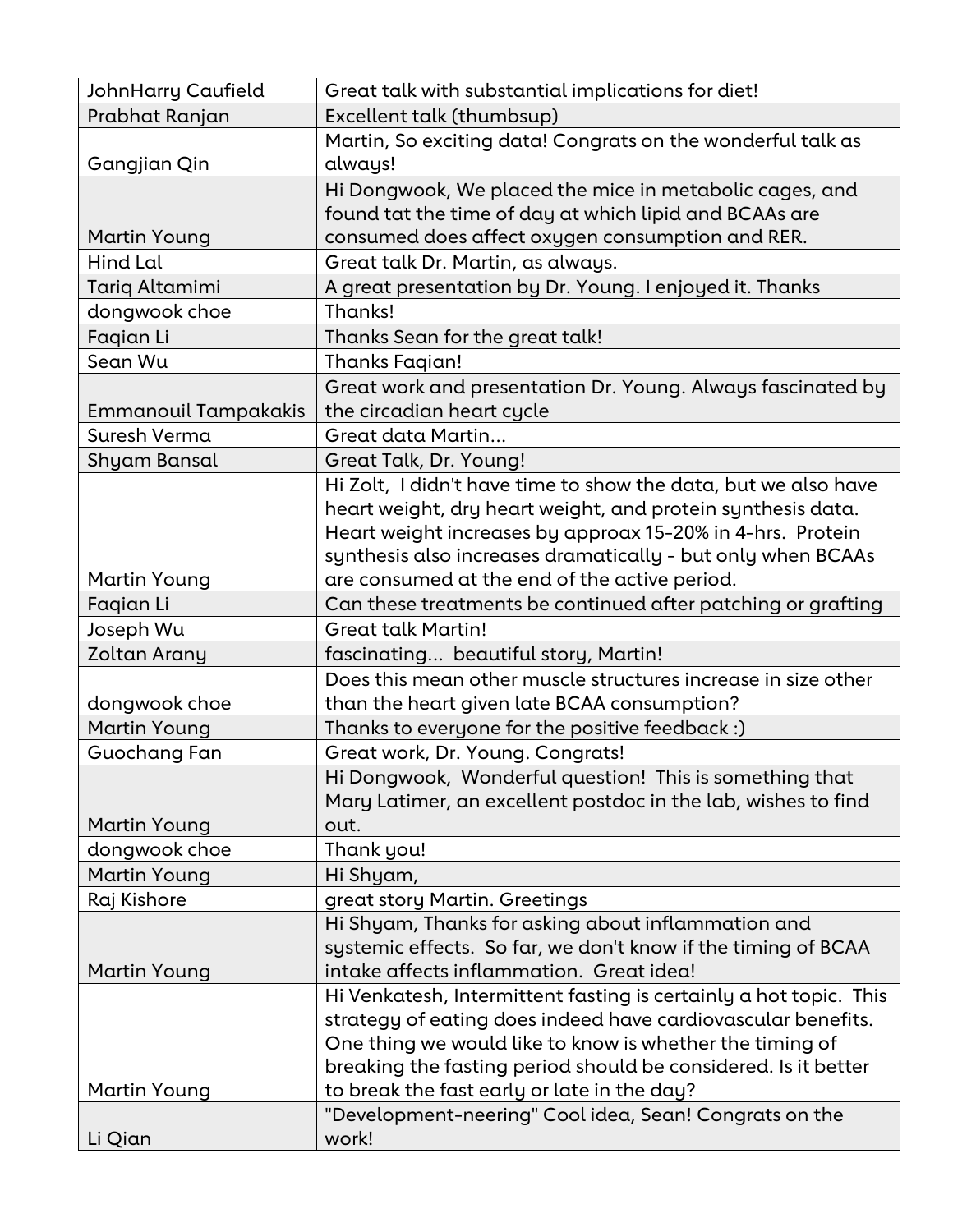| Sean Wu                     | Thanks Li!                                                     |
|-----------------------------|----------------------------------------------------------------|
|                             | Hi Sean: in your cultured cell study, except for the direct    |
|                             | contact, were there any paracrine or autocrine factors playing |
| Xiongwen Chen               | roles?                                                         |
| <b>Rene Packard</b>         | Exciting work Sean, and kudos on the CSC paper!                |
| <b>Patrick Hsieh</b>        | Sean, wonderful talk and study.                                |
| Raj Kishore                 | beautiful work, Sean. Congrats                                 |
| Yi Hong                     | Great talk. Sean.                                              |
| David Paik                  | <b>Great talk Sean</b>                                         |
| <b>Emmanouil Tampakakis</b> | Sean excellent work and presentation as usual.                 |
|                             | Does the Wnt pathway intersect with hippo signaling in cell-   |
| Katherine Yutzey            | cell contact effects on proliferation?                         |
| <b>Matthew Wolf</b>         | Great talk!                                                    |
|                             | Sean, Wonderful talk. How do you separate out effects due to   |
| <b>Brian Orourke</b>        | Wnt versus other pathways affected by GSK3B inhibition?        |
| Carolina Gonzalez           | Wonderful talk, amazing work. Thank you                        |
| Qutuba Karwi                | Fascinating work Sean! Congrats (thumbsup)                     |
| Detlef Obal                 | Sean, great work !                                             |
| DaoFu Dai                   | Great talk Martin and Sean                                     |
| Jiang Chang                 | Exciting work! Thank you Sean!                                 |
| <b>JohnHarry Caufield</b>   | Great talk!                                                    |
| Venkatesh                   | @Martin, Thanks!!! Excellent work and it is readily            |
| Sundararajan                | translational. Thank you for presenting.!!                     |
|                             | Great work, Sean! Sarcomere dis-organization promotes adult    |
| Mingfu Wu                   | CM proliferation, can I interpret this way? Thanks             |
|                             | Sean, congrats on the beautiful Cell Stem Cell paper.          |
| Gangjian Qin                | <b>Fascinating story!</b>                                      |
|                             | @Xiongwen : We did a conditioned media study but did not       |
| Sean Wu                     | see any effect from the media alone. Thanks for asking         |
| Fagian Li                   | Thanks, Harry. Great power of bioinformatics.                  |
| Martin Young                | <b>Great talk Sean!</b>                                        |
| Chulan Kwon                 | Excellent talk, Sean!                                          |
| Sean Wu                     | Thanks Rene, Patrick, Raj, Yi, David, Emmanouil                |
| <b>JohnHarry Caufield</b>   | Thank you, Faqian                                              |
|                             | Great work Sean. Congratulations for your upcoming Cell        |
| Suresh Verma                | paper                                                          |
|                             | @katherine - good question. We showed that when Wnt is         |
|                             | fully activated, the hippo effect is no longer active. When we |
|                             | inhibit Yap nuclear translocation, there was no decrease in    |
| Sean Wu                     | proliferation                                                  |
| Ying Ge                     | <b>Excellent talk Sean! Congrats!</b>                          |
| Zoltan Arany                | beautiful stuff, Sean!                                         |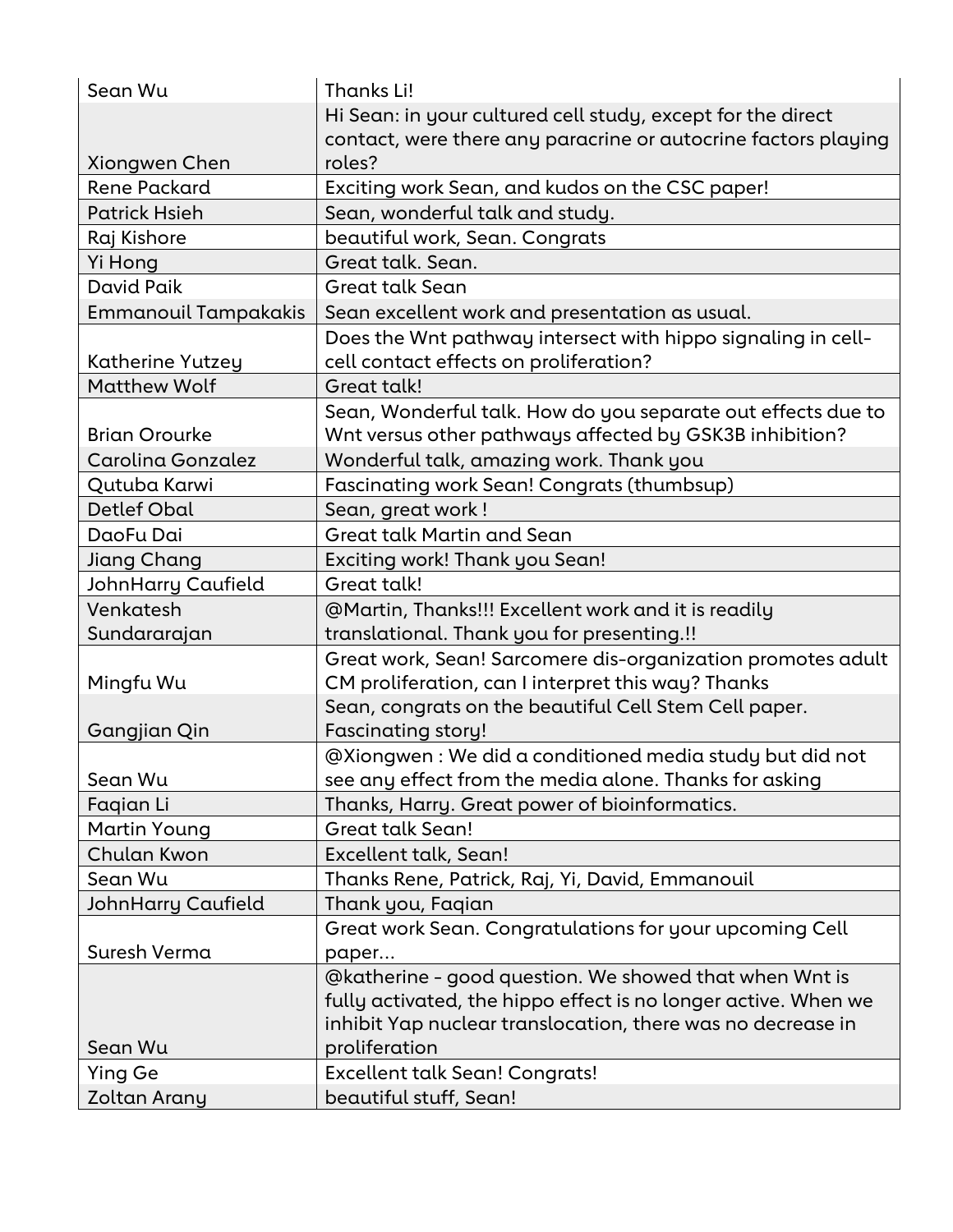|                           | Very interesting data Dr. Wu. Did you see cardiomyocyte       |
|---------------------------|---------------------------------------------------------------|
| Oscar Bartulos            | trans-differentiation upon Wnt stimulation in any condition?  |
| Sean Wu                   | Thanks Matt, Brian, Carolina                                  |
|                           | Great talk, Sean. I like your idea and the golden gate bridge |
| <b>Guo Huang</b>          | image. Again, congrats on your recent Cell Stem Cell paper!   |
| Katherine Yutzey          | Sean, nice work. Congrats on the paper!                       |
|                           | @Brian - excellent point. In the paper we show that GSK3b     |
|                           | inhibition activated two separate effects - one directed at   |
|                           | LEF/TCF which regulated maturation, the other is AKT          |
|                           | phosphorylation. These two effects were separable with small  |
| Sean Wu                   | molecule inhibitors                                           |
| Sean Wu                   | Thanks Qutuba, Detlef, DaoFu, JC, JohnHarry.                  |
| Madhumita Basu            | Great talk, Dr. Wu! Congratulations on the paper as well.     |
| Venkatesh                 |                                                               |
| Sundararajan              | Incredible work!! Dr. Wu. Congratulations!!!!                 |
|                           | @Mingfu - thanks! We are exploring specifically whether       |
|                           | inducing sarcomer dis-organization able to induce hiPSC-CM    |
|                           | proliferation. Not sure if adult CMs can also be induced to   |
| Sean Wu                   | proliferate this way but possible, I think.                   |
| Sean Wu                   | Thanks GQ!                                                    |
| Sean Wu                   | Thanks Martin, Chulan, Suresh!                                |
| Sean Wu                   | Thanks Ying, Zolt! Can't to be able catch up in person.       |
| Joseph Wu                 | <b>Great talk Sean!!</b>                                      |
| Detlef Obal               | Harry, very nice tool                                         |
| <b>JohnHarry Caufield</b> | Thank you, Detlef                                             |
|                           | Excellent talk, Dr. Wu! Have you tried pressure stress or     |
| Yun Huang                 | mechanic stress on hiPSC-CM proliferation?                    |
|                           | @oscar : we did not see a trans-differentiation effect away   |
|                           | from cardiomyodytes. In fact, we actually saw some            |
|                           | enrichment of CMs over fibroblasts from iPSC differentiated   |
| Sean Wu                   | cells due to selective proliferation of CMs.                  |
| Sean Wu                   | Thanks Guo, Katherine, Madhumita!                             |
| Mohsin Khan               | Development-neeringcool termCongrats Sean                     |
|                           | Thanks Joe, Yun! We have not tried pressure/mechanical stress |
| Sean Wu                   | but my guess is they are likely to reduce proliferation.      |
|                           | Great story, Sean! Wonderful to see how you advanced your     |
|                           | previous work by combining cell signaling and concepts of     |
| HeeCheol Cho              | cell-cell contact!                                            |
| Sean Wu                   | <b>Thanks Mohsin, Hee Cheol!</b>                              |
|                           | Great work Harry (and Peipei)! An excellent session! Congrats |
| Ying Ge                   | to all the speakers, Martin, Sean and Harry!                  |
| JohnHarry Caufield        | Thank you very much Ying!                                     |
| Sean Wu                   | <b>Great presentation Harry!</b>                              |
| Joseph Wu                 | <b>Great talk Harry!</b>                                      |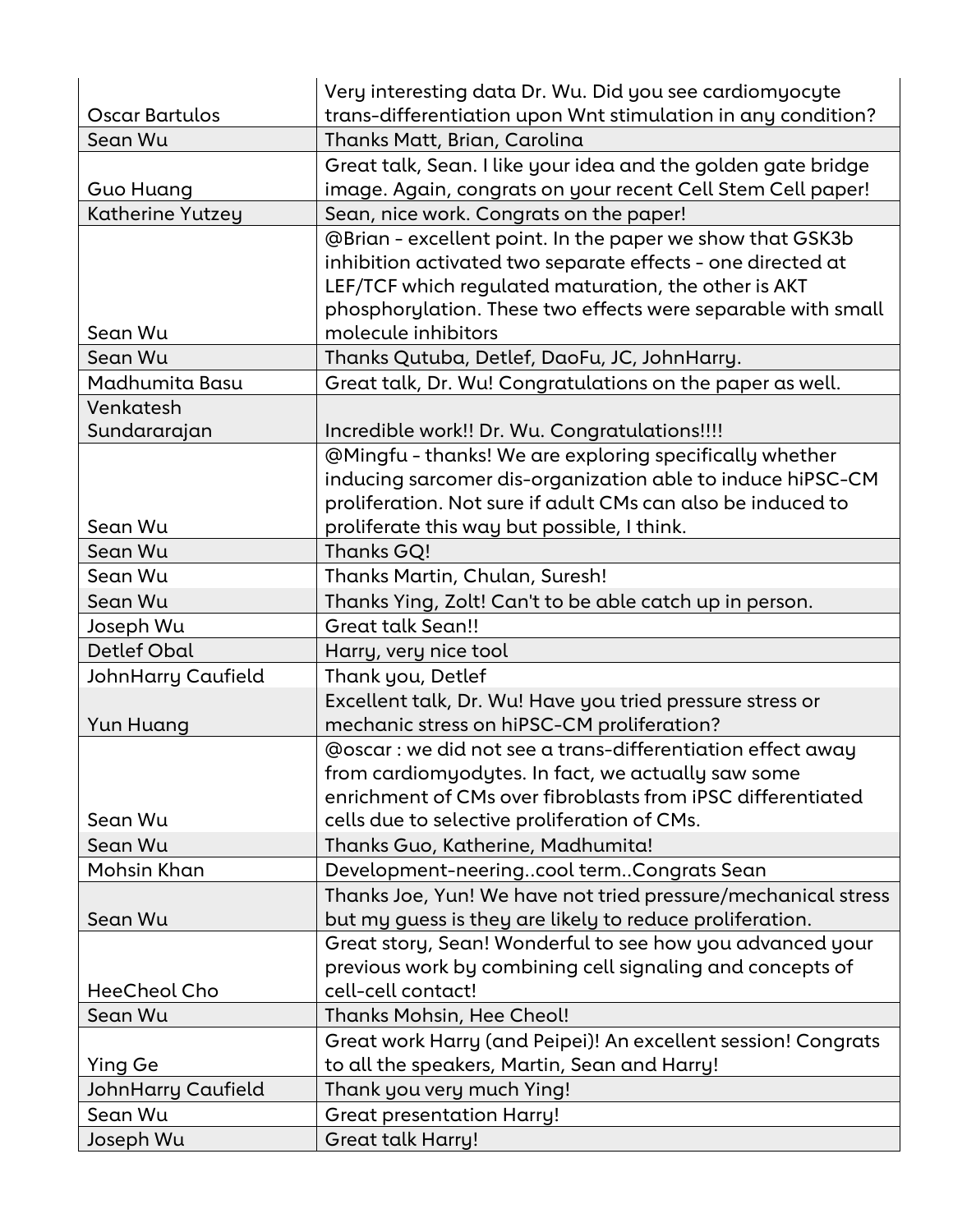| JohnHarry Caufield        | Thank you Sean                                                                                                                                       |
|---------------------------|------------------------------------------------------------------------------------------------------------------------------------------------------|
| Gangjian Qin              | A great talk, Harry (and Peipei)! Congrats!!                                                                                                         |
| Li Qian                   | Great talk, and useful tool, Harry!                                                                                                                  |
| Martin Young              | I really enjoyed your presentation Harry. Great work!                                                                                                |
| <b>JohnHarry Caufield</b> | Thank you Gangjian, Li and Martin!                                                                                                                   |
| <b>Ricardo Frausto</b>    | Harry, how do your literature tools exclude retracted studies,<br>if at all?                                                                         |
| Gangjian Qin              | Thank you for creating these valuable tools for the science<br>community!                                                                            |
| Xuejun Wang               | Thank you all three speakers, I enjoyed all of them!                                                                                                 |
| Faqian Li                 | It will be interesting to use informatics compare and correlate<br>basic research with clinical data. What a great tool you have,<br>Harry!          |
| JohnHarry Caufield        | That's an excellent question, Ricardo - I've been looking into<br>how to use the Retraction Watch database to filter those out.                      |
| Gangjian Qin              | Such an exciting session!! Congrats, Martin, Sean, and Harry!!                                                                                       |
| Rongxue Wu                | Great talks!                                                                                                                                         |
| Faqian Li                 | We thank Martin, Sean and Harry for sharing their new<br>exciting research findings.                                                                 |
| <b>JohnHarry Caufield</b> | Yes, thank you Faqian - we're hoping to assemble all of this<br>into tools the community can use without much need for<br>bioinformatics experience. |
| Sean Wu                   | Yes, an open source tool for the biomedical community would<br>be really great. Thanks Harry for working on this!                                    |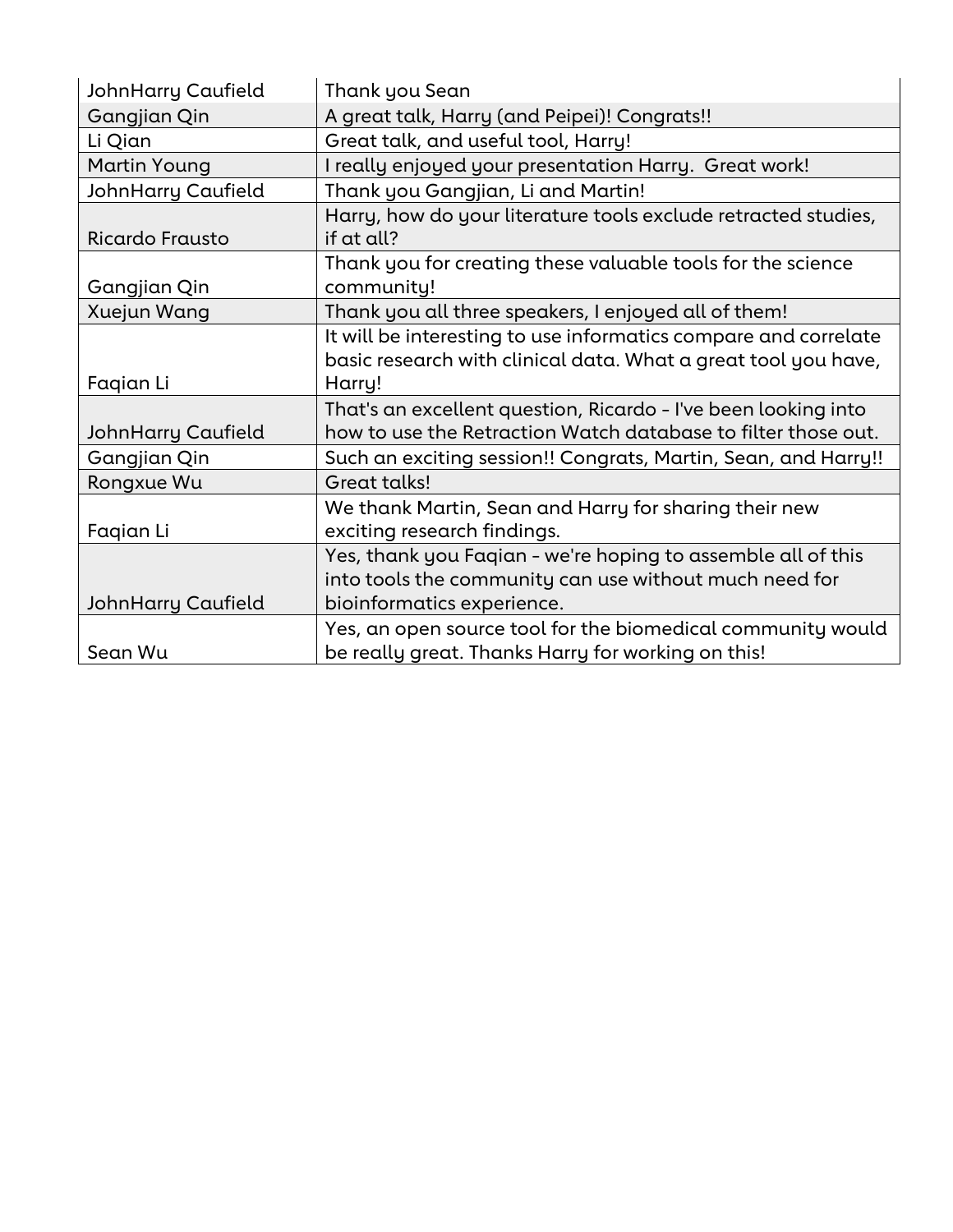### Concurrent Session 11A: Molecular and Cellular Therapy for Heart Failure

| name                   | message                                                                                                                                                                                                                                                                                                                                                       |
|------------------------|---------------------------------------------------------------------------------------------------------------------------------------------------------------------------------------------------------------------------------------------------------------------------------------------------------------------------------------------------------------|
| Kohta Ikegami          | anybody here?                                                                                                                                                                                                                                                                                                                                                 |
| He Wang                | $0$ 0                                                                                                                                                                                                                                                                                                                                                         |
| Michelle Tallquist     | Yes                                                                                                                                                                                                                                                                                                                                                           |
| Li Qian                | Hi everyone and welcome to this session. I am your<br>moderator, Li Qian from University of North Carolina at<br>Chapel Hill. We have three excellent talks lined up for you.<br>If you have any question, please post them in the chat and<br>if they are not answered during the session, we will have<br>time at the end for questions. Enjoy the Session! |
| Rajasekaran            |                                                                                                                                                                                                                                                                                                                                                               |
| NamakkalSoorappan      | Hi                                                                                                                                                                                                                                                                                                                                                            |
| Claudia Preston        | I'm here                                                                                                                                                                                                                                                                                                                                                      |
| Qutuba Karwi           | $Yes:$ )                                                                                                                                                                                                                                                                                                                                                      |
| <b>Wugiang Zhu</b>     | I am here                                                                                                                                                                                                                                                                                                                                                     |
| Maria Cimini           | yes                                                                                                                                                                                                                                                                                                                                                           |
| Jiayi Yao              | hi                                                                                                                                                                                                                                                                                                                                                            |
| Qutuba Karwi           | Hi                                                                                                                                                                                                                                                                                                                                                            |
| Michael Czubryt        | Here                                                                                                                                                                                                                                                                                                                                                          |
| Jianyi Zhang           | (thumbsup)                                                                                                                                                                                                                                                                                                                                                    |
| Sakthivel Sadayappan   | Good                                                                                                                                                                                                                                                                                                                                                          |
| Guochang Fan           | Hi, Li, greetings to all                                                                                                                                                                                                                                                                                                                                      |
| Amadeus Zhu            | The system was down for a few minutes but it looks like<br>we're back                                                                                                                                                                                                                                                                                         |
| Rongxue Wu             | It works                                                                                                                                                                                                                                                                                                                                                      |
| Yun Huang              | Hello Li!                                                                                                                                                                                                                                                                                                                                                     |
| <b>Claudia Preston</b> | Thank you!                                                                                                                                                                                                                                                                                                                                                    |
| Ronglih Liao           | yeah there is some sign in problem. hope all fixed now                                                                                                                                                                                                                                                                                                        |
| Li Qian                | Hello everyone! Welcome to this session!                                                                                                                                                                                                                                                                                                                      |
| Joseph Wu              | Looking forward to talks by Wuqiang, Karen, and Guo!                                                                                                                                                                                                                                                                                                          |
| Jianyi Zhang           | (thumbsup)                                                                                                                                                                                                                                                                                                                                                    |
| Karen Christman        | (thumbsup)                                                                                                                                                                                                                                                                                                                                                    |
| Liming Pei             | Thanks for moderating, Li.                                                                                                                                                                                                                                                                                                                                    |
| Li Qian                | Nice to "see" you all here. Thanks for joining the session!                                                                                                                                                                                                                                                                                                   |
| Raj Kishore            | good work, Wuqiang                                                                                                                                                                                                                                                                                                                                            |
| Rongxue Wu             | Thanks for your moderating, Dr. Li. Great session                                                                                                                                                                                                                                                                                                             |
| Wugiang Zhu            | Thank you, Raj.                                                                                                                                                                                                                                                                                                                                               |
| Karen Christman        | Wuqiang, how and when did you inject the NPs?                                                                                                                                                                                                                                                                                                                 |
| Maria Cimini           | Dr. Zhu, what is the dose of nanoparticles?                                                                                                                                                                                                                                                                                                                   |
| Yi Hong                | Karen, nice to see you here.                                                                                                                                                                                                                                                                                                                                  |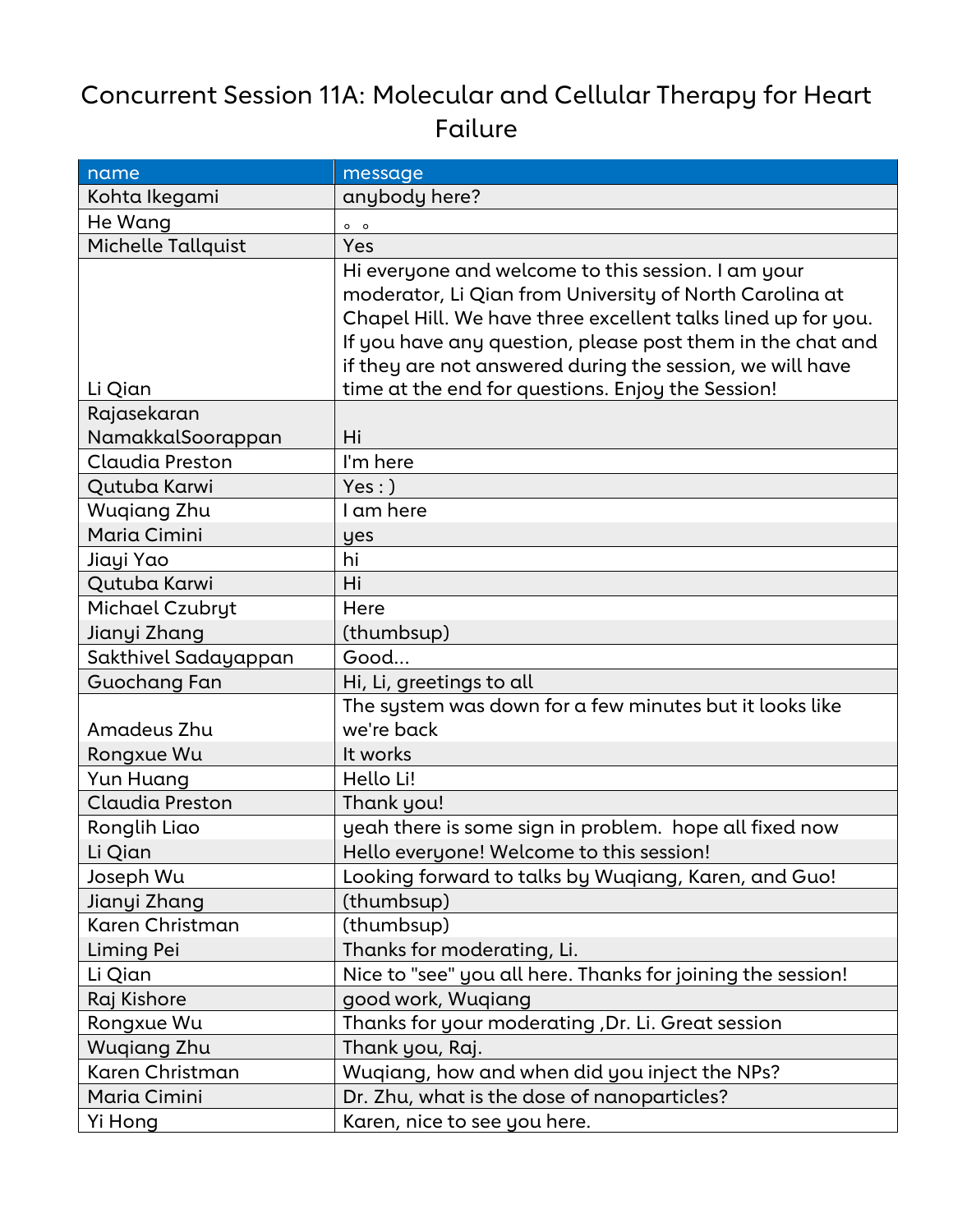| Karen Christman      | Hi Yi!                                                       |
|----------------------|--------------------------------------------------------------|
| Yi Hong              | Wuqiang, same question as Karen                              |
|                      | Hi Karen, We injected nanoparticles 45 min after MI          |
| Wugiang Zhu          | induction.                                                   |
| Guochang Fan         | IV injection? wuqiang.                                       |
| <b>Wuqiang Zhu</b>   | Thank you Karen and Yi!                                      |
| Yi Hong              | Wuqiang, inject into the infarction area or vein?            |
|                      | Wuqiang, beautiful work. Maybe I missed this, are the NPs    |
| <b>Dominic DelRe</b> | engineered to confer any cell type specificity?              |
| Ke Cheng             | Nice work Wuqiang. Pig study rocks                           |
| <b>Wuqiang Zhu</b>   | Hi Guochang, it was intramyocardial injection                |
| <b>Wugiang Zhu</b>   | same answer to Yi                                            |
| Yi Hong              | thanks. Wugiang                                              |
|                      | Hi Dominic, Excellent question. The nanoparticles promote    |
|                      | cell cycle in hiPSC-CMs, but not adult mouse and pig         |
| <b>Wuqiang Zhu</b>   | cardiomyocytes                                               |
| <b>Wugiang Zhu</b>   | the nanoparticles promote angiogenesis in adult hearts       |
| <b>Wugiang Zhu</b>   | Thanks, Ke.                                                  |
| Ronglih Liao         | (thumbsup)                                                   |
|                      | Wuqiang, interesting, and novel findings. Can the            |
| Rongxue Wu           | nanoparticle be delivered on tissue- specifically to CM      |
| Aijun Qiao           | Beautiful work! Wuk.(thumbsup)                               |
|                      | Do a lot of nanoparticles end up in the liver? If so, what   |
| Eric Olson           | happens to the liver?                                        |
|                      | Not myocyte specific. The nanoparticles were taken up by     |
| <b>Wuqiang Zhu</b>   | endothelial cells and other cell types                       |
|                      | Can you design the NPs in a way it selectively go to         |
| Khanh Ha             | myocyte?                                                     |
|                      | Hi Dr. Olson, Thank you for asking. In this study, we didn't |
|                      | check the liver. We will check it in our ongoing studies.    |
| Wugiang Zhu          | Thank you for nice suggestions.                              |
| Rongxue Wu           | Can it go through BBB?                                       |
| Eric Olson           | Thanks. Very nice work.                                      |
| Joseph Wu            | <b>Great talk Wuqiang!</b>                                   |
|                      | Hi Khan, We are collaborating with chemical engineers for    |
| <b>Wugiang Zhu</b>   | cell type specific delivery. Thank you                       |
|                      | Hi Rosie, I am sorry we didn't check the brain. Very good    |
| Wugiang Zhu          | suggestion. Thank you!                                       |
| Mingfu Wu            | Great job, Wuqiang!                                          |
| <b>Wugiang Zhu</b>   | Thank you, Dr. Wu! We used your luciferase construct.        |
| <b>Matthew Wolf</b>  | Do you observe an increase in arrhythmia in the model?       |
| Li Qian              | Nice work and great talk, Wuqiang!                           |
| <b>Wuqiang Zhu</b>   | It works well                                                |
| Guochang Fan         | Great work, Congrats. Wuk.                                   |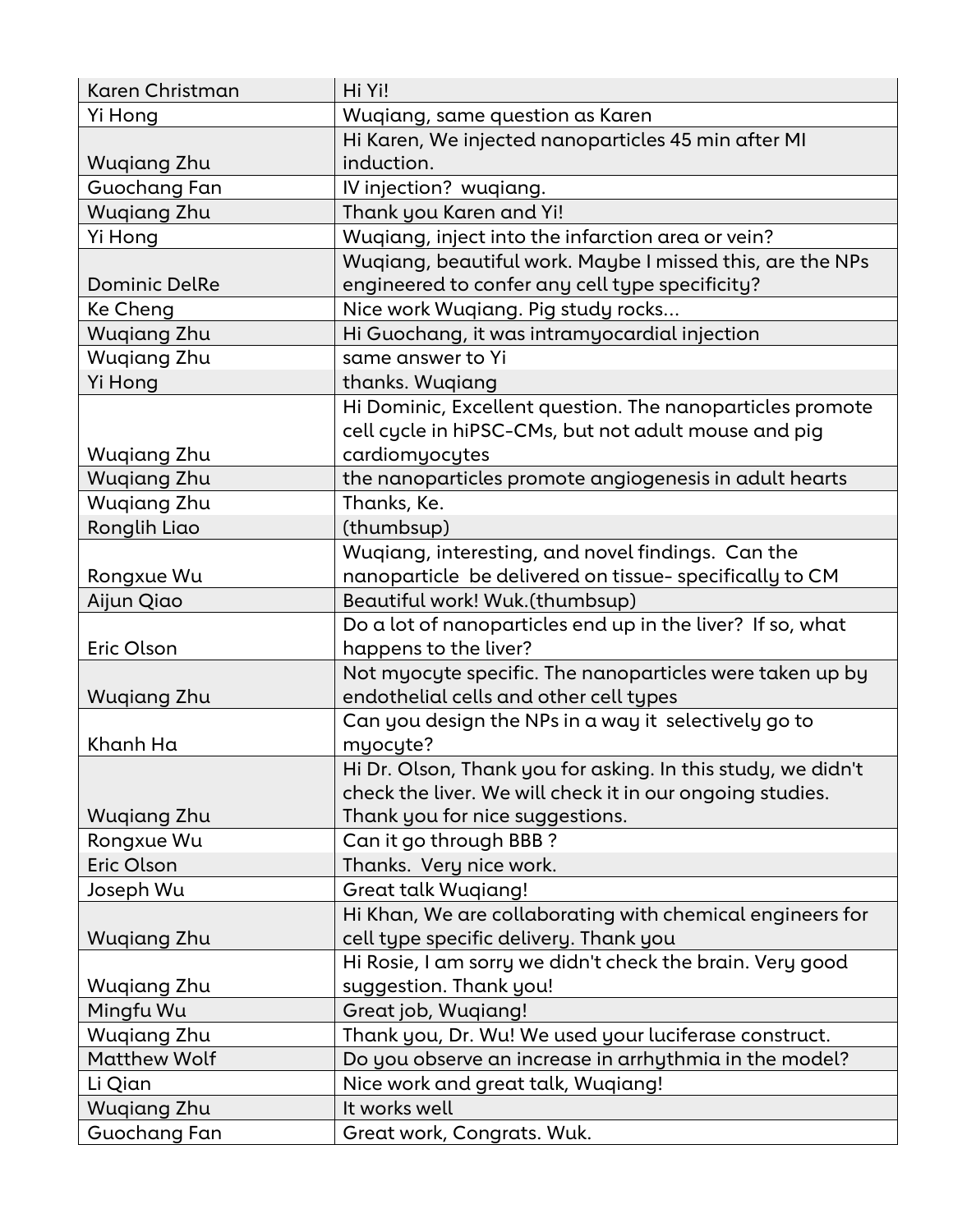| <b>Timothy Aballo</b> | Nice talk, thanks Wuk.                                           |
|-----------------------|------------------------------------------------------------------|
|                       | Hi Wuqiang - impressive mature morphology. Can you tell          |
| Rebecca Levit         | if they electrically couple with the native heart?               |
|                       | Dr. Zhu, very interesting. Is the maturation state of the        |
| Elaheh Karbassi       | hiPSC-CMs affected with respect to function (contractility)?     |
| <b>Yajing Wang</b>    | wuqiang, nice work, what is nano particles half life?            |
|                       | Hi Matthew, Thank you for asking. Two pigs died after            |
|                       | nanoparticle injection due to arrhythmia. We are not sure if     |
|                       | it because of acute MI or nanoparticles. Will do more pig        |
| <b>Wuqiang Zhu</b>    | study to investigate this. No arrhythmias in mice                |
| <b>Wugiang Zhu</b>    | Thanks, Li                                                       |
|                       | Dr. Zhu, great talk! Have you observed toxicity of               |
| Yun Huang             | nanoparitcles?                                                   |
| Wugiang Zhu           | Thank you, Tim and Guochang.                                     |
| <b>Matthew Wolf</b>   | Thank you. Great talk!                                           |
| Rong Tian             | excellent work, Wuqiang!                                         |
| Jianyi Zhang          | (wave)                                                           |
| <b>Guo Huang</b>      | Nice talk, Wuqiang!                                              |
|                       | Hi Rebecca, In our recent JMCC paper, the CCND2                  |
|                       | expressing hiPSC-CMs electrically coupled with host mouse        |
| <b>Wuqiang Zhu</b>    | heart six months after implantation. Thank you!                  |
| Jianyi Zhang          | (thumbsup)                                                       |
|                       | Hi Yajing, The PLGA nanoparticle half life in the heart has      |
|                       | not been reported. We need to study that. Thank you for          |
| <b>Wuqiang Zhu</b>    | excellent question                                               |
|                       | Hi Yun, We didn't observe an increased cell death or fibrosis    |
|                       | in the nanoparticle without chemicals in vitro and in vivo.      |
| Wuqiang Zhu           | Thank you for asking                                             |
| <b>Yajing Wang</b>    | Wuqiang, thank you!                                              |
| <b>Wugiang Zhu</b>    | Thank you, Rong for publishing our data.                         |
|                       | Thank you to ALL! please feel free to email me if you have       |
|                       | further questions (Zhu. Wuqiang@mayo.edu). Many thanks           |
| Wuqiang Zhu           | to Jay for support!                                              |
| Joseph Wu             | <b>Great talk Karen!</b>                                         |
|                       | Karen, it is exciting to see Phase I Trial! I wonder if you guys |
|                       | have followed long-term beneficial effects and/or potential      |
| Li Qian               | side effects in animal models.                                   |
|                       | Dr. Christman, what did the immune profiles look like with       |
| Jamie Francisco       | the hydrogels?                                                   |
| Karen Christman       | <b>Thanks Joe</b>                                                |
| Karen Christman       | In the pigs, we went out to 3 months, but that's the longest.    |
| Rongxue Wu            | Great talk Karen!                                                |
| Jiang Chang           | Great talk Wuqiang!                                              |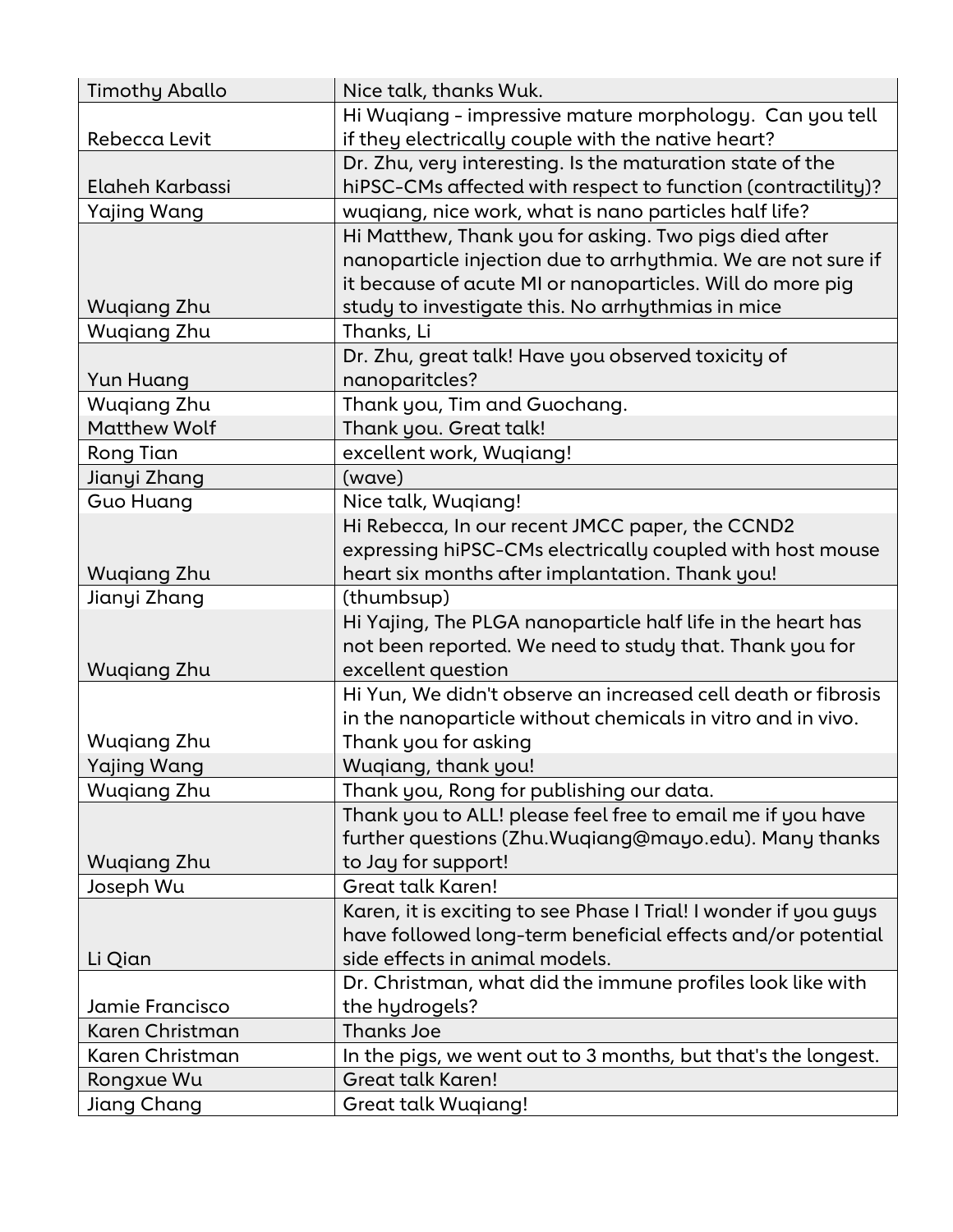| Karen Christman      | We see pro remodeling immune cell polarization (M2, Th2,<br>and also a proremodeling mast cells phenotype) |
|----------------------|------------------------------------------------------------------------------------------------------------|
|                      | Nice talk Dr Christman! Did you have a chance to test the                                                  |
| Oscar Bartulos       | effect of the hydrogels in the local stiffness of the heart?                                               |
| Li Qian              | Thanks for the answer, Karen. Great talk and beautiful work!                                               |
|                      | That's amazing! congratulations! and thank you for your                                                    |
| Jamie Francisco      | answer                                                                                                     |
| Maria Cimini         | Dr. Christman, can you load the gel with monoclonal Abs?                                                   |
|                      | The hydrogels are very weak (only ~10Pa G') so we don't                                                    |
|                      | anticipate them to increase local stiffness. We haven't                                                    |
| Karen Christman      | directly testing post tissue injection though.                                                             |
|                      | Can load the gel with many types of therapeutics. We've                                                    |
|                      | done small molecules, growth factors, miRNAs, exosomes,                                                    |
|                      | and showed increased retention and delivery. Haven't tried                                                 |
| Karen Christman      | Abs though but wouldn't anticipate any issues.                                                             |
| Maria Cimini         | Awesome! Thank you!                                                                                        |
|                      | Dr. Christman - very exciting results! Do you anticipate                                                   |
|                      | significant barriers to commercialization (regulatory, IP,                                                 |
|                      | etc.) for your Ventrix product due to the fact that it's a                                                 |
| Amadeus Zhu          | naturally-derived decellularized ECM product?                                                              |
| Yi Hong              | nice talk, Karen. Great progresses on ECM material                                                         |
| Jason Gardner        | <b>Great talk</b>                                                                                          |
| Guo Huang            | Nice talk, Karen.                                                                                          |
|                      | Great talk Karen! Impressive data from the clinical trial.                                                 |
|                      | Wondering whether IC-delivered SolMM only stay in the                                                      |
|                      | lumen to have the effects or do they eventually go to the                                                  |
| Ke Cheng             | myo?                                                                                                       |
| <b>Patrick Hsieh</b> | Hi Karen, great talk. Congrats.                                                                            |
| Jamie Francisco      | Excellent talk Dr. Christman!                                                                              |
|                      | Amadeus, No issues related to being naturally derived. FDA                                                 |
|                      | is used to seeing a lot of naturally derived materials. So                                                 |
| Karen Christman      | they had no issues.                                                                                        |
| Amadeus Zhu          | Thanks!                                                                                                    |
|                      | Ke, so far we've only seen it in the blood vessels/gaps                                                    |
|                      | between endothelium. We checked multiple timepoints                                                        |
|                      | and didn't see it gelling in the infarct. But likely as it                                                 |
| Karen Christman      | degrades, some degradation products will go in.                                                            |
| Ke Cheng             | (thumbsup)                                                                                                 |
| Karen Christman      | Thanks all. Glad you could join the session.                                                               |
| Guochang Fan         | Thanks Karen for sharing us such great work. Congrats.                                                     |
| Fuli Xiang           | Excellent work, Karen! Thanks a lot.                                                                       |
|                      | Hi Karen, really exciting data, thank you for sharing! Do you                                              |
| Ronald Vagnozzi      | think having the hydrogel lining the vasculature might be                                                  |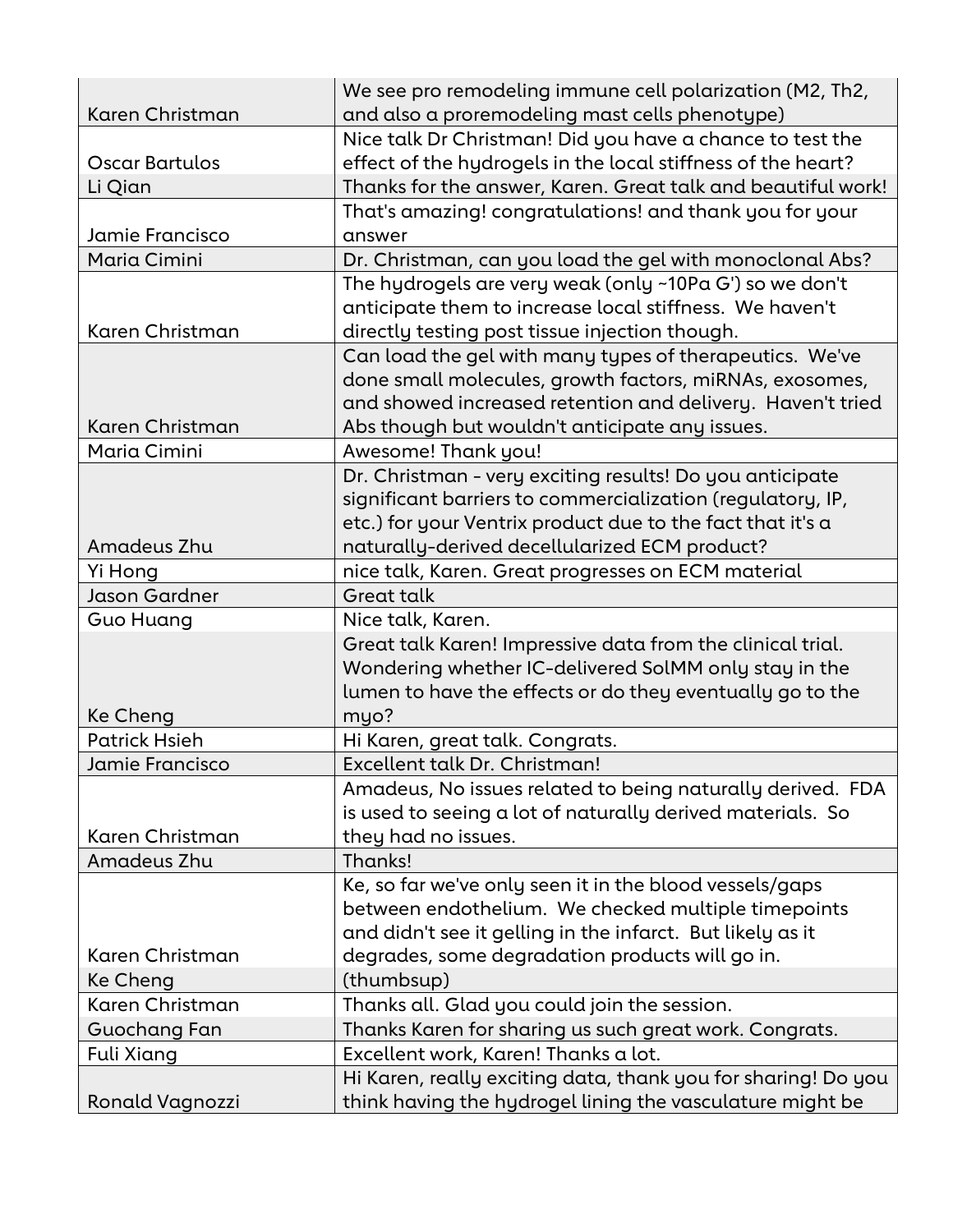|                      | preventing influx of certain immune cells (inflammatory<br>monocytes, ie.) and changing the immune milieu that way? |
|----------------------|---------------------------------------------------------------------------------------------------------------------|
| Karen Christman      | Yes, we are looking at that now.                                                                                    |
| David Paik           | Very interesting and cool work Guo!                                                                                 |
|                      | Hi Guo. Fascinating work. I assume people with                                                                      |
|                      | hypothyroidism can't regenerate their hearts post MI. If not,                                                       |
| Eric Olson           | why not?                                                                                                            |
| <b>Guo Huang</b>     | Thanks, David.                                                                                                      |
| Rongxue Wu           | It is very interesting findings, Dr. Guo                                                                            |
|                      | @Eric, we think the hypothyroidism has to start from birth.                                                         |
|                      | When we treat adult mice with drugs to cause                                                                        |
| <b>Guo Huang</b>     | hypothyroidism, the heart can not regenerate.                                                                       |
|                      | Dr. Huang, interesting talk! The thyroid hormone regulation                                                         |
|                      | are gender specific. Its level is also changed during aging.                                                        |
|                      | Have you observed the gender difference and age effect in                                                           |
| Yun Huang            | your experiment setting?                                                                                            |
| Joseph Wu            | Great talk and beautiful work Guo.                                                                                  |
| Eric Olson           | Do bats regenerate their hearts. Be careful with those bats!                                                        |
|                      | @Eric There are two people with dominant negative                                                                   |
|                      | mutations in Thra. I suspect that they retain significant                                                           |
| <b>Guo Huang</b>     | cardiac regenerative potential.                                                                                     |
| <b>Guo Huang</b>     | Thank you, Yun and Joe.                                                                                             |
| Yi Hong              | Guo, very interesting work.                                                                                         |
| <b>Guo Huang</b>     | @Eric, we actually tried to study bat regeneration.                                                                 |
| <b>Fuli Xiang</b>    | (thumbsup)                                                                                                          |
|                      | Dr. Huang, could this have to with immune                                                                           |
|                      | systems/environment? Generally aquatic animals don't                                                                |
|                      | have a well developed adaptive immune system due to                                                                 |
|                      | their low exposure to pathogens with the constant                                                                   |
|                      | movement of water. Additionally, wound healing is                                                                   |
|                      | improved in aquatic environments (even with people!)                                                                |
| Jamie Francisco      | resulting in smaller scars, although it takes longer                                                                |
|                      | @Eric together with the group which published this paper                                                            |
|                      | "Cardiac adaptation in prolonged inverted bats (Eidolon                                                             |
|                      | helvum)" in which there was a sign of $CM$ proliferation after                                                      |
|                      | inversion-induced cardiac injury. He did experiments but                                                            |
| <b>Guo Huang</b>     | could not ship the bat hearts out of Nigeria.                                                                       |
| <b>Guo Huang</b>     | Thank you, Yi.                                                                                                      |
|                      | Hi Guo, do you think the loss of regenerative potential and                                                         |
|                      | endothermal acquisition is a historical coincidence, or a                                                           |
| <b>Tianfang Yang</b> | functional limitation of relavant molecular machinaries?                                                            |
|                      | Great talk Guo! How do you think thyroid hormone                                                                    |
|                      | influence cardiomyocyte proliferation mechanistically?                                                              |
| <b>Tamer Mohamed</b> | does it shift the metabolism or are there other possibilities                                                       |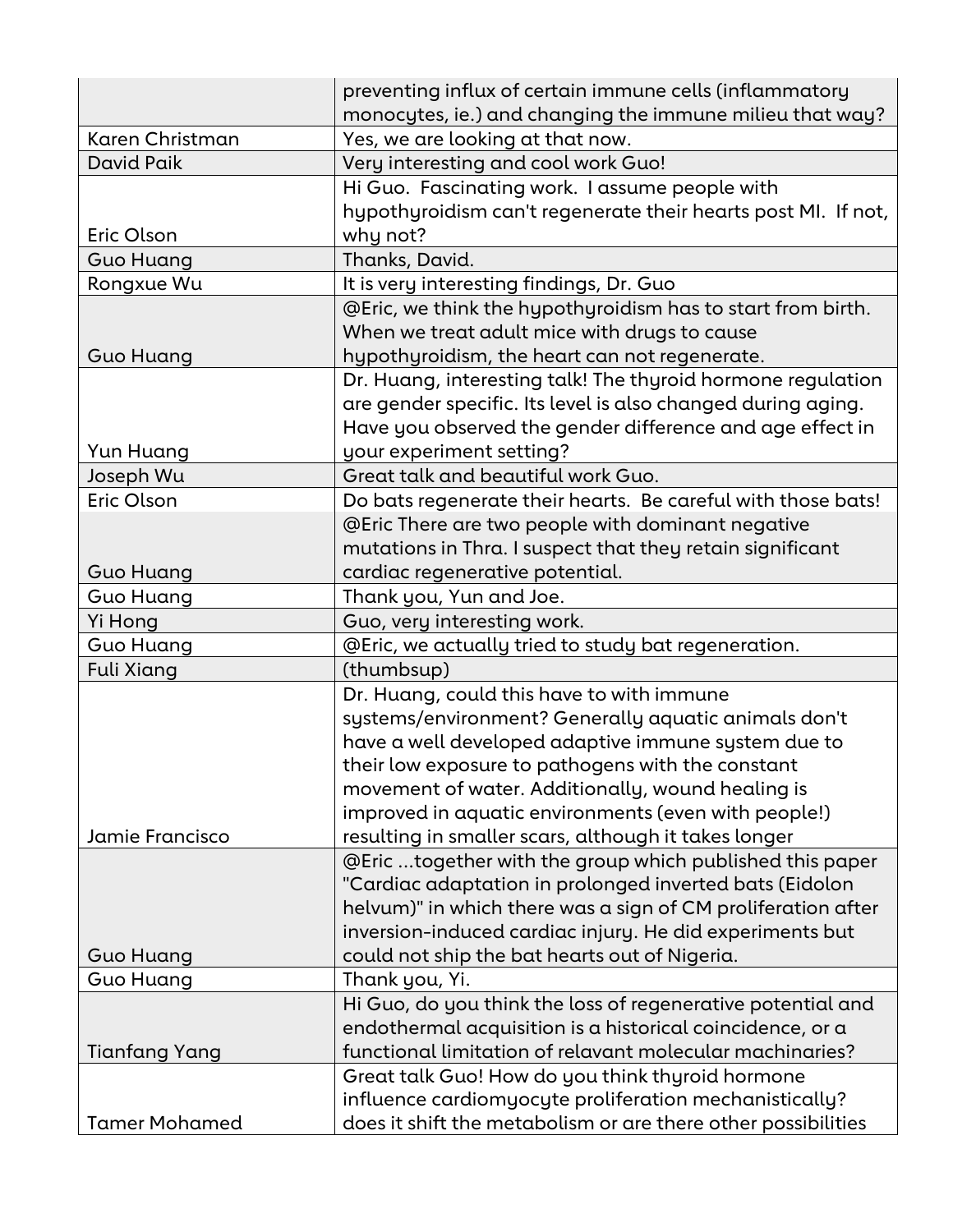| Jie Xu                      | Great talk Guo! Super interesting. Good to see you again!      |
|-----------------------------|----------------------------------------------------------------|
|                             | @Jamie, a good question. This is one of the topic that many    |
| Guo Huang                   | labs have been exploring.                                      |
|                             | Impressive work, Guo! Particularly enjoy your unique views     |
|                             | and angles to explore loss or gain of heart regenerative       |
|                             | capacity. Look forward to the next piece of your exciting      |
| Li Qian                     | work!                                                          |
|                             | alpha and beta myosin are two of the most thyroid              |
| Eric Olson                  | hormone sensitive genes in the heart. Are they involved?       |
|                             | Guo, an curios question. Does the ECM component affect         |
| Yi Hong                     | such regeneration?                                             |
| Mingfu Wu                   | Guo, great work! Congratulations on the paper in Science!      |
| Chuanxi Cai                 | Very nice work!                                                |
| Rong Tian                   | fascinating work!                                              |
|                             | Thank you Dr. Huang! excellent talk! I know this is of         |
|                             | particular interest with amphibians, as they go from           |
|                             | aquatic to land based environments and have shifts in their    |
| Jamie Francisco             | immune systems                                                 |
|                             | Applause to all speakers, thanks for delivering such a         |
| Li Qian                     | wonderful session!                                             |
|                             | Also big thanks to all participants, for listening, supporting |
| Li Qian                     | and active discussion!                                         |
|                             | A great session with three exciting talks! Congrats to Wuk,    |
|                             | Karen and Guo for the fascinating work and stimulating         |
|                             | presentations! Thanks Li for moderating! Hope to meet you      |
| Ying Ge                     | in person next year :-)                                        |
| Yi Hong                     | thanks. Li                                                     |
| Karen Christman             | Nice work Guo. I had the same question as Yi.                  |
|                             | @Guo fantastic discovery! a question: how could some           |
|                             | organs like liver can keep regenerate capacity? because        |
| Jiang Chang                 | lack of TR?                                                    |
| Rong Tian                   | a terrific session, thx to Li for chairing                     |
| Hanging Zhao                | Nice work!                                                     |
| Li Qian                     | Hope to see you all in person in the near future!              |
|                             | Dr. Huang, have you looked at non coding RNAs that might       |
| <b>Keith Jones</b>          | target relevant genes are TH regulated in this system?         |
|                             | Incredible session! Thanks to speakers and Li for              |
| <b>Dominic DelRe</b>        | moderating!                                                    |
| <b>Emmanouil Tampakakis</b> | Great work Guo. I really enjoyed this                          |
| Keith Jones                 | nice session everyone!                                         |
|                             | @Guo, very nice work! Any insights into the specific thyroid   |
|                             | hormone receptor (alpha or beta) or isoforms that mediate      |
| Liming Pei                  | the regeneration effect                                        |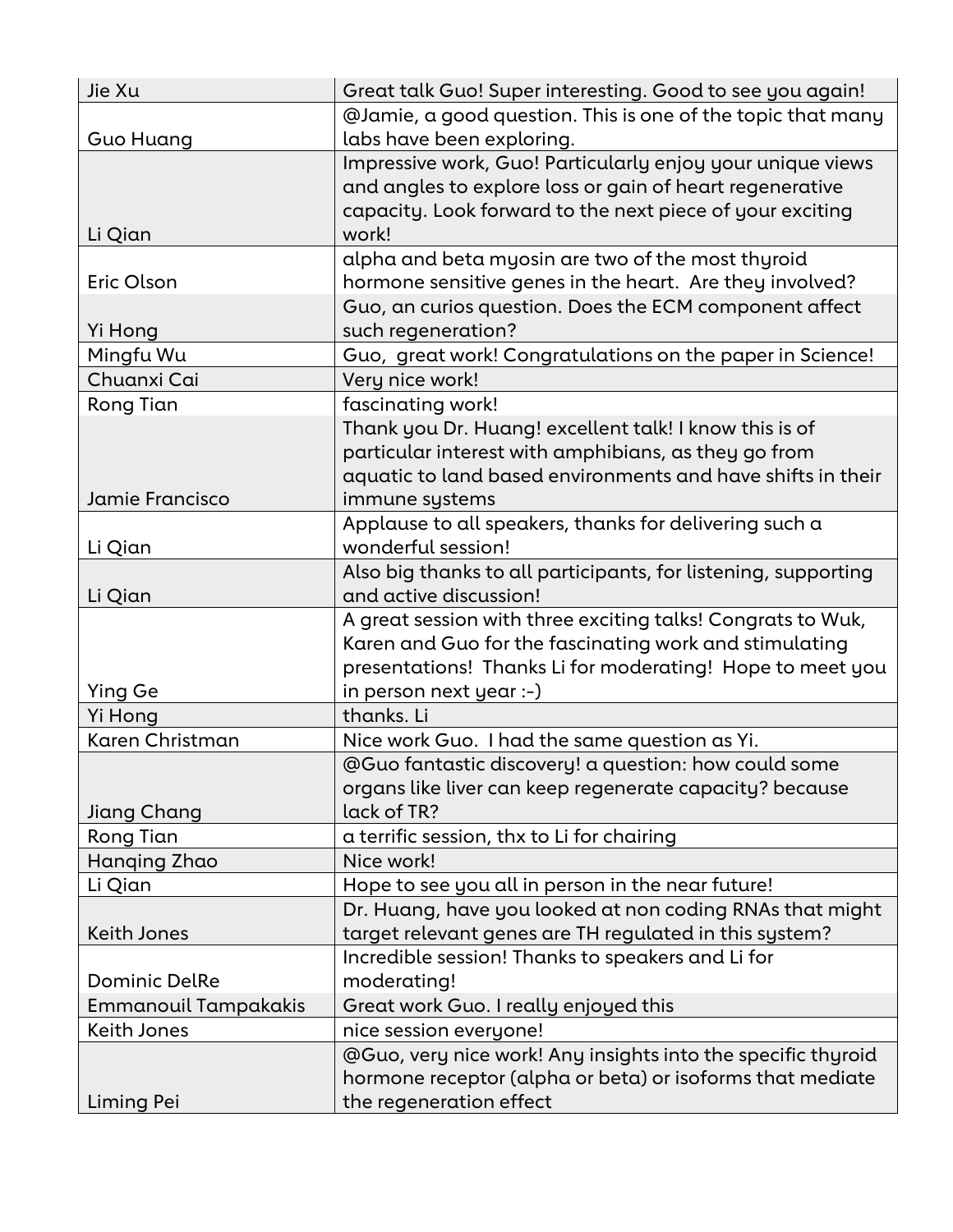| Guo Huang        | @Tianfang, this is exactly what we try to find out. It seems<br>that becoming endothermy requires the increase of cardiac<br>output by ~10 fold, which seems to substantially change<br>the heart design. Now we are actively looking for the exact<br>molecular link and causality.                                                                                           |
|------------------|--------------------------------------------------------------------------------------------------------------------------------------------------------------------------------------------------------------------------------------------------------------------------------------------------------------------------------------------------------------------------------|
|                  | Great story, @Guo! As thyroid hormone was supposed to                                                                                                                                                                                                                                                                                                                          |
| Jijun Huang      | regulate CM maturation, does that means a species<br>differences in CM maturation status or timing?                                                                                                                                                                                                                                                                            |
| Guo Huang        | Thank you, Tamer and Jie. @Tamer, we found one of the<br>thyroid hormone target genes Cpt partially contribute to<br>the phenotype. It is in our supplemental figures. Cpt<br>encoding the rate limiting step for fatty acid import into the<br>mitochondria. So in this sense, metabolism may be<br>involved. We are testing the functions of many target genes<br>right now. |
| Rong Tian        | @guo, do you see a correlation between cardiac work and<br>regeneration capacity?                                                                                                                                                                                                                                                                                              |
|                  | @Guo, follow up on @tianfang's question, does the 10x<br>more work for the heart reflected in a drastic increase in<br>mechanical load? In other words does more mechanical                                                                                                                                                                                                    |
| Jie Xu           | load decrease regeneration abilitity?                                                                                                                                                                                                                                                                                                                                          |
|                  | @Eric, Yes, both are excellent targets. We are using Crispr to                                                                                                                                                                                                                                                                                                                 |
| <b>Guo Huang</b> | test their functional contributions. Stay tuned.                                                                                                                                                                                                                                                                                                                               |
|                  | @Yi, we did notice expressional changes of many ECM                                                                                                                                                                                                                                                                                                                            |
| Guo Huang        | proteins. Now we are testing some of them.                                                                                                                                                                                                                                                                                                                                     |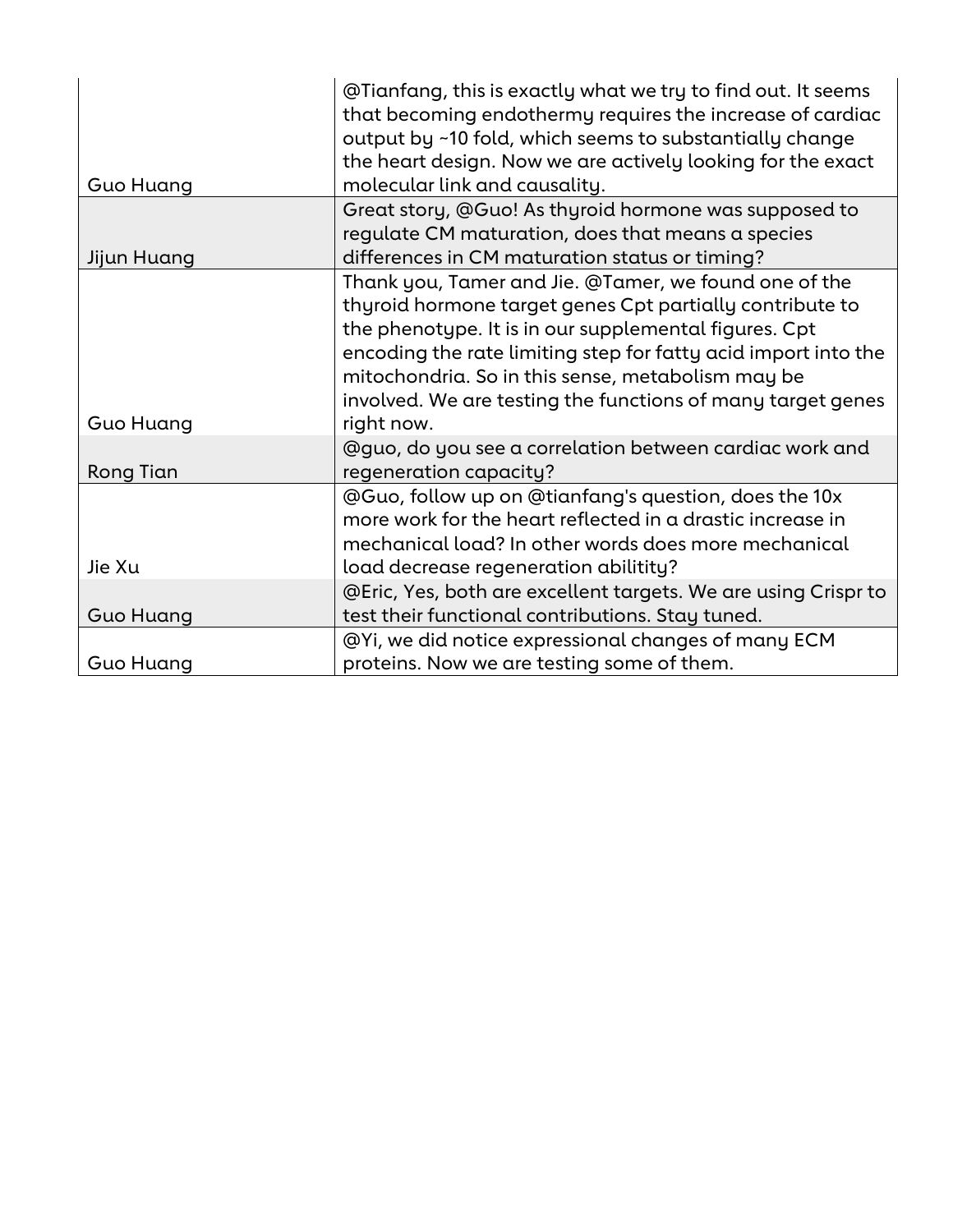## Concurrent Session 11B: Diastolic and Contractile Dysfunction in Heart Failure

| name                  | message                                                        |
|-----------------------|----------------------------------------------------------------|
| Kohta Ikegami         | anybody?                                                       |
| Rajasekaran           |                                                                |
| NamakkalSoorappan     | Hi                                                             |
| Alicia Mattiazzi      | yes, waiting                                                   |
| Snekha Rajasekaran    | Hi:                                                            |
| Sakthivel Sadayappan  | It is working                                                  |
| <b>Willem DeLange</b> | seems like there were technical problems!                      |
| Liya Yin              | yes, it is working now                                         |
|                       | Was unable to log on earlier - getting an error (service       |
| Rene Packard          | unavailable) message                                           |
|                       | Welcome everyone! Sorry for delay-technical issues it          |
|                       | seems? I'm the session moderator- Carter Ralphe, from the      |
|                       | University of Wisconsin. Please dont hesitate to piost         |
|                       | questions on the chat lineif we are able to hear the talks,    |
| John Ralphe           | that is!                                                       |
| Heinrich Taegtmeyer   | Are we late?                                                   |
| John Ralphe           | Just started!                                                  |
|                       | Thank you John for moderating this another exciting            |
| Sakthivel Sadayappan  | session!!                                                      |
|                       | Looking forward to an exciting session by Drs. Kloner,         |
| Joseph Wu             | Stelzer, and Westfall!                                         |
| <b>Jil Tardiff</b>    | Yes!                                                           |
|                       | @Kloner, Did you check the shorter time of occlusion, like 5-  |
| Liya Yin              | 10 minutes? Great talk! Thank you                              |
|                       | we did not, but others have shown stunning after only 5-10     |
| <b>Robert Kloner</b>  | min of ischemia                                                |
| Sakthivel Sadayappan  | @ Dr. Kloner, Thank you for presenting at #BCVS20              |
|                       | @DR Kloner, what is the mechanism that explains the            |
|                       | slower recovery of diastolic function compare to systolic      |
| Mei Methawasin        | function?                                                      |
|                       | Not entirely clear. Possibly related to alterations in calcium |
| <b>Robert Kloner</b>  | flux?                                                          |
| Rajasekaran           |                                                                |
| NamakkalSoorappan     | Very interesting observation Dr. Kloner! Spasm                 |
|                       | Certainly coronary spasm, if it occurs for more than 5         |
| <b>Robert Kloner</b>  | minutes or so could result in stunning.                        |
|                       | Do you think cardiac dysfunction following short sudden        |
| <b>Willard Sharp</b>  | cardiac arrest also represents stunned myocardium?             |
|                       | @Kloner, what do you think about an animal model of            |
| Liya Yin              | repetitive ischemia model with 5 minutes of occlusion and      |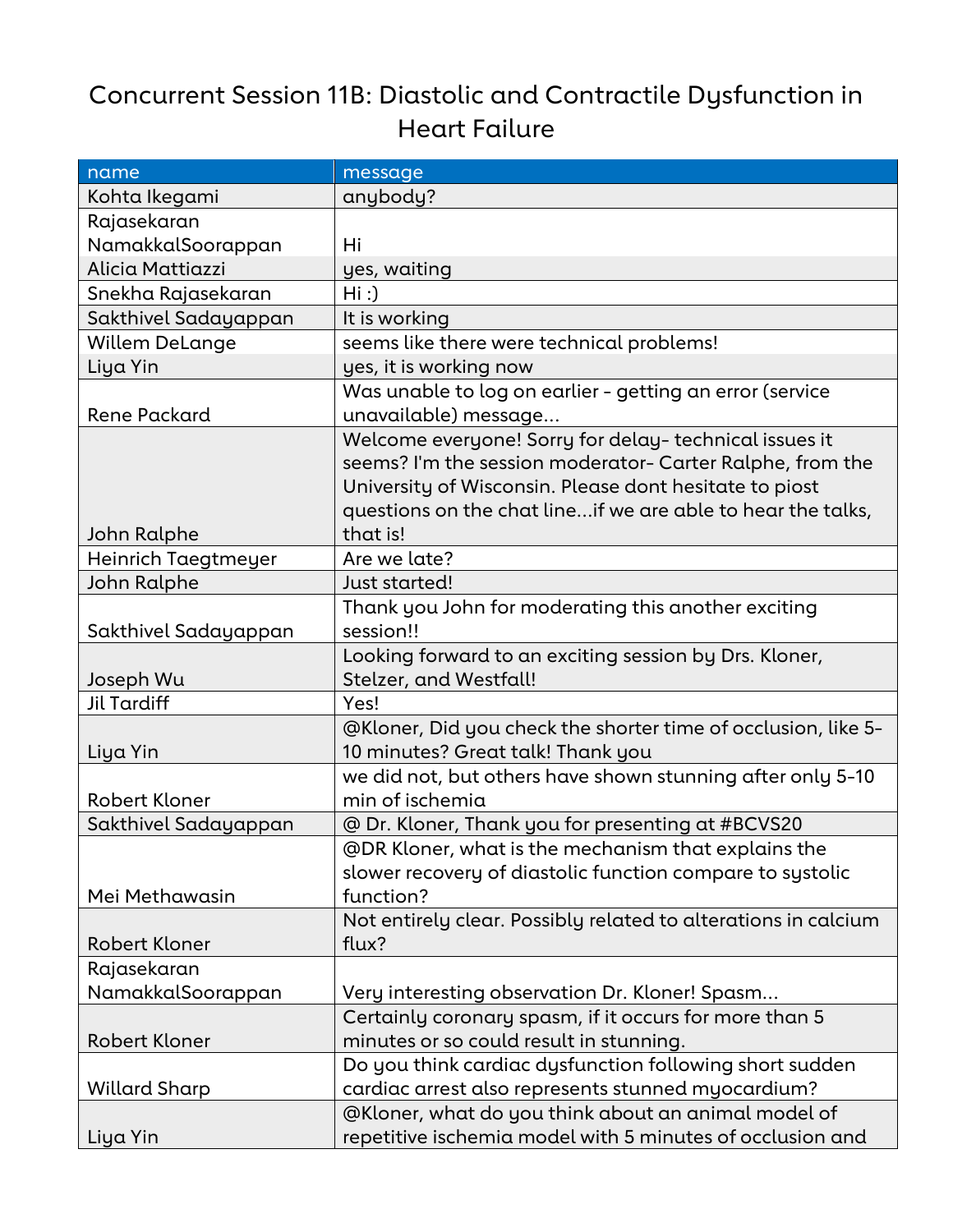|                                   | repeat 4 times a day ? The myocardium stunned, recovery,<br>stunned, recovery? Thank you                                                                                                                                        |
|-----------------------------------|---------------------------------------------------------------------------------------------------------------------------------------------------------------------------------------------------------------------------------|
| <b>Robert Kloner</b>              | Yes, most likely.                                                                                                                                                                                                               |
| Venkatesh Sundararajan            | Dr. Kloner, can hibernating myocardium be viable and<br>restored fully functional upon reperfusion similar to non-<br>hibernating one?                                                                                          |
| <b>Robert Kloner</b>              | Repetitive episodes of ischemia and reperfusion can cause<br>stunning that may take longer to recover; but paradoxically<br>can precondition the myocardium against necrosis due to a<br>longer more severe episode of ischemia |
| <b>Robert Kloner</b>              | Hibernating myocardium can recover function after<br>revascularization, but it can take a long time to rebuild up<br>the de-differentiated tissue.                                                                              |
|                                   |                                                                                                                                                                                                                                 |
| <b>Willard Sharp</b>              | Do you think molecular changes occurring in my-filaments<br>in stunning contribute to eventual necrosis when ischemia<br>continued                                                                                              |
| <b>Robert Kloner</b>              | Ischemia refers to ongoing decrease in blood flow. In<br>stunning the blood flow is restored so it is no longer<br>ischemic. By definition, stunned myocardium is not dead<br>tissue, but viable.                               |
| <b>Nicole Purcell</b>             | Great talk Dr. Klonergood to see you!                                                                                                                                                                                           |
|                                   | @Dr. Kloner, thank you. The precondition model will<br>stimulations revascularization, but myocardium might be                                                                                                                  |
| Liya Yin                          | injured?                                                                                                                                                                                                                        |
|                                   | Appreciate your integration of stunning and associated                                                                                                                                                                          |
|                                   | dysfunction Dr Kloner! Thanks to the organizers for this                                                                                                                                                                        |
| Margaret Westfall                 | session & John Ralphe for moderating.                                                                                                                                                                                           |
|                                   | Dr. Kloner- excellent talk! I greatly admire your work and all                                                                                                                                                                  |
| John Ralphe                       | the contributions you have made to the field. Thank you!                                                                                                                                                                        |
| <b>Willard Sharp</b><br>Joseph Wu | thank you Dr. Kloner!<br>That was a great talk Dr. Kloner! Joe                                                                                                                                                                  |
| <b>Jil Tardiff</b>                | Julian! Looking forward to this!                                                                                                                                                                                                |
| Sakthivel Sadayappan              | Hello Professor Stelzer!!!                                                                                                                                                                                                      |
| Christopher Solis                 | Great talk Dr. Kloner                                                                                                                                                                                                           |
| John Ralphe                       | Hi Julian-- thanks for presenting! And good- a cpro talk!                                                                                                                                                                       |
|                                   | @ Dr. Kloner, thanks! that is interesting. I believe                                                                                                                                                                            |
|                                   | hibernating does not occur in all patients and it depends on                                                                                                                                                                    |
|                                   | the duration and severity of the coronary blockage, if I am                                                                                                                                                                     |
| Venkatesh Sundararajan            | right.                                                                                                                                                                                                                          |
|                                   | Dr. Kloner, thank you for this talk. The de-differentiation is                                                                                                                                                                  |
|                                   | interesting. Is there any quantification of the time course of<br>protein expression/post-translational modifications?<br>(especially if there are differences between stunned and<br>takasobu)                                 |
| <b>Charles Chung</b>              |                                                                                                                                                                                                                                 |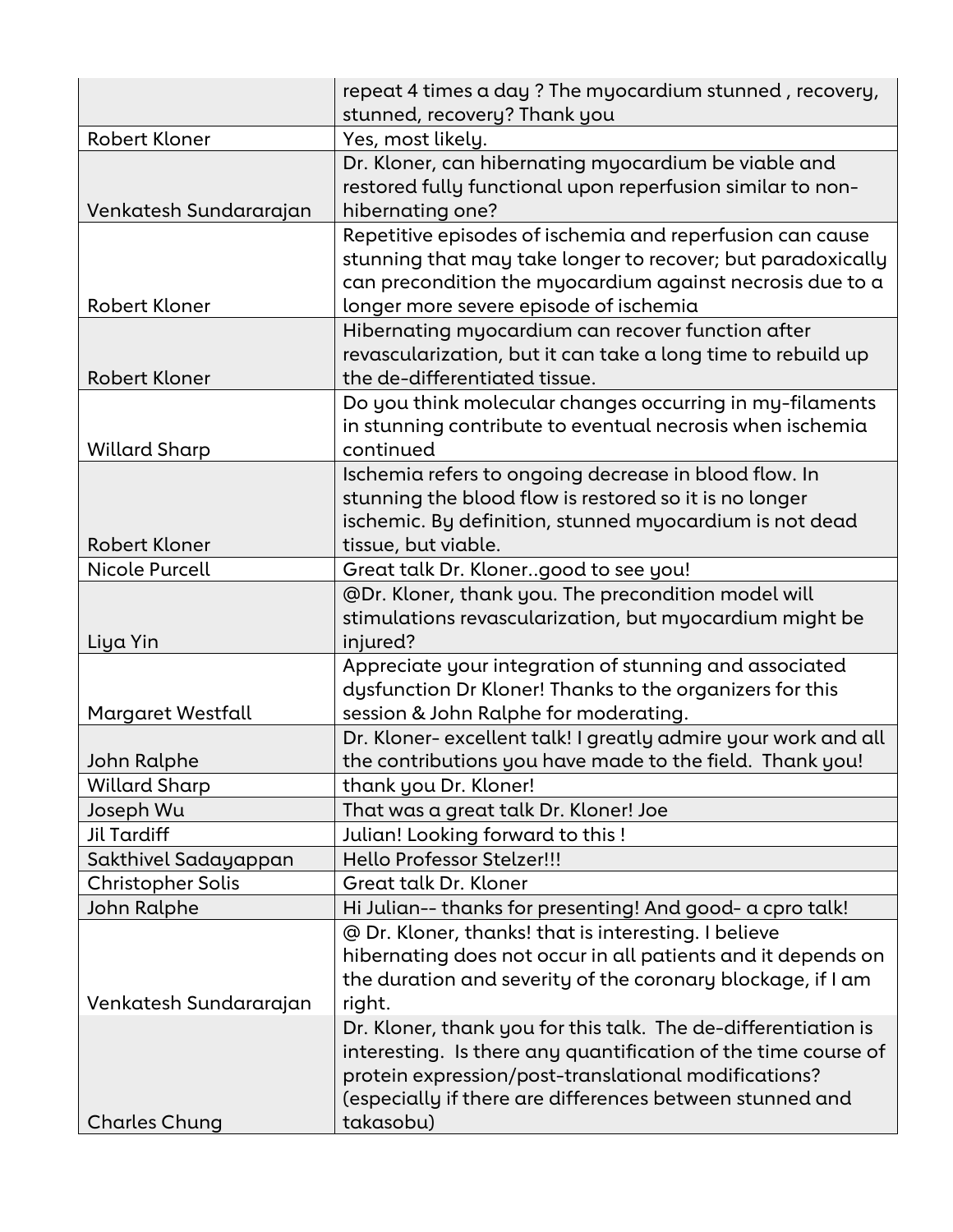|                          | Most preconditioning protocols do not cause irreversible     |
|--------------------------|--------------------------------------------------------------|
| <b>Robert Kloner</b>     | damage to the mycoardium.                                    |
| Liya Yin                 | Thank you very much. Great talks!                            |
|                          | Thank you for the memories, Bob. Still a lot to be learned   |
|                          | about reverse remodeling after revascularisation of          |
| Heinrich Taegtmeyer      | hibernating                                                  |
| Heinrich Taegtmeyer      | heart muscle.                                                |
|                          | Dr. Chung, you ask a good question. We have not looked at    |
|                          | the issue of protein expression in hibernating. Dr. John     |
|                          | Canty at U of Buffalo may have looked at this. He has a      |
| <b>Robert Kloner</b>     | terrific model of hibernating myocardium.                    |
| <b>Charles Chung</b>     | Thank you, Dr. Kloner!                                       |
|                          | Dr. Kloner beautifully discussed a subject that "torments"   |
| <b>Jil Tardiff</b>       | fellows to this day.                                         |
|                          | Thank you. Also in answer to one of the questions above,     |
|                          | hibernating myocardium does not occur in all patients with   |
|                          | coronary narrowings. It may be dependent on a number of      |
| <b>Robert Kloner</b>     | factors including the amount of collateral flow available.   |
| Venkatesh Sundararajan   | Thank you Dr. Kloner!! great information                     |
| Hind Lal                 | What was the route of AAVs injection                         |
|                          | @Dr. Kloner, if the microvascular dysfunction is part of the |
|                          | cause for Takasobu, the stunned /hypernating                 |
|                          | myocardium is caused by microischemia? Does the stunned      |
| Liya Yin                 | or hibernating myocardium happen INOCA? Thank you            |
|                          | Dr. Kloner, would increased caspase activity during the      |
|                          | ischemic event (which leads to reduced myofibrillar          |
|                          | sensitivity to Ca2+) be of significance in the context of    |
| <b>Christopher Solis</b> | patients experiencing myocardial stunning?                   |
|                          | What was the half of C0-C2 protein in the cardiomyocytes,    |
| Sakthivel Sadayappan     | compared to FL cMyBP-C?                                      |
|                          | Good question,. We have not looked at caspase activity in    |
| <b>Robert Kloner</b>     | our models. Open emoticons window                            |
| Sakthivel Sadayappan     | half life                                                    |
| <b>Walter Koch</b>       | this is really nice                                          |
|                          | Great Talk Julian - Did you try this same experiments at a   |
| <b>Willem DeLange</b>    | later time-point?                                            |
| Joseph Wu                | Great talk and beautiful work Julian.                        |
| <b>Willem DeLange</b>    | I.e. at weaning or adult mice?                               |
| <b>Jil Tardiff</b>       | Such a pleasure to see some xb kinetics - beautifully done.  |
|                          | Dr. Stelzer - great lecture, thank you.<br>1.                |
|                          | Have you looked at gene expression of other proteins         |
|                          | involved in the contractile apparatus following AAV-9        |
|                          | delivery?<br>2. Have you assessed this                       |
| <b>Rene Packard</b>      | approach in another CMP model?                               |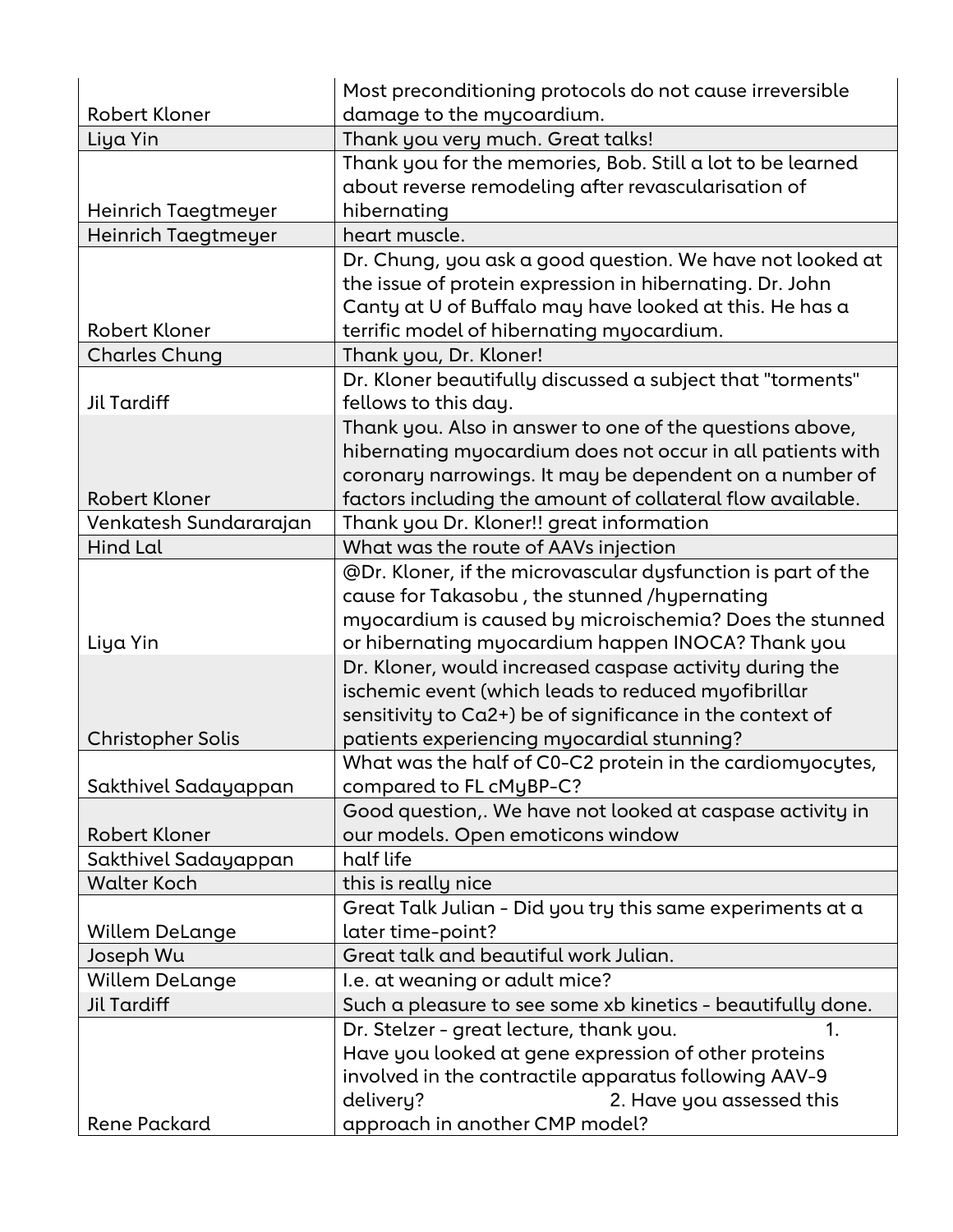| John Ralphe                 | Agree-this is beautiful work!                                     |
|-----------------------------|-------------------------------------------------------------------|
| John Ralphe                 | Did you detect any undesired effects on the cells/hearts?         |
|                             | Interesting talk Dr Stelzer! Did you happen to look at the        |
| Darshini Desai              | phosphorylation of SR proteins, calcium dynamics etc.             |
|                             | Hi Julian, great talk. Did you guys look at calcium dynamics      |
| Farid Moussaviharami        | in isolated cardiomyocytes?                                       |
|                             | Hi Margaret, Excellent start! Thank you for your                  |
| Sakthivel Sadayappan        | presentation!                                                     |
|                             | As I commented yesterday - $cTnI$ is a bit of a devil in the thin |
|                             | filament. The questions she is addressing in this work have       |
|                             | flummoxed us for years and are very translationally               |
| Jil Tardiff                 | relevant.                                                         |
| <b>Jil Tardiff</b>          | Pretty quick - interesting                                        |
| <b>Andrew Carley</b>        | Does this residue exist in ssTnI?                                 |
|                             | There is an equivalent Thr and Ser but the amount of              |
| Margaret Westfall           | phosphorylation seems to be much less                             |
|                             | Beautiful work Dr. Westfall. Do you think there will be           |
|                             | similar results if an inducible promoter is used to turn on the   |
| <b>Farid Moussaviharami</b> | transgene in adulthood?                                           |
|                             | Good question - would like to look at this but it will take       |
| Margaret Westfall           | longer to get this model up and going.                            |
|                             | Are there changes in other phosphorylation sites or               |
| <b>Farid Moussaviharami</b> | phosphorylation of other myofilament proteins?                    |
|                             | @MW, Did you use fibers to measure pCa-force of                   |
|                             | contraction and rate of force redevelopment (ktr)? I guess        |
|                             | HE-SD myocytes have faster kinetics, leading to                   |
| Sakthivel Sadayappan        | hypertrophy at later stage!                                       |
| Margaret Westfall           | Not yet but it is in the que!                                     |
| <b>Farid Moussaviharami</b> | (thumbsup)                                                        |
| Joseph Wu                   | Good to see you Margaret and thanks for a great talk! Joe         |
| Margaret Westfall           | Ditto!                                                            |
|                             | Dr. Westfall, fascinating! Have you noted any gender-             |
| <b>Grace Muller</b>         | specific differences?                                             |
|                             | excellent talk! Have you looked at the mitochondrial              |
| Darshini Desai              | membrane potential?                                               |
|                             | Dr. Westfall, interesting data. Does resting sarcomere            |
| <b>Charles Chung</b>        | length differ in the ME-SD or HE-SD mice?                         |
| Sakthivel Sadayappan        | I am curious to see myosin kinetics in the HE-SD myocytes!        |
|                             | And could there be changes in mitochondrial morphology            |
| <b>Grace Muller</b>         | or the mPTP/mitochondrial membrane potential change               |
|                             | Margaret - what's your bet on the identity of this sarcomeric     |
| Jil Tardiff                 | stress, it is, as you know, the 64K question                      |
|                             | We are in the process of looking at mitochondrial size &          |
| Margaret Westfall           | number. Initial experiments in 3 mos old mice do show             |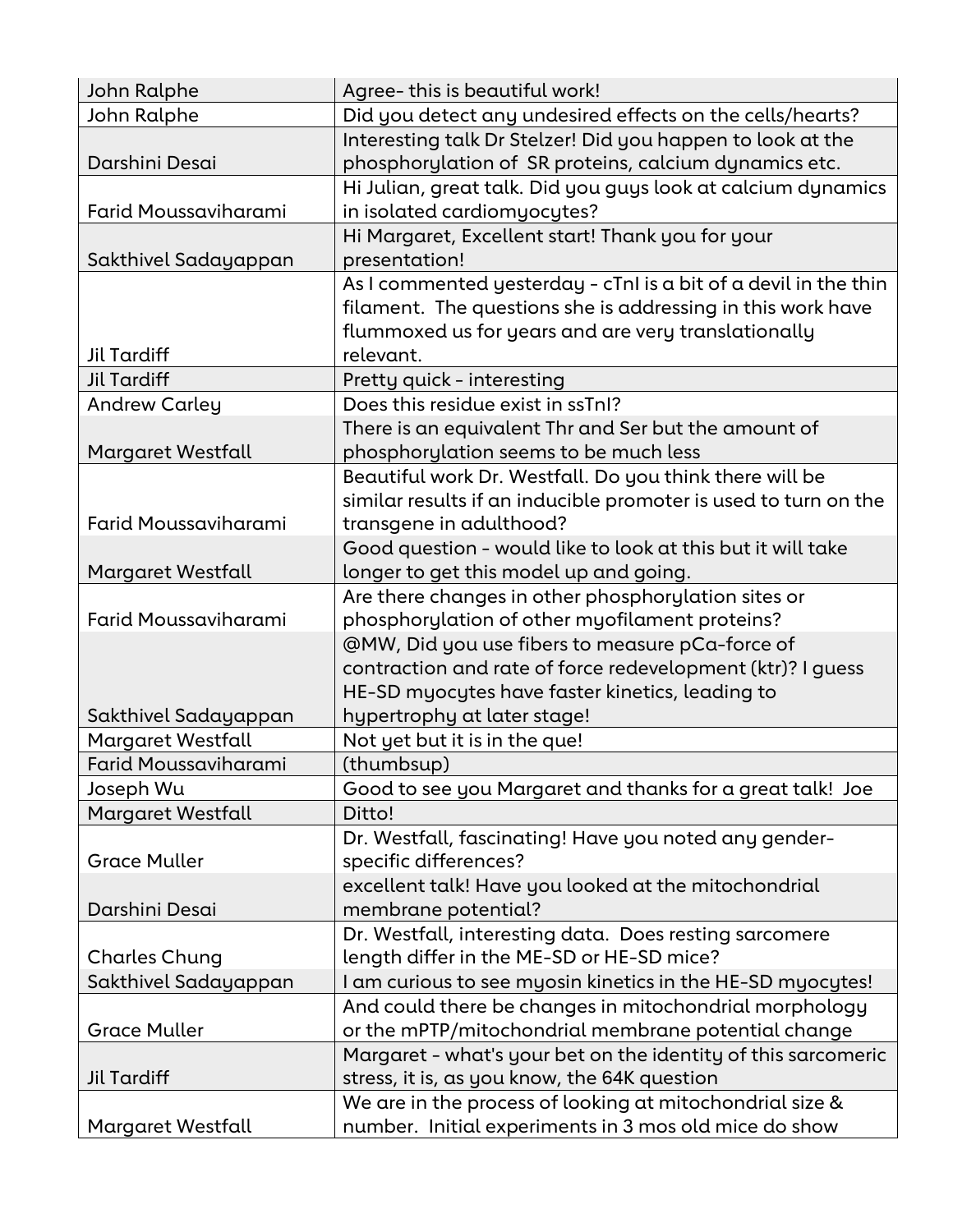|          | reduced membrane potential but these studies were           |
|----------|-------------------------------------------------------------|
|          | interrupted by COVID so hope to get back to this soon.      |
|          | @Dr. Westfall, Great talk! Did you check the methylation of |
| Liya Yin | mitochondrial DNA?Thank you                                 |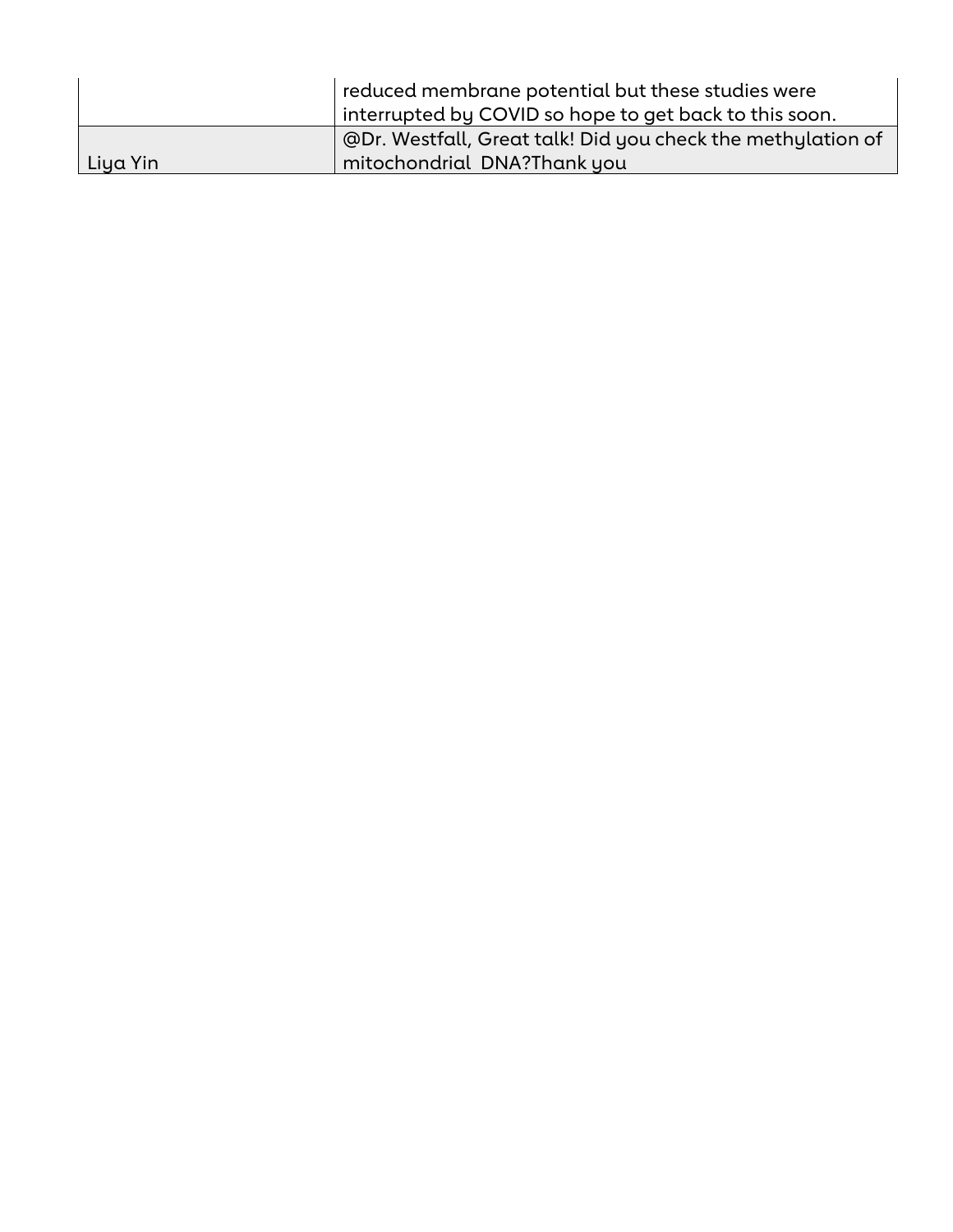## Session 12: Genomic, Genetic and Epigenetic Mechanism of Heart Failure

| name                 | message                                                         |
|----------------------|-----------------------------------------------------------------|
| Susan Cheng          | Welcome!                                                        |
|                      | Welcome! Thank you for joining us. You should be seeing a       |
|                      | chat prompt slide as we wait for the session to begin. If you   |
|                      | do not see this, please submit a support ticket by clicking on  |
|                      | the Request Support button located at the bottom left of        |
| Joe Trusso           | the player.                                                     |
| Sakthivel Sadayappan | Welcome everyone!!!                                             |
|                      | We have a fantatstic line-up of speakers and topics! please     |
|                      | feel free to contribute thoughts and questions to the chat,     |
| Susan Cheng          | and we can address them during the Q&A thank you!               |
| Jinqi Fan            | great talk, Dr. Cheng. Nice to see you Here                     |
| Susan Cheng          | great to see you also!                                          |
| Ke Cheng             | Thank you Susan for charing. Great to see you Jinqi.            |
| Joseph Wu            | Great talk Ke and a fantastic body of work. Joe                 |
| Ke Cheng             | Thank you Joe!                                                  |
| Liya Yin             | @Ke Great work!                                                 |
| Chuanxi Cai          | <b>Beautiful work!</b>                                          |
| Zhongjian Cheng      | Fantastic work Ke!                                              |
| Ronglih Liao         | great talks! Thanks for sharing!                                |
| Rongxue Wu           | It is a powerful method and interesting findings, Dr. Cheng     |
| <b>Detlef Obal</b>   | Impressive work                                                 |
|                      | Great work, Ke! I always have the question about how the        |
| Mingfu Wu            | patch sticks to the heart?                                      |
|                      | Ke, nice work, did you need to break epicardium when you        |
| Yajing Wang          | did patch to the heart?                                         |
|                      | @Mingfu, for the STM paper work, we still need to use           |
| Ke Cheng             | sutures                                                         |
| Mingfu Wu            | OK. Thank you!                                                  |
|                      | Ke, Beautiful work, are there specific cell surface markers can |
| Yang Xiang           | be used to stick patch on heart?                                |
| Karen Christman      | Nice talk Ke.                                                   |
| Sakthivel Sadayappan | Ke Cheng, Thank you for your excellent presentation!!           |
| Sakthivel Sadayappan | Hello Megan!!                                                   |
| Yi Hong              | Nice talk. Ke                                                   |
|                      | @Yang, sorry we have not yet looked into this possibility.      |
| Ke Cheng             | Good suggestion!                                                |
| Susan Cheng          | Amazing work!                                                   |
| <b>Fuli Xiang</b>    | Ke, very impressive work! Thank you:)                           |
| Megan Puckelwartz    | Hi Sakthi!                                                      |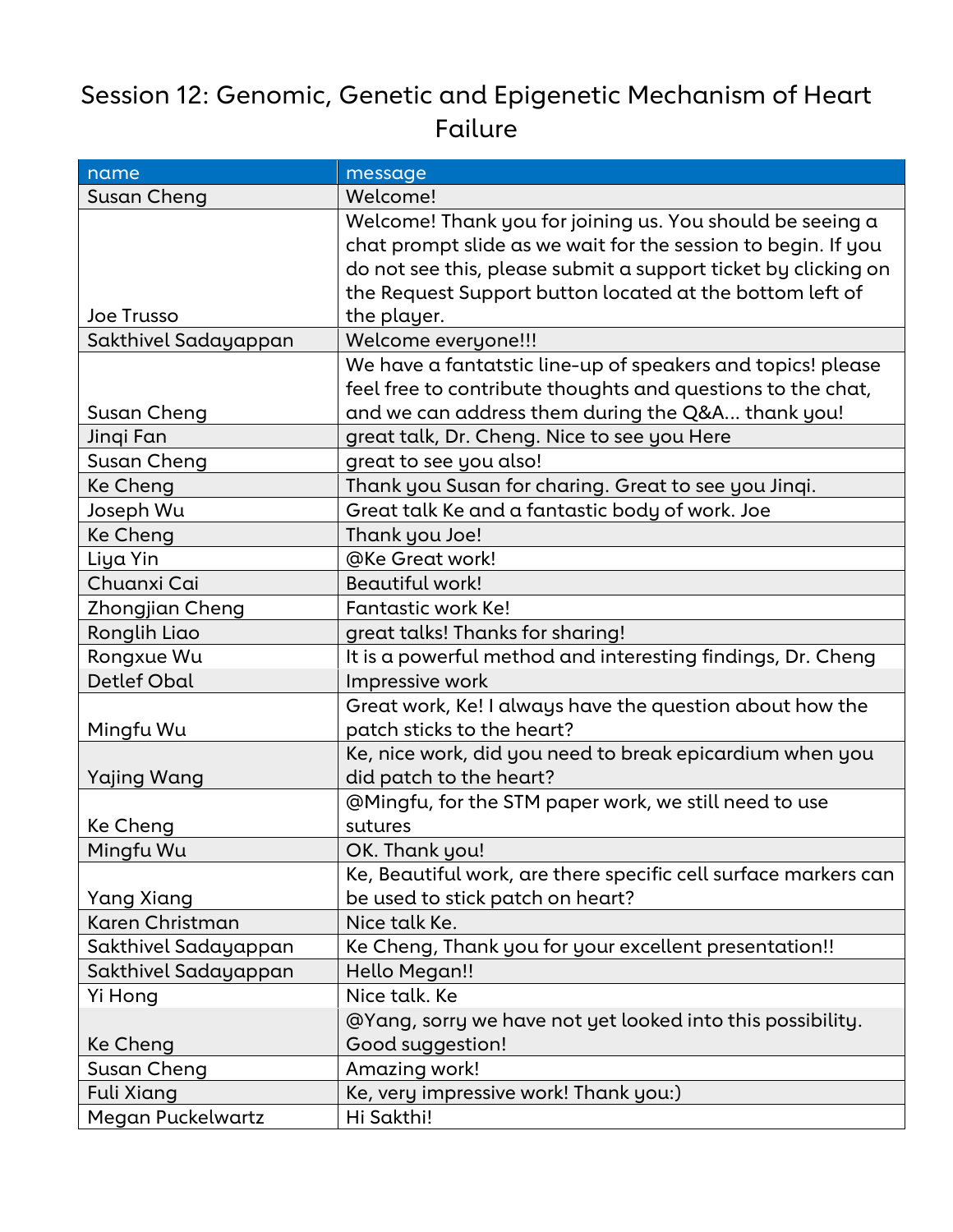| <b>Ke Cheng</b>            | Thank you all for attending and commenting.                                    |
|----------------------------|--------------------------------------------------------------------------------|
|                            | @Ke, impressive! how long the cells can be stay/survival in                    |
| Zhongjian Cheng            | the nanogel/patch?                                                             |
|                            | @Zhongjian, in the nano gel paper, we still see engraftment                    |
| Ke Cheng                   | at 3 weeks                                                                     |
|                            | @ke. I remember you have identified a marker for                               |
| Yang Xiang                 | intracardiac delivery of particles. is it integrin?                            |
| Zhongjian Cheng            | @Ke, cool! Thank you!                                                          |
| Susan Cheng                | the race/ethnicity predominance is intriguing                                  |
| Susan Cheng                | given the more diverse genetic architecture                                    |
|                            | @Yang, not by our lab, but YES one of my colleagues Dr.                        |
|                            | Yucai Xie published a nice Stem Cell paper indicating the                      |
| Ke Cheng                   | beta 1 intern on cardiomyocytes is important                                   |
| Ke Cheng                   | sorry for the typo, I mean integrin                                            |
|                            | We were also intrigued and careful to correct for the                          |
|                            | expected number of variants (greater in ore diverse                            |
| Megan Puckelwartz          | subjects).                                                                     |
| Susan Cheng                | nice                                                                           |
|                            | wondeirng if you saw any sex differences (if sex-stratified                    |
| Susan Cheng                | analyess were done)                                                            |
|                            | It really speaks to how necessary careful VUS adjudication is                  |
| Megan Puckelwartz          | going to be as we sequence more diverse cohorts.                               |
|                            |                                                                                |
|                            |                                                                                |
| Susan Cheng                | agree!                                                                         |
|                            | We did not stratify by sex - but that would be very                            |
| Megan Puckelwartz          | interesting to try!                                                            |
|                            | cool and btw, really love the longitudinal analysis                            |
| Susan Cheng                | approach -- very important!                                                    |
|                            | Thanks - a grad student in the lab, Tess Pottinger, spear-                     |
|                            | headed these studies. It really pulls ALL the data out and is                  |
| Megan Puckelwartz          | useful for richly phenotyped, but small cohorts.                               |
|                            | nice and great approach to leverage data from smaller                          |
| Susan Cheng                | cohorts also accounts for potential effects of aging (and                      |
| Megan Puckelwartz          | accumulation of other exposure effects over time)                              |
| Susan Cheng                | Indeed! This is critical for cardiovascular phenotypes!<br>great talk!!!       |
|                            | Thanks Susan.                                                                  |
| Megan Puckelwartz          |                                                                                |
|                            | looking forward to watching out for more pubs to come out                      |
| Susan Cheng                | of your lab on all this!                                                       |
|                            | Megan, Thank you for a beautiful and very informative<br>presentation.         |
| Sakthivel Sadayappan       |                                                                                |
| Megan Puckelwartz          | Thanks - there are a few manuscripts in the pipeline!<br><b>Thanks Sakthi!</b> |
| Megan Puckelwartz          |                                                                                |
| Susan Cheng<br>Susan Cheng | $green;$<br>the brown fat story has been really seminal                        |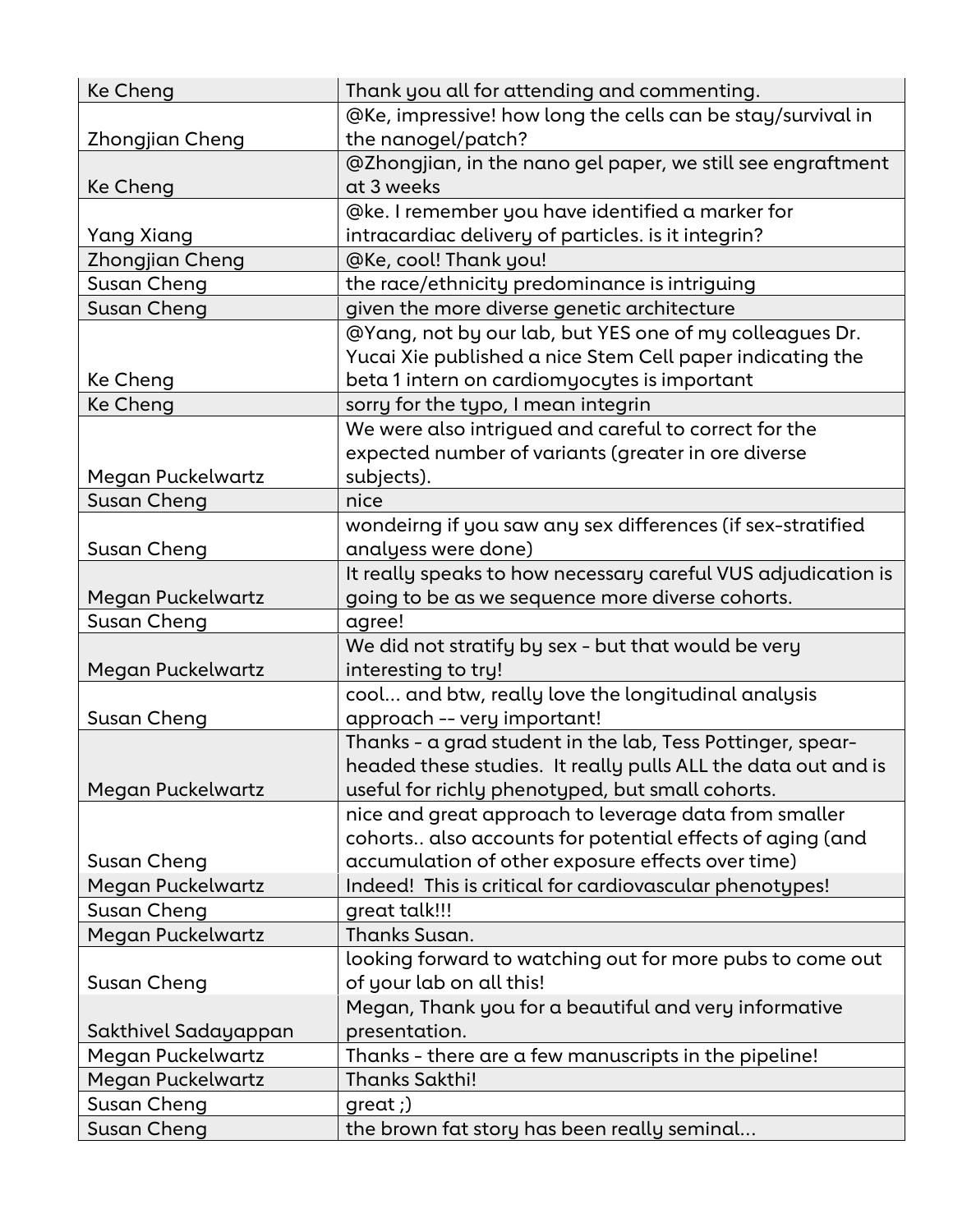| Sakthivel Sadayappan | All the best, Megan. Look forward to seeing those papers        |
|----------------------|-----------------------------------------------------------------|
| Ippei Shimizu        | Hi Susan, thanks for the comment!                               |
|                      | i didn't know about the vegf connection or coag factor          |
| Susan Cheng          | relations                                                       |
|                      | Thanks! I'm looking forward to seeing your next genetics        |
| Megan Puckelwartz    | paper too!                                                      |
| Sakthivel Sadayappan | Of course with your collaboration!!                             |
| Megan Puckelwartz    | :)                                                              |
|                      | Our coagulation factor project is now in revision (reviewers    |
| Ippei Shimizu        | comment really tough to answer,,)                               |
|                      | reviewers can be tough! feel free to reach out to any of us or  |
|                      | bcvs folks on circ res ed board for curbside on appraoches, if  |
|                      | helpful sometimes brainstorming from outside colleages          |
| Susan Cheng          | (without need for obligation) can be helpful                    |
| Susan Cheng          | so cool love the video of thermoscanned mice                    |
| Ippei Shimizu        | Hi Susan, thank you for your great suggestion! M                |
|                      | @Ippei, is the lower temp related to the low activity /less     |
| Liya Yin             | exercise /low metabolic rate? Thank you, interesting study      |
|                      | Hi Liya, that's important point, but we have not analyzed       |
|                      | activity yet. Let this be our homework. BAT implantation        |
|                      | increase thermogenesis, and cardiac function improves, so       |
|                      | we consider BAT has causal role for maintaining cardiac         |
| Ippei Shimizu        | function.                                                       |
|                      | Hi Dr Shimizu. I guess there is correlation between beat rate,  |
| Oscar Bartulos       | age and body temperature, right?                                |
| Joseph Wu            | This is very interesting work, thanks for presenting Ippei. Joe |
| Ippei Shimizu        | Hi Joseph, great to have your comment! Thank you.               |
| Susan Cheng          | love the aging theme                                            |
| <b>Susan Cheng</b>   | amazing work!                                                   |
| Ippei Shimizu        | Thank you Susan, I really enjoyed this session! cheers,         |
|                      | senocules is a very compelling theme and great way to tie it    |
| Susan Cheng          | all together                                                    |
| Liya Yin             | @Ippei, is BAT is decreased in aged animals? Thank you          |
| Susan Cheng          | very in sync with network biology approaches                    |
|                      | how does ANP play as a crosstalk molecule between heart         |
| Santosh Maurya       | and BAT in heart failure?                                       |
| Ippei Shimizu        | Hi Liya, BAT function declines with aging.                      |
| Susan Cheng          | very important, is this finding published?                      |
| Susan Cheng          | given that fat vs lean muscle ratios change with aging          |
| Liya Yin             | I meant the fat distribution? Thank you                         |
|                      | Hi Santosh, yes ANP is important for activation of BAT.         |
|                      | Together with SNS, we speculated this would increase BAT        |
|                      | function. But the result was opposite. Heart failure reduces    |
| Ippei Shimizu        | BAT function in our LV pressure overload model.                 |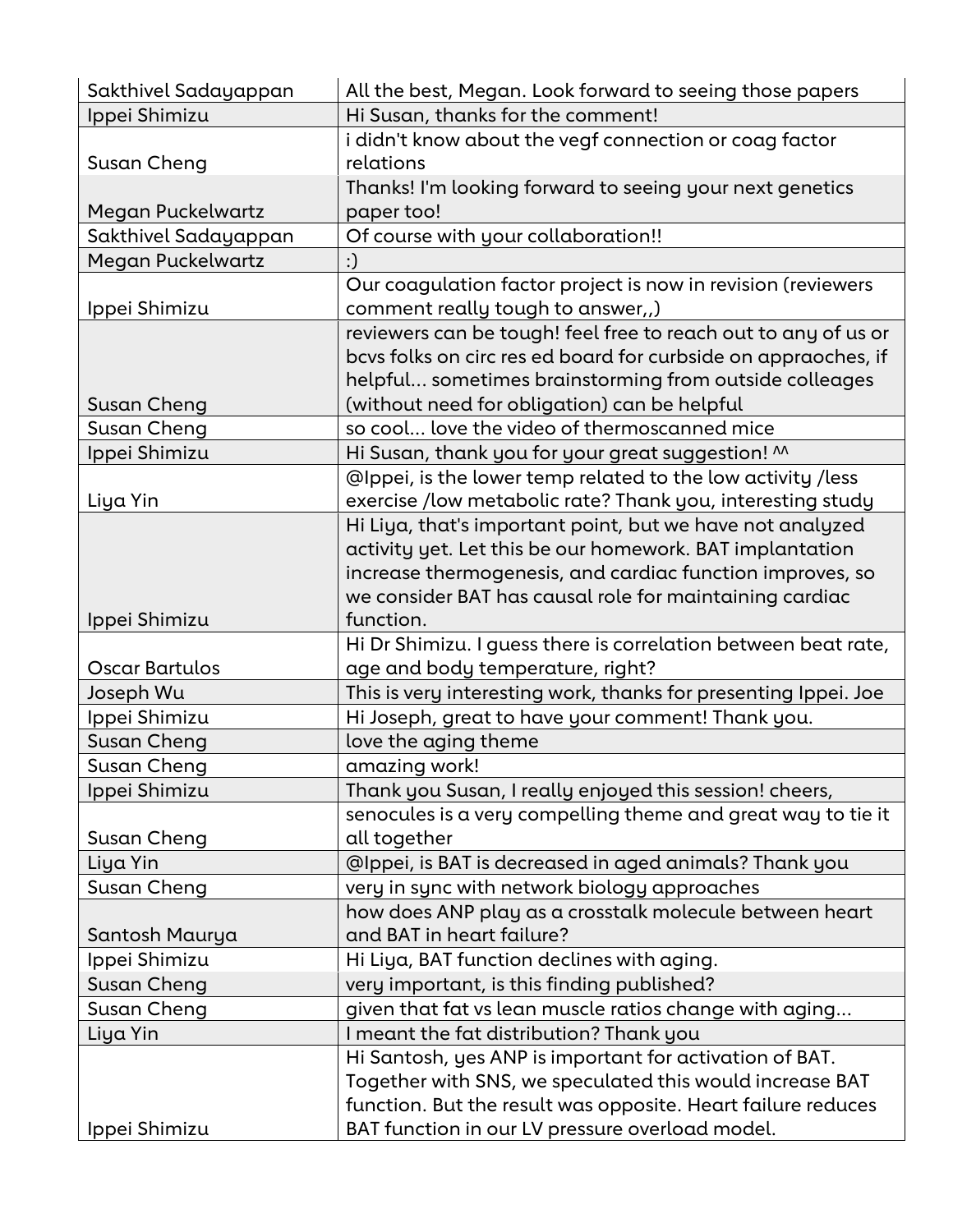| Santosh Maurya | Interesting. Did you notice reduced UCP1 expression?          |
|----------------|---------------------------------------------------------------|
|                | Hi Susan, now we are in revision (Nature), hope we can        |
| Ippei Shimizu  | survive this. Again reviwer's comments really tough,,,.       |
|                | wow! ok those reviewers will defn be tough but will be        |
| Susan Cheng    | worth it if you can get through                               |
|                | Hi Liya; we have not checked fat destribution yet. We can     |
| Ippei Shimizu  | analyze this with CT (let this be our homework), thanks       |
|                | feel free to pull in your collagues and collaborators to help |
|                | if substantial, they can be added to the manuscript (this has |
|                | happend for other papers at nature and other journals as      |
| Susan Cheng    | you probably know already)                                    |
| Susan Cheng    | sounds like this work really needs to get published!          |
| Susan Cheng    | thank you so much for sharing your work in this forum         |
|                | Hi Santosh, as for UCP1, I remember this as comparable.       |
|                | because of two direction. Hyper activation of BAT, and cell   |
| Ippei Shimizu  | death of BAT due to activation of SNS in BAT.                 |
| Susan Cheng    | super exciting and will forward the field                     |
|                | Was there any sex specific change in BAT in heart failure     |
| Santosh Maurya | model?                                                        |
| Ippei Shimizu  | Hi Susan, thanks indeed for your helpful comments!            |
| Ippei Shimizu  | As for gender difference, we have not checked yet.            |
|                | i mean BAT function was different in male vs. female in heart |
| Santosh Maurya | failure model                                                 |
|                | For HF patients, did you check the lipid level or obese       |
| Liya Yin       | parameter? Thank you                                          |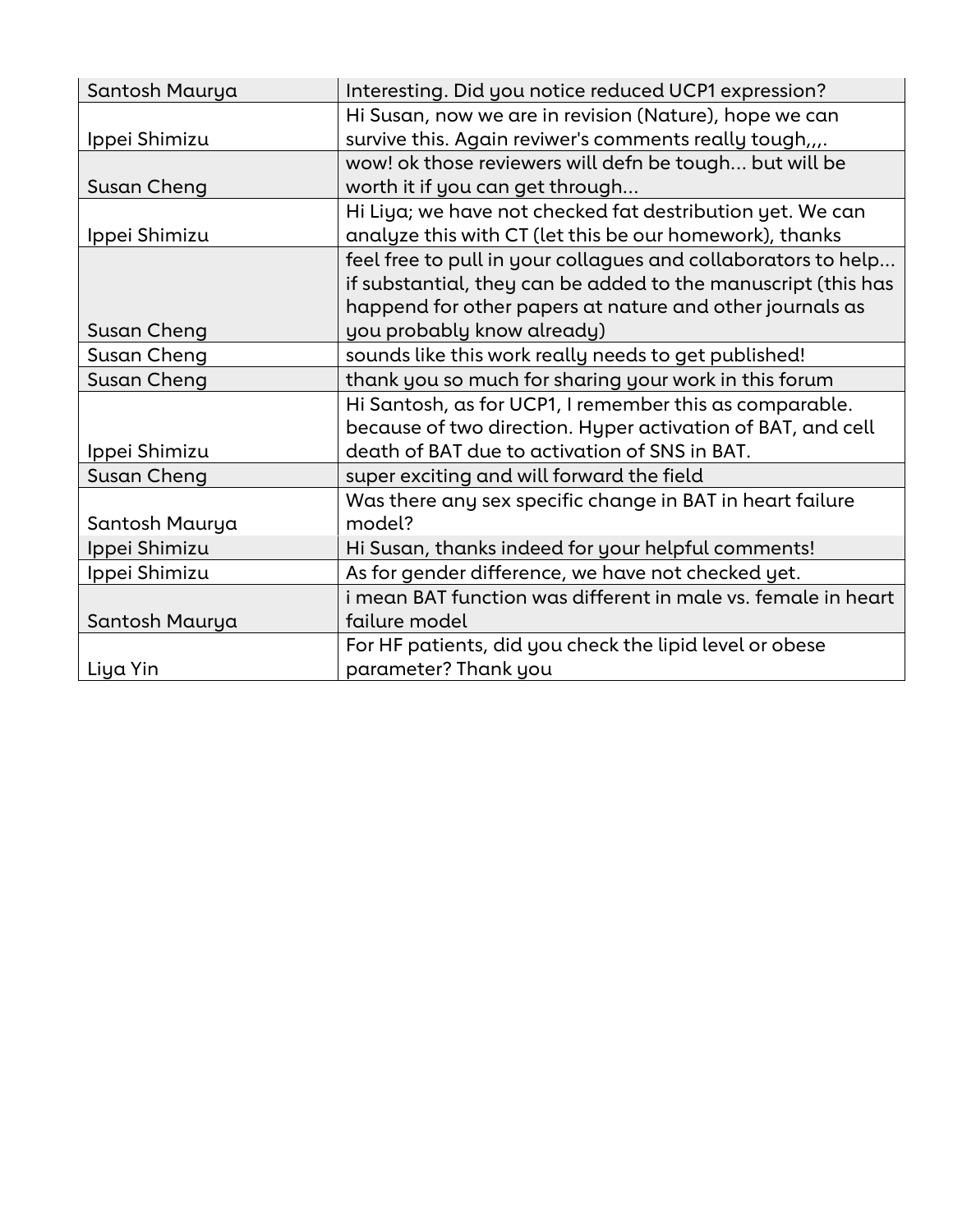## Workshop 2: The Practice of Biomedical Research: Honesty, Transparency and Early Career Funding Opportunities

| name                 | message                                                          |
|----------------------|------------------------------------------------------------------|
| <b>Ganesh Halade</b> | I believe not current session, please check                      |
|                      | The previous session is running a little over in time. Once that |
| Pamel Burrage        | session has ended Workshop 2 will start.                         |
| <b>Ganesh Halade</b> | Got you, thank you !                                             |
| Leslie Leinwand      | Yes, thank you!                                                  |
| Jane Freedman        | Thanks!                                                          |
| Sakthivel Sadayappan | Welcome everyone                                                 |
| Chen Gao             | Waiting for workshop 2!                                          |
| Leslie Leinwand      | Thank you! Where will questions show up, Sakthi?                 |
| <b>Jil Tardiff</b>   | They will show up in this chat sequence                          |
| Joseph Wu            | Good to "see" you Leslie and thanks for moderating! Joe          |
| Leslie Leinwand      | You too, Joe!                                                    |
| Sakthivel Sadayappan | Hello Leslie! Thank you!!                                        |
| Sakthivel Sadayappan | Here only                                                        |
| Sakthivel Sadayappan | Participants will post questions here                            |
| Jil Tardiff          | What a terrible number                                           |
| Jane Freedman        | So true                                                          |
| Leslie Leinwand      | Agreed                                                           |
|                      | Jane, thanks for this very important talk to all the PIs and     |
| Joseph Wu            | trainees. Joe                                                    |
| Alicia Mattiazzi     | <b>Excellent talk Jane!</b>                                      |
| Sakthivel Sadayappan | Nicely done, Jane!!                                              |
|                      | As an early career investigator with a small lab, blinding       |
|                      | would be difficult. I wonder if there is guidance anywhere on    |
| <b>Charles Chung</b> | alternate methods for blinding or minimizing bias?               |
| Jane Freedman        | Thanks!                                                          |
|                      | The need for blinding really depends on the study. If not        |
| Jane Freedman        | done, just be open about this as a limitation.                   |
| Xinliang Ma          | Hello Jane: Excellent talk! Great to see you here                |
| Jane Freedman        | Thanks!                                                          |
| Ronglih Liao         | Thanks Jane! great talk!                                         |
| Jane Freedman        | <b>Thanks Ronglih!</b>                                           |
|                      | this is a great session and relevant to everyone. Nice talk      |
| Nicole Purcell       | Jane!                                                            |
|                      | Question for all: lots of misconduct investigation requires      |
|                      | original records. How many years in general Is there a           |
| Rong Tian            | consensus for many years the records should be kept?             |
|                      | The nuts and bolts we all need to know. Thank you, Jane.         |
| Heinrich Taegtmeyer  | Thank you, Dr. Garfinkel. What a session!                        |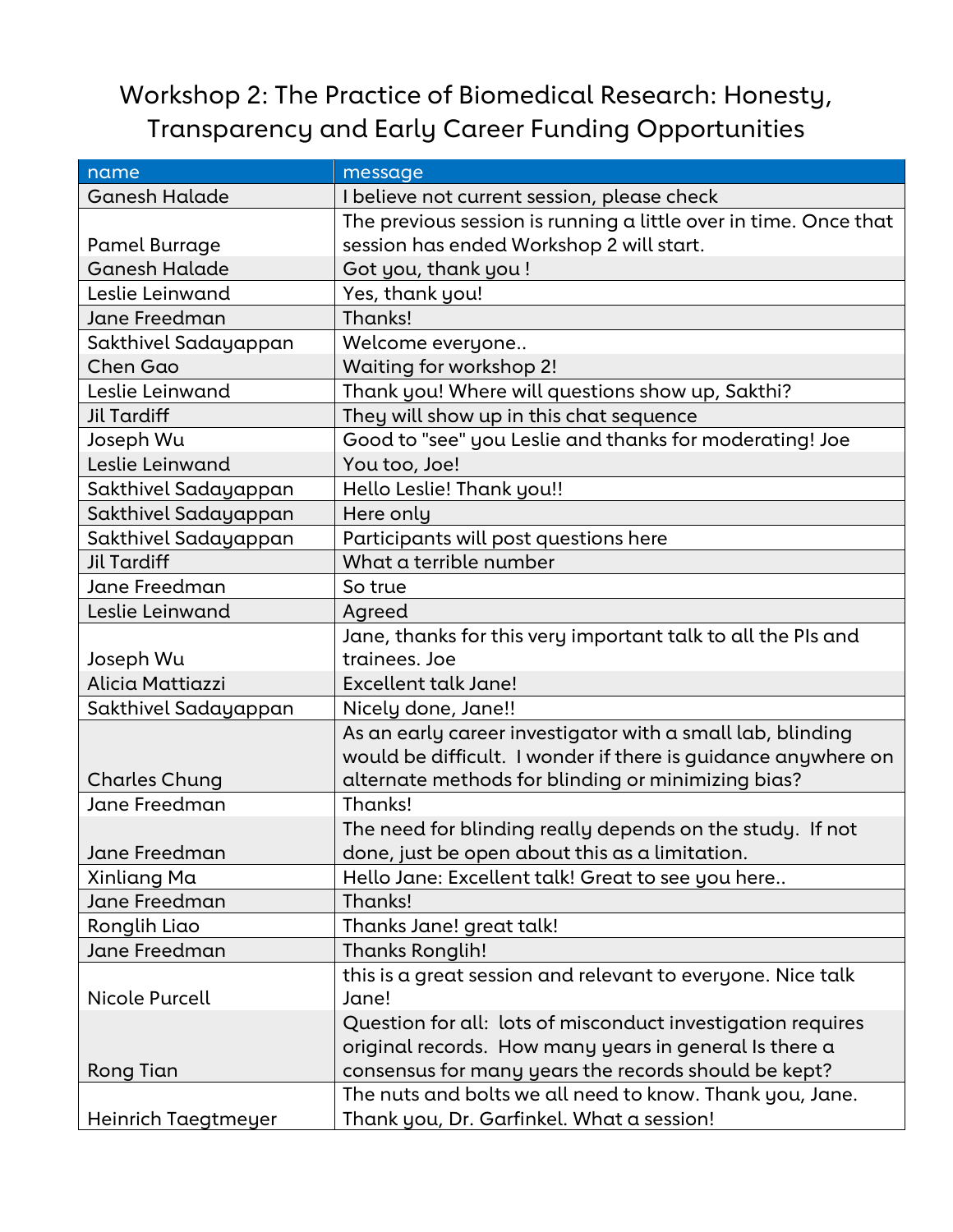|                        | A faculty member had agents come in and confiscate their        |
|------------------------|-----------------------------------------------------------------|
|                        | lab computers to look for possibly falsified data, without      |
|                        | any prior notification from the university or NIH regarding     |
| JoanHeller Brown       | any allegations. Is this standard operating procedure?          |
|                        | Most institutions have data retention policies, the NIH says    |
|                        | keep data for 3 years after the close of a grant project. If a  |
| Susan Garfinkel        | RM case occurred, data needs to be kept for 10+ years.          |
|                        | That's a great question. I always was told 10 years (some       |
|                        | say 7) but I know we get claims of plagiarism from 20 year      |
|                        | old papers. It is complicated, even for an editor trying to vet |
| Jane Freedman          | these issues.                                                   |
|                        | We try to re-write methods for each of our manuscripts,         |
|                        | however, it is difficult to make substantive changes. Any       |
|                        | suggestions on whether self-plagiarism is acceptable (e.g.      |
|                        | copying most of the methods from our previous papers            |
| <b>Charles Chung</b>   | without citing every paragraph?)                                |
|                        | Usually methodology, if it is standard, can only be written in  |
|                        | so many ways and this would not be included as an issue of      |
| <b>Susan Garfinkel</b> | self plagiarism.                                                |
| <b>Charles Chung</b>   | Thank you                                                       |
| Chengxue Qin           | Thansks great talks                                             |
| Joseph Wu              | Thanks Joe for touching on this topic.                          |
| Joseph Hill            | Thanks, Joe. We'll see how it goes!                             |
|                        | Great question. But, as Susan said, we do not consider re-      |
| Jane Freedman          | stating your own methods as plagiarism                          |
|                        | Thanks a million for participating, Susan - sobering and very   |
| <b>Jil Tardiff</b>     | important for all of us                                         |
| Susan Garfinkel        | Thank you!                                                      |
| <b>Yajing Wang</b>     | thanks all chief editors for such informative talks             |
|                        | Dr. Hill, Thank you for your presentation in this exciting      |
| Sakthivel Sadayappan   | session!!                                                       |
| Joseph Hill            | my pleasure                                                     |
| Poonam Rao             | Very Informative. Thank you Jane                                |
| Chen Gao               | Great topic!                                                    |
| Xinliang Ma            | Hello Joe: Great to "see" you here. Excellent topic!!!          |
| Joseph Hill            | Thanks to you both!                                             |
|                        | Excellent session to improve cardiovascular research quality    |
| <b>Ganesh Halade</b>   | !!                                                              |
| Jil Tardiff            | Very important to de-mystify this process.                      |
| David Paik             | Very informative session, Dr. Hill. Thank you                   |
| <b>Rong Tian</b>       | very important points, Joe. Thank you for bringing them up!     |
|                        | Very important. I had to say those practice are "eye            |
| Chengxue Qin           | opening" sadlyThank you                                         |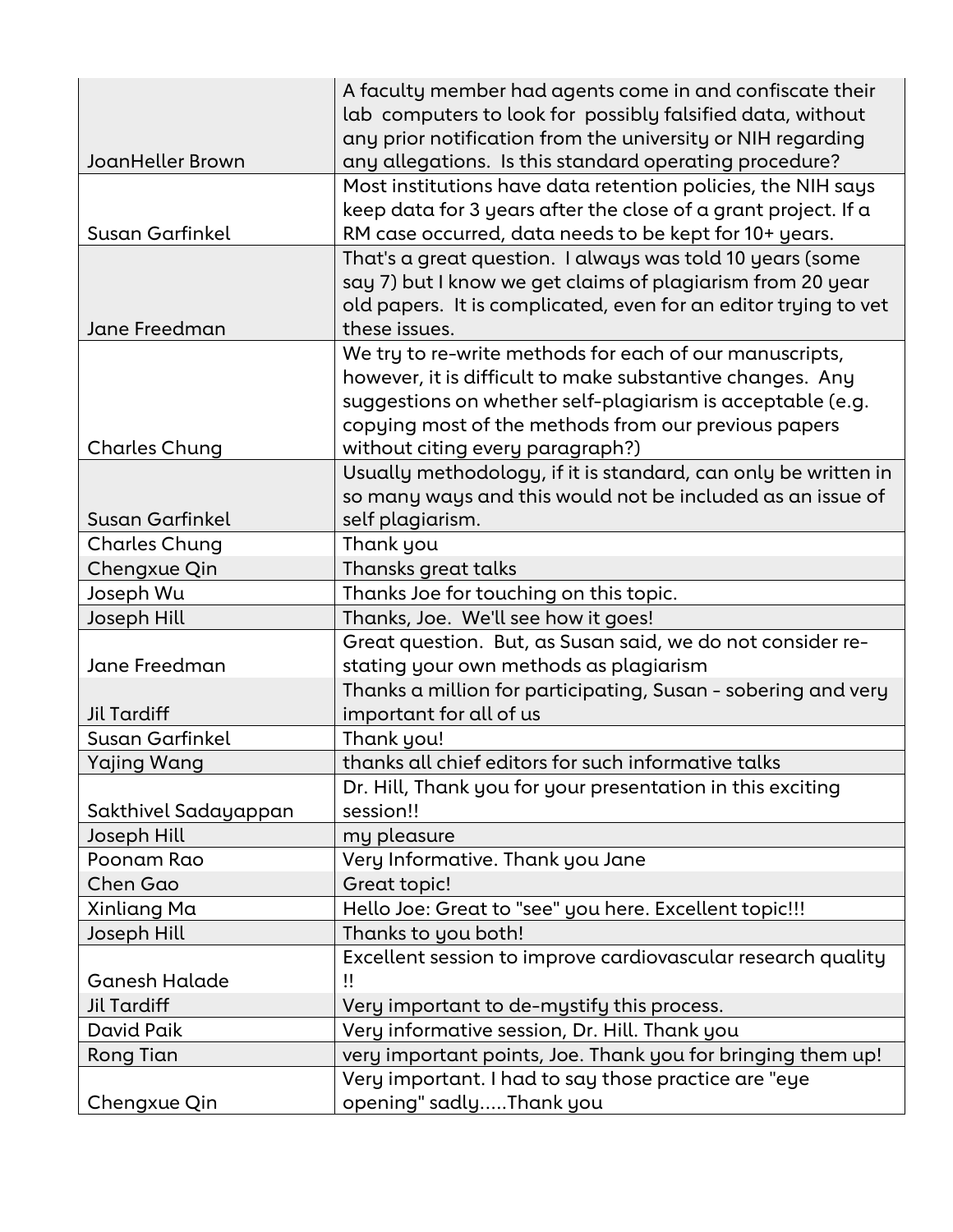| <b>Farid Moussaviharami</b> | Hi Joe, could you comments on some criteria used for not<br>sending a paper out for review?                      |
|-----------------------------|------------------------------------------------------------------------------------------------------------------|
| Ronglih Liao                | These are very impotant topics, thanks to both Jane and Joe<br>for doing this. (thumbsup)                        |
|                             | If a paper has any chance of achieving priority for<br>publication at Circulation, or in one of our subspecialty |
|                             | journals, -- any chance -- then we send it out for review.                                                       |
| Joseph Hill                 | That said, our acceptance rate is 6% and yet we review 50%.                                                      |
|                             | I see lots of negative clinical trials get published in                                                          |
|                             | prominent journals but I feel like there is no good home for                                                     |
|                             | negative basic science studies. Yet I think it is important to                                                   |
|                             | publish negative basic studies so that other investigators                                                       |
|                             | know what doesn't work and won't waste time trying it                                                            |
| Meenakshi Madhur            | again. What are good journals that will accept negative<br>data?                                                 |
|                             |                                                                                                                  |
| <b>Yajing Wang</b>          | nice to 'meet' you, Joe.<br>@Meenakshi-I agree this has to be discussed and find ways                            |
|                             | to pusblish the negative results! We struggle to convince                                                        |
| Rajasekaran                 | about reductive stress with ton s of data as everyone                                                            |
| NamakkalSoorappan           | believes that Oxidative Stress is driving the whole world!                                                       |
|                             | Thank you so much Joe for bring this point! I personally know                                                    |
| Jiang Chang                 | a victim hurt by these so called "knowledge"                                                                     |
| Joseph Hill                 | Hi Yajing!                                                                                                       |
|                             | There's a difference between negative results and those that                                                     |
| Jane Freedman               | refute previous data                                                                                             |
|                             | Thanks for covering predatory journal Dr. Hill, surprisingly,                                                    |
| Danish Sayed                | some of these journals are on Pubmed                                                                             |
| Rajasekaran                 |                                                                                                                  |
| NamakkalSoorappan           | Thanks Dr. Hill, wonderful talk!                                                                                 |
| Jil Tardiff                 | That's a great point, Jane.                                                                                      |
| Joseph Hill                 | Thanks, all!                                                                                                     |
| Suresh Verma                | Agree Jane                                                                                                       |
| Farid Moussaviharami        | Great talk!                                                                                                      |
|                             | Thank you to the speakers and the BCVS for another great                                                         |
| <b>Rene Packard</b>         | session with important implications.                                                                             |
|                             | @Dr. Freedman. Yes there is a difference between negative                                                        |
|                             | results and those that refute previous data. I was referring                                                     |
|                             | more to the former - negative results. Do you think there is                                                     |
| Meenakshi Madhur            | value in publishing that and where?                                                                              |
| Suresh Verma                | Great talk Prof. Hill.                                                                                           |
| Meenakshi Madhur            | Thanks Dr. Hill.                                                                                                 |
|                             | Very informative session, thanks to all speaker and the                                                          |
| Hind Lal                    | organizing committee.                                                                                            |